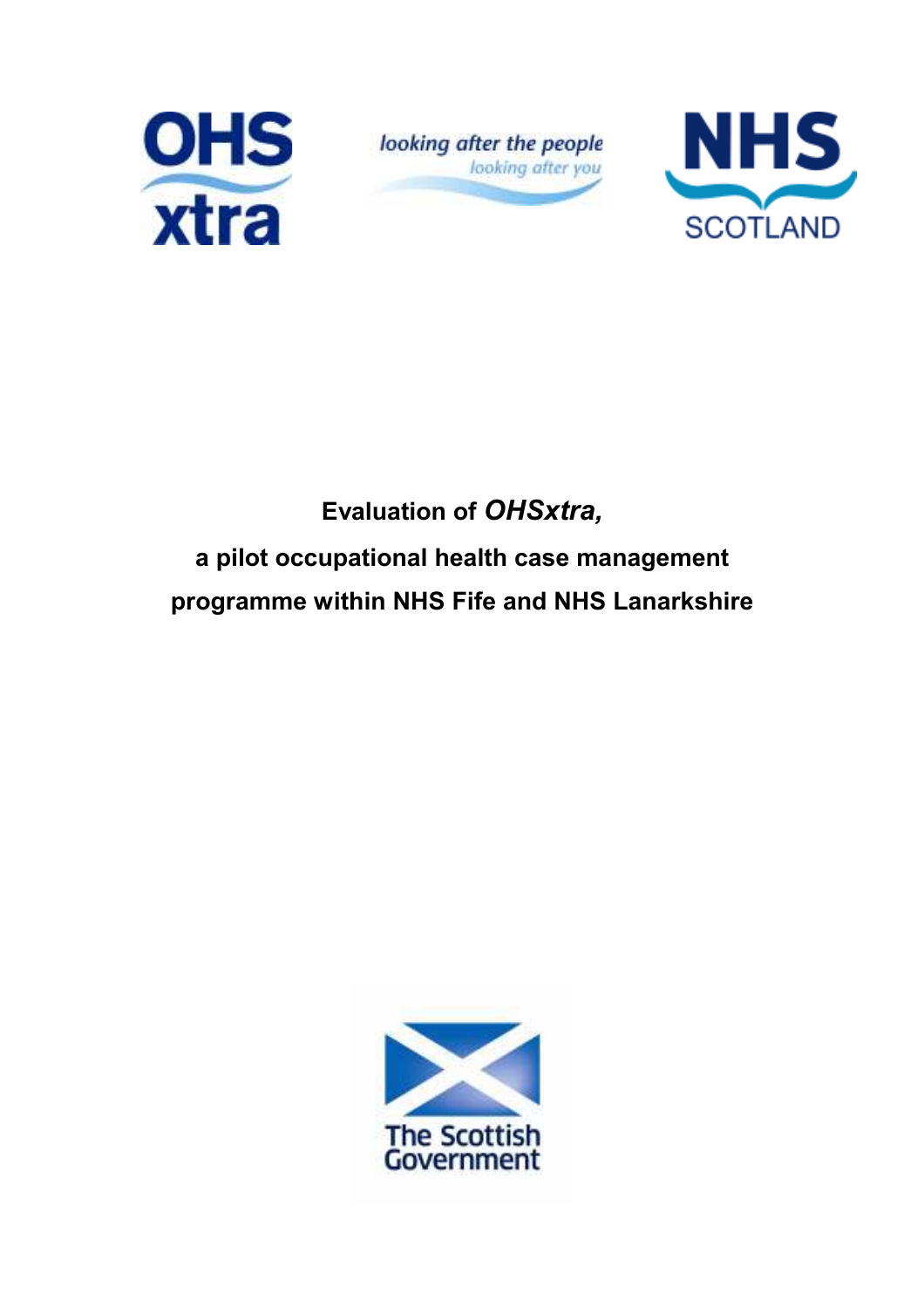Report prepared by:

Margaret Hanson **WorksOut** 

> Keith Murray **OHSAS**

Olivia Wu University of Glasgow

# On behalf of the OHSxtra Project Steering Group

July 2007

© Crown copyright 2007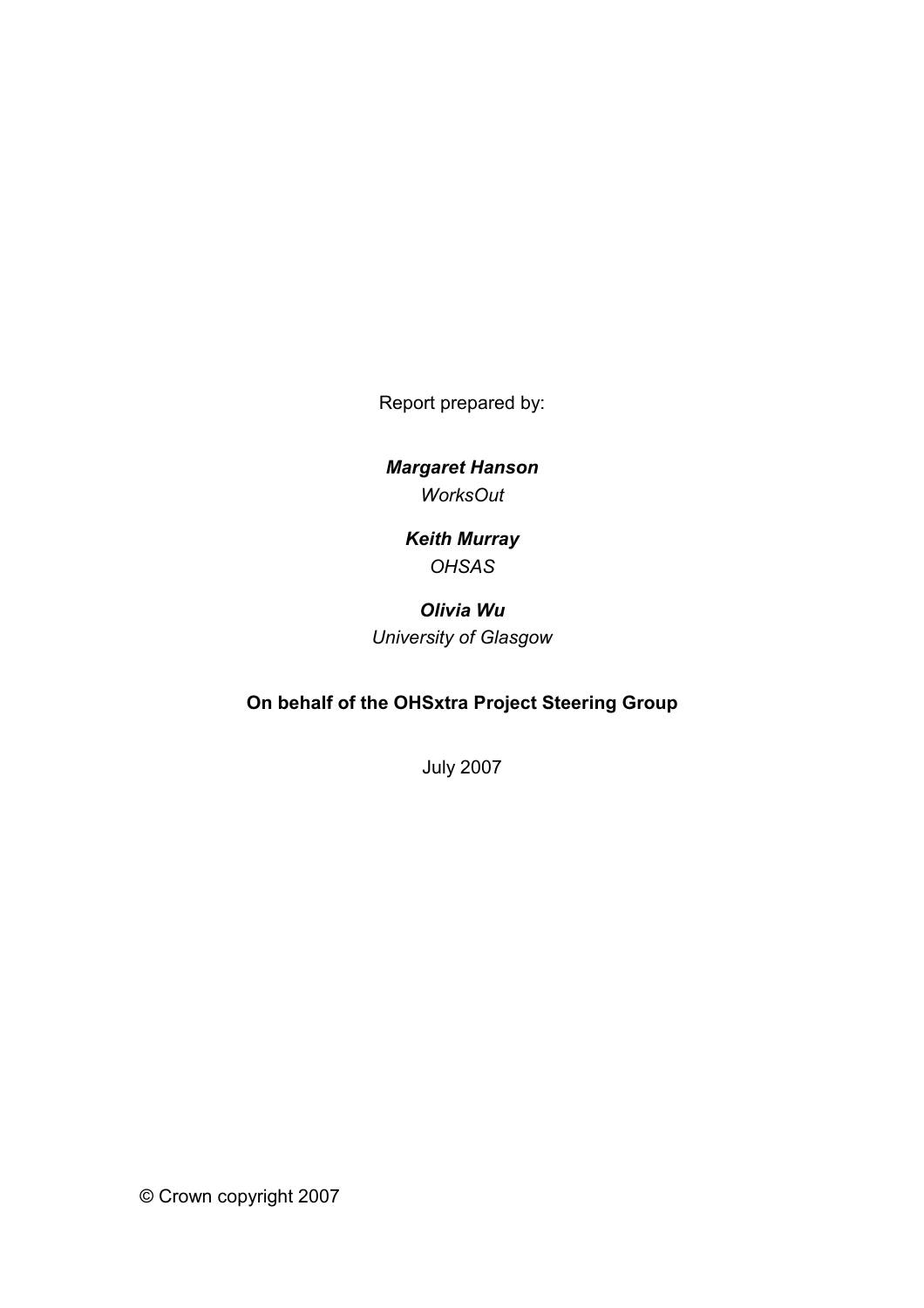#### **CONTENTS**

|    | <b>Executive Summary</b>                                                                                                                                                                                                                                                                                                                                           | iii                                                                                                         |
|----|--------------------------------------------------------------------------------------------------------------------------------------------------------------------------------------------------------------------------------------------------------------------------------------------------------------------------------------------------------------------|-------------------------------------------------------------------------------------------------------------|
|    | <b>Acknowledgements</b>                                                                                                                                                                                                                                                                                                                                            | хi                                                                                                          |
| 1. | Introduction and background                                                                                                                                                                                                                                                                                                                                        | 1                                                                                                           |
| 2. | <b>Objectives</b>                                                                                                                                                                                                                                                                                                                                                  | 3                                                                                                           |
| 3. | <b>Literature and context</b>                                                                                                                                                                                                                                                                                                                                      | 5                                                                                                           |
| 4. | <b>Terms and definitions</b>                                                                                                                                                                                                                                                                                                                                       | 7                                                                                                           |
| 5. | Design of the programme<br>5.1<br>Overview<br>5.2<br>The case management approach<br>5.3<br>Programme management<br>5.4<br>Case managers<br>Service providers<br>5.5<br>Communication<br>5.6<br>5.7<br>Advertising and marketing of project<br>5.8<br>Clients<br>5.9<br>Operational arrangements<br>Evaluation of the programme<br>5.10<br>5.11<br>Data management | 9<br>9<br>$\boldsymbol{9}$<br>$\boldsymbol{9}$<br>10<br>11<br>11<br>11<br>12 <sub>2</sub><br>13<br>18<br>19 |
|    | 6. Results<br>6.1<br>Introduction<br>6.2<br>Referral to the service<br>6.3<br><b>Status of clients</b><br>6.4<br>Eligible clients at pre-intervention assessment<br>6.5<br>Service provision<br>Post-intervention assessment<br>6.6<br>6.7<br>Time involved in the programme<br><b>Additional clients</b><br>6.8<br>6.9<br>Summary                                 | 21<br>21<br>21<br>23<br>25<br>32<br>34<br>36<br>37<br>37                                                    |
|    | 7. Performance measures<br>Number of completed forms<br>7.1<br>7.2<br>The General Health Questionnaire 12 Bimodal Score<br>7.3<br>The General Health Questionnaire 12 Likert Measure<br>7.4<br>The Canadian Occupational Performance Measure<br>7.5<br><b>Work Ability Index</b><br>7.6<br>European Quality of Life 5D<br>7.7<br>Summary                           | 39<br>39<br>39<br>41<br>42<br>48<br>49<br>52                                                                |
|    | 8. Impact on NHS service delivery<br>Impact on traditional occupational health referrals<br>8.1<br>8.2<br>Impact on referrals to traditional physiotherapy services<br>8.3<br>Impact on referrals to Employee Counselling Service<br>8.4<br>Impact on other measures<br>8.5<br>Summary                                                                             | 53<br>53<br>53<br>53<br>54<br>55                                                                            |
|    | 9. Subjective evaluations<br>9.1<br>Overview<br>9.2<br>Client feedback<br>9.3<br>Line managers' feedback<br>9.4<br>Human resources' feedback                                                                                                                                                                                                                       | 57<br>57<br>57<br>58<br>59                                                                                  |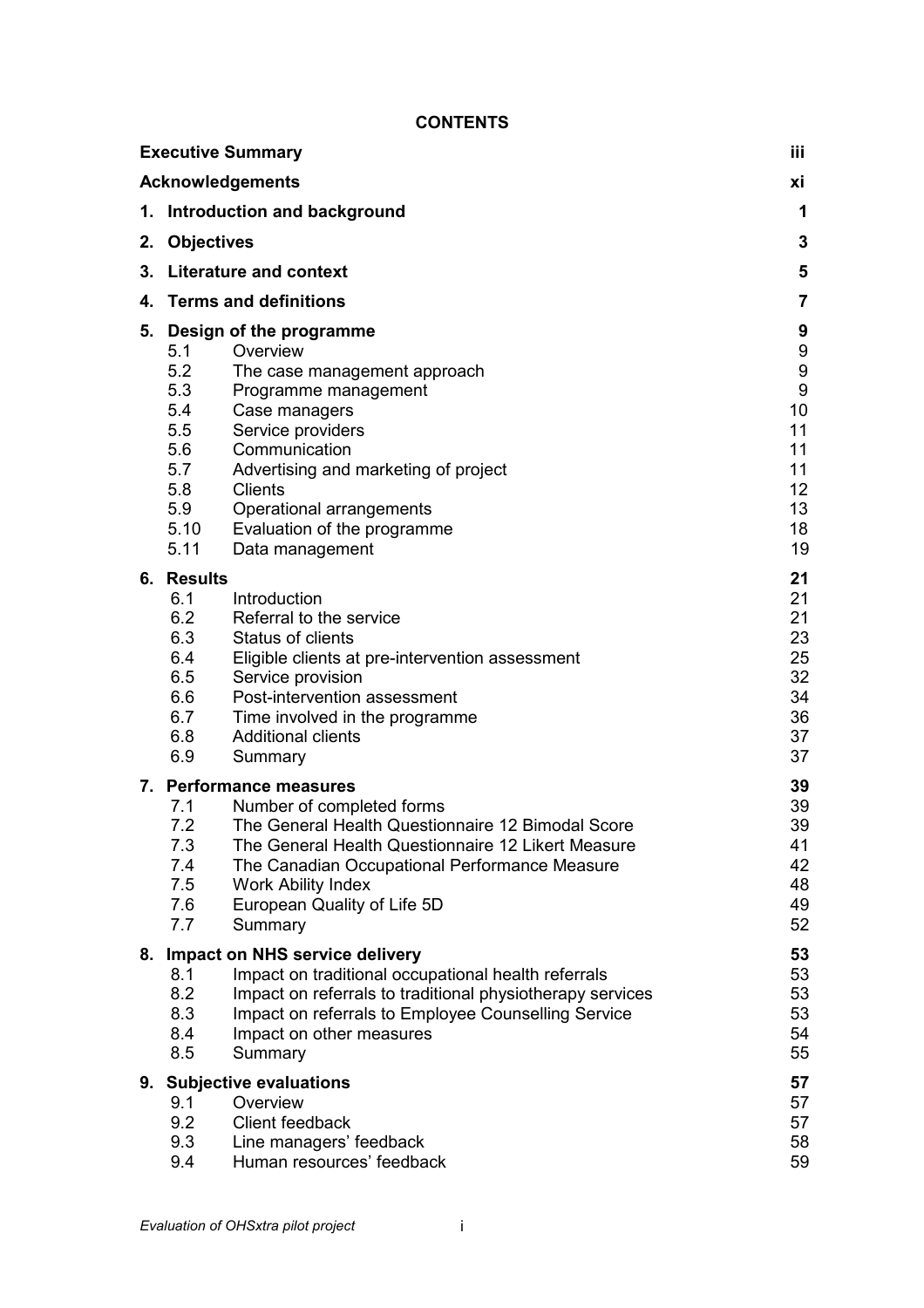| 9.5<br>9.6                                                                             | Service providers' feedback<br>Summary                                                                                                                                                                                                                                                                                  | 61<br>62                                                             |
|----------------------------------------------------------------------------------------|-------------------------------------------------------------------------------------------------------------------------------------------------------------------------------------------------------------------------------------------------------------------------------------------------------------------------|----------------------------------------------------------------------|
| 10.1<br>10.2<br>10.3<br>10.4<br>10.5<br>10.6<br>10.7<br>10.8<br>10.9                   | 10. Economic analysis<br>Introduction<br>Costs of intervention<br>Costs of support service from service providers<br><b>Costs of contacts with General Practitioners</b><br>Costs of sickness absence<br>Effectiveness measures of the intervention<br>Cost effectiveness<br>Threshold analysis<br>Summary              | 63<br>63<br>63<br>64<br>65<br>66<br>67<br>68<br>70<br>71             |
| 11.1<br>11.2<br>11.3<br>11.4                                                           | 11. Costs and impact of the service on sickness absence<br>Costs of case management and service delivery<br>Potential impact of service on absence<br>Capacity of case manager for cases<br>Summary                                                                                                                     | 73<br>73<br>74<br>77<br>77                                           |
| 12.1<br>12.2<br>12.3<br>12.4<br>12.5<br>12.6<br>12.7<br>12.8<br>12.9<br>12.10<br>12.11 | 12. Views of case managers<br>Introduction<br>Resource<br>Service provision<br><b>Waiting times</b><br>Tools used<br>Obtaining discharge paperwork<br>Communications<br>Project management and support for case managers<br>Direct access to physiotherapy services<br>Is case management a useful approach?<br>Summary | 79<br>79<br>79<br>79<br>80<br>80<br>80<br>81<br>82<br>83<br>83<br>83 |
| 13. Discussion<br>13.1<br>13.2<br>13.3<br>13.4<br>13.5                                 | Introduction<br><b>Client characteristics</b><br>Impact of interventions<br>Operational issues<br>Summary                                                                                                                                                                                                               | 84<br>84<br>84<br>86<br>89<br>92                                     |
|                                                                                        | 14. Recommendations                                                                                                                                                                                                                                                                                                     | 93                                                                   |
|                                                                                        | 15. Key operating principles for case management programmes                                                                                                                                                                                                                                                             | 95                                                                   |
| <b>16. Conclusions</b>                                                                 |                                                                                                                                                                                                                                                                                                                         | 97                                                                   |
| <b>References</b>                                                                      |                                                                                                                                                                                                                                                                                                                         | 99                                                                   |
|                                                                                        | <b>Steering Group Members</b>                                                                                                                                                                                                                                                                                           | 101                                                                  |
|                                                                                        | <b>Appendix 1 Tools used</b>                                                                                                                                                                                                                                                                                            | 103                                                                  |
|                                                                                        | Appendix 2 Summary data relating to cases discharged between 4 <sup>th</sup> April and<br>31 <sup>st</sup> May 2007                                                                                                                                                                                                     | 105                                                                  |
|                                                                                        | Appendix 3 Salary costs by staff group, age and gender                                                                                                                                                                                                                                                                  | 107                                                                  |
|                                                                                        | Appendix 4 Summary of discussions of Expert Reference Group meeting on<br>17 <sup>th</sup> May 2007                                                                                                                                                                                                                     | 109                                                                  |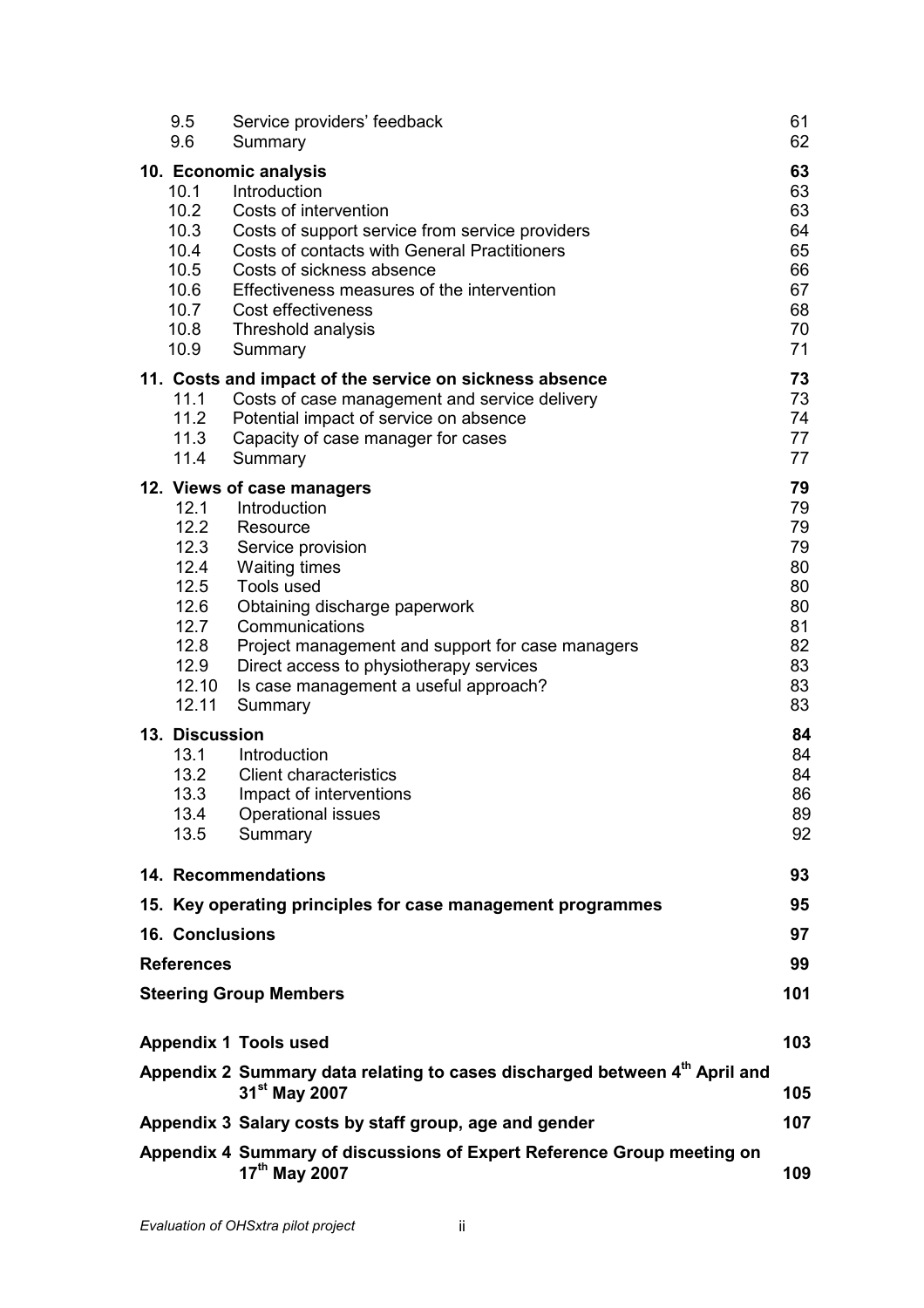# Executive Summary

#### **Background**

This report describes a pilot study undertaken in NHS Fife and NHS Lanarkshire to provide a case management service for staff who were struggling at work or absent from work with a health problem. The programme, known as OHSxtra, was funded by the Scottish Government for 18 months (January 2006 – May 2007), and overseen by a steering group.

The programme adopted a case management model, whereby the case manager provides dedicated support for individuals with the clearly stated goal of retention in work or early return to work as a successful outcome. The case managers' role is to facilitate the access to services, liaising with the service providers, other health care providers such as GPs, and the individual's manager to expedite a return to or retention in work. This was a new approach for the Health Boards involved; it was intended to complement rather than replace existing Occupational Health services.

The service was delivered by trained case managers (1.5 full time equivalent in Fife; 1 in Lanarkshire from January – November 2006, when a second was recruited). A dedicated phone line and a website were established for accessing the service. The programme was marketed through talks to managers, stands, posters and other promotional material. When the programme was established, word of mouth became an effective marketing approach. Clients could self-refer into the programme, or be referred through occupational health, human resources or their line manager.

Clients were eligible for the OHSxtra programme if they were an employee of NHS Fife or NHS Lanarkshire; and were either absent from work due to a health problem, or at work but having some difficulty doing their job due to a health problem.

On being referred into the programme, and deemed eligible to participate, the client received a face to face appointment with the case manager who undertook an assessment using predetermined tools. Depending on the identified need, the client could be referred to other specialist service providers for a number of sessions of treatment/ therapy; services available included physiotherapy, occupational therapy, cognitive behavioural therapy (CBT) and counselling. Other professional support was available if required. The case manager oversaw the delivery of the service to ensure effectiveness and to manage the available resources; the case manager could agree the extension or curtailment of services. In some cases a formal progresses assessment was undertaken during the service delivery. The case would be closed (client discharged) when adequate progress had been made, or as much as could be done for the clients had been done and the client was no longer benefiting, in which case they could be referred on to occupational health or other professionals. A post-intervention assessment was undertaken at this point.

The tools used during the assessments were designed and selected based on previous research experience. They were:

- two bespoke questionnaires concerning biographical details, health issues, existing services accessed and absence status – one was completed at preintervention assessment, the other at post-intervention assessment;
- GHQ-12 (General Health Questionnaire 12);
- EQ-5D (European Quality of Life Questionnaire);
- COPM (Canadian Occupational Performance Measure);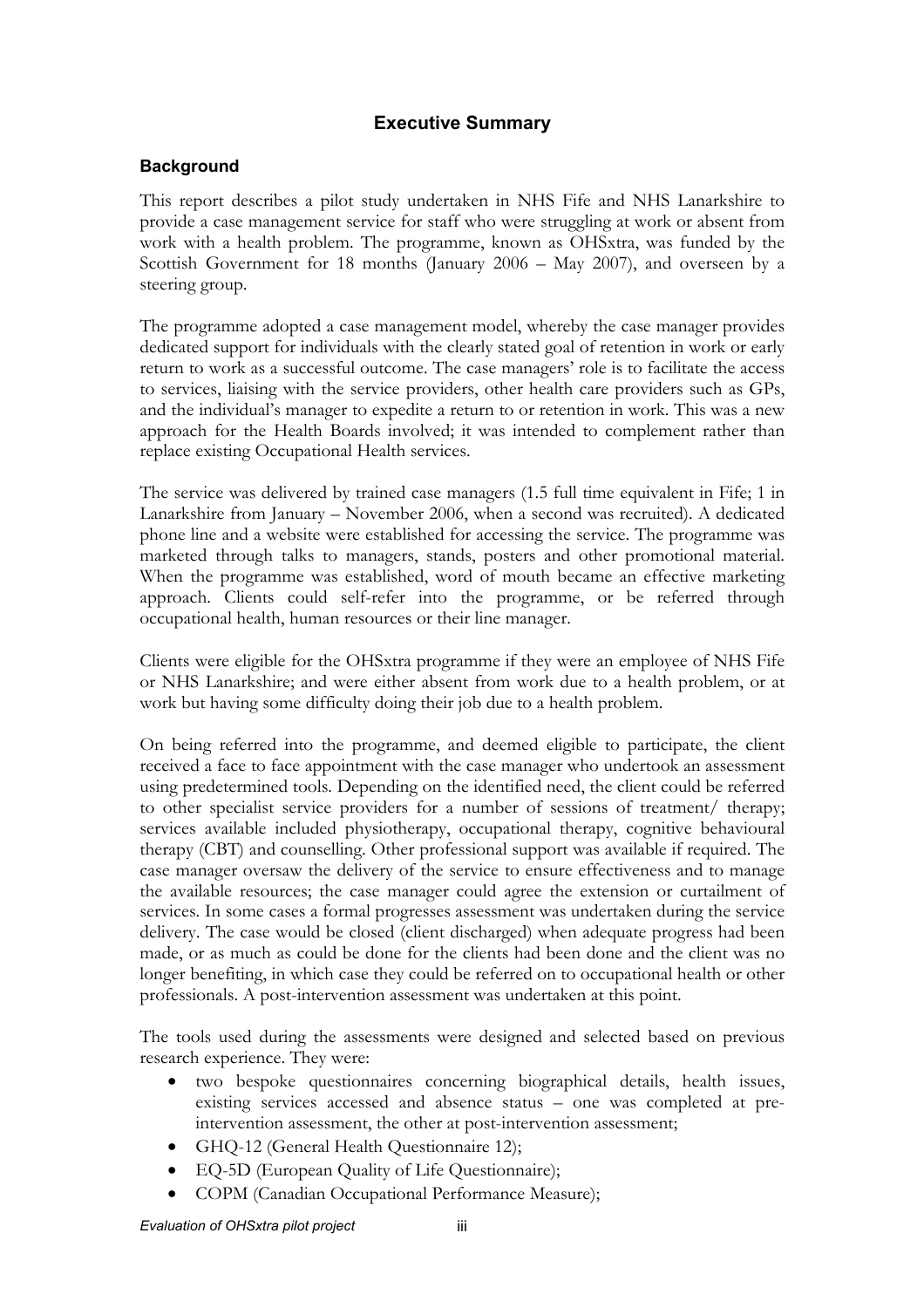- WAI (Workability Index);
- CIS-R (Clinical Interview Schedule-Revised) (only used in some cases).

Slight differences in implementation were adopted at the two Health Boards due to different cultures and working arrangements.

## Results

#### Client details

Altogether 540 clients had referred into the programme by 22nd December 2006, the date at which the programme stopped receiving new clients. By 4th April 2007, the cut off date for analysis, 250 had been discharged, 142 were still active in the programme, 126 had voluntarily withdrawn from the programme, and 22 were ineligible or had been inappropriately referred.

Of the 540 clients who were referred to the project, 310 (57%) clients worked for the Fife Health Board and 230 (43%) for Lanarkshire Health Board. In total, 17% clients were male and  $83\%$  were female. The mean age at referral was  $43.3$  years (sd = 9.9 years). There was no significant difference between the Health Boards in terms of age and gender of clients. The majority of the clients (56%) were from the nursing and midwifery groups, with 16% from administrative services and 12% from allied health professionals.

Almost three quarters (72%) of clients' primary presenting issue was musculoskeletal, while 25% were common mental health problems. A third of clients (33%) were absent from work at the pre-intervention assessment.

In terms of service provision, the majority of primary interventions provided were physiotherapy, with a higher percentage of cases in Lanarkshire (79%) being referred for physiotherapy than in Fife (56%); and more counselling and CBT services were provided in Fife (28%) than in Lanarkshire (15%). This can be explained by the fact that during the course of the programme Lanarkshire had a separate counselling service (self-referral) available to NHS staff; in Fife, although a similar programme had been available, it was withdrawn partway through OHSxtra.

Following the intervention, only 9% of clients were absent from work; of those who had been absent at pre-intervention assessment, 72% had returned to work at the postintervention assessment. Of those who had a pre-intervention absence length of more than 21 working days, 65% had returned to work at post-intervention assessment. Only 1 client who was at work at pre-intervention was absent at post-intervention, meaning 99.4% of those who were at work at pre-intervention were also at work at postintervention assessment.

A statistically significant greater number of clients were not taking any medications postintervention compared to pre-intervention.

The mean time from registration to pre-intervention assessment was 13 days. The mean time between the pre-intervention assessment and service delivery was 9 days for physiotherapy, 14 days for counselling, 19 days for Occupational Therapy and 26 days for CBT. These time periods were longer than had been anticipated, and were largely due to the time required to complete the data collection paper work associated with the pilot.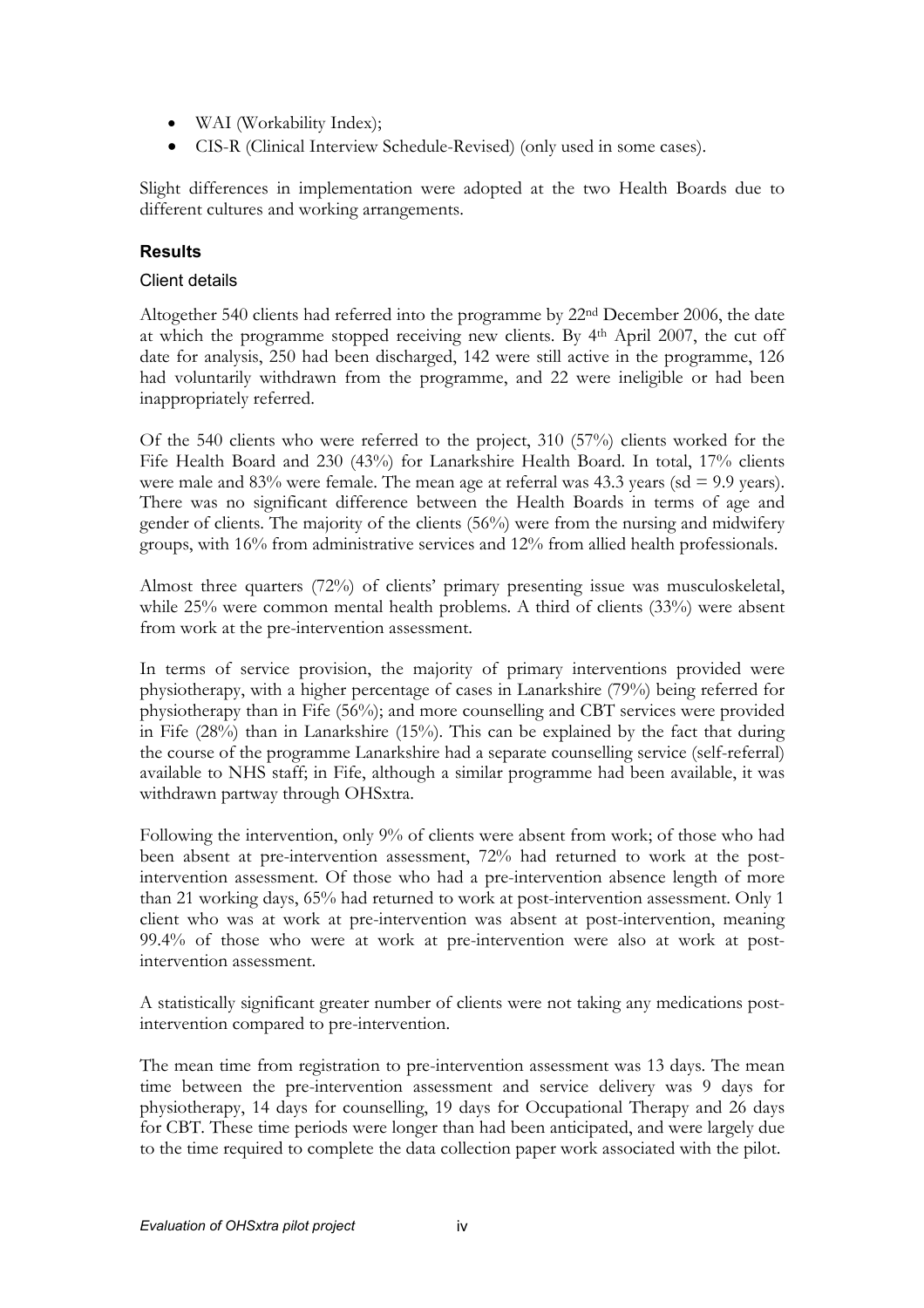#### Performance measures

The mean GHQ-12 Bimodal Score at the pre-intervention assessment was 4.1; this dropped to 3.7 during the intervention and to 2.6 post-intervention. Lower scores indicate better health. These changes were statistically significant. A score of over 3 was taken as an indicator of 'caseness'. Clients were categorised into a Musculoskeletal, Common Mental Health Problems or Miscellaneous group. For both the Musculoskeletal and Common Mental Health Problems groups there were significantly fewer cases at the post-intervention assessment than at the pre-intervention assessment (47% of Musculoskeletal clients had case status at pre-intervention assessment, dropping to 11% post-intervention; 92% of those with Common Mental Health Problems had case status at pre-intervention, and 22% at post-intervention). The biggest change was for the Common Mental Health Problems group; this tool primarily measures mental health status. It is worth noting that the post-intervention GHQ-12 scores for the Common Mental Health Problems group were similar to those in the Musculoskeletal group.

Comparison of these scores against those obtained in other studies shows fewer OHSxtra clients had case status at post-intervention than in other healthcare workers studies; there are also fewer cases post-intervention than are seen in a general working population.

Using the COPM tool, clients were asked to report up to 5 activities they had problems completing, that they attributed to their primary presenting issue. The most commonly reported activity was paid/unpaid work, both for the Musculoskeletal group and the Common Mental Health Problems group. Clients were asked to score their perceived performance of these activities at the pre-intervention, during intervention and postintervention assessments. There was a consistent and statistically significant improvement to the performance ratings given to activities over time for both the Musculoskeletal group and the Common Mental Health Problems group.

When rating their satisfaction with their ability to perform the identified activities, there was again a consistent and statistically significant improvement to the satisfaction ratings given for the Musculoskeletal group (for all activities) and the Common Mental Health Problems group (for the first four activities identified).

The Work Ability Index allows clients' scores to be categorised into poor, moderate, good and excellent. Again, there was a statistically significant improvement in these scores for the Musculoskeletal group and the Common Mental Health Problems group between pre-intervention and post-intervention; 46% of the Musculoskeltal group had good or excellent health pre-intervention; this was 78% post-intervention. In the Common Mental Health Problems group 25% had good or excellent health preintervention; this was 84% post-intervention.

The EQ-5D measures health status according to 5 dimensions (Mobility, Self-Care, Usual Activities, Pain/Discomfort and Anxiety/Depression) and through the use of a Visual Analogue Scale. A statistically significant higher proportion of clients report no problems on each of the 5 dimensions in the post-intervention assessment than at pre-intervention for both the Musculoskeletal group and the Common Mental Health Problems group.

At the pre-intervention assessment, 14% of Musculoskeletal clients had extreme pain or discomfort; this dropped to 1% at post intervention. Only 2% reported no pain or discomfort at pre-intervention assessment; this was 39% at post-intervention assessment.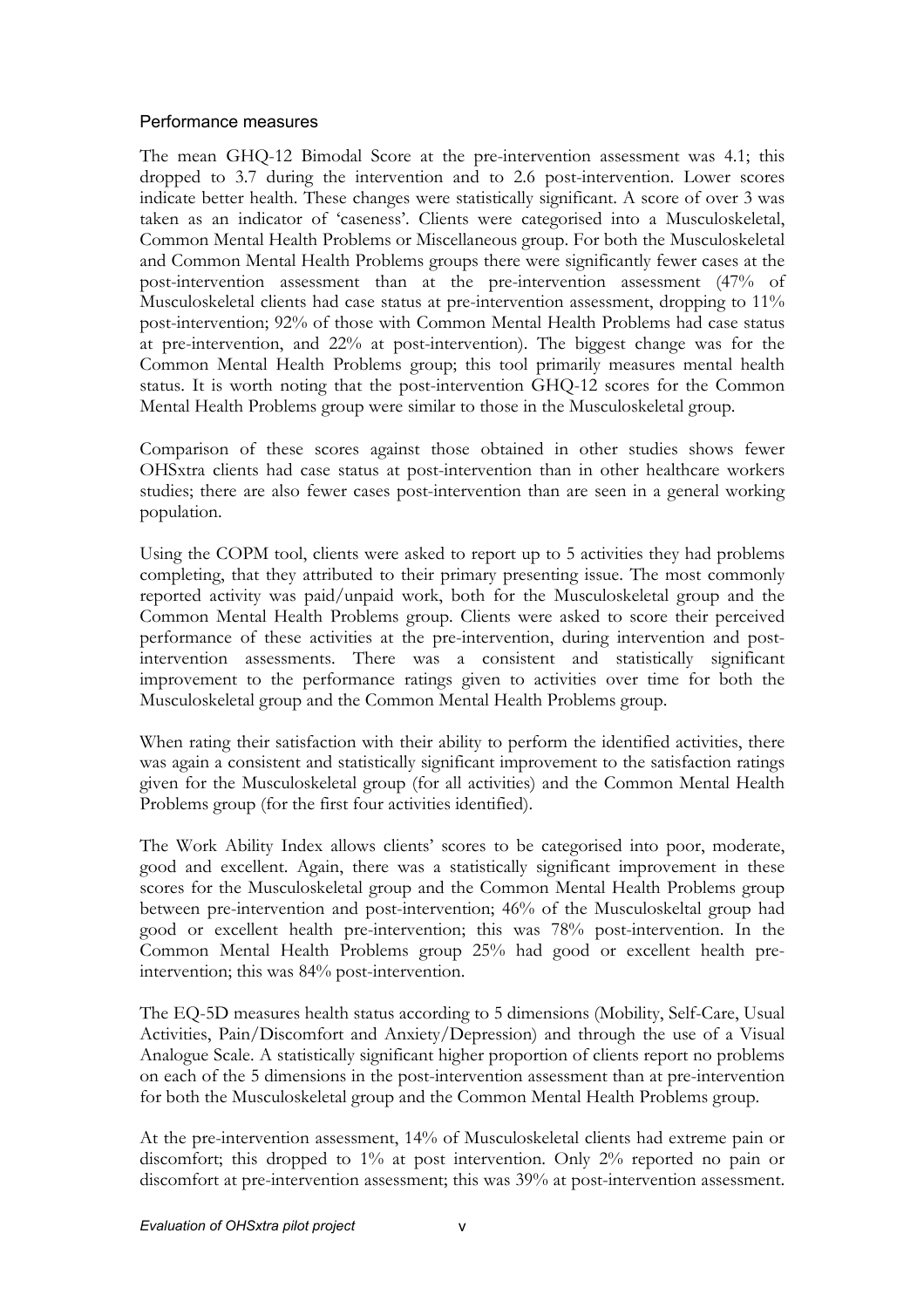This is mirrored with the scores relating to the ability to perform their usual duties, with only 14% saying they had no problems with this at pre-intervention assessment, and 65% having no problems post-intervention.

For those with Common Mental Health Problems, 31% reported being extremely anxious or depressed pre-intervention; this dropped to 2% post-intervention. Only 8% reported not being anxious or depressed pre-intervention while 61% were not at postintervention assessment. This too is mirrored with significant improvements in the number of clients not experiencing problems in performing their usual duties.

Statistically significant improvements were also seen to the mean Visual Analogue Scale scores of rating of overall health for both the Musculoskeletal and Common Mental Health Problems groups.

All the health measurement tools used showed statistically significant improvements from the pre-intervention assessment to the post-intervention assessment both for clients with Musculoskeletal problems and those with Common Mental Health Problems.

#### Other data

Limited data were available from other sources within the Health Boards that would indicate the impact of OHSxtra (e.g. bank/agency staff usage, overtime worked). There is an indication that OHSxtra reduced the number of NHS staff referred into NHS physiotherapy, with an associated improvement in waiting list durations. There are clear indications that the withdrawal of the Employee Counselling Service in Fife had an impact on OHSxtra, with the number of OHSxtra referrals to counselling / CBT increasing following the withdrawal of the service.

#### Satisfaction measures

Subjective feedback from clients concerning the service was overwhelmingly positive on all parameters measured. Feedback from line managers and human resources personnel was also positive, although a minority felt unsatisfied with the information received from the case managers, and did not feel involved with the process, possibly because some of the client management had been taken from them. A minority of service providers were also unsatisfied with the feedback from the case manager, did not feel involved with the process, and were not satisfied with the waiting times.

#### Cost effectiveness

Economic analysis was undertaken to assess the cost effectiveness of the programme. Significant improvements to quality of life were observed among clients (as measured using the EQ-5D). Based on these improvements to quality of life, and clients' sickness absence during the programme, OHSxtra has been shown to be cost effective. Implementing OHSxtra is more effective and has a lower cost than not implementing it; it can be said to be a dominant strategy. This is based on the assumption that OHSxtra was responsible for all the clients who were on sickness absence at the onset of the programme subsequently returning to work at the end of the intervention period. Threshold analysis showed that if the implementation of OHSxtra was only responsible for less than 17% of clients returning to work following sickness absence from the onset of the programme, the strategy would no longer be cost effective.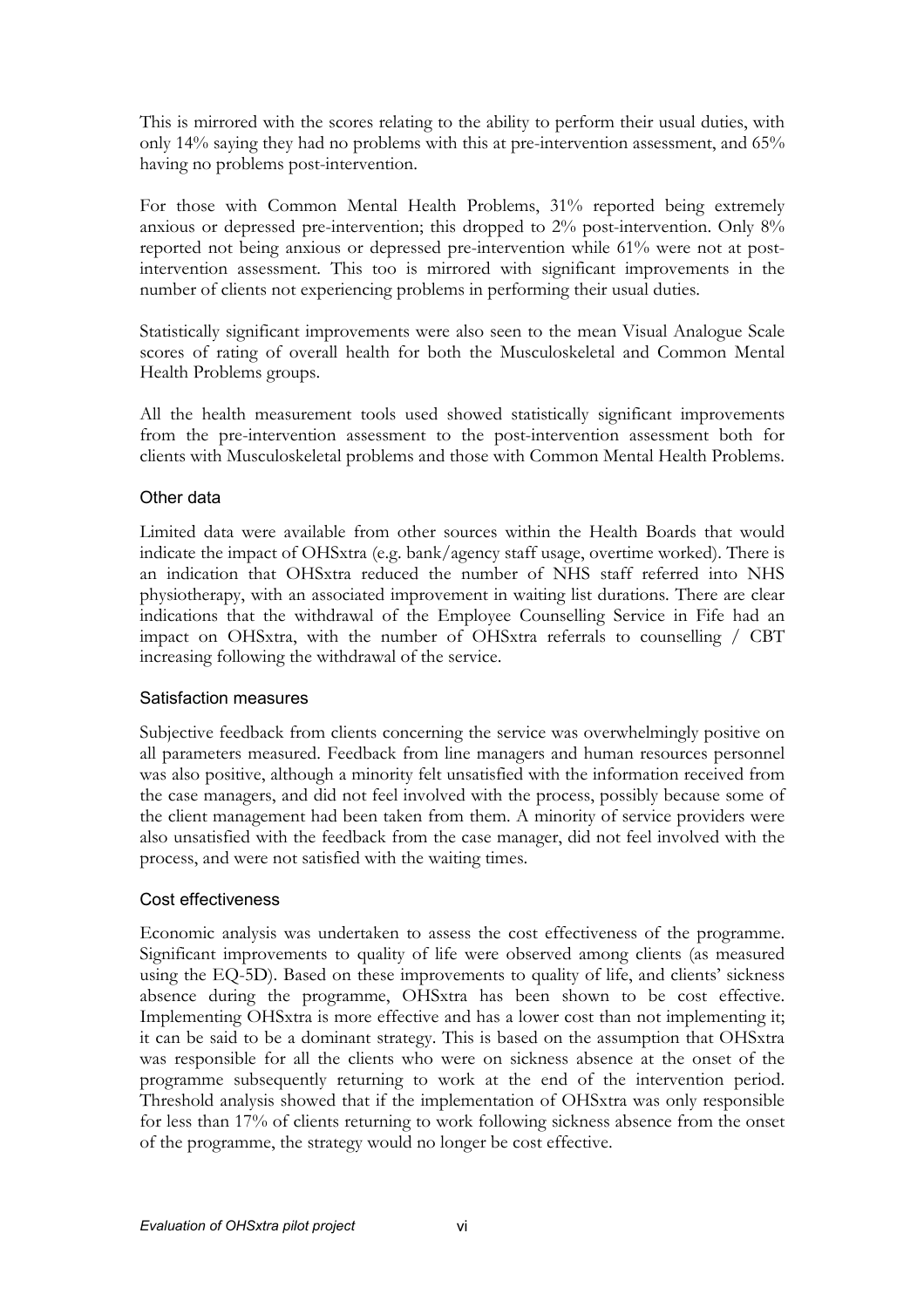## **Costs**

The cost of case management in the pilot was  $f<sub>1</sub>111,119$ . The cost of case management per active or completed client (401) is approximately  $f(277)$ . In on-going service delivery, where the requirements for data collection are reduced, the costs are anticipated to be approximately £161 per client.

The costs of service provision were  $\mu$  50,618 for the 246 clients who completed, equating to approximately  $\angle$ 206 per client. The approximate cost per client during the pilot was therefore approximately  $f<sub>1</sub>482$ . This could be expected to be  $f<sub>1</sub>387$  per client in on-going service delivery. Overall service delivery costs during the pilot  $f$ 161,737.

The anticipated cost of absence of the clients who returned to work during the programme is £32,576 had they not received the intervention. The anticipated cost of absence of the clients who stayed at work throughout is  $f(236,374)$  had they not received the intervention. A further  $\dot{f}$  5,006 of management time can be estimated to not have been spent due to the avoidance of absence. This give a total of  $\frac{273,956}{273,956}$  cost avoided.

Based on this, it can be seen that for every  $f<sub>1</sub>$  spent on service delivery there is an estimated avoidance of absence cost of  $f(1.66;$  this is  $f(1.69)$  when including the management time avoided. These figures do not include the costs associated with repeated absence, staff replacement, the maintenance of patient care, avoidance of work restrictions, the retention of skilled staff in service delivery, and reduced medication use.

These figures relate to the cost of service delivery as undertaken in this pilot study. It is likely that on-going service delivery adopting these principles, but without the requirement for such extensive data gathering for evaluation, would mean that case managers costs would be reduced per client. This would also potentially result in more clients being seen and potentially helped to return to work or prevented from becoming absent. If the cost of service delivery was reduced, and the number of clients assisted was increased, the relative reduction in absence costs investment is likely to increase.

Considering the cost of case management and service delivery per client, if the programme assists all participating staff to avoid an average of approximately 4 days of sickness absence, the reduced absence costs will equate to the cost of service delivery.

It is estimated that in on-going service delivery, each full-time case manager could manage approximately 210 cases per year.

#### **Conclusions**

A case management programme has been developed and delivered that has been shown to be effective, and cost effective. Significant improvements in health have been reported; 72% of absent clients have returned to work, and 99% of those who were at work but struggling have remained in work. Very positive feedback has been received concerning the service. The service has been shown to be cost effective, being less costly and more effective than not adopting the service. The avoidance of absence costs are estimated to equate to  $f<sub>1.66</sub>$  for every  $f<sub>1</sub>$  spent on service delivery, as conducted in the pilot; on-going service delivery is likely to bring about greater avoidance of absence costs. It is recommended that the programme continue. Lessons have been learnt from the implementation of the pilot which have allowed the model to be refined for future service delivery.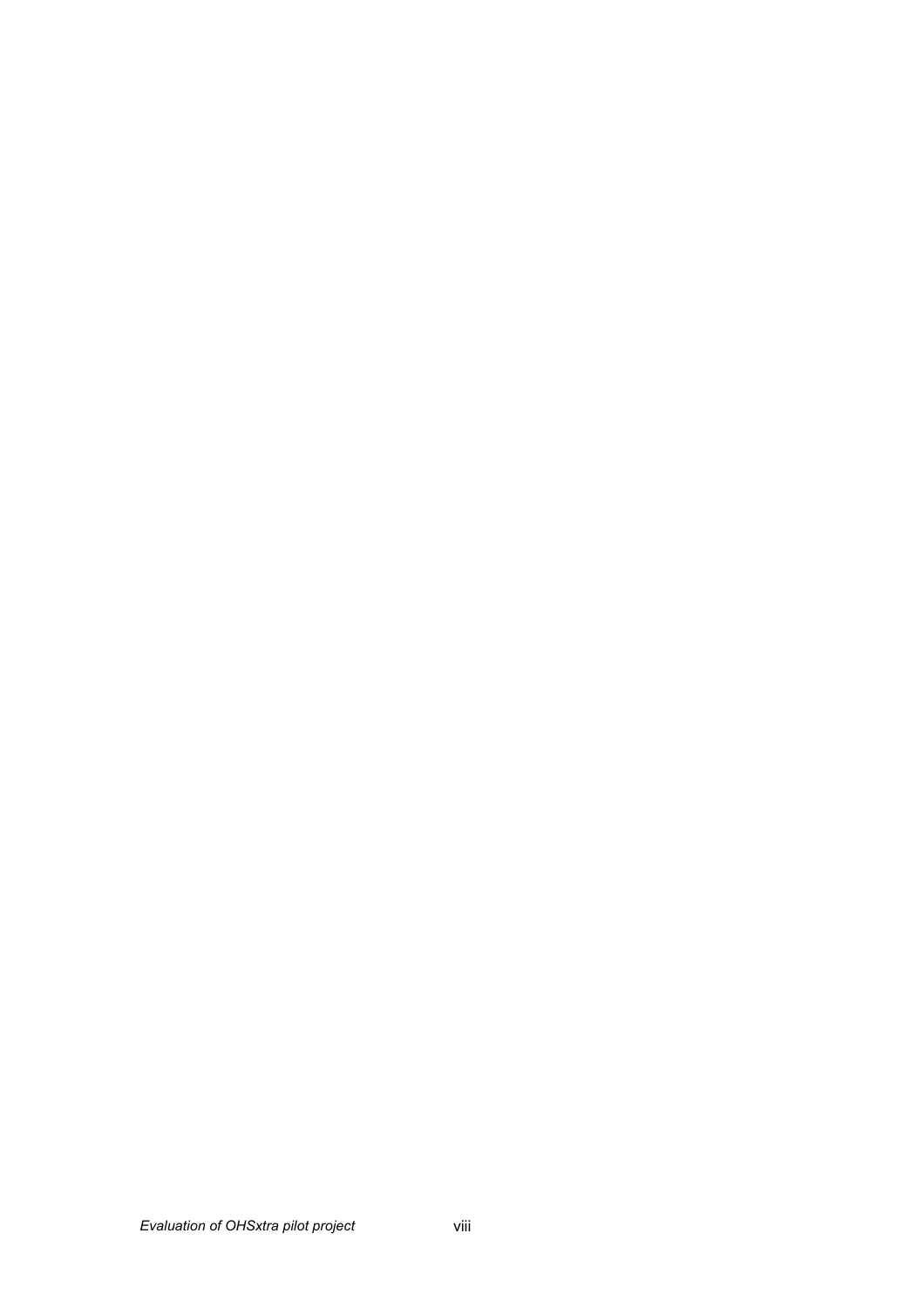## Acknowledgements

The authors would like to thank all the staff involved in the programme, in particular the case managers who implemented and delivered the pilot with great commitment, and who provided useful information for this evaluation: Angela Gillie, Anne Lutkin, Margaret Murphy and Anne-Marie Murphy. The service providers were also an integral part of the programme and their contribution is gratefully acknowledged. Human Resources personnel and line managers also kindly completed evaluation questionnaires and supported clients in their work.

Thanks are also due to the clients who participated in the programme, and who completed the questionnaires and tests which were required in order to evaluate its success.

The support and direction of the project steering group is also gratefully acknowledged. Angela Gillie, Tom Gibb and Alix Mitchell contributed significantly to the production of this report. The contribution of Dr Catherine Kilfedder (Head of CAPs, OHSAS), Dr Karen Niven (Head of Health and Safety, OHSAS) and Valerie McKenna (Assistant Psychologist, OHSAS) in the early stages of the project was also greatly appreciated.

Particular thanks to the Health and Safety Executive's Statistics Branch for provision of up to date information on the length of lost working time associated with absences. Thanks also to Mandy Mackintosh and Shona Thomson for reviewing client case notes and Tom Gibb, Jim Kennedy and Ian McInnes for collation of Health Board data.

The implementation groups at NHS Fife and NHS Lanarkshire provided valuable advice on the policy and procedures for implementing the programme both in the pilot and in the on-going service delivery. The evaluation group also provided valuable comments on the findings, and the implications for different sections of the NHS in Scotland.

The work of Lee Caulfield in initial project management (December 2005 – September 2006) is respectfully acknowledged.

This work was funded by the Scottish Government.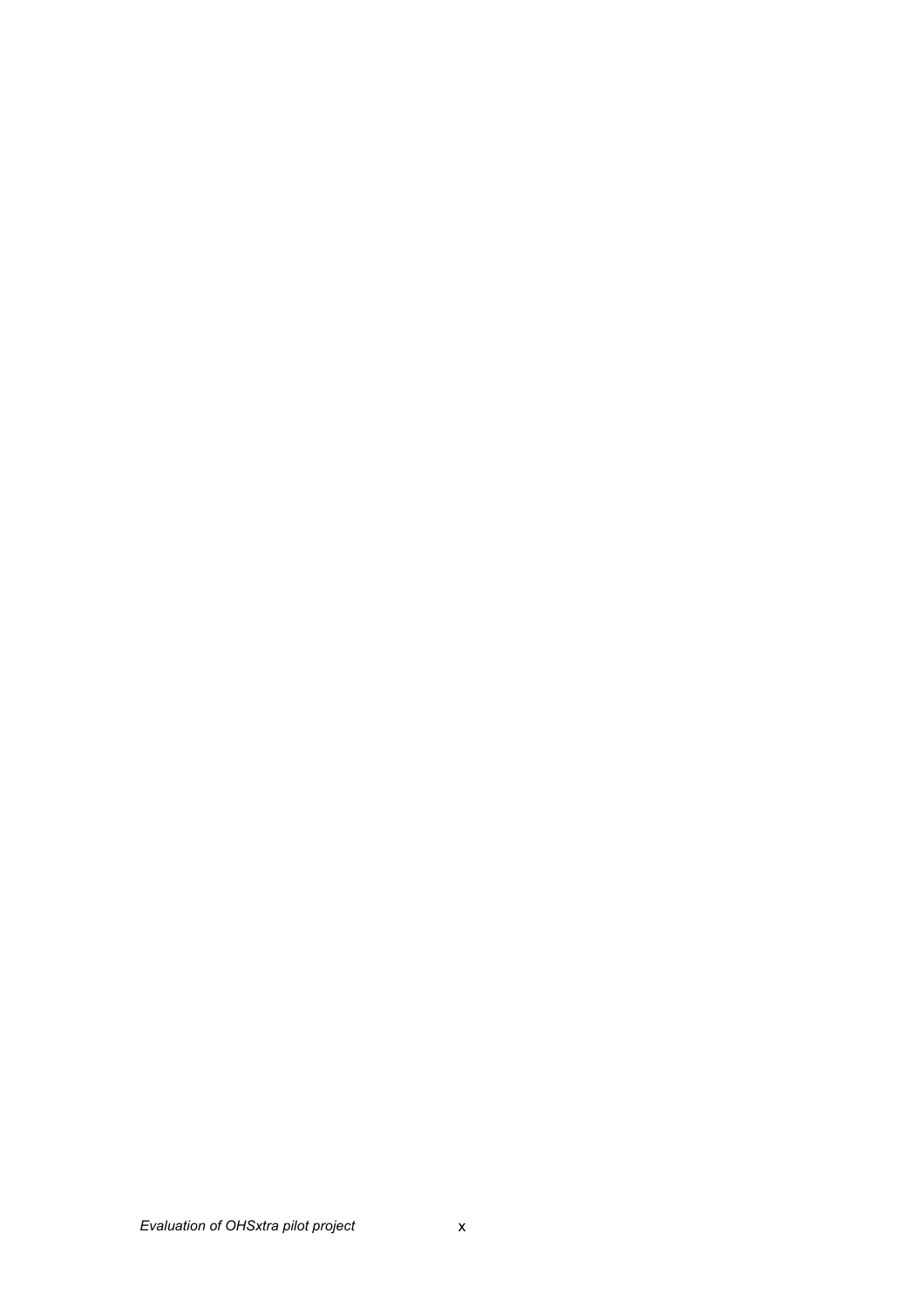## 1. Introduction and background

In 2003 the Scottish Government commissioned a working group to look at the potential to implement Fast Track Rehabilitation programmes in the NHS in Scotland. The working group produced a paper, which described a scheme, 'OHS-Extra', which advocated an approach to tackling long-term sickness absence among NHS staff by providing rapid access to an integrated service comprising of physiotherapy, occupational therapy and mental health assistance (e.g. clinical psychology/counselling/ cognitive behavioural therapy (CBT)). The steering group that was set up to oversee the implementation of OHSxtra recommended the use of a case management approach, based on evidence in the literature and from the case management model used in the Department of Work and Pensions sponsored 'HealthyReturn' project which was run in Glasgow (part of the Job Retention and Rehabilitation Pilot). Case management is increasingly being adopted by many other organisations.

Within this model the case manager provides dedicated support for individuals with the clearly stated goal of retention in work or early return to work as a successful outcome. The case managers' role is to facilitate the access to services, liaising with the service providers, other health care providers such as GPs, and the individual's manager to expedite a return to or retention in work. The case manager does not require clinical skills, but must have training for the role and have the right personal qualities. The intention is that the use of a case manager frees up the highly trained and qualified occupational health staff, human resources staff, service providers, and clients' managers, while directly supporting the employee. This should benefit the individual employee, the employer, and the public that the employer serves. It is anticipated that this investment will also be cost effective.

In order to test this and develop a practical model for implementation in the NHS the Scottish Government provided funding for two pilot schemes in the NHS. OHSAS, the NHS Fife occupational health service, and Salus, the NHS Lanarkshire occupational health service, agreed to work together to deliver these pilots within NHS Fife and NHS Lanarkshire. The programme ran from January 2006 to May 2007.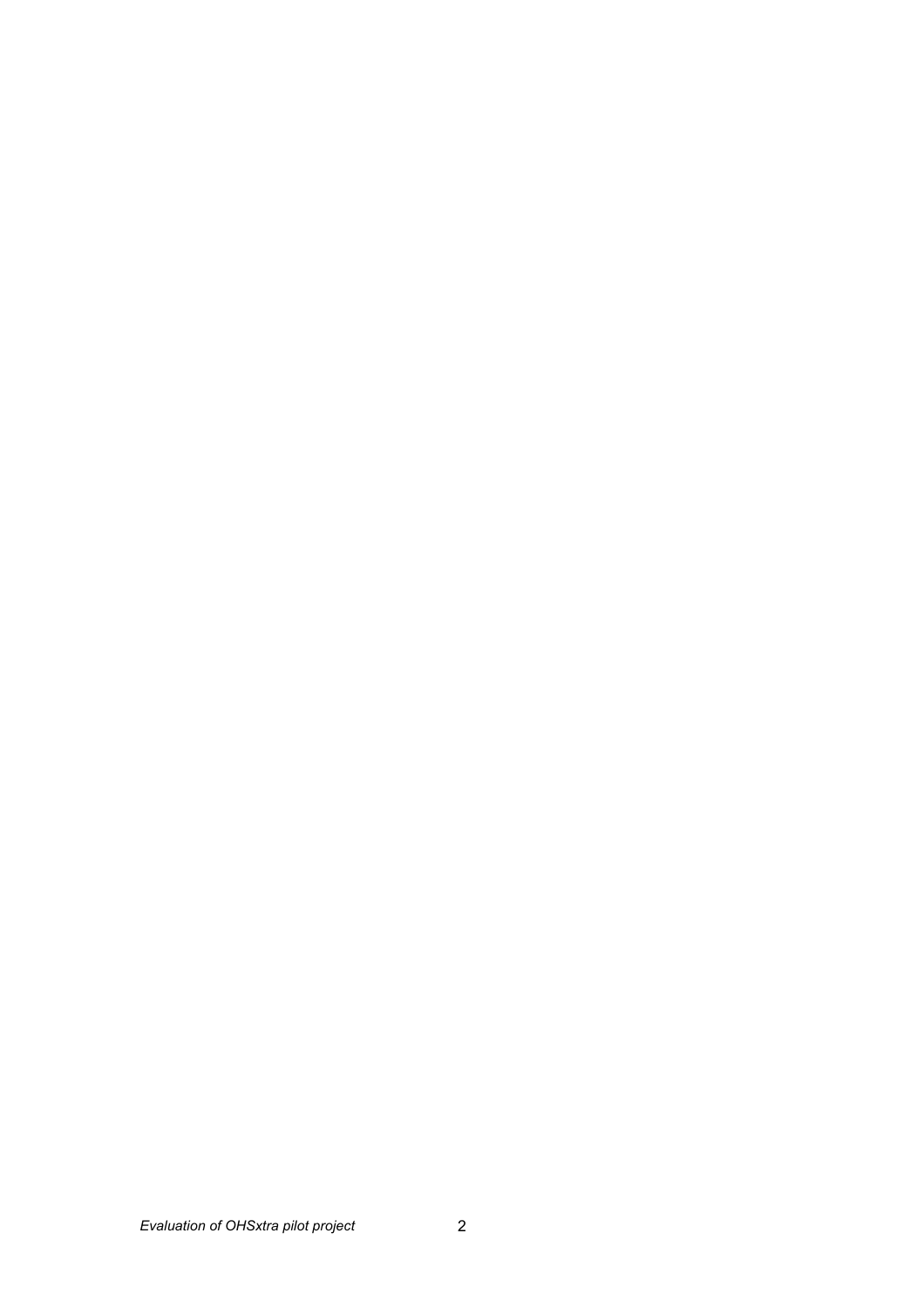# 2. Objectives

The objectives of the programme were:

- i. To design a scheme which takes account of the experience and lessons learnt from the Department of Work and Pensions funded project, 'HealthyReturn'.
- ii. To improve patient (public) care by improving the availability of NHS staff through avoiding absence from work and facilitating the return to work.
- iii. To improve patient (public) care through focused rehabilitation services for NHS staff to support them to optimal functional capacity and therefore to be effective members of the NHS workforce.
- iv. To achieve an acceptable return on investment, thus demonstrating the cost effectiveness of the approach.
- v. To produce a model for implementation in the wider NHS.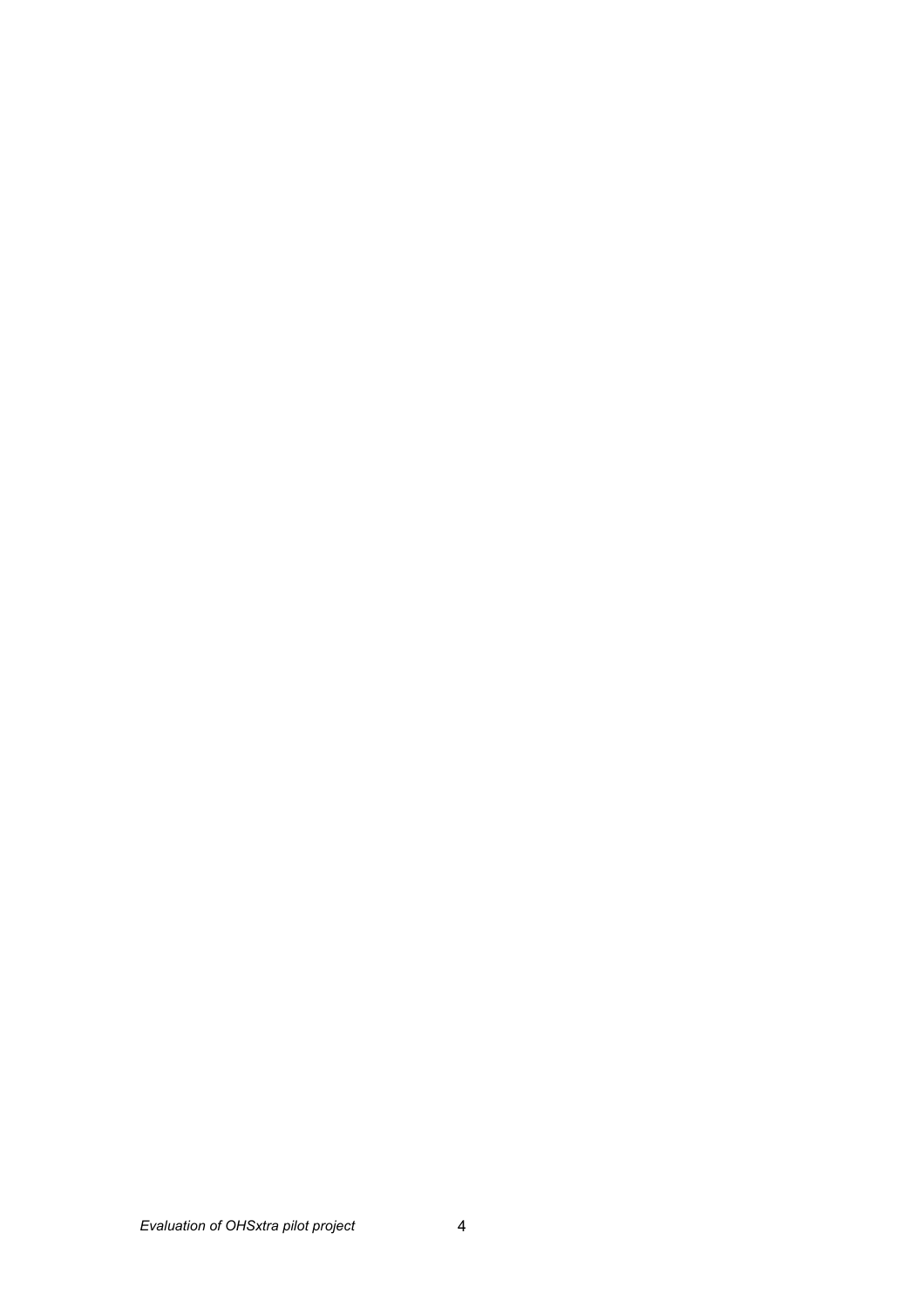# 3. Literature and context

A recently published study for the Health and Safety Executive reviewed the evidence for the cost effectiveness of a case management approach for those with Musculoskeletal Disorders (MSDs) (Hanson et al, 2006). This identified that there is good evidence for case management being an effective and cost effective approach; the literature shows this not only for MSDs, but other health conditions. The evidence suggests that case management is most effective when it is separated from the therapeutic role and is not provided by the therapy provider.

A number of examples were obtained of UK organisations that were undertaking case management and rehabilitation for those with MSDs; although the data available from these organisations was incomplete, taken together there was evidence that there is a return on investment of two to three times the amount spent when adopting a case management approach for those with MSDs.

In that study, two NHS Trusts that were adopting models to support those with MSDs were identified. Both these were physiotherapy led services, only for those with MSDs. At one, an in-house physiotherapy and rehabilitation service is provided to staff in the Hospitals Division (13,500 employees). The service was established in 1997, with an estimated cost of initially setting up the service of just over  $f(6,000)$ . The majority of referrals to the service are self referral (85%) with the remainder being line manager referrals. Referrals are screened by telephone triage, with high priority cases seen within 48 hours. For the remainder, written and verbal advice is provided; individuals are encouraged to self-manage and come back to the service if their discomfort has not improved in 5-7 days. Those who return are assessed, and receive physiotherapy (on site), advice and workplace assessments / return to work support as appropriate. The service is staffed by 4 full time equivalent physiotherapists; in 2003 762 clients were seen by the service (573 at work; 189 absent), and in 2004 738 clients were seen (478 at work, 260 absent).

Evidence indicates that for every  $f<sub>1</sub>$  spent on the service in running costs, there was a saving of approximately  $\ddot{\text{A}}$  (medium estimate) (i.e. approximately 300% return on investment). Figures are estimates of costs<sup>1</sup>, based on low, medium and high estimates. This gives a range of savings for every  $\ell$ 1 spent of:  $\ell$ 0.65 -  $\ell$ 6.52 (medium estimate of  $(2.3.08)$  for 2003 and  $(1.35 - (5.79)$  (medium estimate of  $(2.3.38)$  for 2004.

Clients receiving this service also completed questionnaires on their work status (absent or at work), their functional ability, and their view of the impact of the service their health on discharge, and at 3 and 9 months following discharge. The benefits of the intervention are seen to be sustained at the 9 month evaluation.

In the second Trust, a Primary Care Trust with approximately 1,100 staff at approximately 200 sites piloted a physiotherapy run case management programme in 2003/04. The service was staffed by 0.5 full time equivalent physiotherapist. Most referrals were self referrals. Clients received an assessment and advice within 3 days of referring; on average 3 further 30 minute physiotherapy sessions were provided. 159

 $\overline{a}$ <sup>1</sup> This comprised the estimates of the amount of line management time per case; number of sessions of physiotherapy attended during work time; estimated number of days absence avoided – 1 (low), 10 (medium), 20.5 (high) [HSE's figure for average absence of those with MSDs in 2004/05]; productivity rate on return to work; and prevention of repeated absence.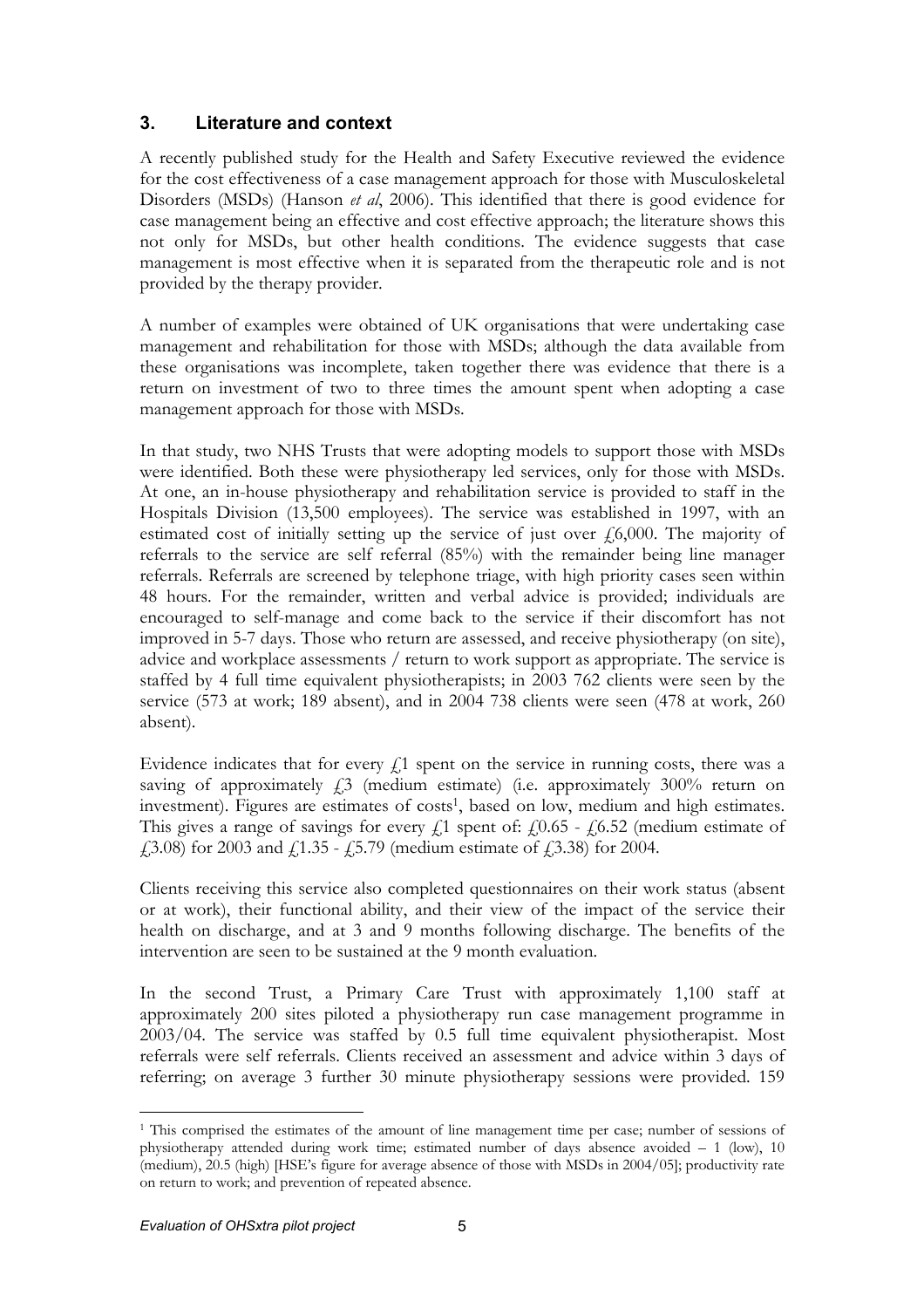clients were seen during the 12 month pilot; 122 were at work, 37 were absent. Evidence suggests that for every  $f<sub>i</sub>$  spent on service provision there was a saving of between £1.31 and £1.62 (i.e. approximately a 31 – 62% return on investment). There were reported to be fewer MSD related absences during the pilot, but the average length of MSD related absence was not affected.

These studies indicate that programmes to provide physiotherapy and workplace support within the NHS are effective for those with MSDs.

The HOPE project, funded by NHS Lanarkshire, was open to all employees in Lanarkshire, identified individuals who visited their GP or attended Accident and Emergency Departments with a work related problem; these individuals were asked to participate in a telephone interview. The information was screened by an Occupational Health Nurse who could provide further advice, or conduct further occupational health assessments. Most clients within the programme had experienced an accident, but musculoskeletal disorders and mental health / stress were the second and third most common health problems, and resulted in the greatest amount of lost work time. The mean number of days lost from work for musculoskeletal disorders was 27, and for mental health / stress was 31. The programme commenced in 2000, and is on-going.

The DWP funded Job Retention and Rehabilitation Pilot study encompassed a number of projects, including 'HealthyReturn'. Programmes were provided for those who were employed 16 hours or more per week, but who had been off work for between 6 and 26 weeks. Clients volunteered to participate in the programme. Comparison was made between three interventions and a control group. The interventions were: a workplace intervention, a health intervention and a combined workplace and health intervention. No overall difference was seen in the return to work of clients using any of these interventions, as compared to the control group. One indication is that those who were in the control group tended to take responsibility for their own return to work, while those assigned to an intervention group tended to relinquish this responsibility to the providers.

The Scottish Government's strategy for adult rehabilitation was launched in 2007 (Coordinated, integrated and fit for purpose: A delivery framework for Adult Rehabilitation in Scotland. Scottish Government 2007). This has as one of its three target groups, people returning from work absence and/or aiming to stay in employment. The approach recommended for this group in the strategy is in line with the approach adopted in this pilot study.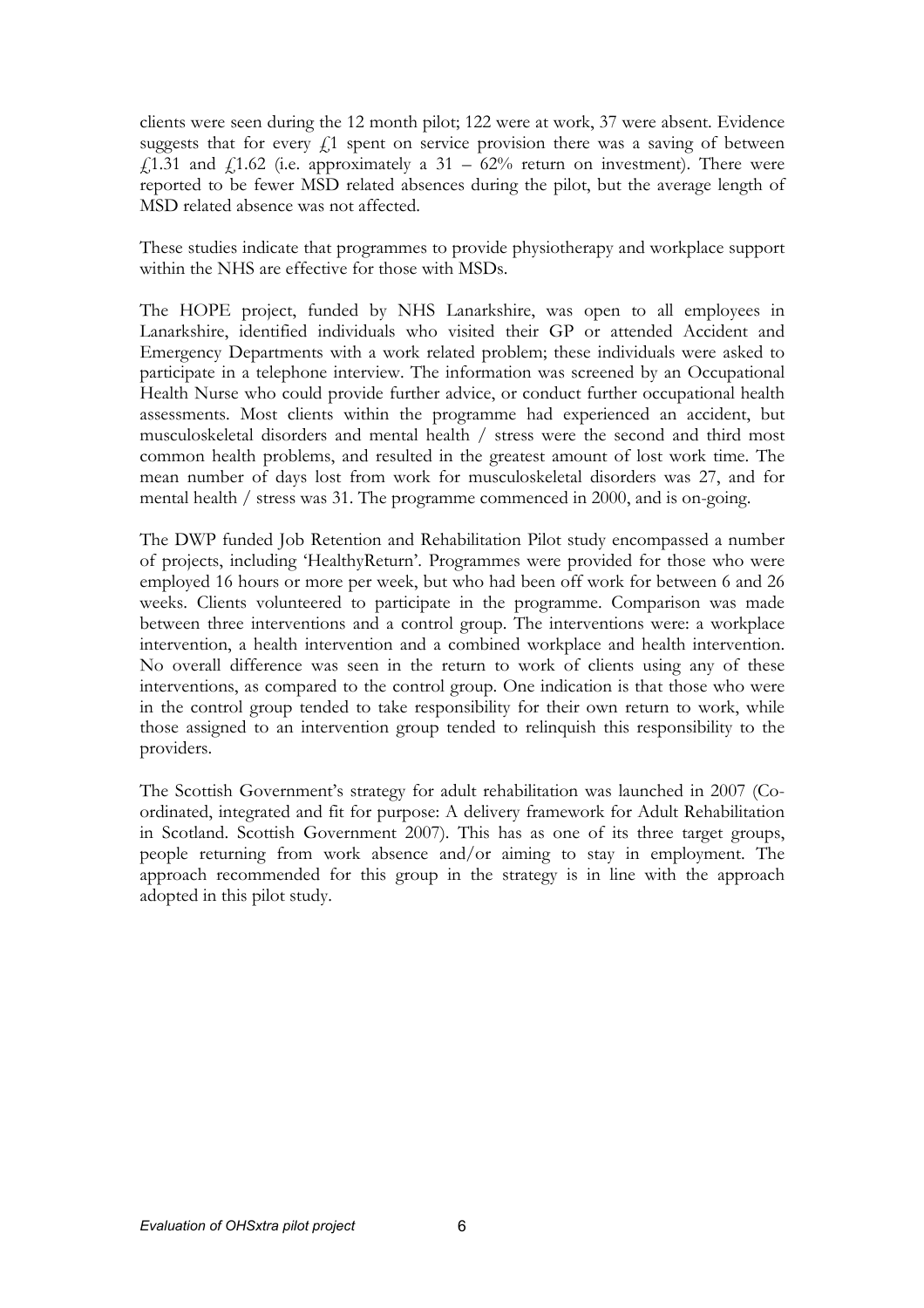# 4. Terms and definitions

For the purposes of clarity in the pilot the following definitions were used:

## Case management

Case management is a collaborative process which assesses, plans, implements, coordinates, monitors and evaluates the options and services required to meet an individual's health, care and employment needs, using communication and available resources to promote quality outcomes, with effective management of resource.

Case managers were able to refer clients to one of three main services, physiotherapy, occupational therapy, and mental health support, either cognitive behaviour therapy (CBT) or counselling. Other support was also available (e.g. Occupational Health Nurse, Occupational Physician, Podiatrist, Manual Handling Coordinator etc).

## **Physiotherapy**

Physiotherapy is a health profession concerned with the assessment, diagnosis and treatment of physical problems, injury and disability by the use of therapeutic exercises and the application of modalities, intended to restore or facilitate normal function or development.

## Occupational Therapy

Occupational Therapy is a health and rehabilitation profession which helps individuals achieve independence in their lives despite any impairments or disabilities they may have. Occupational therapists provide customised treatment programmes to help individuals achieve independence in all facets of their lives, from daily living activities to assistance in the workplace. An Occupational Therapist will often undertake performance skills assessments and comprehensive home or job site evaluations, making adaptive workplace or equipment recommendations and providing training in the use of equipment.

## Cognitive Behaviour Therapy (CBT)

Cognitive Behaviour Therapy is a psychological treatment approach which allows individuals to examine and change the relationship between their thoughts, feelings and behaviours. Based on the assumption that cognitive processes and behavioural patterns are linked and one can significantly affect the other, this approach can be quite structured and focuses the individual on the present.

#### **Counselling**

Counselling is a process which allows an individual to define, understand or address a difficulty that are having by allowing them to take a step back and see it more clearly. Because counsellors do not give advice or direct an individual to take a particular course of action, counselling is a way of enabling choice or change, or of reducing confusion and enabling people to live more resourcefully.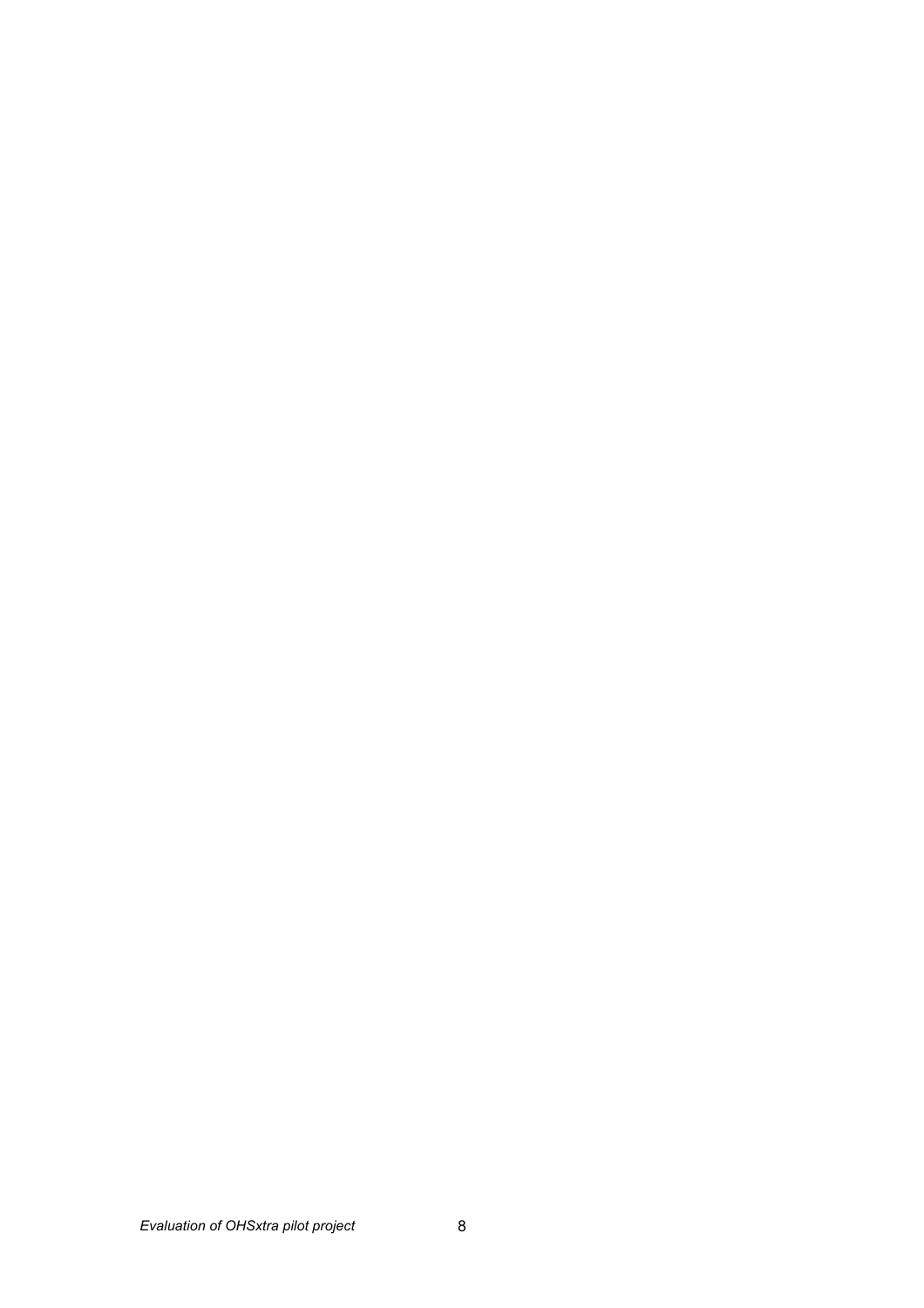# 5. Design of the programme

## 5.1 Overview

The study design comprised of prospective data collection; the requirement was to evaluate a programme of service delivery; as such there was no control group. The programme was run as a pilot, and it was therefore necessary to gather data that could be used to evaluate the impact and effectiveness of the interventions on the NHS as well as for the individual clients.

The service was launched by Andy Kerr, Minister for Health and Community Care, as 'OHSxtra'. It was available for all staff within the two participating Health Boards.

## 5.2 The case management approach

The key feature of the programme was that it adopted a case management approach, where the case manager was the gate keeper for referral to other services (physiotherapy, occupational therapy, counselling and cognitive behavioural therapy), and liaised with other stakeholders involved in the management of the client (e.g. line manager, other healthcare providers etc). The programme was intended to allow rapid access to services, as well as access to services that were not otherwise available on the NHS (e.g. cognitive behavioural therapy)).

Within the two Health Boards involved in the pilot, case management was a new approach for dealing with heath issues affecting staff at work (both those staff who were at work, but struggling, and those who are absent due to the health problem). The approach is distinct from the traditional occupational health model. The programme was intended to complement and integrate with the existing occupational health services, rather than replace them. The case manager was not the gate keeper to access to occupational health physicians and nurses, but could refer to them if judged appropriate.

## 5.3 Programme management

The programme was implemented in the two NHS Health Board areas of Fife and Lanarkshire. While they worked independently within the programme and had slightly different approaches, there was regular communication to ensure overall consistency. The project was overseen by a single project manager who was responsible for the effective and smooth running of the programme in each Health Board and in facilitating and ensuring effective communication between them. The management structure is shown in Figure 1.

A steering group was established to oversee the running of the programme. This met approximately every 6-8 weeks and comprised of the Directors of OHSAS and Salus, the Salus operations manager, a Salus case manager who was not involved in the operational running of the programme, a Glasgow Health Board finance director, a Fife Health Board HR director, an external consultant occupational physician working in the private sector where this type of service is already established, and representatives of the Scottish Government's Health Department, who provided the funding.

An expert reference group was also established, which provided comments on the potential future implementation of the programme. This met in September 2006 and May 2007.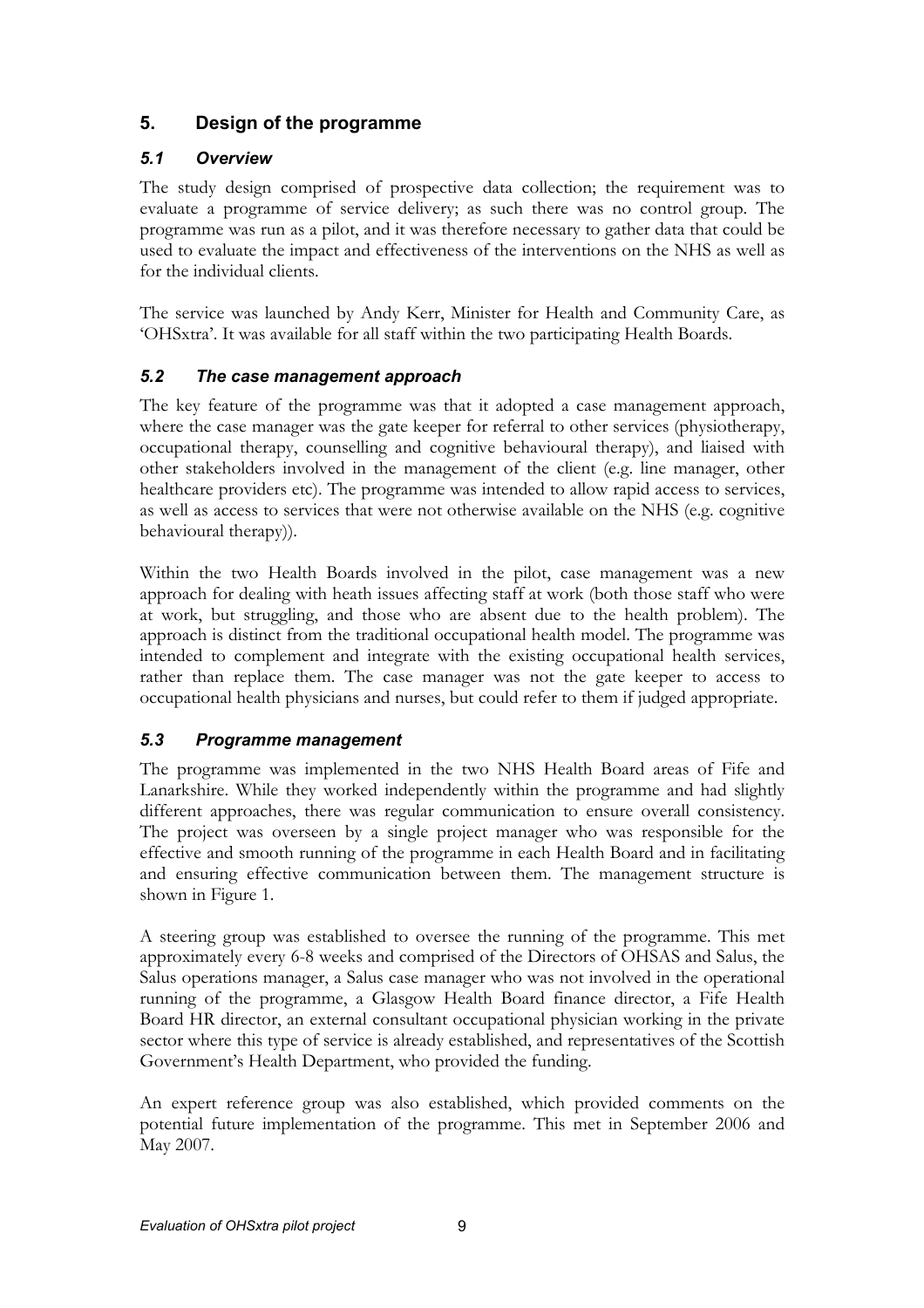

Figure 1. Management structure for OHSxtra pilot

## 5.4 Case managers

## 5.4.1 Personnel

Two case managers were initially recruited for the project; one in Fife and one in Lanarkshire. During the project it became clear that this was not sufficient to deal with the case load, and two further case managers were recruited, one working as a case manager half time, and joining the project relatively early (in Fife) and one working full time in Lanarkshire from November 2006 onwards.

One of the case managers recruited had previous experience of working as a case manager; the background of the others were occupational health nursing, occupational therapy, and administration.

Throughout the project there was close working between the case managers, with regular sharing of experience, and exchange of information and advice. A monthly case managers' meeting was held which included peer review of cases.

Detailed job descriptions were developed for the project manager and the case managers prior to their appointment.

## 5.4.2 Training

The case managers received 14 days of training at the start of the project; this was delivered as 2 days per week over a 7 week period. The training content was based on a programme developed for the HealthyReturn project (DWP, Job Retention and Rehabilitation Pilot); tutors were personnel from within NHS Fife and NHS Lanarkshire Health Boards who had expertise in these areas, and external experts. Some private study was required.

Detailed protocols were developed for the case managers concerning case management and completion of the questionnaires. All the case managers were trained to manage all client groups and primary presenting issues.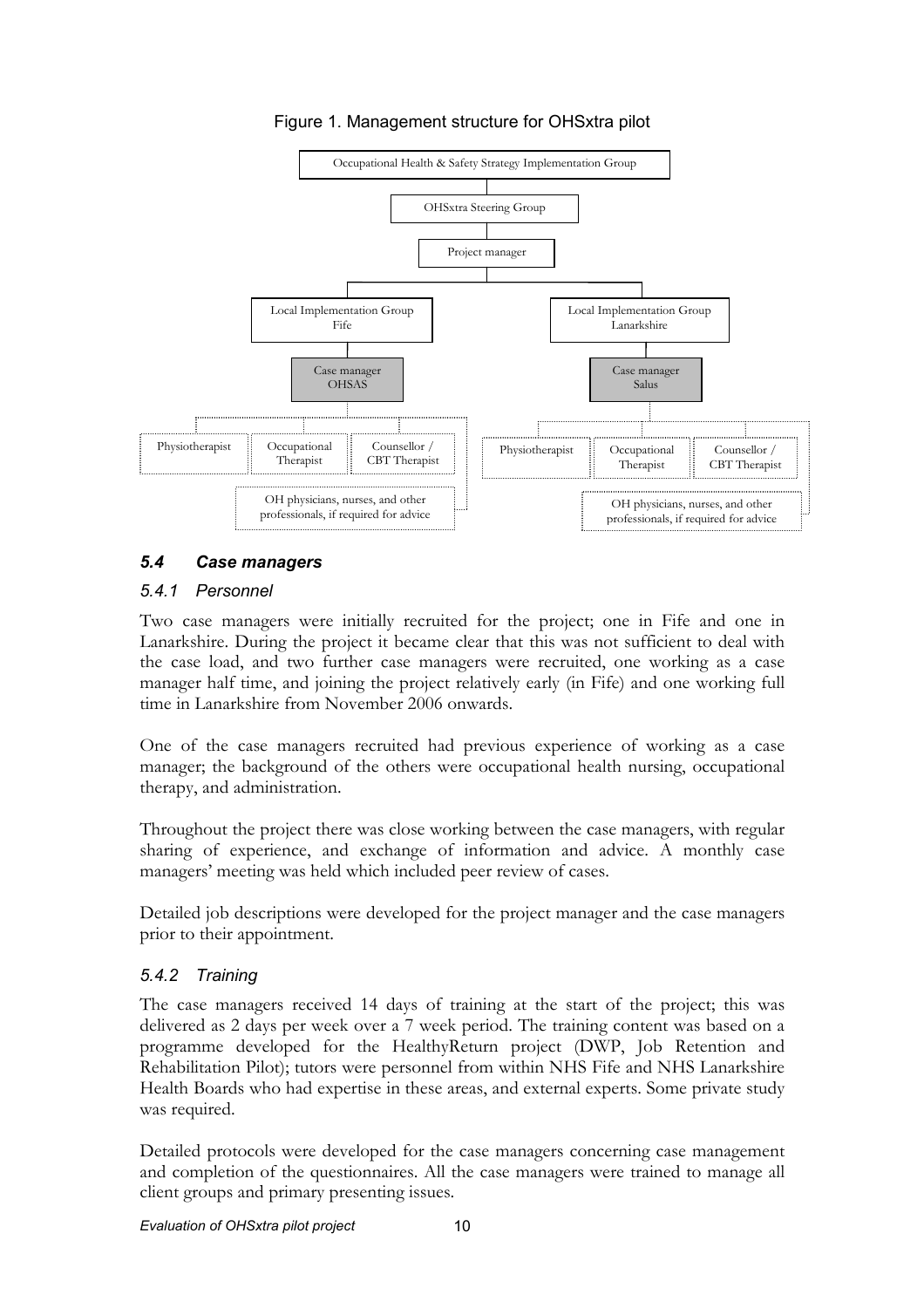# 5.5 Service providers

# 5.5.1 Personnel

One dedicated physiotherapist was recruited at each of the Health Boards to work with OHSxtra clients. Other service providers were either contracted from within other parts of the NHS (e.g. occupational therapy was available in-house in Fife, and was contracted in to Lanarkshire); or from external providers (e.g. counselling and CBT was contracted in on a sessional basis). All service providers were recognised professionals. Clients saw physiotherapists, occupational therapists and occupational health professionals at the occupational health centres; counselling and CBT was provided at other locations, where the service providers were based.

## 5.5.2 Training

The service providers were given information on the programme at the outset. They were informed of the records and communication required for the programme. Detailed protocols were developed for the service providers.

## 5.6 Communication

Effective communication was key to the successful running of the programme. The case manager was the main route of communication, liaising with the service providers, line managers, and others as necessary. The case manager kept and maintained the client files. Each client file contained:

- notes of phone discussions between the case manager and the client;
- completed assessment questionnaires;
- copies of letters / emails sent to service providers; and
- copies of reports back from service providers.

Copies of referral forms were passed to the Occupational Health department if the client was also under their care.

It was intended that case conferences would be held with the case manager, and other relevant stakeholders (e.g. occupational physician, physiotherapist, occupational therapist, line manager etc). However these were difficult to schedule due to workload commitments, so a more informal approach was adopted when the case manager or one of the service providers would request a conference to discuss specific client issues on an ad hoc basis. The requirement for this was low, and few were actually held.

# 5.7 Advertising and marketing of project

A dedicated helpline number was established so that clients could self-refer by telephone or contact the programme while enrolled in it. Managers could also use this number to refer their staff. A website (www.ohsxtra.scot.nhs.uk) was also established which provided information on the programme and how to refer to it. Management and selfreferral were possible via the website.

Slightly different promotional activities occurred within the two Health Boards. In Fife, an email was sent to all staff within the Health Board informing them of the project, and inviting them to visit the display at the canteens; at these promotional materials were available (mugs, pens, coasters, leaflets etc), and OHSxtra staff were available to answer questions concerning the programme. Posters were also put up in staff areas.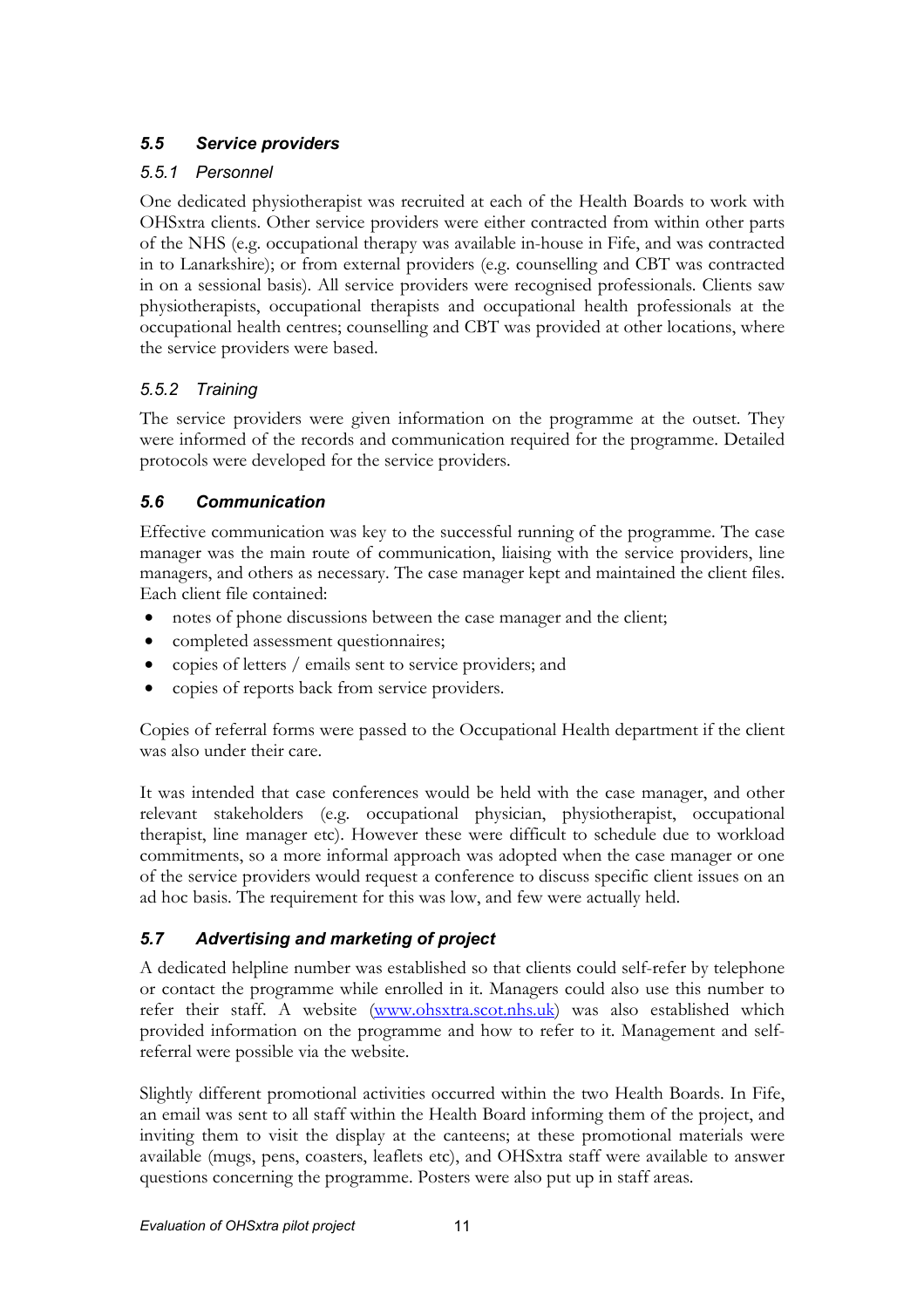A series of half hour seminars were also held within the four main hospitals in the Fife Health Board, to provide information to managers / HR personnel concerning the programme, and how to access it. Managers were invited to attend a seminar at a time that was convenient to them; they were not required to book to attend.

Because of delays in appointing service providers in Lanarkshire (physiotherapy was available from mid-June 2006 onwards; occupational therapy from October 2006 onwards), OHSxtra was not heavily promoted initially.

The initial marketing activities in Lanarkshire (February / March 2006) involved canteen exhibitions using the promotional materials; OHSxtra staffed these displays to answer questions. These were undertaken at each of the main hospitals. Posters were also placed in canteens.

All Lanarkshire line managers attended seminars relating to their newly introduced sickness absence management programme; OHSxtra was mentioned at this. However, since the Health Board required that the line manager referred cases to occupational health rather than OHSxtra, line managers were not provided with extensive information on the programme.

Following review of the effectiveness of this, at which it was seen that referral rates were relatively low, information was provided as an insert with all staff's pay slips in August 2006. In addition, posters were placed on more of the staff notice boards throughout the hospitals.

# 5.8 Clients

## 5.8.1 Capacity

It was anticipated that approximately 500 people could be seen within the programme in a 12 month period.

## 5.8.2 Eligibility

Clients were considered to be eligible for the OHSxtra programme if they:

- 1) were an employee of NHS Fife or NHS Lanarkshire;
- 2) and
	- a) were at work but had some difficulty doing their job due to a health problem; or
	- b) were off sick.

Clients were ineligible for the programme if they were participating in the Fife Job Retention Programme (a programme offering employment support for employees of NHS Fife and Fife Council whose employment is at risk because of mental ill-health problems).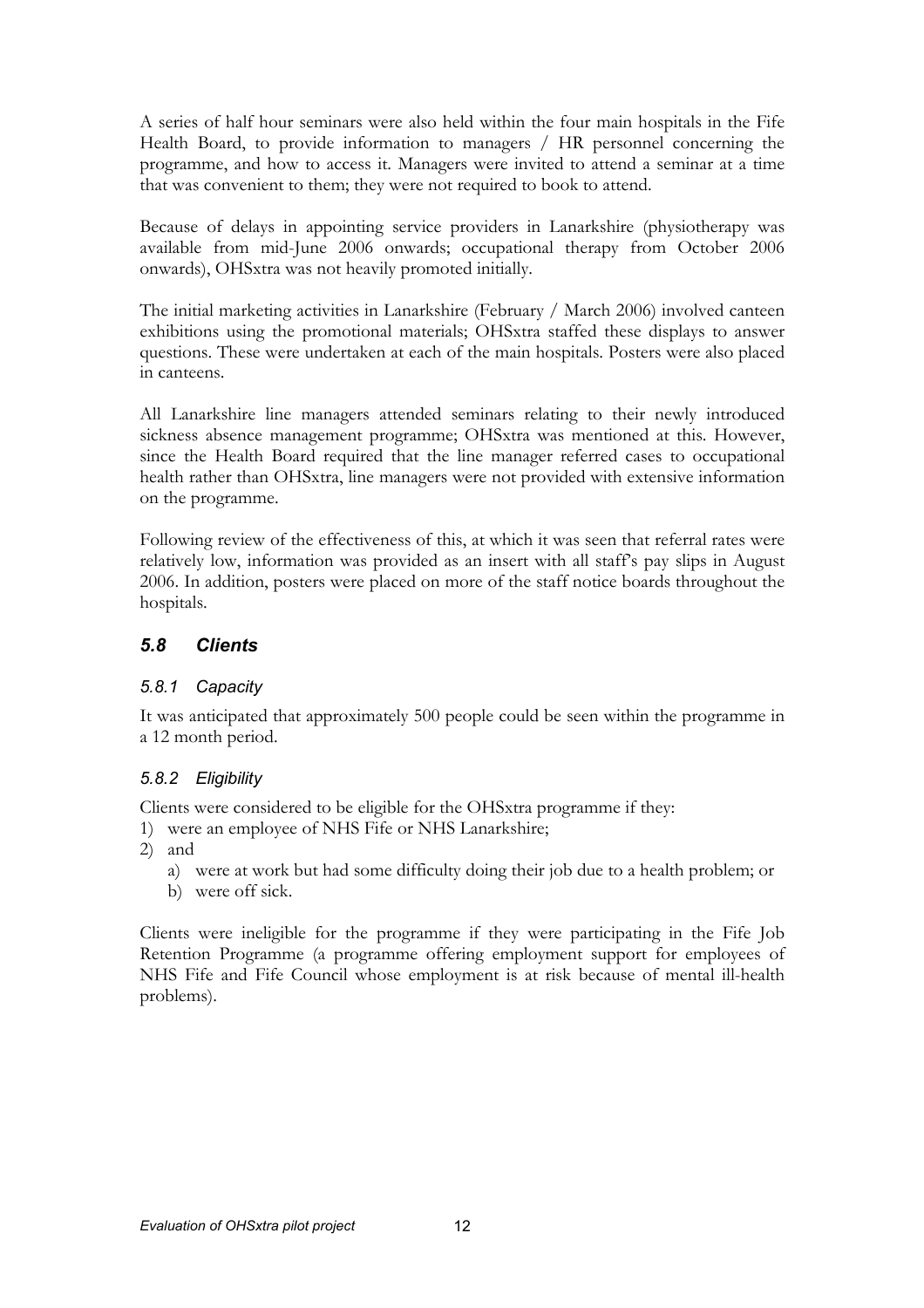## 5.9 Operational arrangements

## 5.9.1 Route through the programme

The route a client could take through the programme is shown in Figure 2. It can be summarised with the following key features:

- 1. An individual would be referred or self-refer to the programme; their eligibility to participate in the programme was determined (eligibility assessment).
- 2. They would receive an initial appointment with a Case Manager who assessed the individuals using predetermined tools (pre-intervention assessment).
- 3. Depending on need, as identified by the case manager through interview and outcome of questionnaires, the client may be referred to other specialist service providers for a number of sessions of treatment/ therapy; the main interventions available included physiotherapy, occupational therapy, cognitive behavioural therapy, counselling. It was also possible for the case manager to refer to occupational health nurses, occupational physicians, manual handling advisors, DSE assessors, podiatrists and other specialists as required.
- 4. The case manager oversaw the delivery of the therapy to ensure effectiveness and to manage the available resources; the case manager could agree the extension or curtailment of services. In some cases a formal assessment of progresses was undertaken during the service delivery.
- 5. The case would be closed (client discharged) when adequate progress had been made, or as much as could be done for the clients had been done and the client was no longer benefiting, in which case they could be referred on. A postintervention assessment was undertaken at this point.

#### 5.9.2 Service level agreements and targets

The intended service level agreements were:

- Case manager to have made contact with the client within 2 working days of referral;
- Client to have an appointment (pre-intervention assessment) with the case manager within 2 weeks of the contact;
- Clients to have an appointment with the specialist therapy provider within 2 weeks of the case management assessment;
- Clients to receive a maximum of 6 therapy sessions before review, although review after 3 was recommended.

#### 5.9.3 Assessment tools

Questionnaires were developed for data gathering purposes at the pre-intervention assessment and the post-intervention assessment. These were based on the need to monitor clients through the programme, and to evaluate the impact of the programme. They covered biographical details, health issues, existing services accessed, and absence status.

Client information and consent forms were also developed.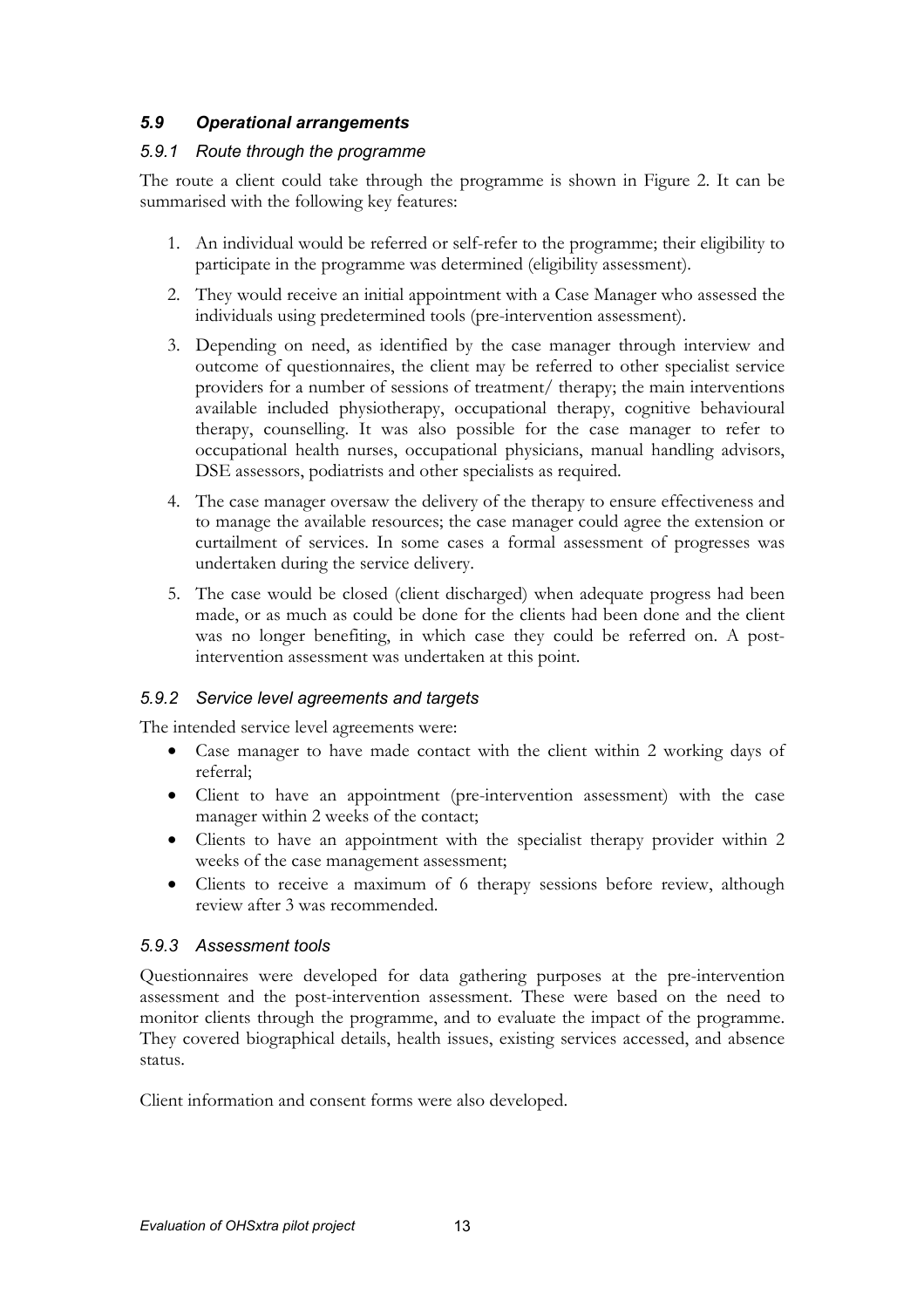

#### Figure 2. Route through OHSxtra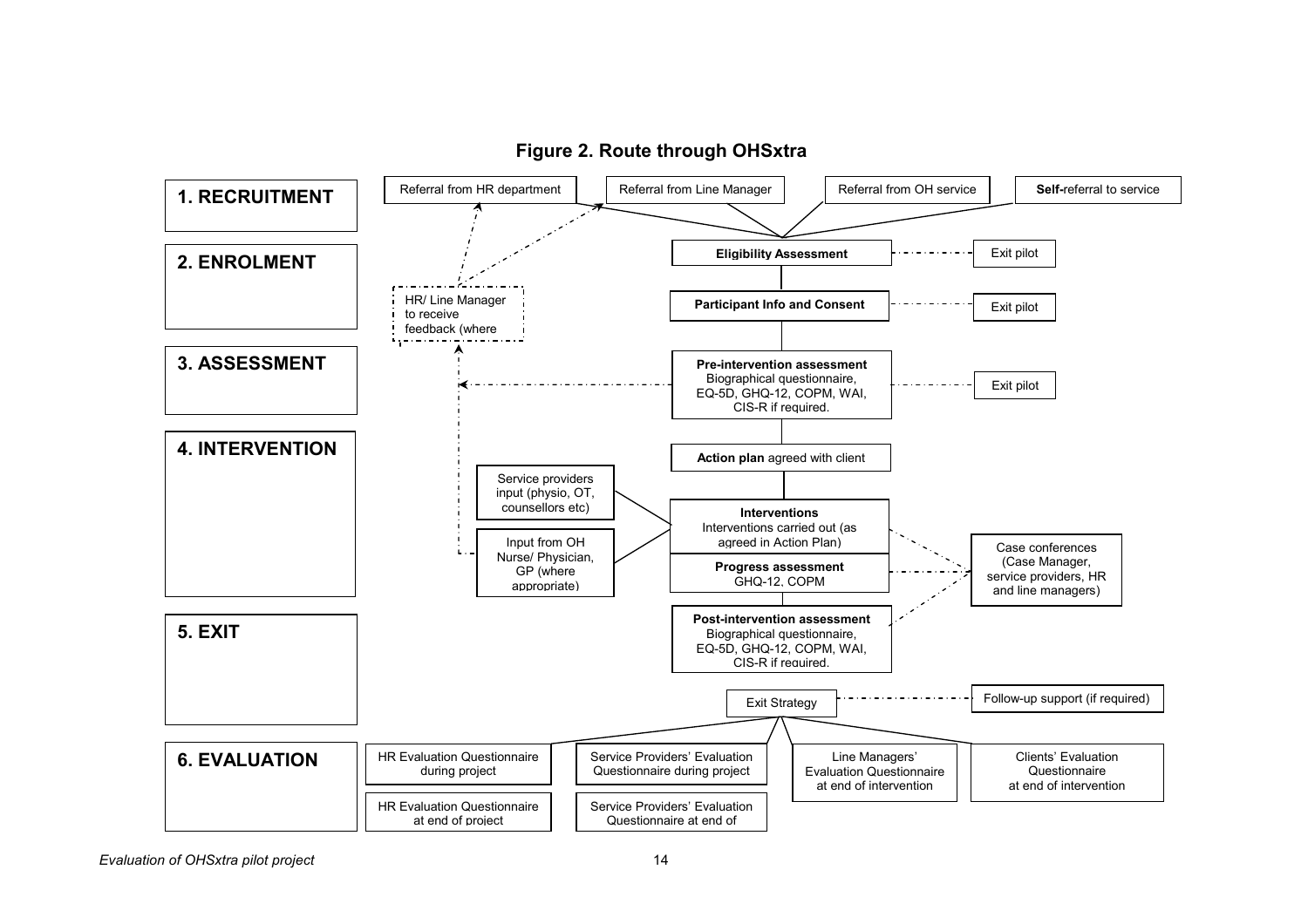In order to monitor the progress of clients within the programme a number of formal measurement tools were used. These were:

- GHQ-12 (General Health Questionnaire 12)
- EQ-5D (European Quality of Life Questionnaire)
- COPM (Canadian Occupational Performance Measure)
- WAI (Workability Index)
- CIS-R (Clinical Interview Schedule-Revised) (only used in some cases)

These questionnaires were completed at the pre-intervention assessment, during the intervention period (for GHQ-12 and COPM only), and at the post-intervention assessment. Further details about these tools are given in Appendix 1.

The standardised tools were selected based on previous research experience. COPM and WAI had been used in the HealthyReturn project which involved Case Manager support for clients, and the questionnaires were found to be useful as research tools. Similar occupational health projects had used GHQ-12 and EQ-5D as health screening tools.

## 5.9.4 Time frame

The pilot project started to receive clients in March 2006 following a period of publicity and promotion. The reputation of the service spread quickly and the service rapidly became very busy. August was the peak month for referrals in Fife, while October was the busiest in Lanarkshire. The programme closed to new clients on 22nd December 2006. Since clients potentially required a number of sessions with the therapy provider or Case Manager, clients already in the programme at this point continued to be seen over the following months. For the purposes of analysis, completed assessment questionnaires were received and entered into the database until 4th April 2007.

## 5.9.5 Pre-intervention, interim and post-intervention assessments

During the pre-intervention assessment the case manager gained information on the client's background, any treatment they had received, how effective it had been, and what the client felt was needed to help them stay in work or return to work. The assessment tools were also completed. This assessment was undertaken face to face, and typically lasted 1 hour (range from 45 minutes to 1 hour 15 minutes).

The interim assessment involved the client completing the COPM and GHQ-12. Where possible this was done face to face; if this were not possible it was done by phone. It typically lasted 20 minutes.

The post-intervention assessment allowed the case manager and client to review their progress and to identify any other issues that hadn't been addressed. The assessment tools were also completed. It was intended that post-intervention assessments would be conducted face to face, but some was done by a combination of phone and post, and some only by post. When completed face to face it typically lasted 30 minutes. It was found that telephone assessments typically took less time than face to face assessments.

## 5.9.6 GP referral to physiotherapy

Some clients had been placed on an NHS waiting list for physiotherapy by their GP as well as attending OHSxtra. They were advised by OHSxtra to take whichever appointment arose first. If this was their GP referred appointment the client became a voluntary withdrawal from OHSxtra.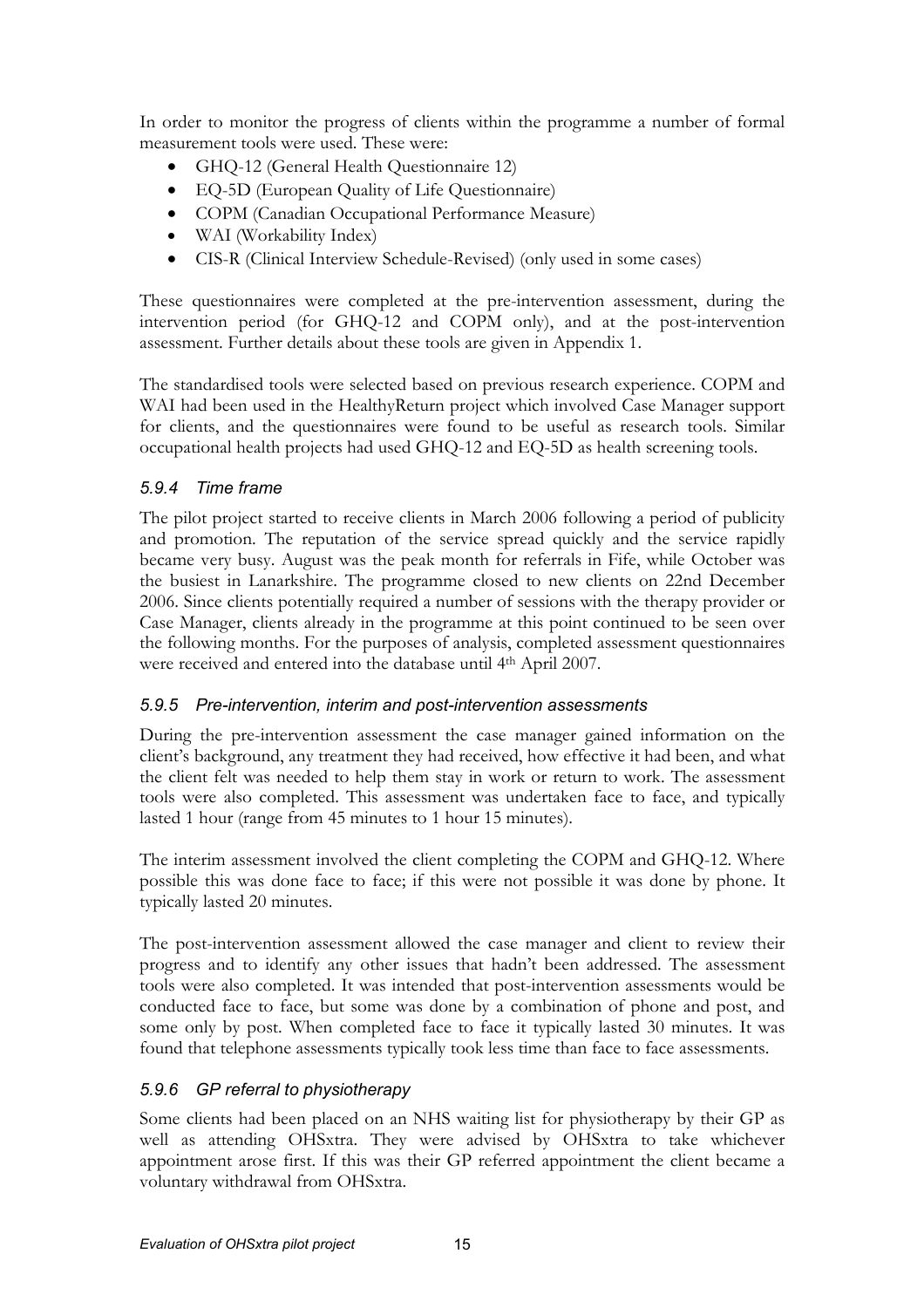## 5.9.7 Differences between the Health Boards

NHS Fife employs approximately 8,600 staff; NHS Lanarkshire employs approximately 11,100. NHS Lanarkshire covers a larger geographical area (2,242km<sup>2</sup> ) than Fife (1,325 km<sup>2</sup> ), with a greater population that it serves (Lanarkshire 630,000; Fife 357,000). Both cover mixed rural and urban areas.

## 5.9.7.1 Fife

The main centres for OHSxtra clients to be seen were:

- Victoria Hospital, Kirkcaldy or the Occupational Health Centre, Kirkcaldy
- Queen Margaret Hospital, Dunfermline
- Occupational Health Centre (OHSAS), Rosyth

Cases were initially allocated between the case managers as they were referred; however, they later split the cases geographically, so that one case manager covered the centre and east of the county, and the other the west. The full time case manager was based at Kirkcaldy, but also undertook a clinic one day per week in Dunfermline. The part time case manager was based at Rosyth. Staff based in one of the two hospitals could see the case manager on site; those working in primary care were asked to attend whichever location was most convenient for them. The OHSxtra physiotherapy services were provided at Victoria Hospital Kirkcaldy three days per week, and Dunfermline two days per week. The OHSxtra counselling services were provided at the occupational health centre in Kirkcaldy and in the Occupational Health Centre (OHSAS), Rosyth. OHSxtra CBT services were provided at a range of non-Health Board premises across the area. NHS Fife had an Employee Counselling Service that was available at the start of OHSxtra, but was withdrawn on 1st September 2006.

The purpose and scope of OHSxtra was discussed with Occupational Health staff at a workshop at the start of the pilot. It was agreed that clients who were under the care of Occupational Health would be referred to OHSxtra if they required a service that could not be easily accessed in another way (e.g. physiotherapy, occupational therapy, counselling, cognitive behavioural therapy).

Fife was also running a Job Retention Pilot programme, which started in October 2004. This helps people with mental health problems to find work and stay in work. It has two main strands: a confidential service to help people retain their jobs in the statutory sector through a case management approach; and a vocational rehabilitation service, which aims to support people to get jobs in the statutory sector. Employees participating in that programme were not eligible to participate in OHSxtra.

## 5.9.7.2 Lanarkshire

The main centres for OHSxtra clients to be seen were:

- Wishaw Hospital, Wishaw
- Hairmyres Hospital, East Kilbride
- Monklands Hospital, Airdrie
- Occupational Health Centre (Salus), Coatbridge
- Medical Rehabilitation Unit, Uddingston, Glasgow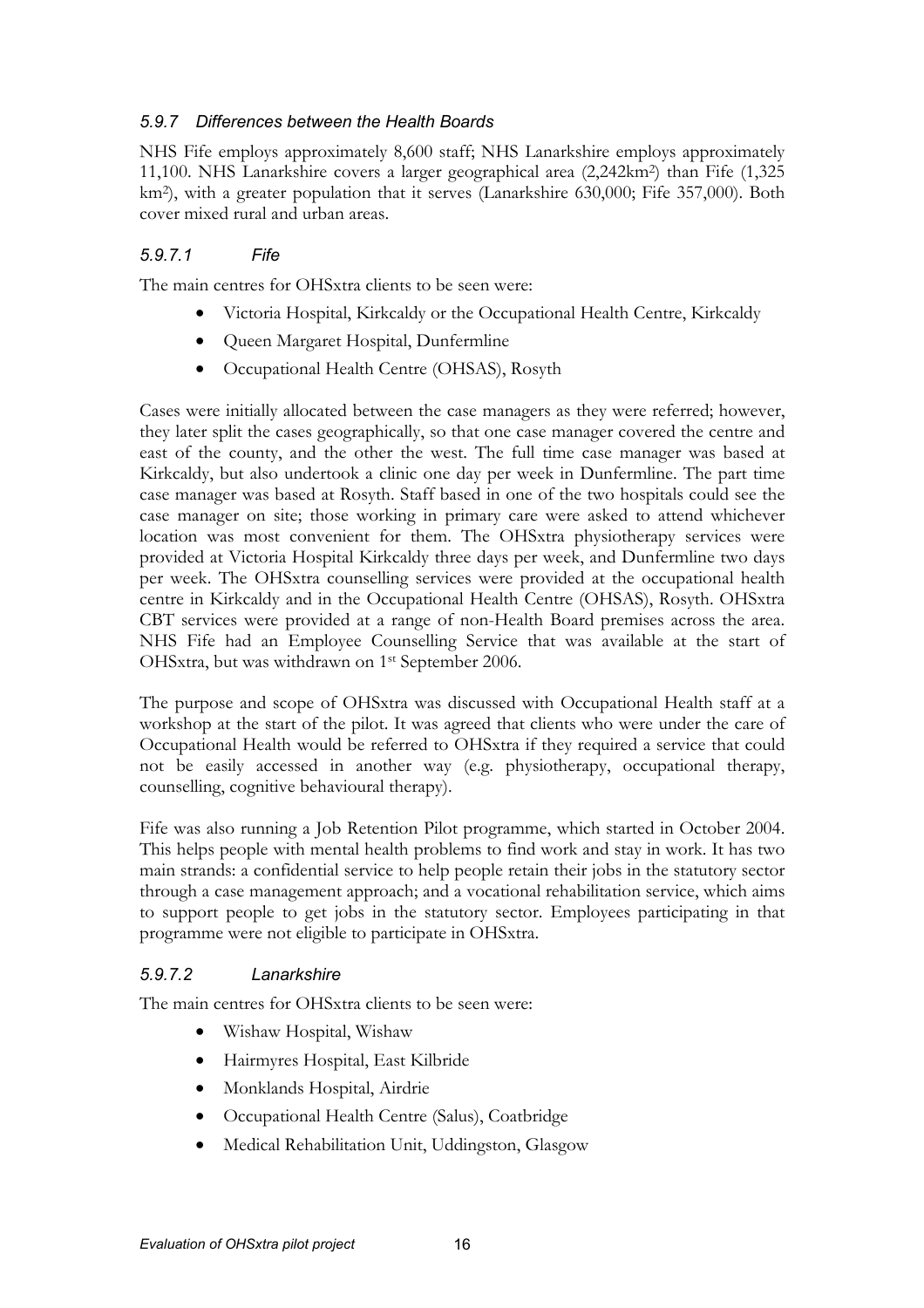Both case managers were based at the Occupational Health Centre (Salus), Coatbridge; however, one case manager spent one day per week at each of the three hospitals. Hospital based staff could therefore attend on site, or at the Occupational Health Centre in Coatbridge. Those working in primary care were asked to attend whichever location was most convenient for them.

The OHSxtra physiotherapy services in Lanarkshire were provided at each of the three hospital sites one day per week, and at the Medical Rehabilitation Unit (Primary Care) one day per week. The CBT and counselling services were provided at a range of non-Health Board premises across the area. Lanarkshire launched an Employee Counselling Service in May 2006, to which staff could self-refer.

At the launch of OHSxtra, Lanarkshire had recently adopted a sickness absence management programme, which was run through the occupational health services. There was concern within the Health Board that some of the intended referral procedures associated with the OHSxtra programme were different from those in the absence management programme, and that this could cause confusion. At the request of the Health Board it was therefore decided that line managers and Human Resources personnel should refer staff to Occupational Health, as was the recommended route under the absence management programme, rather than directly to OHSxtra. Occupational Health staff would then refer clients to OHSxtra, as appropriate. Self referral into OHSxtra was still possible. Although this route of management referral was not the ideal model for referral, it was trialled for the initial 3 months of the pilot. It was clear that referral into OHSxtra was lower in Lanarkshire than in Fife, primarily because of this difference. The policy was adjusted after 3 months of running the pilot so that marketing information was sent out with payslips and posters were displayed in staff areas. This boosted the referral rate.

In Lanarkshire a meeting was held with the Occupational Health teams at the three acute hospitals and at the PCT to explain the programme. It was recommended that any clients whom it was thought OHSxtra could assist would be referred to the programme; this included those who would benefit from the services provided through OHSxtra. In the traditional service provision, physiotherapy services were not available to staff in the acute hospitals, although they were in the PCT.

Case managers at both Health Boards commented that the reputation of the service built quickly by word of mouth; this led to high referral rates.

#### 5.9.8 Consultation prior to implementation

The scope of the programme was discussed with a variety of stakeholders prior to its implementation. This included:

- Discussions with the host NHS Boards
- Meetings with the existing occupational health teams.
- Meetings with line managers
- Meetings with HR professionals
- Consultation with staff side representatives

Support for the programme was obtained at all these levels within both NHS Health Boards.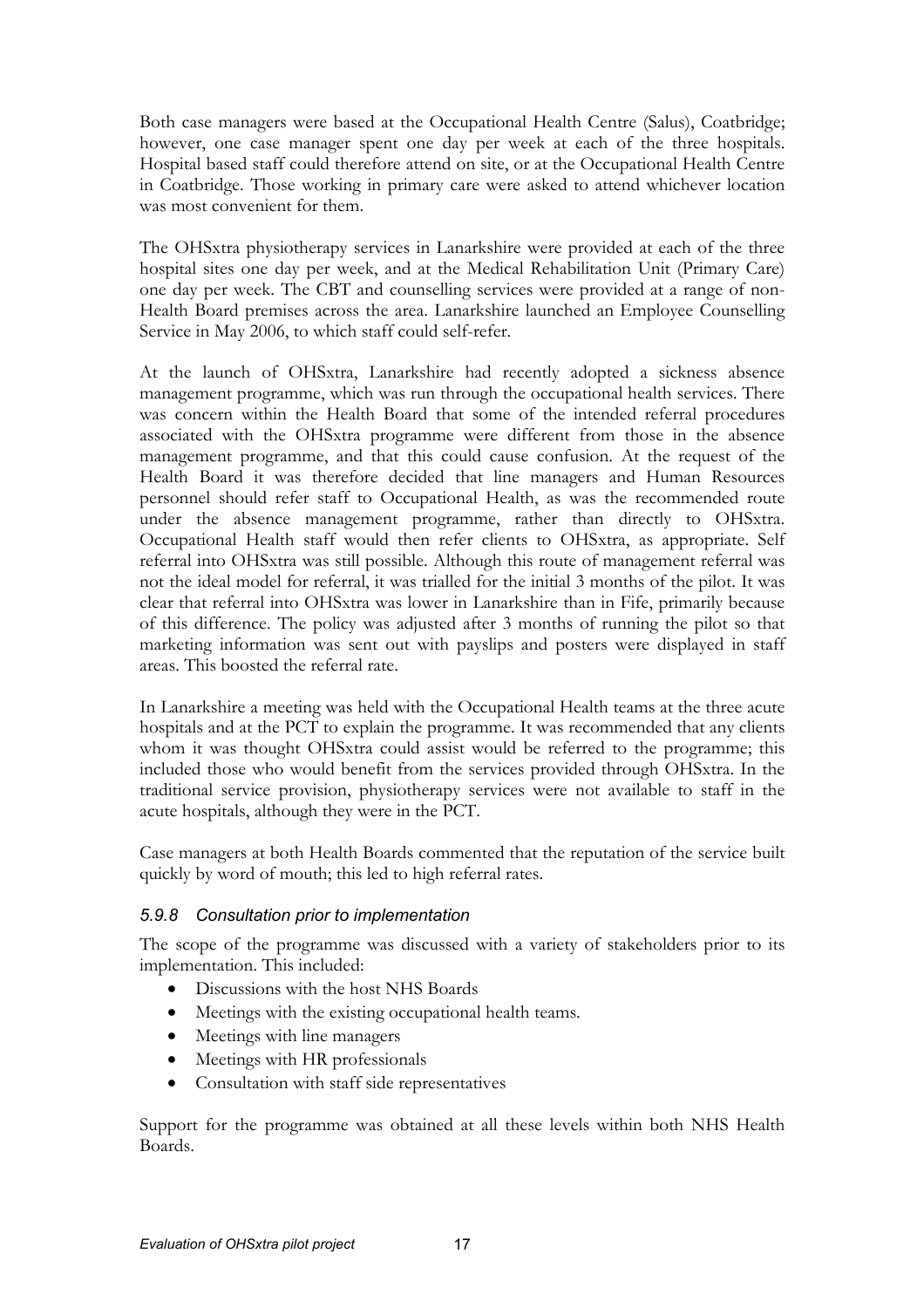## 5.10 Evaluation of the programme

In order to evaluate the effectiveness of the case management approach and of the programme, questionnaires and assessment tools were used, and further objective data was sought.

## 5.10.1 Impact on health and performance

The impact of the programme on the health and performance of clients was measured using the assessment tools outlined in Section 5.9.3, prior to the intervention, during the intervention and following the intervention when the client was discharged.

## 5.10.2 Impact on sickness absence

For the purposes of the evaluation it was important to try to quantify the impact of the programme on absence rates. This was done in the following ways:

- Review of sickness absence status and length of absence for clients at the point of entry into the programme;
- Review of sickness absence status and length of absence for clients at discharge from the programme;
- Clients' subjective view of whether the programme had helped them avoid taking sickness absence, or had helped them return to work more quickly;
- For those clients who were in work at the start of the programme, and remained at work, their condition and any diagnosis was reviewed, and standardised absence lengths for the condition were obtained from UK HSE data drawn from the Labour Force Survey (HSE 2007). This allowed potential likely lengths of absence to be estimated.
- For clients who returned to work during the programme, standard absence duration data were obtained from a large organisation, and the expected potential absence duration calculated for participating OHSxtra clients; this was compared with the observed absence to estimate the amount of absence that may have been avoided.

## 5.10.3 Perceived effectiveness of programme

The views of the key stakeholders were sought in relation to the impact and effectiveness of the programme. These were:

- Views of the clients concerning their experience of the programme:
- Views of the line managers of clients who participated in the programme;
- Views of Human Resources staff supporting those who participated in the programme;
- Views of service providers involved in the programme.

Clients and line managers completed these questionnaires at the end of the client's involvement in the programme. The service providers and Human Resources staff completed the questionnaires both during the course of the programme (August 2006), and at the end of the programme (March 2007).

## 5.10.4 Other measures

It was also intended to review other measures to determine the impact of the programme on these. These were:

Referral rates to the traditional occupational health services in 2006 (when the programme was running) compared with in 2005.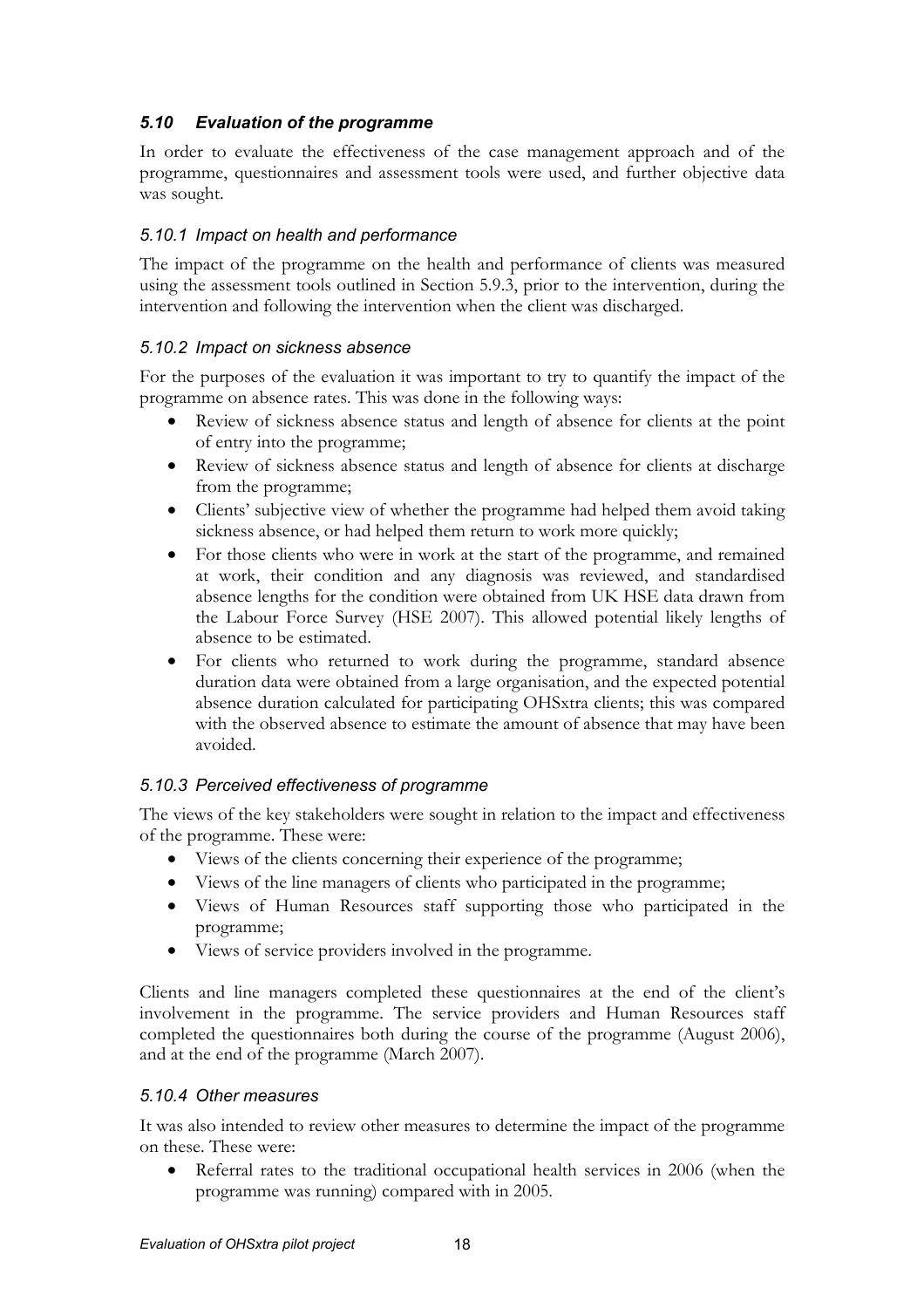- Types of referral to the traditional occupational health services in 2006 compared with the referrals to OHSxtra.
- Baseline and ongoing data on overtime, bank and agency hours and costs.
- Waiting list times for physiotherapy via the traditional referral routes.

Interviews were also conducted with the case managers concerning the running of the programme and operational issues, to help identify what lessons could be learnt.

#### 5.10.5 Evaluation report

The evaluation was conducted by an independent researcher, with the support of an external research assistant and external health economist.

## 5.11 Data management

Standardised record management arrangements were developed and adopted. Case managers kept records of clients' progress through the programme on a management information database. Completed questionnaires were stored in the clients' files by the case managers at the local offices until the case was closed (discharged). At that point the files were transferred to a central location, where they were entered into a series of linked databases to enable analysis of the programme. Data both from the case managers' records and the completed questionnaires were used in the analysis. Data protection procedures were adhered to throughout.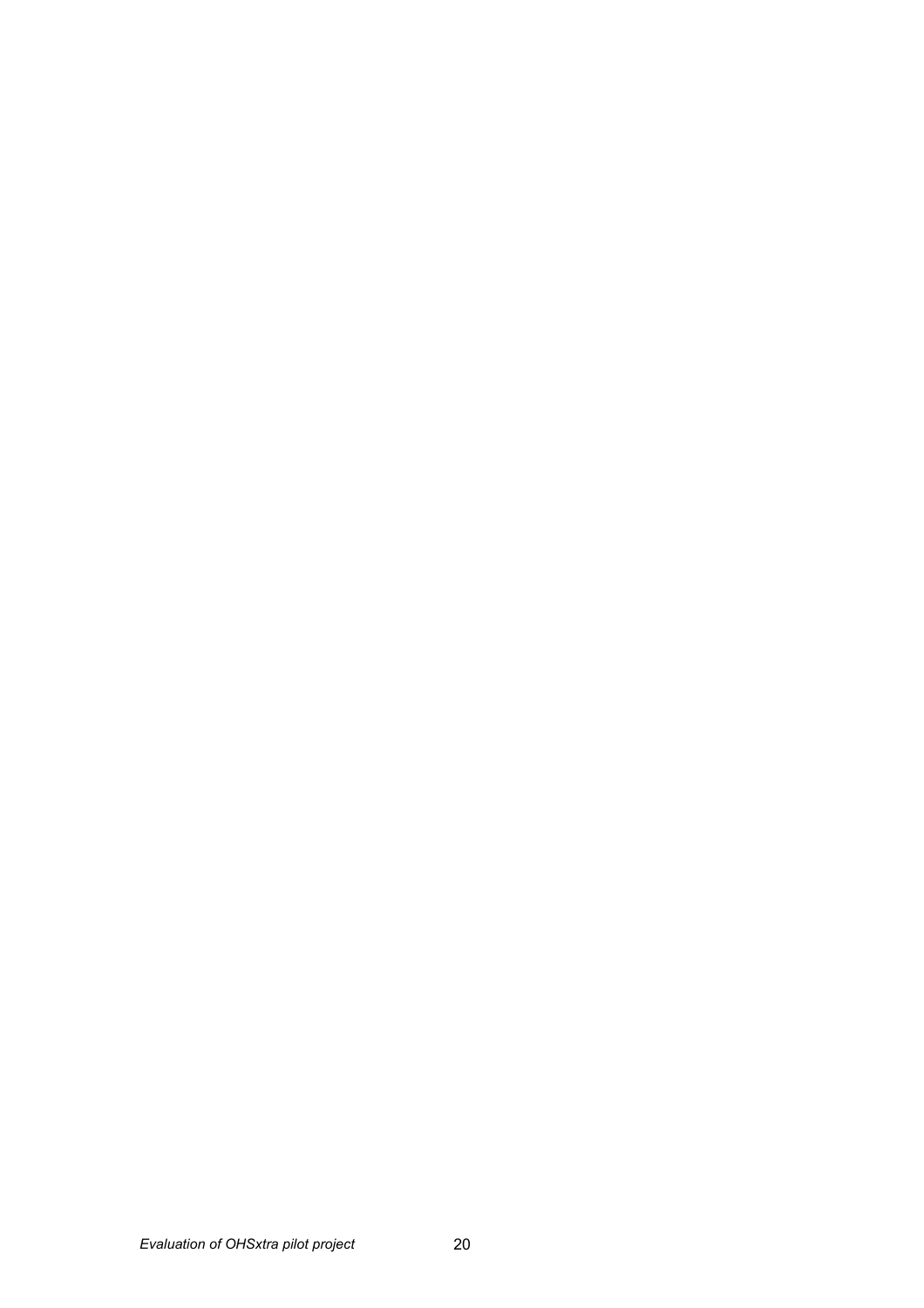# 6. Results

## 6.1 Introduction

The following results describe:

- The method of referral into the programme
- Demographics of those referred
- Services provided to clients
- Timescales of progress through the programme
- Impact of the service on assessment tool scores.

Data have been drawn from a number of questionnaires that were completed at various stages of the programme. Due to different clients starting and finishing involvement with the programme at different times, some clients had not completed the programme at the point at which data had to be analysed for the project (4th April 2007). All questionnaires were kept together in the client file, and this was only transferred for project analysis once they were discharged; i.e. if they had not completed their intervention, none of their questionnaires were available for analysis. The data that are available at various stages is summarised in Table 1.

| Table 1. Number of clients at various stages of the programme |  |
|---------------------------------------------------------------|--|
|---------------------------------------------------------------|--|

| <b>Stage</b>                | <b>Source of information</b>                | <b>Number</b> |
|-----------------------------|---------------------------------------------|---------------|
| Referral into the programme | Case management database                    | 540           |
| Eligible for programme      | Eligibility screening questionnaire         | 401           |
| Pre-intervention assessment | Pre-intervention assessment questionnaires  | 276           |
| Discharge                   | Post-intervention assessment questionnaires | 246           |

The numbers at each stage drop for the following reasons:

- Client still active in the programme (at 4<sup>th</sup> April 2007) so none of their assessment paperwork was available for analysis
- Client not eligible for programme
- Client not referred appropriately
- Client voluntarily withdrew from programme.

Altogether 540 clients were referred to the project; 310 clients worked for the Fife Health Board and 230 for Lanarkshire Health Board. Tables 1-3 have been constructed using data gathered by the Case Managers and relate to all 540 clients who were referred to the pilot.

# 6.2 Referral to the service

Clients could be referred to the service by their line manager, the occupational health service, Human Resources or could self refer. The means of referral of the 540 clients who were referred to the service is shown in Table 2.

It can be seen that self-referral was the main route of referral, and the proportion of self referrals was similar at both Health Boards. However, different referral routes patterns are seen in Fife and Lanarkshire for other referral routes. In Lanarkshire, no clients were referred through their line manager or Human Resources due to the local requirement for all management referrals to be to Occupational Health for onward referral to OHSxtra as required (see Section 5.9.7.2). One third of Lanarkshire's referrals came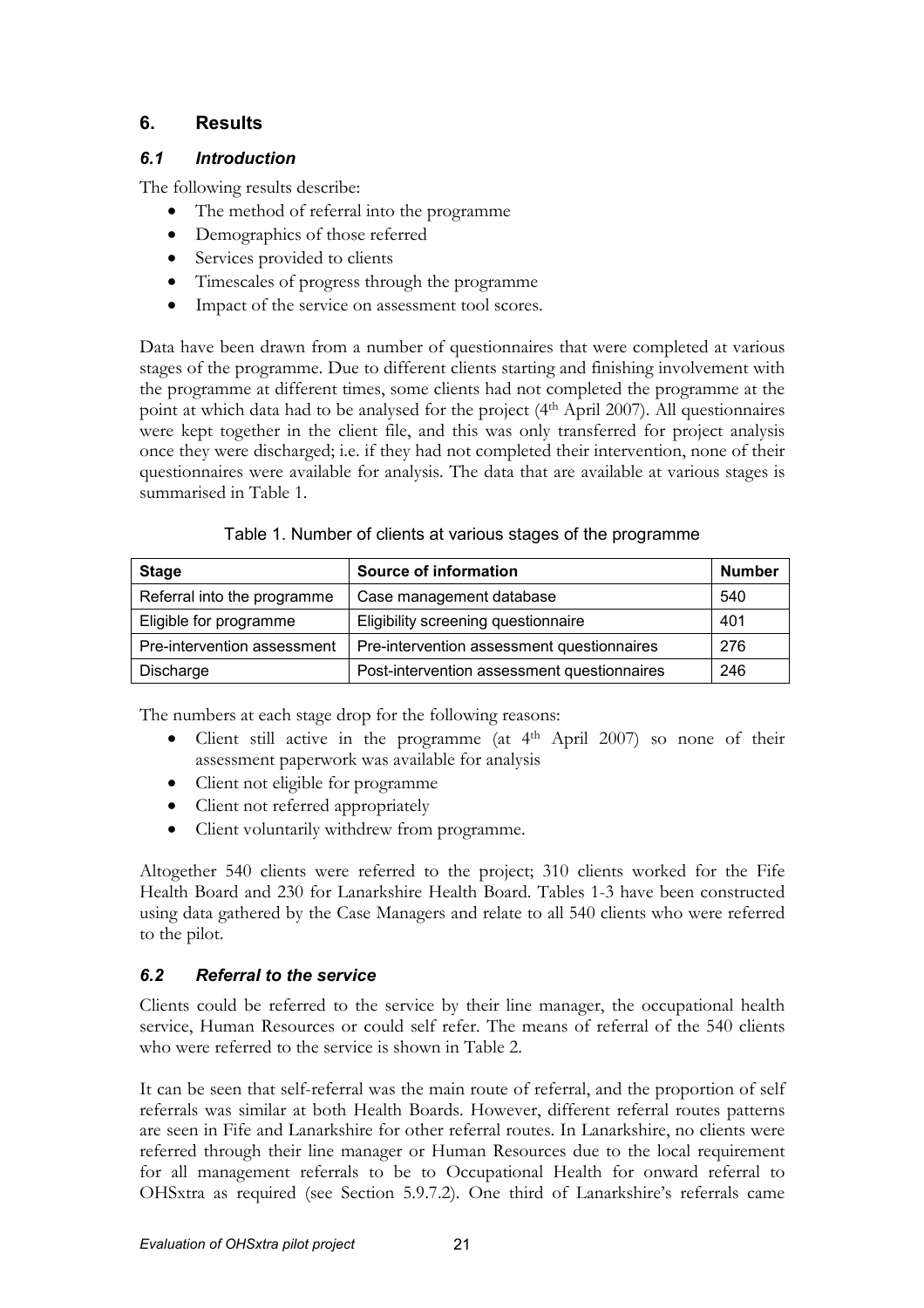through Occupational Health, and none through the line manager or HR, reflecting these operational arrangements.

| <b>Referral Route</b>      | <b>Health Board</b> |       | <b>Total</b> |       |     |     |
|----------------------------|---------------------|-------|--------------|-------|-----|-----|
|                            | Fife                |       | Lanarkshire  |       |     |     |
| Case Manager               |                     | $0\%$ |              | $0\%$ |     | 0%  |
| <b>Human Resources</b>     | 5                   | 2%    |              | $0\%$ | 5   | 1%  |
| Line Manager               | 55                  | 18%   |              | 0%    | 55  | 10% |
| <b>Occupational Health</b> | 29                  | 9%    | 73           | 32%   | 102 | 19% |
| Self-referral              | 221                 | 71%   | 156          | 68%   | 377 | 70% |
| Total                      | 310                 |       | 230          |       | 540 |     |

Table 2. Referral route into the service

Line manager referral was the second most frequently used route used in Fife (18%), followed by Occupational Health referral (9%); there were few (2%) Human Resources referrals.

There were a number of possible methods for referring into the programme; the rates of referral by the different methods are shown in Table 3.

| <b>Referral Method</b>   | <b>Health Board</b> |            |             | <b>Total</b> |     |     |
|--------------------------|---------------------|------------|-------------|--------------|-----|-----|
|                          | <b>Fife</b>         |            | Lanarkshire |              |     |     |
| OHSxtra phone line       | 131                 | 42%        | 110         | 50%          | 241 | 45% |
| OHSxtra website          | 30                  | 10%        | 10          | 5%           | 40  | 8%  |
| Telephone direct to CM   | 63                  | <b>20%</b> | 32          | 14%          | 95  | 18% |
| Email                    | っ                   | 1%         | 3           | $1\%$        | 5   | 1%  |
| Management referral form | 68                  | 22%        | 61          | 27%          | 129 | 24% |
| In person                | 16                  | 5%         | 6           | 3%           | 22  | 4%  |
| Total                    | 310                 |            | 222         |              | 540 |     |

Table 3. Referral method

Data are missing for 8 clients in Lanarkshire

The OHSxtra phone line and website could be used by the line manager, referring officer or the individual; this dedicated phone line was the most commonly used route of referral, with only a small number of referrals coming through the website. This possibly reflects that staff have easier access to telephones than to the internet. A significant number of referrals came through phone calls directly to the case managers; once clients were involved in the programme they were given their case manager's phone number, and these numbers were often passed to other potential clients through word of mouth. Furthermore, the phone number of one of the case managers was listed on the promotional leaflets for individuals to find out more about the programme, potentially further increasing the use of this method of referral. An email address was also listed for further enquiries on the promotional material; only a small number of referrals were made in this way. Those who referred in person did so during the promotional activities, where OHSxtra personnel staffed stalls to raise awareness of the programme.

From this it appears that clients prefer to talk to someone in the project when making a referral (67% of referrals were by phone or in person). However, having a range of options for referral also appears to be beneficial.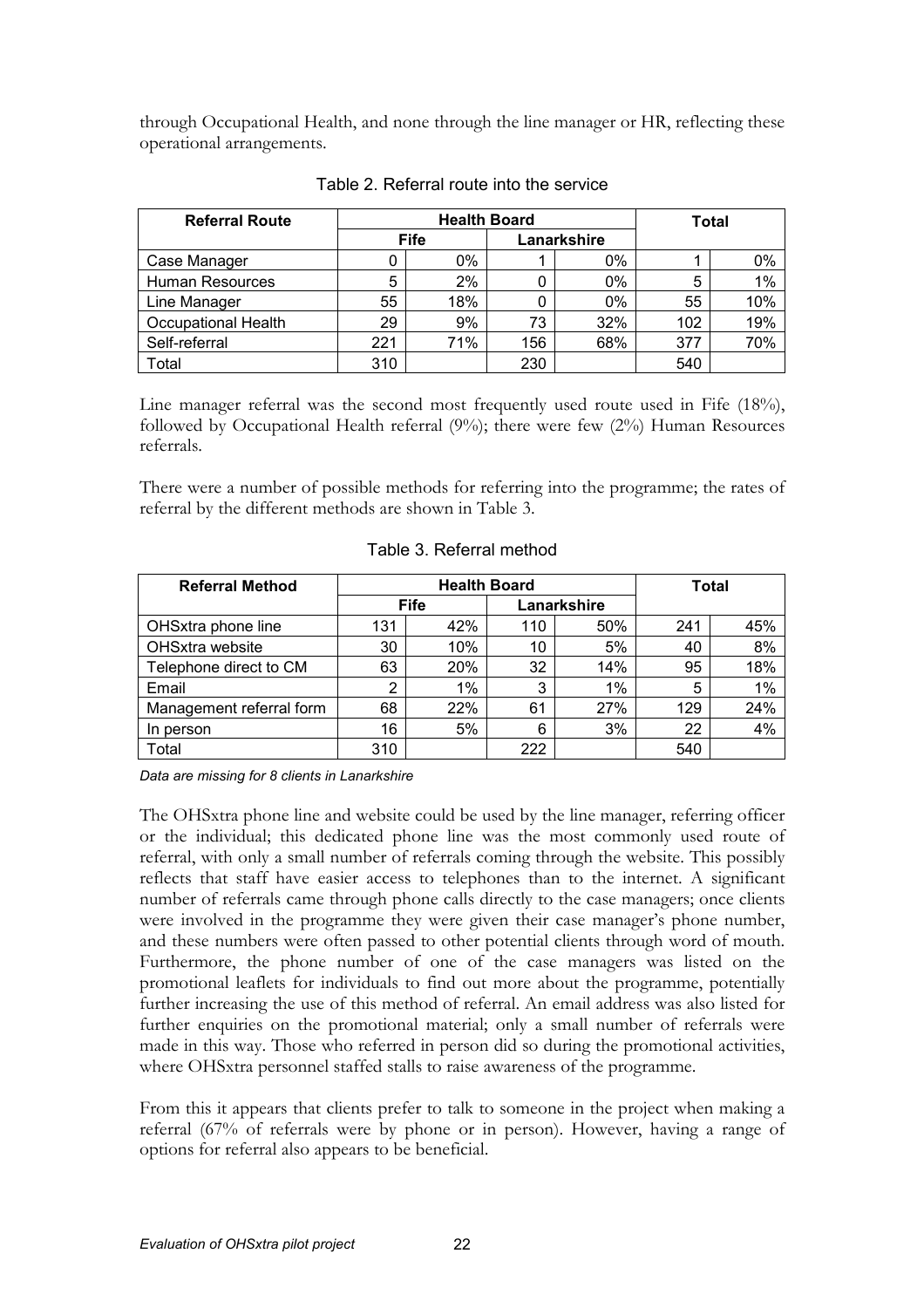The management referral form could be completed by those in Occupational Health, Human Resources, or the clients' line manager; this method was used for almost a quarter of referrals (24%).

There were slight differences between the Health Boards regarding the referral method used. More people referred in person in Fife (at the initial promotional events); this is likely to reflect the greater marketing activity in this area. More clients referred by telephone (rather than the OHSxtra phone line) in Fife than Lanarkshire; this possibly indicates that there were more word-of-mouth recommendations in Fife than in Lanarkshire, although this cannot be substantiated.

The rates of referral into the programme over time are shown in Figure 3.



#### Figure 3: Fortnightly referral rates by Health Board

The referral rate was not affected by the case manager availability (cases could still be referred even if the case manager was on leave). Different referral patterns are seen in the two Health Boards, with more clients being referred earlier into Fife than Lanarkshire, reflecting the different marketing approaches. However, peaks and troughs of referral are seen in both Health Boards. The drop in referrals in Fife at the end of July could relate to staff being away on holiday; however this is not mirrored in Lanarkshire. The peaks and troughs indicate that there will be times at which the service is stretched.

## 6.3 Status of clients

Of the 540 clients who entered the programme, not all were eligible to participate in the programme or were inappropriately referred, and some chose to withdraw from the programme ('voluntary withdrawals'). Clients were discharged from the programme on completion of the post-intervention assessment ('discharged'). Those clients still receiving treatment on 4th April 2007 (the closing date for data being entered for analysis) are classed as 'active'. Table 4 shows the status at 4th April 2007 of all clients who entered the programme. These data are drawn from the case managers' database rather than the number of questionnaires completed, which are used in subsequent analysis.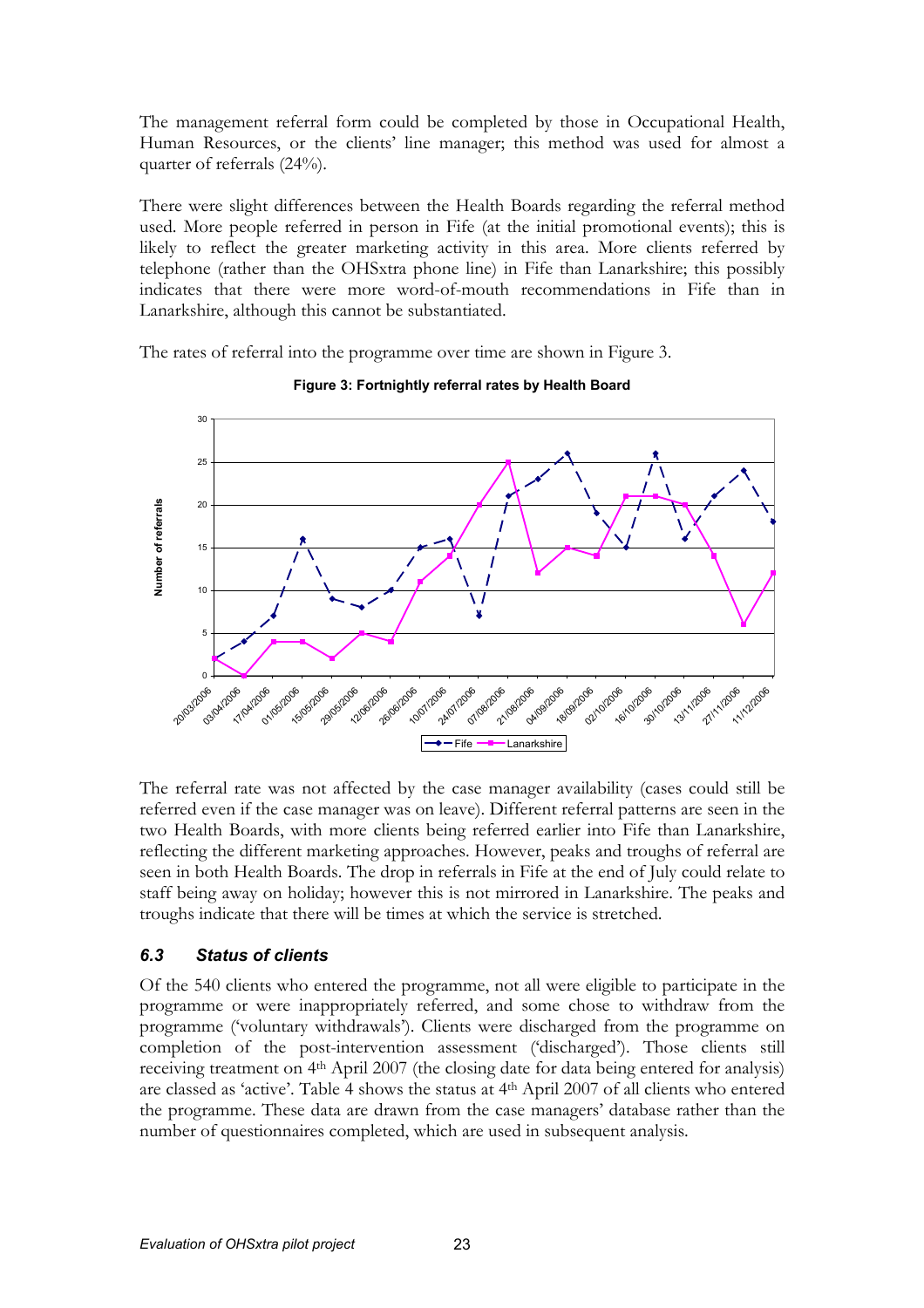| <b>Status 4/4/2007</b>      | <b>Health Board</b> |     |             | <b>Total</b> |     |     |
|-----------------------------|---------------------|-----|-------------|--------------|-----|-----|
|                             | <b>Fife</b>         |     | Lanarkshire |              |     |     |
| Discharged                  | 133                 | 43% | 117         | 51%          | 250 | 46% |
| Active                      | 102                 | 33% | 40          | 17%          | 142 | 26% |
| <b>Voluntary Withdrawal</b> | 60                  | 19% | 66          | 29%          | 126 | 23% |
| Inappropriate Referral      | 11                  | 4%  | 6           | 3%           | 17  | 3%  |
| Ineligible                  | 4                   | 1%  |             | $0\%$        | 5   | 1%  |
| Total                       | 310                 |     | 230         |              | 540 |     |

Table 4. Status of Clients on 4<sup>th</sup> April 2007

## 6.3.1 Voluntary withdrawals

Clients were free to withdraw from the programme at any time. The stages at which these voluntary withdrawals occurred are shown in Table 5. Most of the withdrawals occurred very early in the process, between the eligibility assessment and the preintervention assessment. Once clients had started to receive an intervention from a service provider few withdrew voluntarily from the programme.

Table 5. Stage at which Voluntary Withdrawal occurred

| Prior to eligibility assessment        | 4   | 3%  |
|----------------------------------------|-----|-----|
| Prior to pre intervention assessment   | 102 | 85% |
| Prior to service provider intervention | 9   | 8%  |
| During service provider intervention   | っ   | 2%  |
| Prior to post intervention assessment  | 3   | 3%  |
| <b>Total</b>                           | 120 |     |

Data are missing for 6 clients

The reasons that clients voluntarily withdrew are shown in Table 6. The main reasons were that they had used an alternative service provider (e.g. an appointment through a GP referral to a service may have occurred before the OHSxtra appointment), or that they did not respond or attend the service offered. Although it was not possible to ascertain the reason for non-attendance, this is likely to be because they did not consider that they required the intervention (e.g. their condition had improved).

|  | Table 6. Reasons for Voluntary Withdrawals |
|--|--------------------------------------------|
|  |                                            |

| Alternative service providers used | 31 | 33%   |
|------------------------------------|----|-------|
| Repeated non-response/attendance   | 30 | 32%   |
| Issue resolved                     | 12 | 13%   |
| OHSxtra services not required      | 10 | 11%   |
| OHSxtra services not appropriate   |    | 4%    |
| Left Health Board                  | 4  | 4%    |
| More pressing medical needs        | 2  | 2%    |
| Too ill to attend appointment      |    | $1\%$ |
| Service provider not yet available |    | $1\%$ |
| Total                              | 95 |       |

#### Data are missing for 31 clients

There was no significant difference between those who completed the programme and those who voluntarily withdrew from the programme, in terms of demographics, primary presenting issue, or whether they self-referred.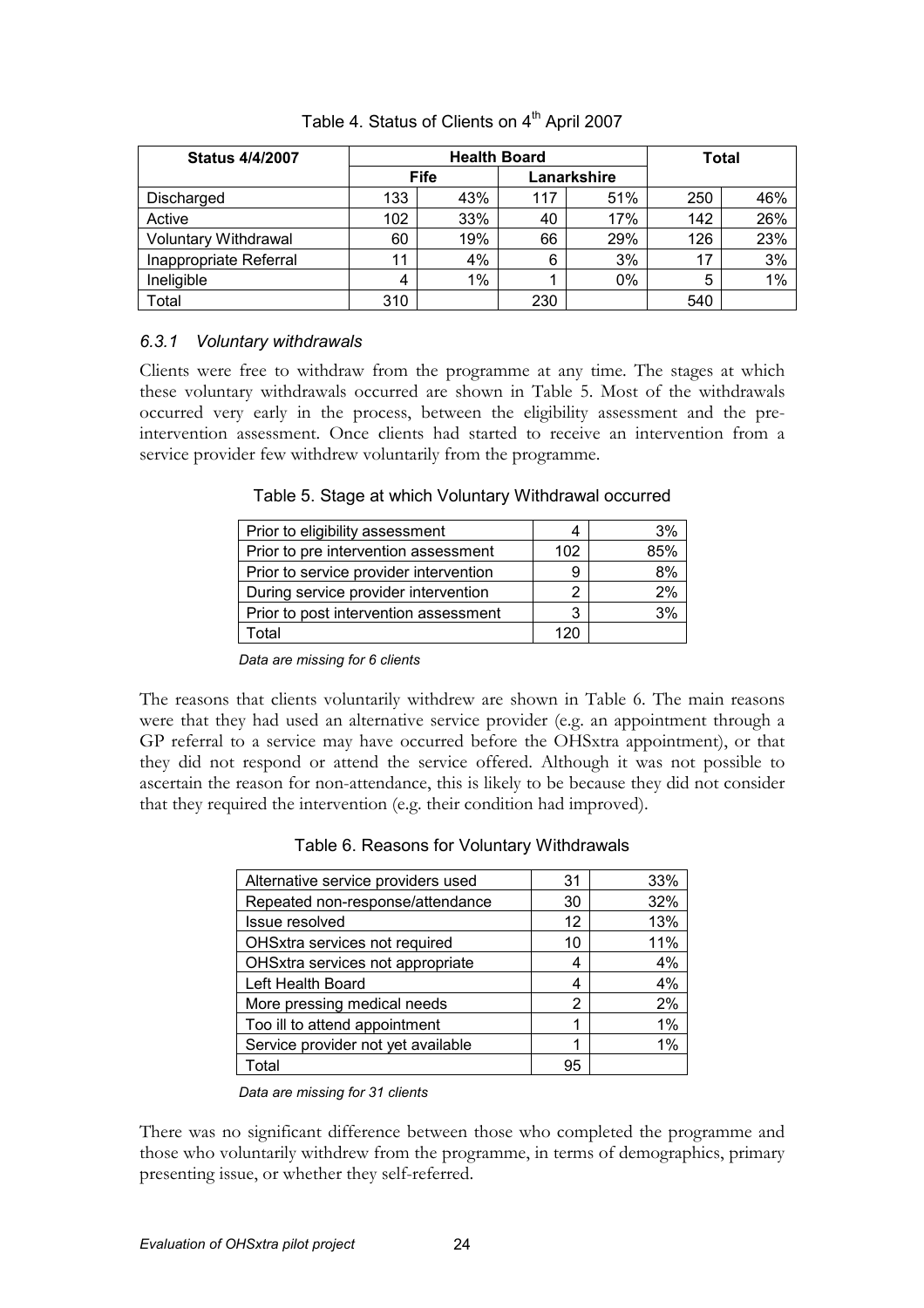## 6.3.2 Inappropriate referrals

A small number of clients (17) were inappropriately referred into the programme; this was usually identified early in the assessment process, either prior to the eligibility assessment (4 clients), or prior to the pre-intervention assessment (12 clients). One client was identified prior to service delivery.

The reasons for the referral being inappropriate are shown in Table 7. The main reason for a referral being deemed inappropriate was that the client hoped that by referring to the service their access to medical treatment would be expedited. If clients were already awaiting treatment (e.g. on waiting lists for physiotherapy through the GP or occupational health) it was not a function of the programme to accelerate the client's progress in that list; alternative arrangements for service provision were made through the programme where required.

| Wanted medical treatment expedited                               | 5  | 36% |
|------------------------------------------------------------------|----|-----|
| Should have referred to traditional occupational health services |    | 14% |
| Too soon following surgery                                       | າ  | 14% |
| OHSxtra services not appropriate                                 | ⌒  | 14% |
| OHSxtra services not required                                    |    | 7%  |
| Issue resolved                                                   |    | 7%  |
| Wrong Health Board                                               |    | 7%  |
| Total                                                            | 14 |     |

Table 7. Reasons for Inappropriate Referrals

Data are missing for 3 clients

#### 6.3.3 Ineligible clients

The five clients who were judged to be ineligible for the programme were identified during the eligibility screening questionnaire. Two were not NHS staff, and one was participating in the Fife Job Retention Pilot. Reasons were not recorded for two clients.

## 6.4 Eligible clients at pre-intervention assessment

By 4th April 2007 eligibility forms had been completed for 401 clients; this comprises those who had been discharged from the programme on completion, those who had voluntarily withdrawn, or were ineligible or inappropriately referred to the programme. Their demographics are outlined below. Statistical tests were conducted, where relevant, to identify differences between groups.

#### 6.4.1 Gender

As shown in Table 8, 67 (17%) clients were male and 333 (83%) of clients were female. There was no significant difference between the Health Boards in terms of the gender of those who were referred to the programme.

| Gender  |                            | <b>Health Board</b> | <b>Combined</b> |     |     |     |
|---------|----------------------------|---------------------|-----------------|-----|-----|-----|
|         | <b>Fife</b><br>Lanarkshire |                     |                 |     |     |     |
| Males   | 39                         | 18%                 | 28              | 15% | 67  | 17% |
| Females | 178                        | 82%                 | 155             | 85% | 333 | 83% |
| Total   | 217                        |                     | 183             |     | 400 |     |

|  |  | Table 8. Gender by Health Board |
|--|--|---------------------------------|
|--|--|---------------------------------|

Data are missing for 1 client in Lanarkshire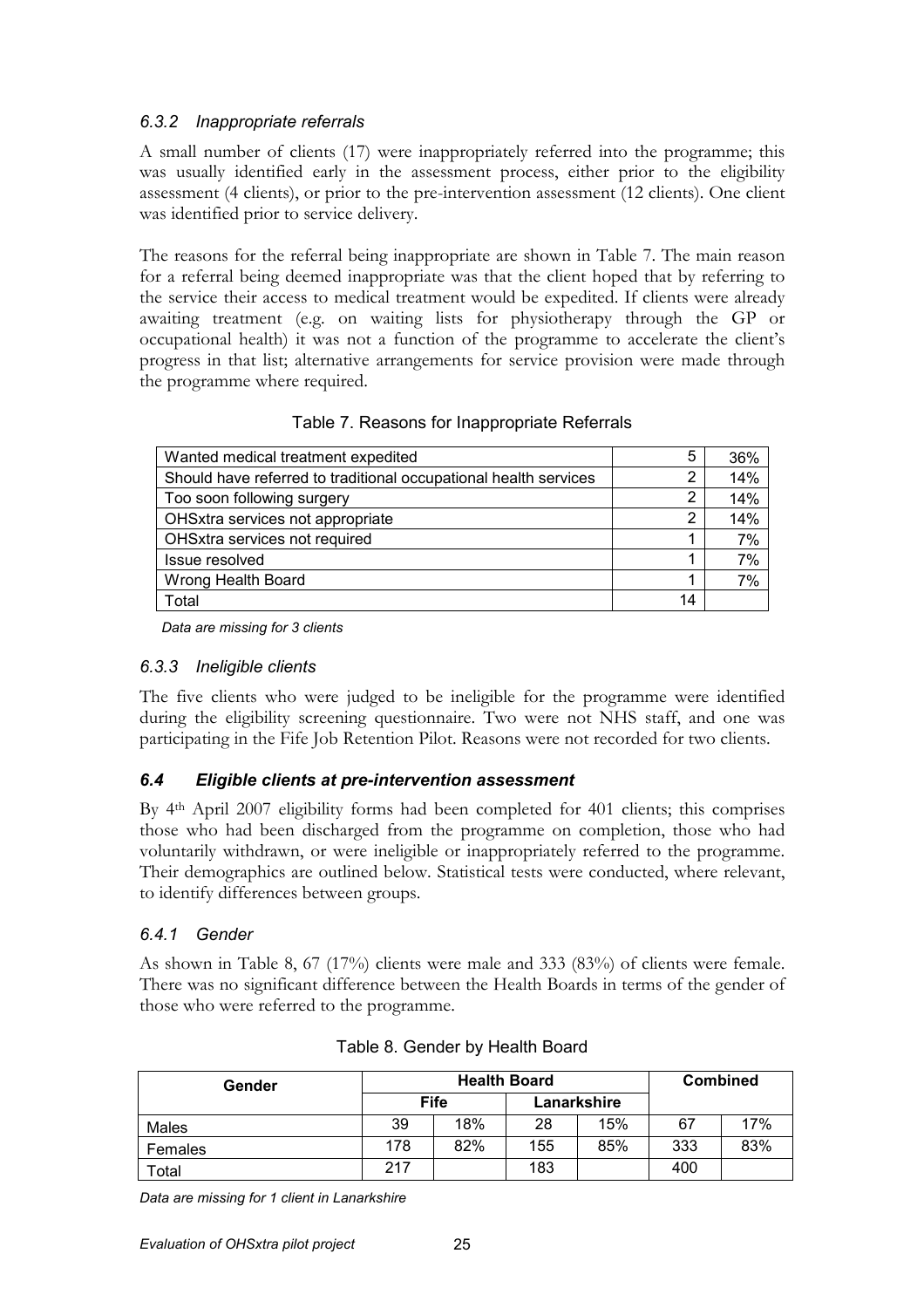### 6.4.2 Age at referral

The mean age at referral was  $43.3$  years (sd = 9.9 years); the minimum age at referral was 19.6 years, and the maximum was 64.0 years. There is no evidence of a difference in the mean ages of clients between Fife and Lanarkshire.

The mean age of male clients at referral was 45.7 years (sd  $= 10.1$ ), and of females was 42.8 years (sd = 9.9). Male clients were significantly older than female clients ( $p$ <0.05).

### 6.4.3 Staff group

The Agenda for Change staff groups were used for classifying job categories. The number and proportion of clients participating are shown in Table 9 by staff group and Health Board. A slightly higher proportion of clients in Lanarkshire were from the nursing and midwifery group than in Fife; Lanarkshire had more actively promoted the service among this group, so this finding is not surprising. A slightly higher proportion of clients in Fife were from the support services group than in Lanarkshire.

| <b>Staff Groups</b>              |                            | <b>Health Board</b> | Total |       |                |     |
|----------------------------------|----------------------------|---------------------|-------|-------|----------------|-----|
|                                  | <b>Fife</b><br>Lanarkshire |                     |       |       |                |     |
| <b>Administrative Services</b>   | 38                         | 18%                 | 25    | 15%   | 63             | 16% |
| <b>Allied Health Professions</b> | 26                         | 12%                 | 19    | 11%   | 45             | 12% |
| <b>Health Science Services</b>   | 5                          | 2%                  |       | 4%    | 12             | 3%  |
| <b>Medical and Dental</b>        | 8                          | 4%                  | 5     | 3%    | 13             | 3%  |
| Nursing and Midwifery            | 109                        | 50%                 | 109   | 64%   | 218            | 56% |
| <b>Support Services</b>          | 28                         | 13%                 | 5     | 3%    | 33             | 9%  |
| Other                            | 2                          | 1%                  | 0     | $0\%$ | $\overline{2}$ | 1%  |
| Total                            | 216                        |                     | 170   |       | 386            |     |

Table 9. Staff Groups by Health Board

Data are missing for 1 client in Fife and 14 clients in Lanarkshire

Almost half of the clients (195) were females from the nursing and midwifery staff group, as shown in Table 10. The representativeness of the sample in relation to the full staff demographics in these NHS Health Boards is discussed in Section 6.4.7.

| <b>Staff Groups</b>              |                              | Gender | Total |       |                |     |
|----------------------------------|------------------------------|--------|-------|-------|----------------|-----|
|                                  | <b>Male</b><br><b>Female</b> |        |       |       |                |     |
| <b>Administrative Services</b>   | 6                            | 9%     | 57    | 18%   | 63             | 16% |
| <b>Allied Health Professions</b> | 5                            | 8%     | 40    | 12%   | 45             | 12% |
| <b>Health Science Services</b>   | 4                            | 6%     | 8     | 2%    | 12             | 3%  |
| <b>Medical and Dental</b>        |                              | 11%    | 5     | 2%    | 12             | 3%  |
| Nursing and Midwifery            | 23                           | 36%    | 195   | 61%   | 218            | 57% |
| <b>Support Services</b>          | 18                           | 28%    | 15    | 5%    | 33             | 9%  |
| Other                            |                              | 2%     |       | $0\%$ | $\overline{2}$ | 1%  |
| Total (one gender not recorded)  | 64                           |        | 321   |       | 385            |     |

| Table 10. Staff Groups by Gender |  |  |  |  |
|----------------------------------|--|--|--|--|
|----------------------------------|--|--|--|--|

Data are missing for 3 clients in Fife and 12 clients in Lanarkshire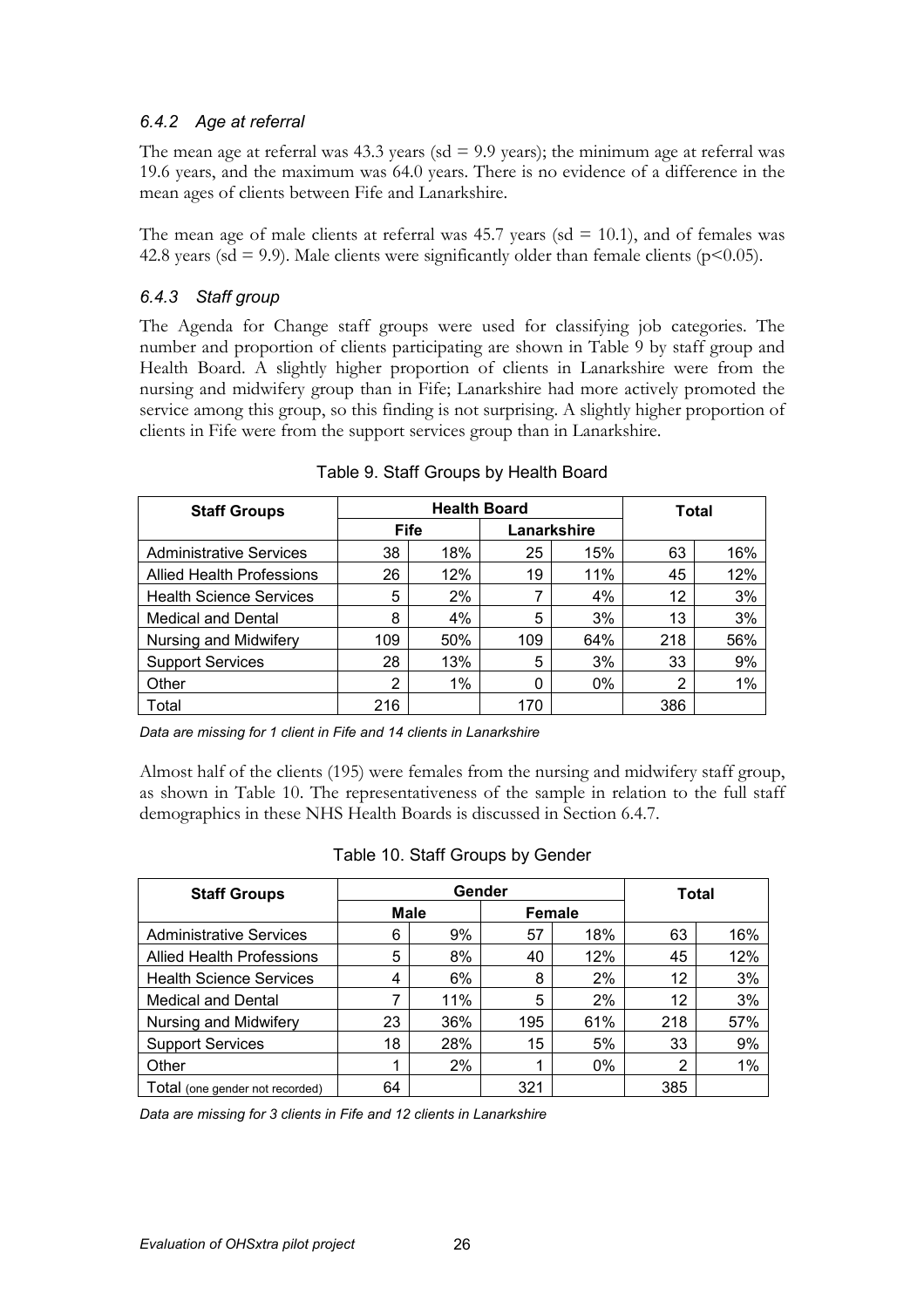## 6.4.4 Working status

Overall 66% of clients were employed on a Full-Time basis; there was no significant difference in the proportions of Full-Time workers between the Health Boards. A significantly larger proportion of male clients were Full-Time employees (91%) compared with females (61%) ( $p<0.001$ ). Part Time workers worked an average of 26.9 hours per week (min=12, max=36.5, sd=6.0).

# 6.4.5 Duration of employment

On average, clients had worked in their current post for 7.2 years (min=1 month, max=32 years, sd=6.9 years). Clients had worked for the Health Board for 12.8 years on average ( $min=1$  month,  $max=43$  years,  $sd=9.7$  years). This implies that the typical clients seen by the service were experienced staff.

# 6.4.6 Ethnicity and disability

The majority of clients (90%) were Scottish, with 5% being English and 2% being Irish. Other ethnic groups comprised 2% of the clients. There were slight differences between the Health Boards, with 97% of Lanarkshire clients being Scottish, and the remainder English; in Fife, 86% were Scottish, 7% English, 4% Irish, and 4% Other.

Altogether 8 clients (3%) considered themselves disabled (7 in Fife and 1 in Lanarkshire).

# 6.4.7 Representativeness of the sample

The demographic details of the sample were compared against the staff profile of NHS Fife and NHS Lanarkshire, in terms of age, gender and staff grade. Standardised referral rates using indirect standardisation were calculated. Clients were representative of the NHS Fife and NHS Lanarkshire workforce in terms of age and gender. Staff groups were grouped together so that nursing and midwifery groups were compared with all the rest. For both males and females the standardised referral rates for nursing and midwifery was higher than the rest, but the difference was not significant.

# 6.4.8 Presenting conditions of clients

A total of 421 clients were diagnosed with a Primary Presenting Issue (from the eligibility questionnaire). The primary issue with which clients presented is shown in Table 11. Where data are recorded as missing, this is because the client did not complete the eligibility questionnaire (e.g. because they had already voluntarily withdrawn from the programme, been ineligible or inappropriately referred).

The majority of the conditions that clients presented with were Musculoskeletal (72%). A slightly greater proportion of the cases had a Musculoskeletal condition in Lanarkshire than in Fife, and a greater proportion had a Common Mental Health Problem in Fife. This reflects the other support services available to staff in these Health Boards: Lanarkshire had an Employee Counselling Service, which staff could directly refer to; Fife had had a similar scheme, but this was withdrawn on 1st September 2006, during the course of the OHSxtra pilot. It is therefore unsurprising that a greater proportion of cases in Fife were referring with mental health conditions.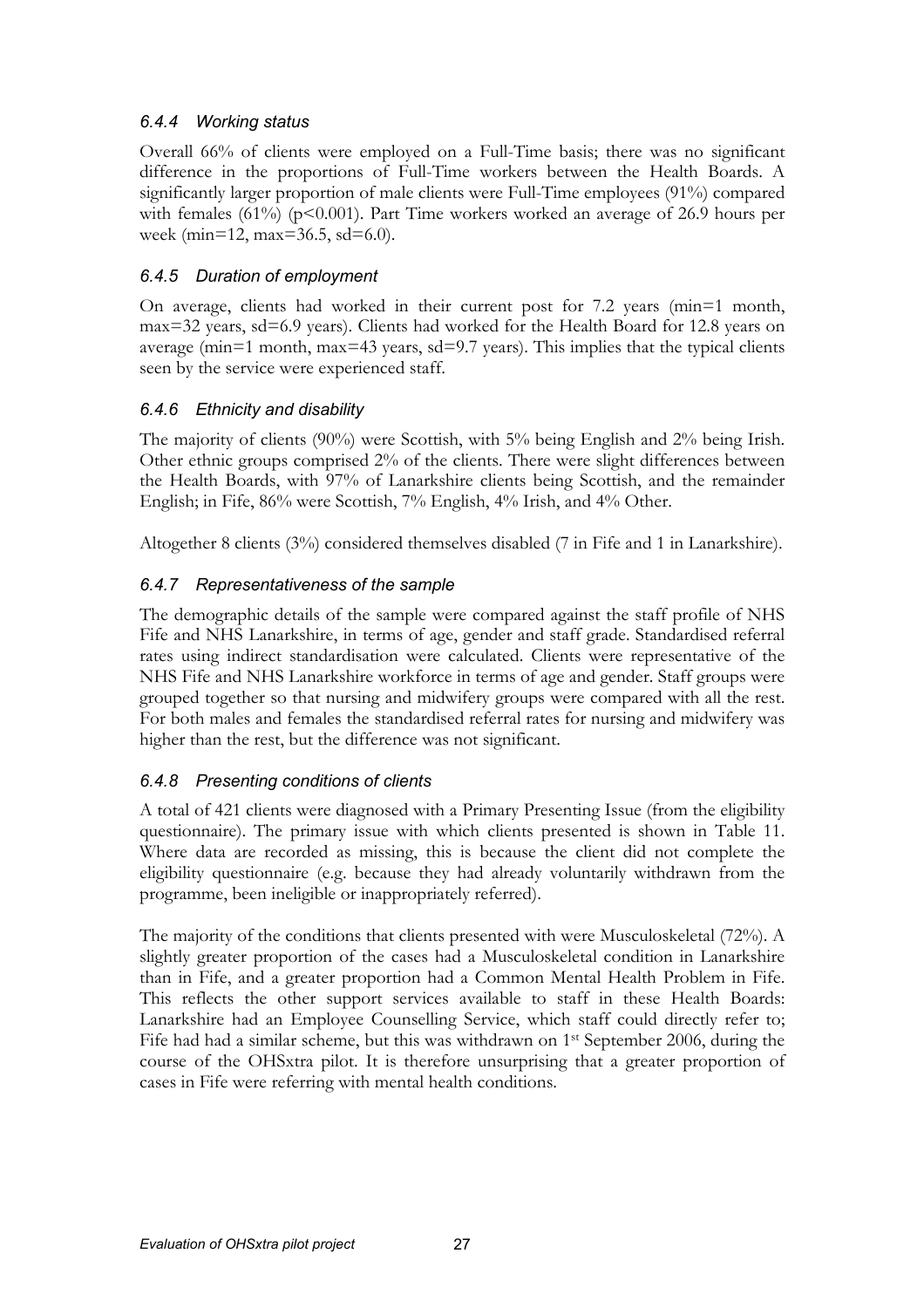| <b>Primary Presenting Issue</b>      | <b>Health Board</b> |     |                |             | Total          |     |
|--------------------------------------|---------------------|-----|----------------|-------------|----------------|-----|
|                                      | <b>Fife</b>         |     |                | Lanarkshire |                |     |
| <b>Musculoskeletal</b>               |                     |     |                |             |                |     |
| <b>Back and Neck</b>                 | 98                  | 38% | 76             | 47%         | 174            | 42% |
| <b>Upper Limb</b>                    | 48                  | 19% | 26             | 16%         | 74             | 18% |
| Lower Limb                           | 25                  | 10% | 28             | 17%         | 53             | 13% |
| <b>Total Musculoskeletal</b>         | 171                 | 67% | 130            | 80%         | 301            | 72% |
| <b>Common Mental Health Problems</b> | 77                  | 30% | 28             | 17%         | 105            | 25% |
| <b>Miscellaneous</b>                 |                     |     |                |             |                |     |
| Nervous System                       | 3                   | 1%  | $\overline{2}$ | 1%          | 5              | 1%  |
| <b>III Defined Condition</b>         | 0                   | 0%  | $\overline{2}$ | 1%          | $\overline{2}$ | 0%  |
| <b>Respiratory System</b>            | 1                   | 0%  | 1              | 1%          | $\overline{c}$ | 0%  |
| <b>Digestive System</b>              | 1                   | 0%  | 0              | 0%          | 1              | 0%  |
| <b>Genitourinary System</b>          | 1                   | 0%  | 0              | 0%          | 1              | 0%  |
| Neoplasm                             | 1                   | 0%  | 0              | 0%          | 1              | 0%  |
| <b>Circulatory System</b>            | 1                   | 0%  | 0              | 0%          | 1              | 0%  |
| <b>Endocrine System</b>              | 0                   | 0%  | 1              | 1%          | 1              | 0%  |
| <b>Skin</b>                          | 1                   | 0%  | 0              | 0%          | 1              | 0%  |
| <b>Total Miscellaneous</b>           | 9                   | 4%  | 6              | 4%          | 15             | 4%  |
| Total                                | 257                 |     | 164            |             | 421            |     |

#### Table 11. Primary Presenting Issue

Data are missing for 53 clients in Fife and 66 clients in Lanarkshire (this includes those who were ineligible, inappropriately referred, or who voluntarily withdrew from the programme).

Of those with a Primary Presenting Issue, 105 (25%) were also identified as having a Secondary Presenting Issue. Of these, 75% were Musculoskeletal, 7% were Common Mental Health Problems, and 18% were Miscellaneous, as shown in Table 12.

| <b>Secondary Presenting Issue</b>    | <b>Health Board</b> |     |    |             |                | Total |  |
|--------------------------------------|---------------------|-----|----|-------------|----------------|-------|--|
|                                      | <b>Fife</b>         |     |    | Lanarkshire |                |       |  |
| <b>Musculoskeletal</b>               |                     |     |    |             |                |       |  |
| <b>Back and Neck</b>                 | 8                   | 18% | 4  | 7%          | 12             | 11%   |  |
| <b>Upper Limb</b>                    | 7                   | 16% | 24 | 39%         | 31             | 30%   |  |
| Lower Limb                           | 10                  | 23% | 26 | 43%         | 36             | 34%   |  |
| <b>Total Musculoskeletal</b>         | 25                  | 57% | 54 | 89%         | 79             | 75%   |  |
| <b>Common Mental Health Problems</b> | 1                   | 2%  | 6  | 10%         | 7              | 7%    |  |
| <b>Miscellaneous</b>                 |                     |     |    |             |                |       |  |
| Nervous System                       | 1                   | 2%  | 0  | 0%          | 1              | 1%    |  |
| <b>ENT</b>                           | 0                   | 0%  | 1  | 1%          | 1              | 1%    |  |
| <b>Respiratory System</b>            | 2                   | 5%  | 0  | 0%          | $\overline{2}$ | 2%    |  |
| <b>Digestive System</b>              | 3                   | 7%  | 0  | 0%          | 3              | 3%    |  |
| <b>Genitourinary System</b>          | 2                   | 5%  | 0  | 0%          | $\overline{2}$ | 2%    |  |
| <b>Circulatory System</b>            | 4                   | 9%  | 0  | 0%          | 4              | 4%    |  |
| <b>Endocrine System</b>              | 4                   | 9%  | 0  | 0%          | 4              | 4%    |  |
| <b>Skin</b>                          | 2                   | 5%  | 0  | 0%          | 2              | 2%    |  |
| <b>Total Miscellaneous</b>           | 18                  | 41% |    | 1%          | 19             | 18%   |  |
| Total                                | 44                  |     | 61 |             | 105            |       |  |

Table 12. Secondary Presenting Issue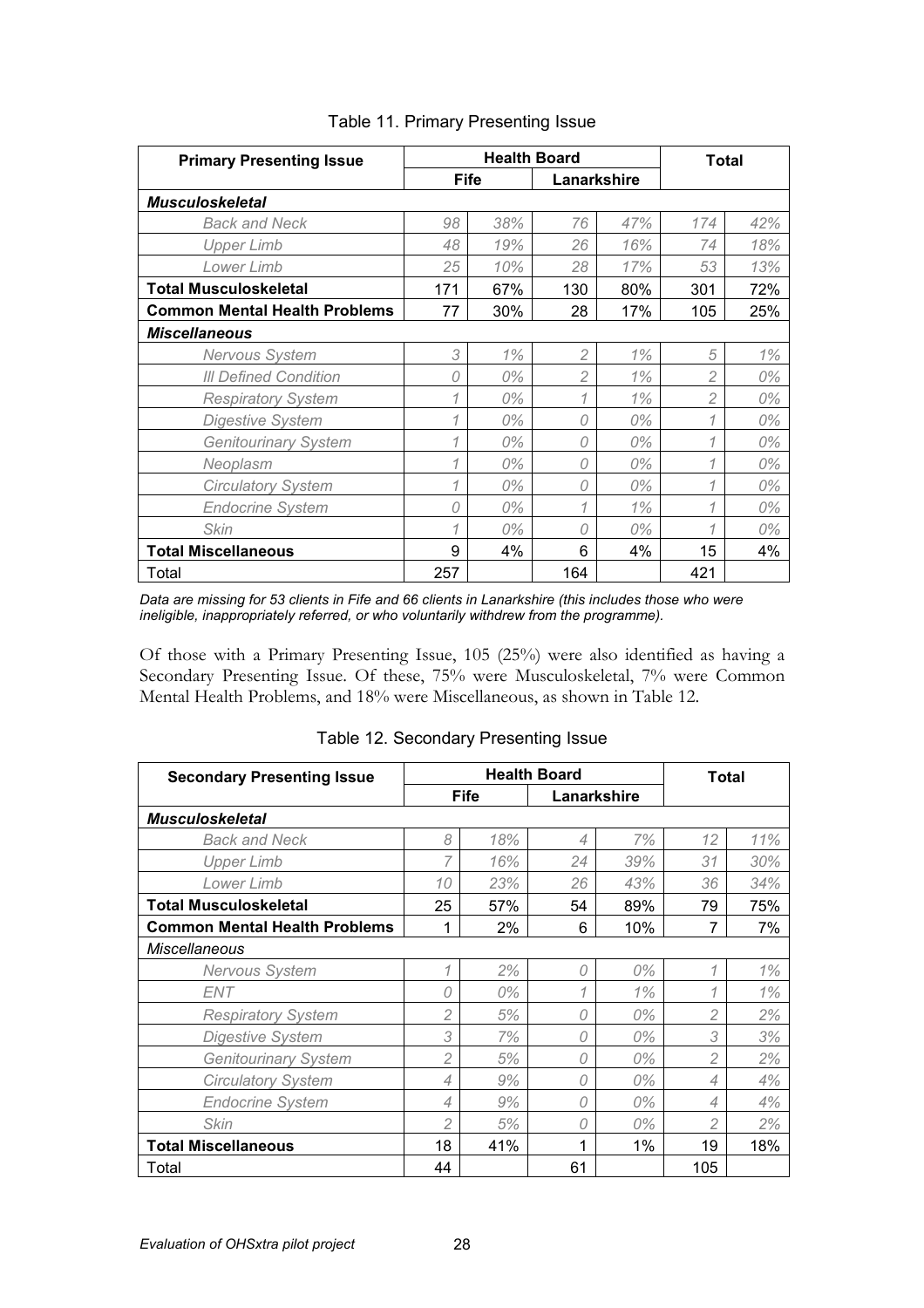When considering musculoskeletal disorders, neck discomfort was classified with back discomfort; because it can be difficult to distinguish discomfort between the shoulder and neck it is possible that a client who reported this discomfort would have been categorised as having a primary presenting issue in the neck, and secondary presenting issue in the upper limb (or vice versa).

### 6.4.9 Absence from work

Clients were asked whether they were absent from work or at work on two of the questionnaires prior to any intervention: as part of the eligibility assessment, and as part of the pre-intervention assessment. In some cases these questionnaires were completed some time apart, however, the proportions reporting being absent at each point were identical. This implies that those who were not absent were no more likely to withdraw from the project than those where were absent.

Altogether 33% of clients (76) were absent from work at the pre-intervention assessment. There was no significant difference in the sample between the Health Boards or genders in terms of absence prior to the intervention. The mean duration of sickness absence was 41 working days ( $N=76$ , min=1, max=420, sd=61).

Of those who responded, 123 clients (50%) had been absent from work with the same presenting issues before. The previous mean absence was 44.2 days (N=106, min=1, max=545, sd=78.6).

### 6.4.10 Sickness absence in previous two years

Clients were asked whether they had taken sickness absence in the previous 2 years. Altogether 252 (91%) had taken sickness absence, and the mean number of episodes of sickness absence was 2.8 (min=0, max=40, sd=3.2).

#### 6.4.11 Pre-intervention services/support

Clients reported on any services or support they were receiving at the time of the preintervention assessment. More than one service could be reported; the maximum number reported was three.

| <b>Number of services/support</b> | <b>Number of clients</b> | % of clients ( $n = 276$ ) |
|-----------------------------------|--------------------------|----------------------------|
| None                              | 109                      | 40%                        |
| One service                       | 104                      | 38%                        |
| Two services                      | 48                       | 17%                        |
| Three services                    | 15                       | 5%                         |
| Total                             | 276                      |                            |

|  | Table 13. Number of services/support |
|--|--------------------------------------|
|--|--------------------------------------|

It can be seen from Table 13 that 40% of clients were not receiving another form of intervention other than OHSxtra. This may indicate that the conditions were relatively recent in their development, or were not regarded by the clients as serious.

Table 14 describes the services/support being received by the 167 clients who reported using at least one service at the time of the pre-intervention assessment. Because clients could be receiving more than one service the percentage does not add up to 100.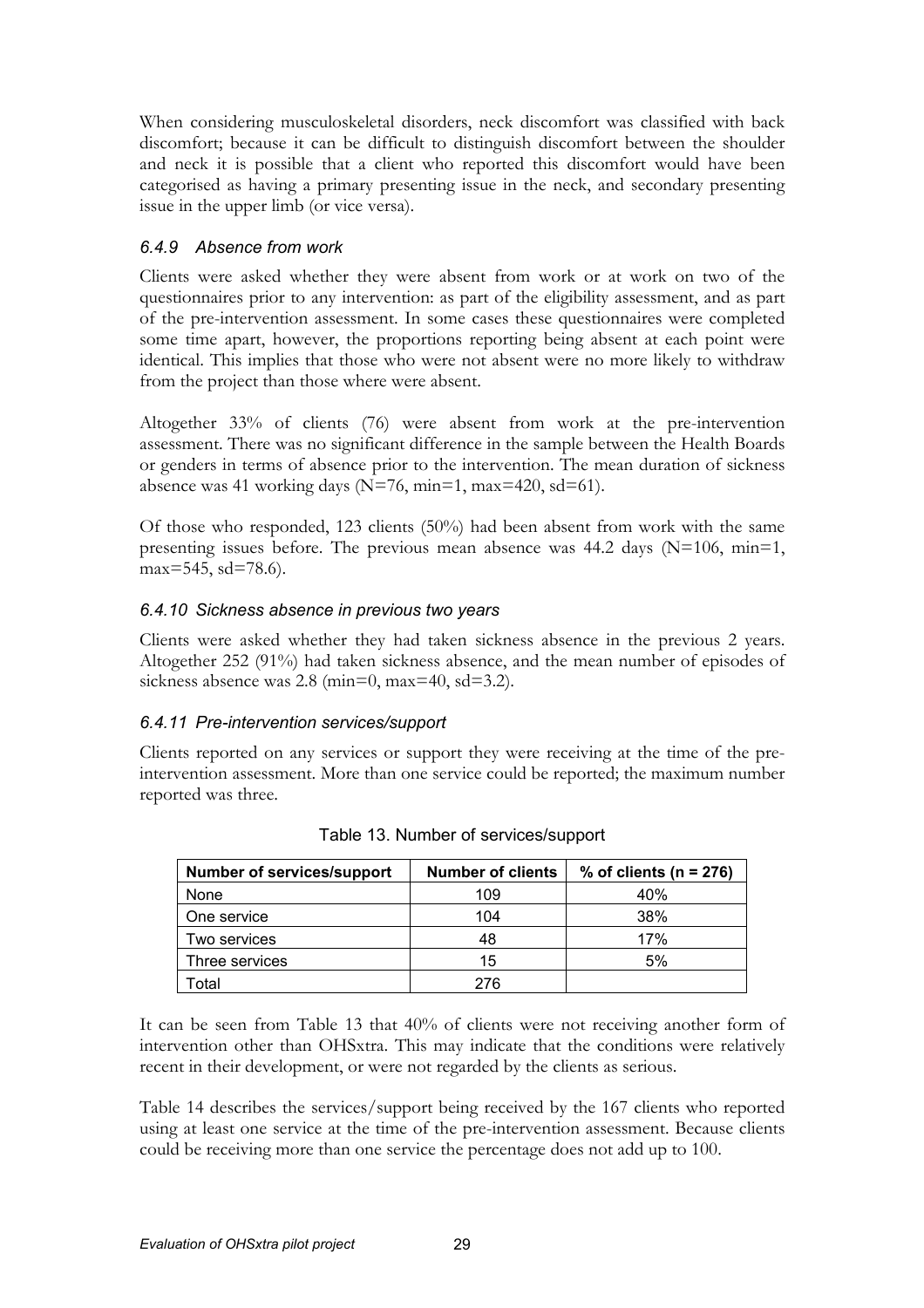| <b>Service</b>                 | Number of<br>reports | % of clients who<br>were receiving a<br>service ( $n = 167$ ) | % of all clients<br>$(n = 276)$ |
|--------------------------------|----------------------|---------------------------------------------------------------|---------------------------------|
| G.P.                           | 118                  | 71%                                                           | 43%                             |
| OH Nurse                       | 36                   | 22%                                                           | 13%                             |
| Physiotherapist                | 27                   | 16%                                                           | 10%                             |
| OH Physician                   | 16                   | 10%                                                           | 6%                              |
| Other (unspecified)            | 12                   | 7%                                                            | 4%                              |
| Consultant                     | 11                   | 7%                                                            | 4%                              |
| Counsellor                     | 5                    | 3%                                                            | 2%                              |
| <b>Orthopaedic Consultant</b>  | 4                    | 2%                                                            | 1%                              |
| Chiropractor                   | 3                    | 2%                                                            | 1%                              |
| Osteopath                      | $\overline{2}$       | $1\%$                                                         | 1%                              |
| Plastic Surgeon                | $\overline{2}$       | $1\%$                                                         | 1%                              |
| <b>Remedial Masseur</b>        | $\overline{2}$       | $1\%$                                                         | 1%                              |
| CBT Therapist/ Psychotherapist | 1                    | $1\%$                                                         | 0%                              |
| Diabetic Clinic                | 1                    | 1%                                                            | 0%                              |
| Endoscopy                      | 1                    | $1\%$                                                         | 0%                              |
| Line Manager                   | 1                    | $1\%$                                                         | 0%                              |
| Psychiatrist                   | 1                    | 1%                                                            | 0%                              |
| Psychologist                   | 1                    | $1\%$                                                         | 0%                              |
| Rheumatologist                 |                      | $1\%$                                                         | 0%                              |

Table 14. Services/support reported by clients

In total, 118 of the 276 clients were or had seen their GP in relation to their primary presenting issue; this is 43% of all clients. The main services provided by OHSxtra were physiotherapy, counselling, CBT and occupational therapy. At the point of preintervention assessment, 10% of all clients had received physiotherapy (from sources other than OHSxtra), 2% had seen counsellors, and 1 person had seen a CBT Therapist/ Psychotherapist, indicating that the majority of clients were not accessing these services in other ways.

## 6.4.12 Waiting lists

Clients were asked if they were on any medical waiting lists at the time of the preintervention assessment, and, if so, for what. Being on a waiting list indicates that the condition was sufficiently serious to warrant further medical investigation or intervention.

Of the 276 clients, 52 (20%) reported being on a waiting list. Twenty clients were on a waiting list for assessment, 25 were on a waiting list for an appointment with a specialist and 9 were on a waiting list for intervention. Some may have been on more than one waiting list.

#### 6.4.13 Histories of significant physical and mental problems

Clients were asked if they had a history of significant physical or mental problems. Altogether 116 clients (42%) reported a history of physical problems and 56 (20%) reported previous mental problems. This is shown in Tables 15 and 16 respectively.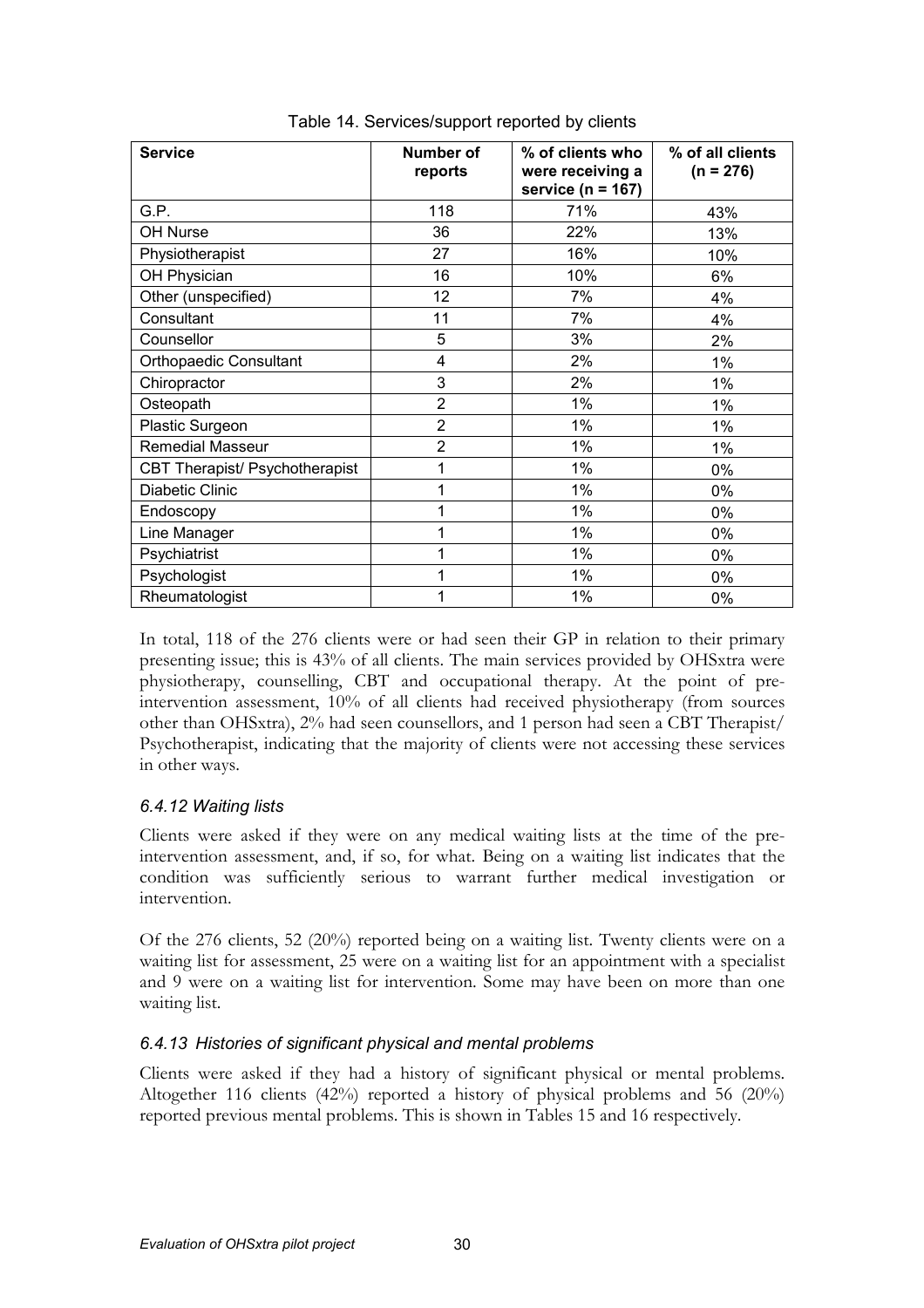| <b>Physical Problems</b>     | Number of<br><b>Reports</b> | % of the clients<br>who reported<br>this | % of all clients<br>$(n = 276)$ |
|------------------------------|-----------------------------|------------------------------------------|---------------------------------|
| <b>Musculoskeletal</b>       |                             |                                          |                                 |
| <b>Back and Neck</b>         | 40                          | 37%                                      | 14%                             |
| <b>Upper Limb</b>            | 3                           | 3%                                       | 1%                              |
| Lower Limb                   | 7                           | 6%                                       | 3%                              |
| <b>Total Musculoskeletal</b> | 50                          | 46%                                      | 18%                             |
| <b>Circulatory System</b>    | 11                          | 10%                                      | 4%                              |
| Digestive System             | 11                          | 10%                                      | 4%                              |
| <b>Endocrine System</b>      | 10                          | 9%                                       | 4%                              |
| <b>Genitourinary System</b>  | 9                           | 8%                                       | 3%                              |
| <b>Respiratory System</b>    | 4                           | 4%                                       | 1%                              |
| Neoplasm                     | 3                           | 3%                                       | 1%                              |
| Pregnancy/Childbirth         | 3                           | 3%                                       | $1\%$                           |
| <b>Skin</b>                  | 3                           | 3%                                       | 1%                              |
| <b>Blood Forming Organs</b>  | 1                           | $1\%$                                    | 0%                              |
| <b>ENT</b>                   | 1                           | $1\%$                                    | $0\%$                           |
| Eye Disease                  | 1                           | $1\%$                                    | $0\%$                           |
| Nervous System               | 1                           | $1\%$                                    | 0%                              |
| No Diagnosis                 | 1                           | 1%                                       | 0%                              |
| Total                        | 109                         |                                          |                                 |

# Table 15. Previous Significant Physical Problems

Data are missing for 7 clients

# Table 16. Previous significant mental health problems

| <b>Mental Health Problems</b>                        | Number of<br><b>Reports</b> | % of the clients<br>who reported<br>this | % of all clients<br>$(n = 276)$ |
|------------------------------------------------------|-----------------------------|------------------------------------------|---------------------------------|
| Dependency                                           |                             |                                          |                                 |
| Alcohol                                              | 1                           | 2%                                       | 0%                              |
| Other                                                | 1                           | 2%                                       | 0%                              |
| <b>Dependency Total</b>                              | $\mathbf{2}$                | 4%                                       | 1%                              |
| <b>Common Mental Health Problems</b>                 |                             |                                          |                                 |
| Depression                                           | 17                          | 32%                                      | 6%                              |
| <b>Anxiety Disorder</b>                              | 9                           | 17%                                      | 3%                              |
| Other                                                | 9                           | 17%                                      | 3%                              |
| <b>Mood Disorder</b>                                 | 7                           | 13%                                      | 3%                              |
| <b>Stress</b>                                        | 7                           | 13%                                      | 3%                              |
| No Diagnosis                                         | $\overline{c}$              | 4%                                       | 1%                              |
| <b>Common Mental Health</b><br><b>Problems Total</b> | 51                          | 96%                                      | 18%                             |
| Total                                                | 53                          |                                          |                                 |

Data are missing for 3 clients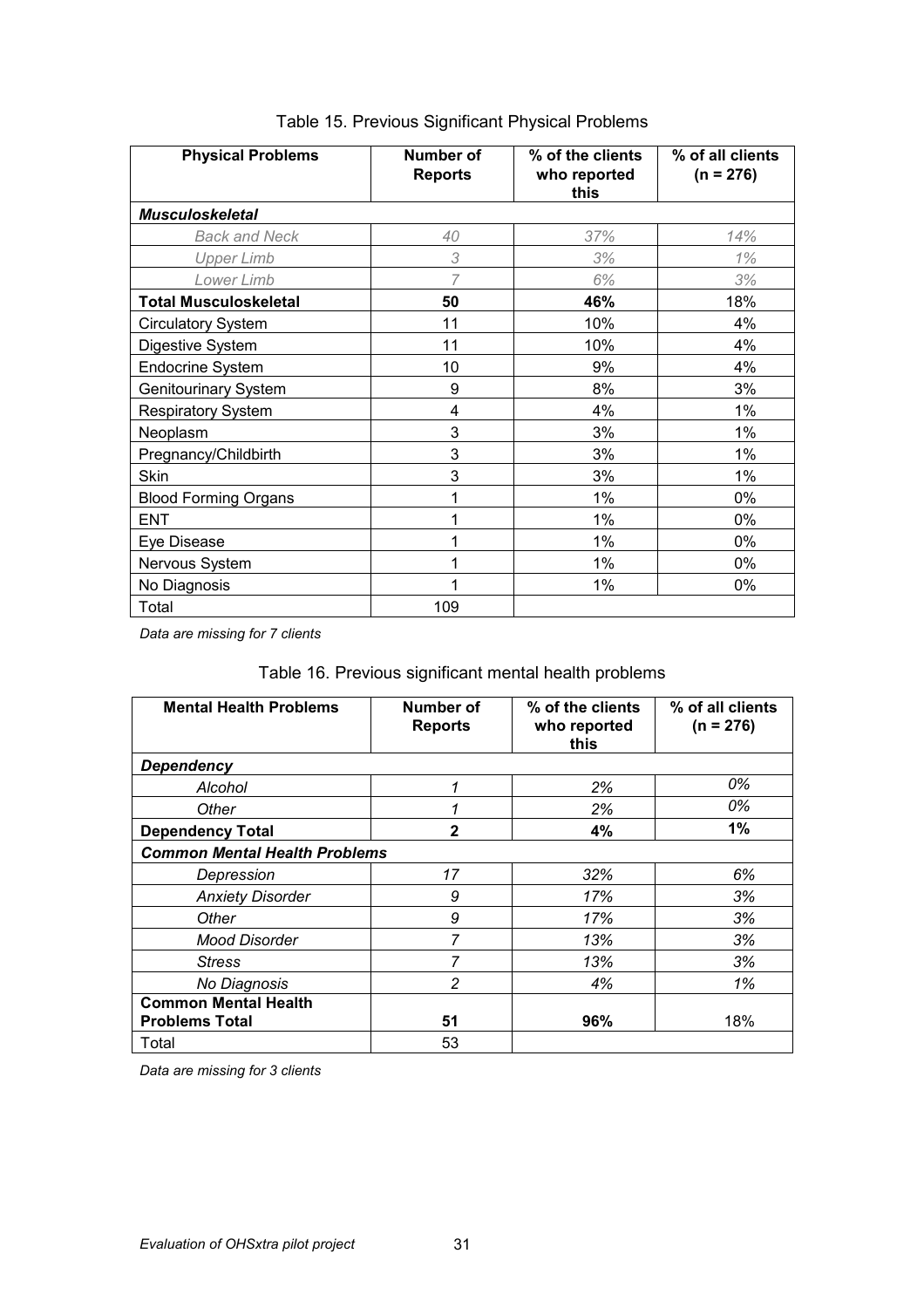### 6.4.15 Medication use

Clients were asked at the pre-intervention assessment whether they were taking any medication. This medication may not have been related to their primary or secondary presenting issue. The number of medications that clients were taking is shown in Table 17. For those taking medication, the average number of medications taken was 1.9 per client.

| <b>Number of medications</b> | <b>Number of clients</b> | % of clients reporting |
|------------------------------|--------------------------|------------------------|
| No medication reported       | 105                      | 38%                    |
| One medications reported     | 89                       | 32%                    |
| Two medications reported     | 40                       | 15%                    |
| Three medications reported   | 26                       | 9%                     |
| Four medications reported    | 8                        | 3%                     |
| Five medications reported    | 8                        | 3%                     |
| Total                        | 276                      |                        |

### Table 17. Number of medications that clients were taking at pre-intervention assessment

## 6.5 Service provision

In total, 406<sup>2</sup> clients were referred to at least one Service Provider (intervention); 72 of these received a second intervention, and 10 of these received a third. Tables 18 - 20 show the services that were provided. The first service provision was the intervention that they received first. The case manager recommended whether additional service provision was appropriate.

The majority of primary interventions provided were physiotherapy, with a higher percentage of cases in Lanarkshire (79%) being referred for physiotherapy than in Fife (56%); and more counselling and CBT / Psychotherapy services were provided in Fife  $(28%)$  than in Lanarkshire  $(15%)$ .

During the course of the programme Lanarkshire had a separate counselling service (selfreferral) available to NHS staff; in Fife although a similar programme had been available, it was withdrawn partway through the running of OHSxtra. This is likely to account for the higher rates of referral to counselling support through the OHSxtra programme in Fife, and the proportionally higher rates of referral to physiotherapy in Lanarkshire.

At the start of the programme, Fife had an Occupational Therapist as an established part of their occupational health team, whereas Lanarkshire did not. The higher percentage of clients referred for Occupational Therapy in Fife (12%) than in Lanarkshire (1%), is likely to reflect the familiarity of the case managers with this service.

 $\overline{a}$ 2 This figure is higher than the 401 clients who completed an eligibility questionnaire, as this figure is drawn from the case managers' database. Slight discrepancies in numbers occurred between the two sources of data.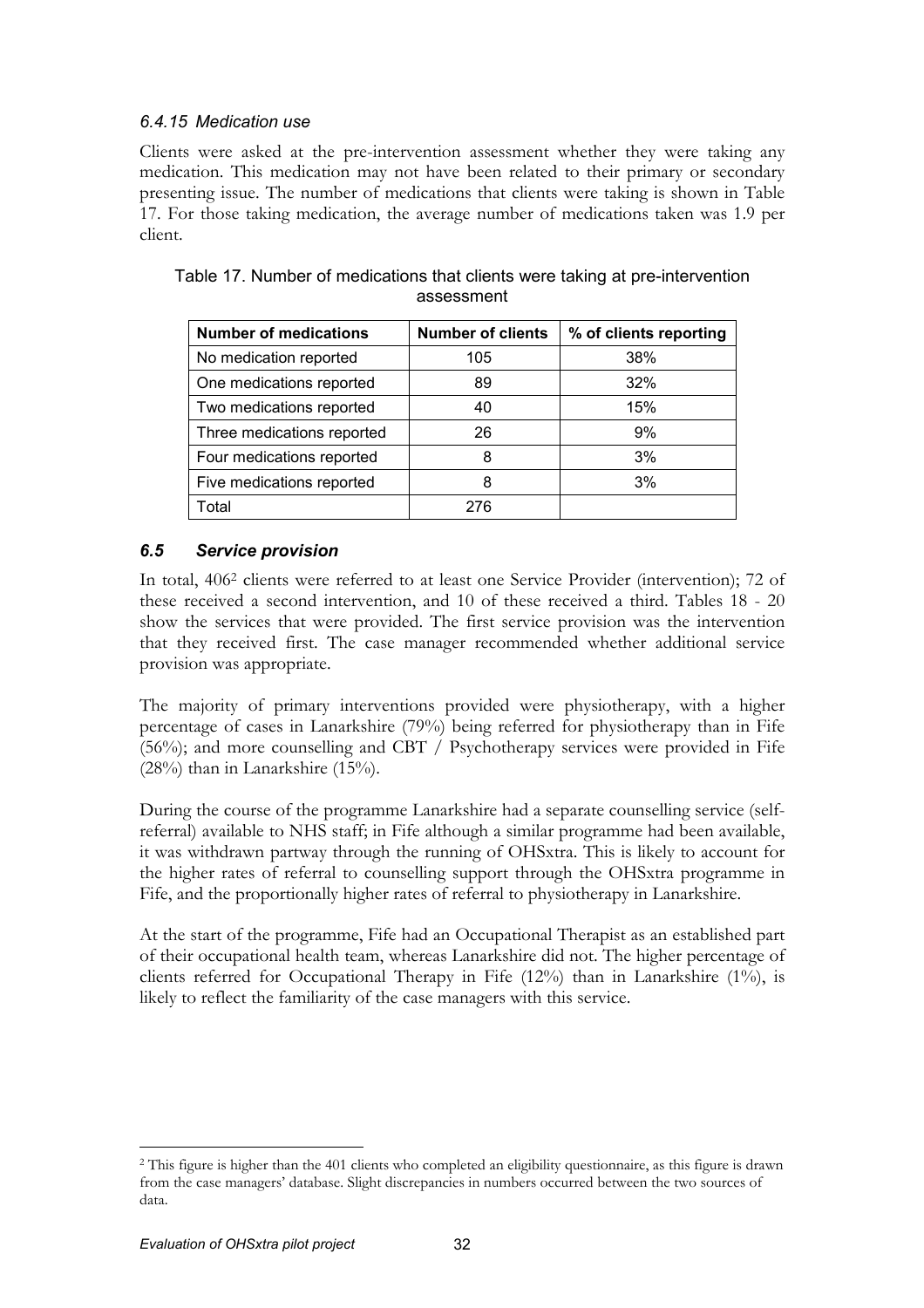| <b>First Service Provider</b> |             | <b>Health Board</b> | Total |             |     |     |
|-------------------------------|-------------|---------------------|-------|-------------|-----|-----|
|                               | <b>Fife</b> |                     |       | Lanarkshire |     |     |
| Physiotherapist               | 136         | 56%                 | 129   | 80%         | 265 | 65% |
| Counsellor                    | 45          | 18%                 | 20    | 6%          | 65  | 16% |
| <b>Occupational Therapist</b> | 30          | 12%                 | 2     | 2%          | 32  | 8%  |
| CBT Therapist/Psychotherapist | 23          | 9%                  | 3     | 3%          | 26  | 6%  |
| Case Managed only             | 10          | 4%                  | 6     | 6%          | 16  | 4%  |
| <b>Occupational Health</b>    | 0           | $0\%$               | 2     | 2%          | 2   | 1%  |
| Total                         | 244         |                     | 162   |             | 406 |     |

#### Table 18. First Service Provider

Those who only received case management did not receive an intervention as their condition resolved without the need for therapy provision. This applied to a small number of cases (4%).

Almost three quarters (73%) of interventions related to physical conditions (physiotherapy or occupational therapy), while almost a quarter (23%) relate to psychological conditions (counselling or CBT/psychotherapy). This reflects the fact that 75% of clients referred to the programme had a musculoskeletal condition as their primary presenting issue.

| <b>Second Service Provider</b> |             | <b>Health Board</b> | Total       |       |    |     |
|--------------------------------|-------------|---------------------|-------------|-------|----|-----|
|                                | <b>Fife</b> |                     | Lanarkshire |       |    |     |
| Physiotherapist                | 12          | 26%                 |             | 5%    | 13 | 19% |
| Counsellor                     | 6           | 13%                 | 6           | 27%   | 12 | 17% |
| <b>Occupational Therapist</b>  | 23          | 49%                 | 3           | 14%   | 26 | 38% |
| CBT Therapist/Psychotherapist  | 4           | 9%                  | 0           | $0\%$ | 4  | 6%  |
| <b>Occupational Health</b>     | ົ           | 4%                  | 12          | 55%   | 14 | 20% |
| Total                          | 47          |                     | 22          |       | 69 |     |

#### Table 19. Second Service Provider

| Table 20. Third Service Provider |  |
|----------------------------------|--|
|                                  |  |

| <b>Third Service Provider</b> | <b>Health Board</b> |     |   |             | Total |     |
|-------------------------------|---------------------|-----|---|-------------|-------|-----|
|                               | <b>Fife</b>         |     |   | Lanarkshire |       |     |
| Counsellor                    |                     | 50% | 3 | 60%         | 5     | 55% |
| Occupational Therapist        |                     | 50% |   | 0%          | ⌒     | 22% |
| Occupational Health           |                     | 0%  | 2 | 40%         | ⌒     | 22% |
| <b>c</b> otal                 |                     |     | 5 |             | 9     |     |

A significant number of the further interventions in Fife were to the Occupational Therapist (49%), who undertook workplace assessments to identify any work or workplace modifications required to assist the client in their work; this was done primarily for those with a musculoskeletal condition. The Occupational Therapist was used less frequently as a service provider in Lanarkshire, probably due to them not having such an established role in the Occupational Health team.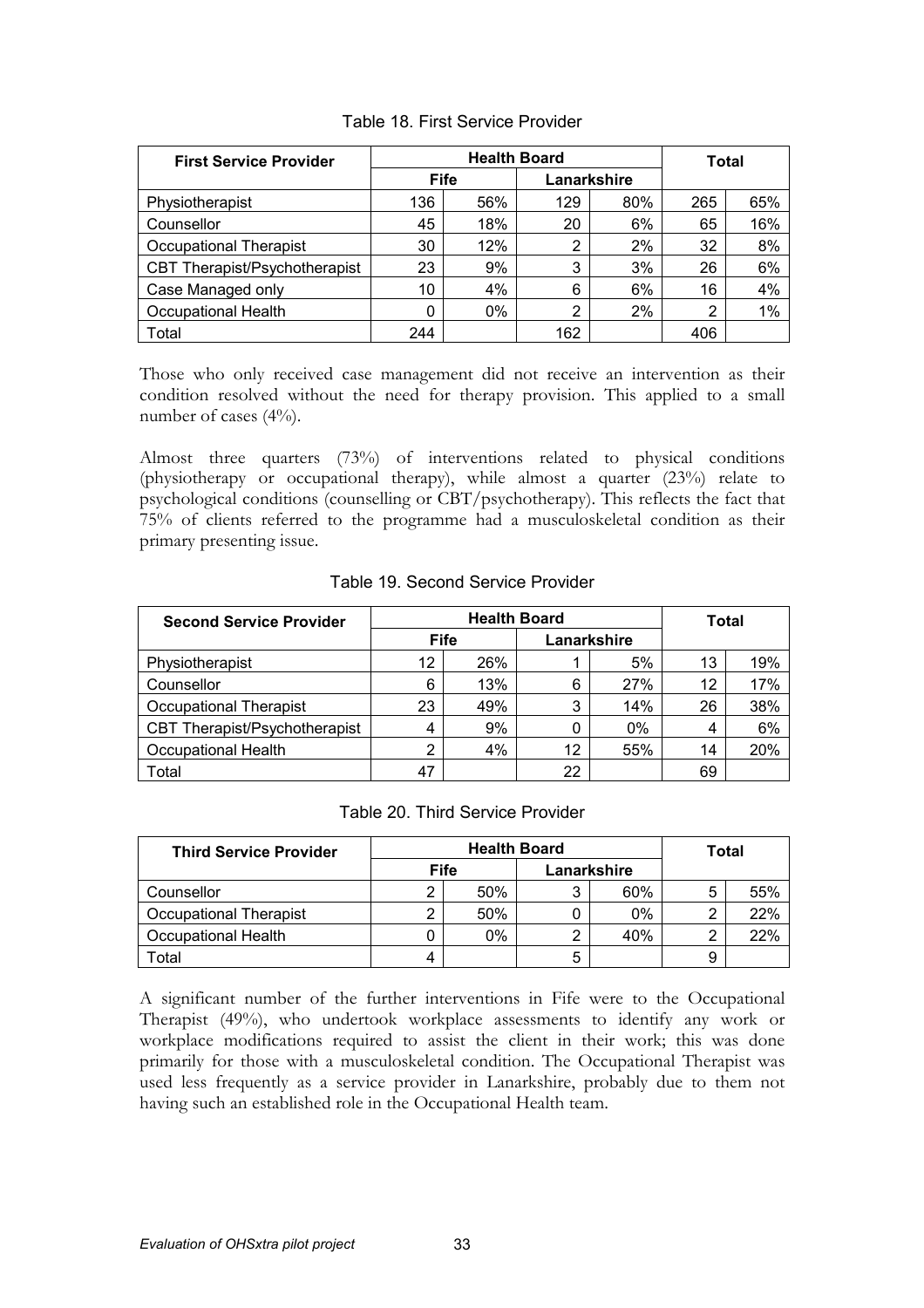### 6.6 Post-Intervention assessment

A total of 246 clients were assessed following service provision. These were clients who had completed the paperwork related to the programme, as well as having completed their intervention treatment. A further 30 clients received their full intervention from the service provider, but did not complete the post-intervention assessment.

### 6.6.1 Absence status

The numbers of clients who were absent from work at the post-intervention assessments are shown in Tables 21 and 22. Only 9% of clients were absent from work at the postintervention assessment. There is no difference between the Health Boards or genders in terms of absence at the post-intervention assessment.

Some clients were absent at the point of discharge from the programme, but had an imminent return to work date. A review of the cases shows that two weeks following the post-intervention assessment 5 of the 22 clients absent at that time had returned to work (4 in Fife, 1 in Lanarkshire; all female).

Comparison of absence status at pre-intervention assessment and post-intervention assessment was important to identify any potential impacts of the programme on absence rates. This is shown in Table 21, in which the percentages are total percentages.

| Absent at                           | <b>Absent at Pre-intervention assessment</b> |     |     | Total |     |
|-------------------------------------|----------------------------------------------|-----|-----|-------|-----|
| <b>Post-intervention assessment</b> | Yes                                          |     | No  |       |     |
| Yes                                 | つイ                                           | 9%  |     | 0%    |     |
| No                                  | 55                                           | 24% | 154 | 67%   | 209 |
| <sup>-</sup> otal                   | 76                                           |     | 155 |       | 231 |

Table 21. Absence rates at Pre-intervention and Post-intervention assessment

Data are missing for 15 clients

Table 21 shows that two thirds (154) of clients were at work both at the pre- and postintervention assessment, and 21 clients absent were absent on both occasions. Therefore, 175 (76%) of clients were unchanged between the two periods. However, between these two time periods 55 clients returned to work, and one client became absent. This represents a significant difference in the number of clients whose status did change between the two periods  $(p<0.001)$ , with a significant number returning to work.

Table 22. Showing absence status by type of absence

| <b>Absent</b><br><b>Post-intervention assessment</b> |     | <b>Absent at Pre-intervention</b><br>assessment |     |     |     |  |
|------------------------------------------------------|-----|-------------------------------------------------|-----|-----|-----|--|
|                                                      |     |                                                 | Yes |     | Nο  |  |
| Musculoskeletal                                      | Yes | 13                                              | 8%  |     | በ%  |  |
| $(n = 169)$                                          | No  | 30                                              | 18% | 126 | 75% |  |
| <b>Common Mental Health Problems</b><br>$(n = 54)$   | Yes |                                                 | 11% |     | 2%  |  |
|                                                      | No  | 24                                              | 44% | 23  | 43% |  |
| Miscellaneous                                        | Yes | ົ                                               | 28% |     | በ%  |  |
| $=$                                                  | No  |                                                 | 14% |     |     |  |

Data are missing for 1 client in the No/No category concerning their health condition

Note: Percentage figures are for the percentage of clients with that health condition.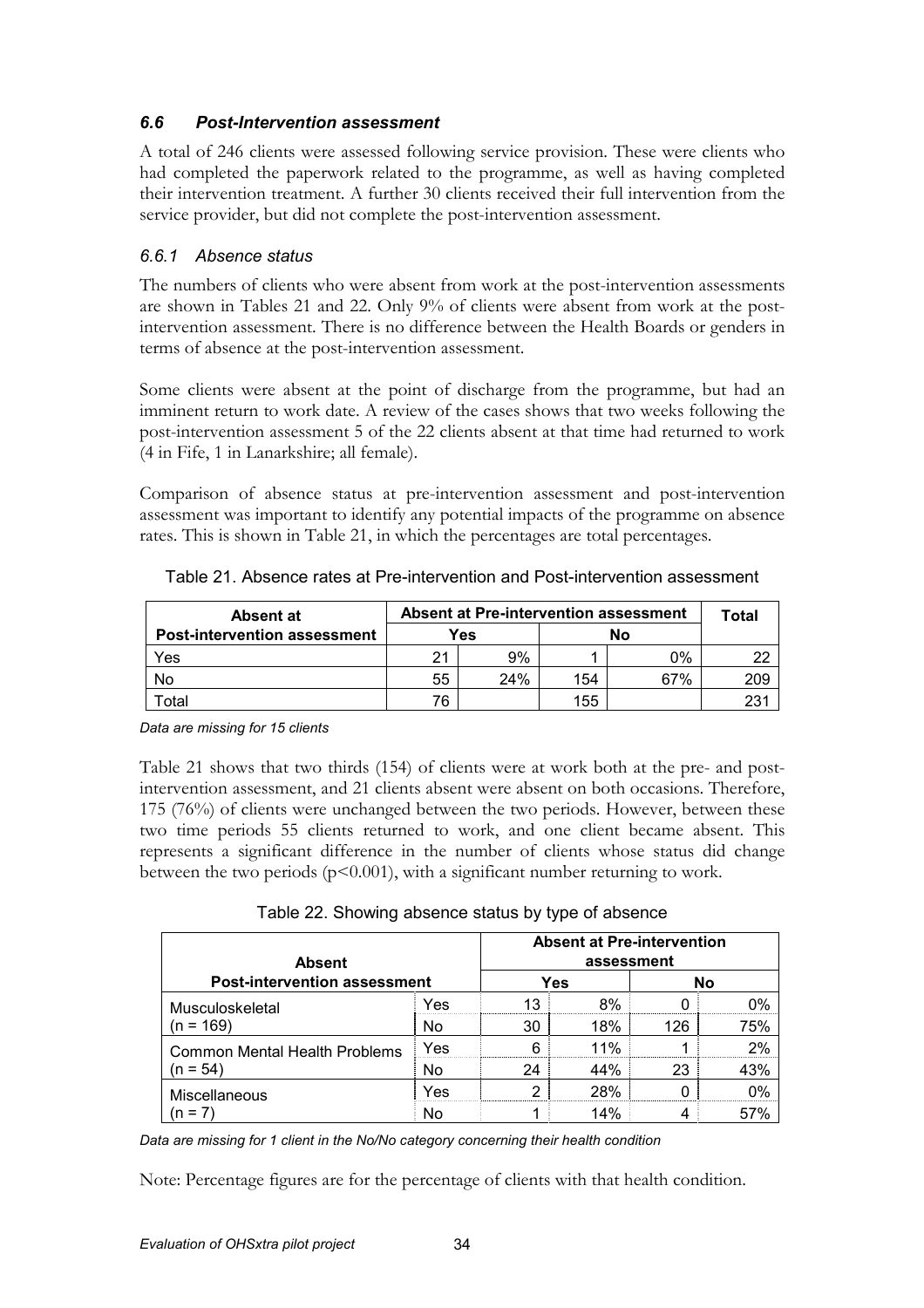Altogether 75% of clients with musculoskeletal conditions were not absent either pre- or post-intervention; 18% of those who had been absent had returned to work at postintervention assessment. A comparable number of those who had been absent with a Common Mental Health Problem at pre-intervention assessment had returned to work at post-intervention assessment as had remained absent. Service provision appears to be particularly effective for absent clients with common mental health problems.

Of the 246 clients for whom both pre- and post-intervention assessment data are available, 79 were absent at the pre-intervention assessment. Of these, 69 provided information concerning the length of their absence (min=1, max=420, mean=42, sd=63.5). Absence was categorised into 'short' (1-20 working days) and 'long' (more than working 21 days). Table 23 shows absence status at the post-intervention assessment, based on the pre-intervention assessment absence length.

| Table 23. Post-intervention absence status based on pre-intervention length of |
|--------------------------------------------------------------------------------|
| absence                                                                        |

| <b>Pre-intervention length of</b> | <b>Absent at Post-intervention assessment</b> |     |    |     | Total |
|-----------------------------------|-----------------------------------------------|-----|----|-----|-------|
| absence                           |                                               | Yes | No |     |       |
| Short absence (1-20 working days) | 6                                             | 16% | 31 | 84% | 37    |
| Long absence (21+ working days)   | 11                                            | 35% | 20 | 65% | 31    |
| ⊺otal                             | 17                                            | 25% | 51 | 75% | 68    |

Of those who had been absent for relatively short periods of time at the point they entered the programme (up to 20 working days), 84% had returned to work following the intervention. Of particular importance is that 65% of those who had longer absences (more than 21 working day) returned to work following the intervention. Longer absences can be harder to manage, and successful return to work of more than half of this client group is an important finding.

#### 6.6.2 Medication use

Table 24 shows the medication status for the 191 clients who provided this information.

| On medication at<br><b>Post-intervention</b> |     | On medication at<br><b>Pre-intervention assessment</b><br>Total |    |     |     |      |  |
|----------------------------------------------|-----|-----------------------------------------------------------------|----|-----|-----|------|--|
| assessment                                   | Yes |                                                                 |    | No  |     |      |  |
| Yes                                          | 92  | 48%                                                             | 10 | 5%  | 102 | 53%  |  |
| No                                           | 27  | 14%                                                             | 62 | 33% | 89  | 47%  |  |
| <b>c</b> otal                                | 119 | 62%                                                             | 72 | 38% | 191 | 100% |  |

Table 24. Medication usage at pre-intervention and post-intervention assessment

From this it can be seen that 92 clients (48%) taking medication at pre-intervention assessment were still taking medication post-intervention assessment; 62 clients (33%) took no medication either at pre- or post-intervention assessment. Therefore, 154 (81%) of clients' medication status remained unchanged. (Data are missing for 55 clients). Between these two time periods 27 (14%) clients stopped taking medication and 10 (5%) started. This represents a significant reduction in the number of clients who were taking medication between the two periods ( $p<0.01$ ). Although it is not known whether the medication being taken was related to their primary presenting issue, the reduction in medication use indicates an improvement in health.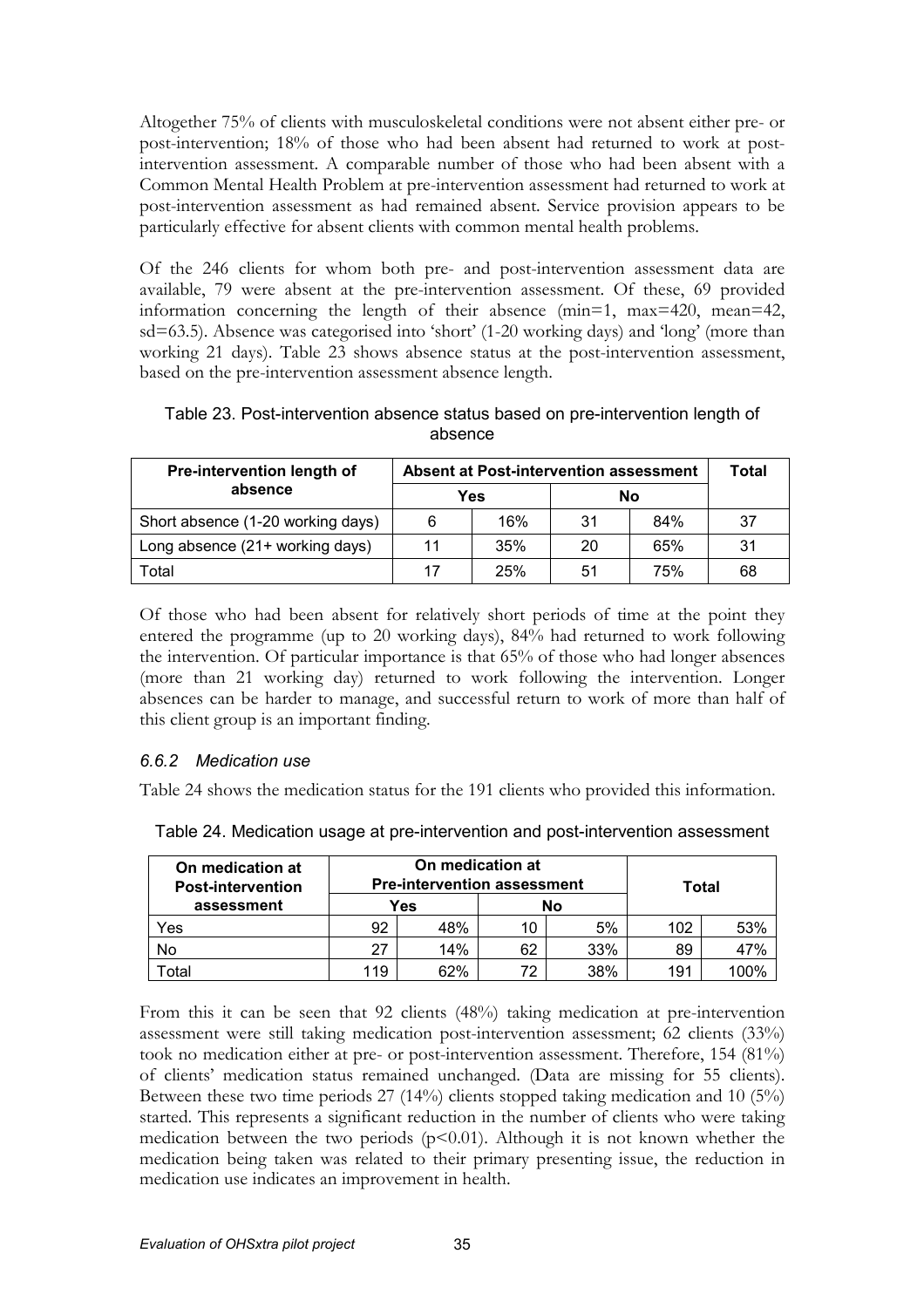## 6.7 Time involved in the programme

### 6.7.1 Time between registration and pre-intervention assessment

Of the 276 clients who were assessed prior to intervention, data on the time period between registration and pre-intervention assessment could be calculated for 269. The mean delay was 13 days (SD = 12.6, minimum = 0, maximum = 70).

### 6.7.2 Time between pre-intervention assessment and first contact with service provider

Altogether, 406 clients were referred to at least one service provider. The time, in days, between pre-intervention assessment and first appointment with the service provider could be computed for 208 clients. Table 25 summarises the delay overall and by service provider.

| <b>Service Provision</b> | N   | Mean Wait (days) |
|--------------------------|-----|------------------|
| Physiotherapy            | 147 | 9.3              |
| Counselling              | 38  | 14.4             |
| Occupational Therapy     | 12  | 18.7             |
| CBT/Psychotherapy        | 11  | 25.5             |
| Total                    | 208 | 11.6             |

#### Table 25 Time between Pre-intervention assessment and Service Provision assessment

The mean time before access to all service provision is 11.6 days. Overall, there is a significant difference in the delay between the service providers  $(p<0.001)$ ; the physiotherapist delay was significantly less than that for  $CBT/$  psychotherapy ( $p<0.001$ ).

## 6.7.3 Number of service provision sessions attended by clients

Altogether, 406 clients were referred to a total of 484 service providers (clients could be referred to more than one service provider). Table 26 summarises the number of sessions and time spent, by service providers, based upon the data available.

| <b>Service Provision</b> |     | <b>Number of Sessions</b> |                              | <b>Time Spent (minutes)</b> |     |       |     |     |  |  |
|--------------------------|-----|---------------------------|------------------------------|-----------------------------|-----|-------|-----|-----|--|--|
|                          | N   | Mean                      | Min                          | Max                         | N   | Mean  | Min | Max |  |  |
| Occupational Therapy     | -   | $\overline{\phantom{0}}$  | $\qquad \qquad \blacksquare$ |                             | 15  | 262   | 210 | 420 |  |  |
| Physiotherapy            | 175 | 5.3                       |                              | 22                          | 169 | 190.7 | 30  | 660 |  |  |
| Counselling              | 37  | 5.1                       | 2                            | 12                          | 35  | 320.6 | 120 | 720 |  |  |
| CBT/Psychotherapy        | 10  | 8.1                       | 6                            | $12 \overline{ }$           | 10  | 514.5 | 360 | 840 |  |  |

Table 26. Number of sessions and time spent by Service Provider

## 6.7.4 Time between first and final appointment with service provider

Based on the data available, clients ( $N = 213$ ) spent an average of 60.9 days between their initial appointment with the service provider and being discharged by the service provider (min  $=$  4 days, max  $=$  214 days). If a client had more than one service provider, this duration covered the time between their first and final service provider appointments (even if these were two or more different service providers).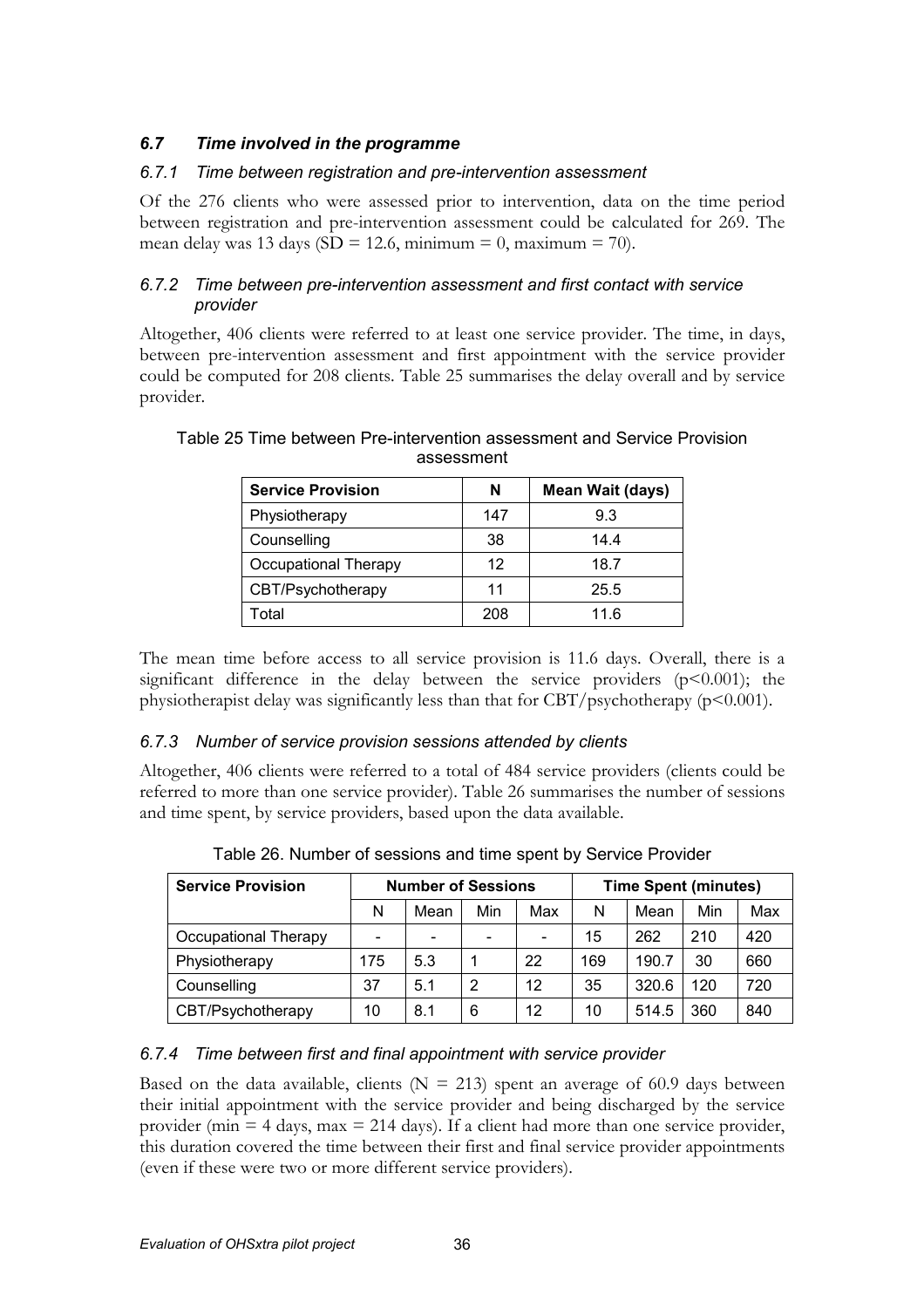## 6.8 Additional clients

In order to evaluate whether there was any difference between the clients who completed their post-intervention assessment by 4th April 2007 and those who completed over the following 2 months, the demographic data received from these later completers were analysed and compared with the main sample. A further 36 clients completed their postintervention assessment between 4<sup>th</sup> April and 30<sup>th</sup> May 2007. This increases the sample size of the clients who completed the pilot by 15%. The demographic data relating to this group are shown in Appendix 2. It can be seen that they are very similar in terms of demographics, primary presenting issue, and absence status at both pre- and postintervention assessment. Because of this, the same formal statistical conclusions about this group can be reached as for the main group.

# 6.9 Summary

Altogether 540 clients had referred into the programme by 22nd December 2006, the date at which the programme stopped receiving new clients. On 4th April 2007, the cut off date for analysis, 250 had been discharged, 142 were still active in the programme, 126 had voluntarily withdrawn from the programme, and 22 were ineligible or inappropriate referrals. By 30<sup>th</sup> May 2007 a further 36 had been discharged.

Of the 540 clients who were referred to the project, 310 clients worked for Fife Health Board and 230 for Lanarkshire Health Board. In total, 67 (17%) clients were male and 333 (83%) were female. The mean age at referral was 43.3 years (sd  $= 9.9$  years). There was no significant difference between the Health Boards in terms of age and gender of clients. The majority of the clients (56%) were from the nursing and midwifery groups, with 16% from administrative services and 12% from allied health professionals.

Almost three quarters (72%) of clients' primary presenting issue was musculoskeletal, while 25% were common mental health problems. A third of clients (33%) were absent from work at the pre-intervention assessment.

In terms of service provision, the majority of primary interventions provided were physiotherapy, with a higher percentage of cases in Lanarkshire (79%) being referred for physiotherapy than in Fife  $(56\%)$ ; and more counselling and CBT / Psychotherapy services were provided in Fife (28%) than in Lanarkshire (15%). During the course of the programme Lanarkshire had a separate counselling service (self-referral) available to NHS staff; in Fife, although a similar programme had been available, it was withdrawn partway through OHSxtra.

Following the intervention, only 9% of clients were absent from work. Of those who had been absent at pre-intervention assessment 72% had returned to work at the postintervention assessment. Of those who had a pre-intervention absence length of more than 21 working days, 65% had returned to work at post-intervention assessment.

The mean time period from registration to pre-intervention assessment was 13 days. The mean time period between the pre-intervention assessment and service delivery was 9.3 days for physiotherapy, 14.4 days for counselling, 18.7 days for Occupational Therapy and 25.5 days for CBT.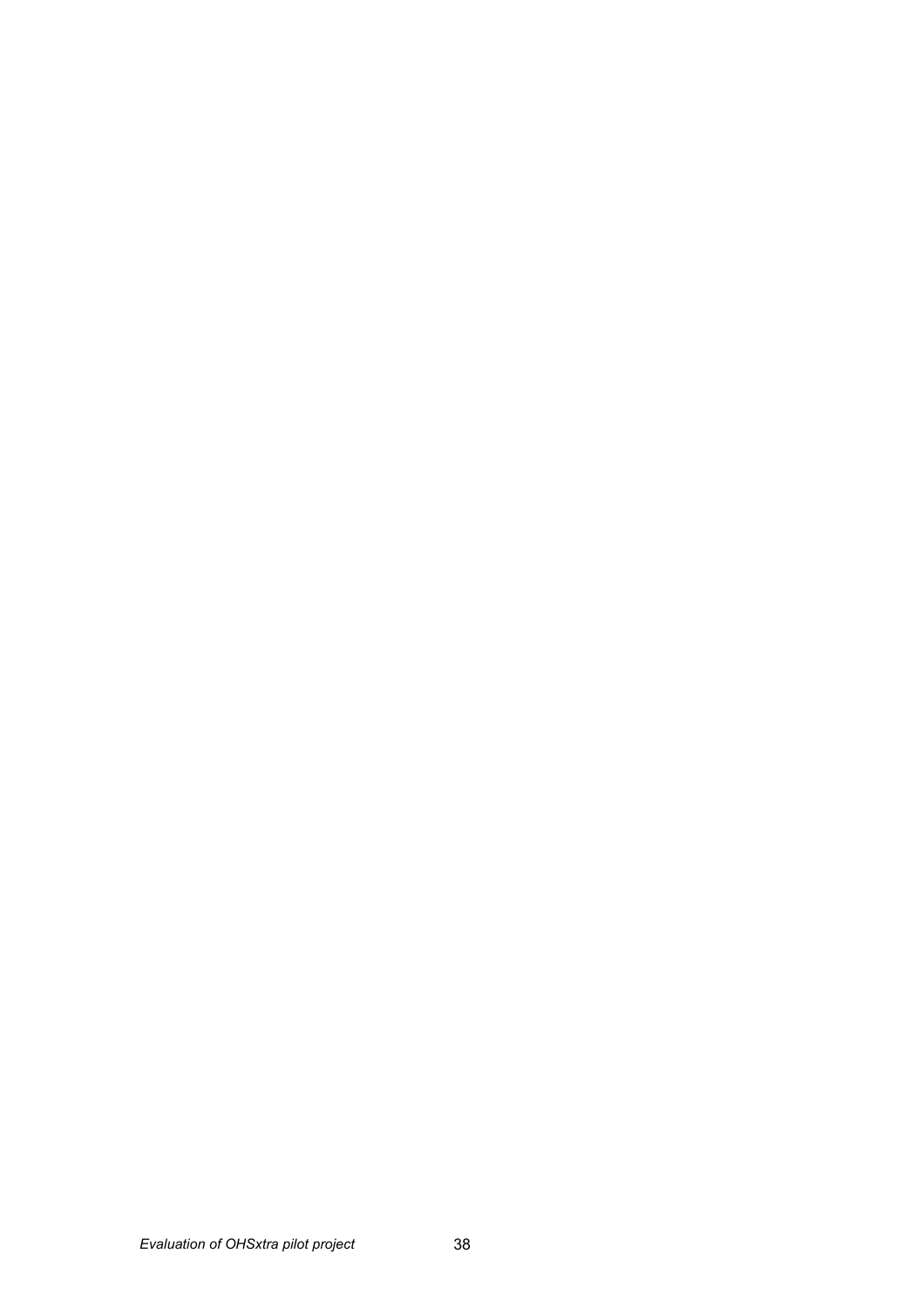# 7 Performance Measures

## 7.1 Number of completed forms

Clients completed a series of performance measures at their pre-intervention assessment, during the intervention, and at the post-intervention assessments. By 4<sup>th</sup> April 2007 the performance measures of 246 clients had been recorded. Table 27 outlines the measures employed at which stage, and the number of valid and missing cases for each. Due to service delivery pressures, not all clients completed the during intervention assessment.

| <b>Performance Measure</b>                       | N   | <b>Missing Data</b> |
|--------------------------------------------------|-----|---------------------|
| <b>General Health Questionnaire</b>              |     |                     |
| Pre-intervention                                 | 242 | 4                   |
| During intervention                              | 109 | 137                 |
| Post-intervention                                | 238 | 8                   |
| <b>Canadian Occupational Performance Measure</b> |     |                     |
| Pre-intervention                                 | 242 | 4                   |
| During intervention                              | 110 | 136                 |
| Post-intervention                                | 232 | 14                  |
| <b>Work Ability Index</b>                        |     |                     |
| Pre-intervention                                 | 225 | 21                  |
| Post-intervention                                | 212 | 34                  |
| <b>Euro Quality of Life 5D</b>                   |     |                     |
| Pre-intervention                                 | 225 | 21                  |
| Post-intervention                                | 226 | 20                  |

|  | Table 27. Performance Measures |  |
|--|--------------------------------|--|
|--|--------------------------------|--|

Analysis of these measures allows changes over time to be quantified. It is of particular interest to know whether performance measures vary between clients presenting with different issues. To this end, the 246 clients were categorised into three groups: Musculoskeletal disorders (N=183), Common Mental Health Problems (N=55), and a third category 'Miscellaneous' (N=7) which includes clients presenting with all other issues. One client could not be categorised.

# 7.2 The General Health Questionnaire 12 Bimodal Score

The GHQ-12 can be analysed as a bimodal score, or using a Likert scale. Table 28 summarises the results of the GHQ 12 Bimodal measure. Each of the 12 scales is scored as either 0 or 1, and the total score is added together. A higher score indicates worse health.

|                     |     | <b>Minimum</b> | <b>Maximum</b> | Mean | SD  |
|---------------------|-----|----------------|----------------|------|-----|
| Pre-intervention    | 242 |                | 12             | 4.64 | 4.  |
| During intervention | 109 |                | 12             | 2.28 | 27  |
| Post- intervention  | 238 |                | 12             | 1.18 | 2.6 |

Table 28. The GHQ 12 Bimodal measure – summary of scores

The Pre-intervention GHQ 12 Bimodal scores were significantly higher than either the During score ( $p<0.001$ ) or the Post-intervention score ( $p<0.001$ ) scores. The During scores were also significantly higher than the Post-intervention scores ( $p$ <0.001). This indicates a significant improvement in health over the course of the intervention.

Clients were categorised as to whether their GHQ 12 Bimodal score was less than 3, which indicated 'non-caseness', or equal to or greater than 3 i.e. 'caseness'. Caseness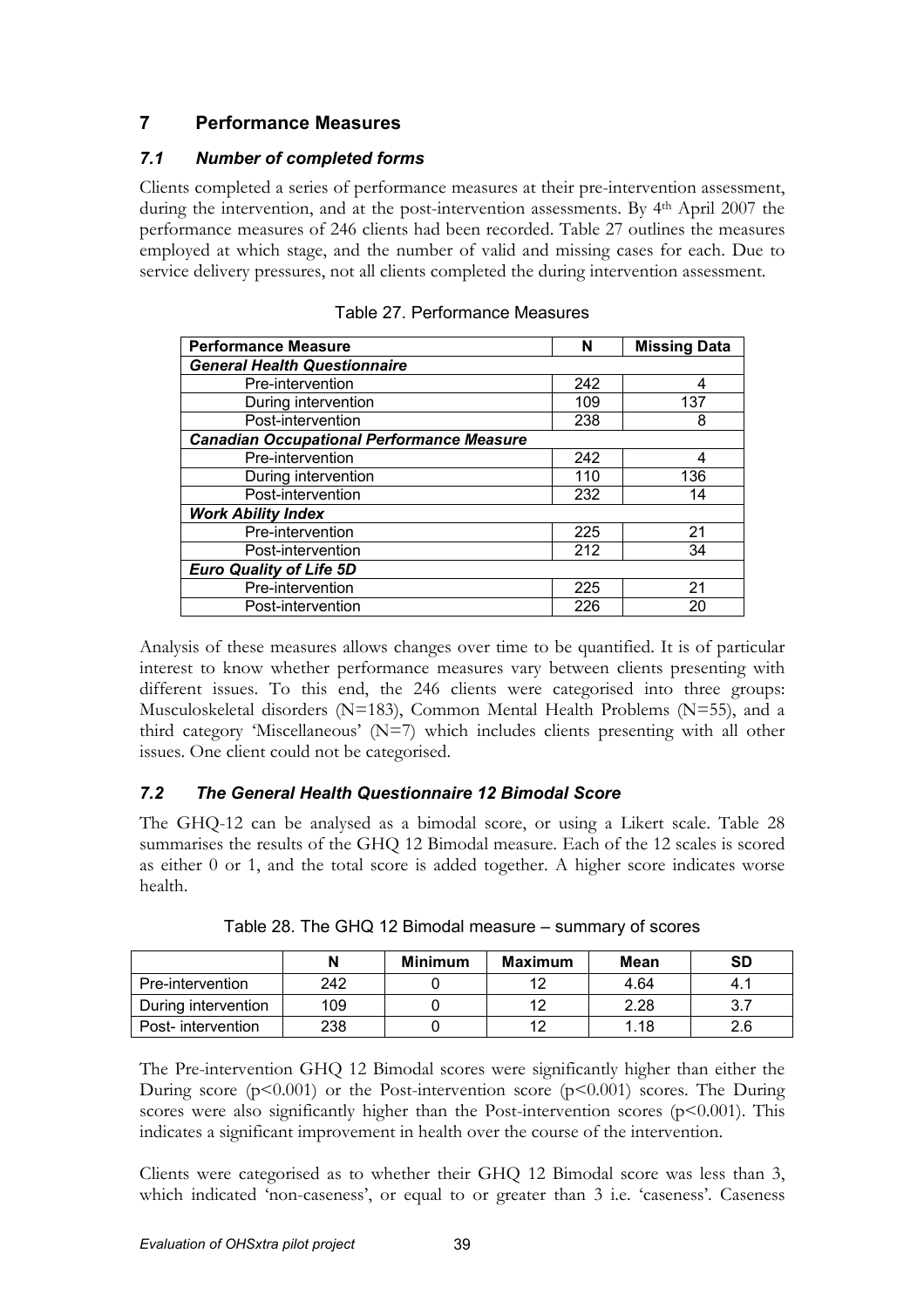implies that the individual is suffering from a sufficiently high level of stress that they require and would benefit from some professional help. The caseness status is shown in Table 29, and presented graphically in Figure 4.

| <b>Primary Presenting Issue</b>      |                | <b>Pre-intervention</b> | <b>During</b><br>intervention |     | <b>Post-intervention</b> |     |  |
|--------------------------------------|----------------|-------------------------|-------------------------------|-----|--------------------------|-----|--|
| <b>Musculoskeletal</b>               |                |                         |                               |     |                          |     |  |
| 'Case status' (score ≥ 3)            | 86             | 47%                     | 22                            | 28% | 20                       | 11% |  |
| 'Non-case status' (score < 3)        | 96             | 53%                     | 56                            | 72% | 160                      | 89% |  |
| Missing                              |                |                         | 105                           |     | 3                        |     |  |
| Total                                | 183            |                         | 183                           |     | 183                      |     |  |
| <b>Common Mental Health Problems</b> |                |                         |                               |     |                          |     |  |
| 'Case status' (score ≥ 3)            | 48             | 92%                     | 9                             | 35% | 11                       | 22% |  |
| 'Non-case status' (score < 3)        | 4              | 8%                      | 17                            | 65% | 40                       | 78% |  |
| Missing                              | 3              |                         | 29                            |     | 4                        |     |  |
| Total                                | 55             |                         | 55                            |     | 55                       |     |  |
| <b>Miscellaneous</b>                 |                |                         |                               |     |                          |     |  |
| 'Case status' (score ≥ 3)            | 5              | 71%                     | 2                             | 50% | 3                        | 50% |  |
| 'Non-case status' (score < 3)        | $\overline{2}$ | 29%                     | 2                             | 50% | 3                        | 50% |  |
| Missing                              | 0              |                         | 3                             |     |                          |     |  |
| Total                                | $\overline{7}$ |                         | $\overline{7}$                |     | $\overline{7}$           |     |  |
| <b>All Clients</b>                   |                |                         |                               |     |                          |     |  |
| Case status' (score $\geq$ 3)        | 140            | 58%                     | 33                            | 30% | 34                       | 14% |  |
| 'Non-case status' (score < 3)        | 102            | 42%                     | 76                            | 70% | 204                      | 86% |  |
| Missing                              | 4              |                         | 137                           |     | 8                        |     |  |
| Total                                | 246            |                         | 246                           |     | 246                      |     |  |

Table 29. GHQ 12 Bimodal 'caseness status' Results





**Pre-intervention DDuring intervention BPost-intervention** 

Table 29 shows the following. For clients presenting with Musculoskeletal disorders or Common Mental Health Problems, the proportion of scores categorised as 'cases' decreases steadily across the three phases (from 47% of clients Pre-intervention to 11% Post-intervention for Musculoskeletal and from 92% Pre-intervention to 22% Postintervention for Common Mental Health Problems). Follow-up analyses for both groups show that the trend towards 'non case status' is statistically significant between the Pre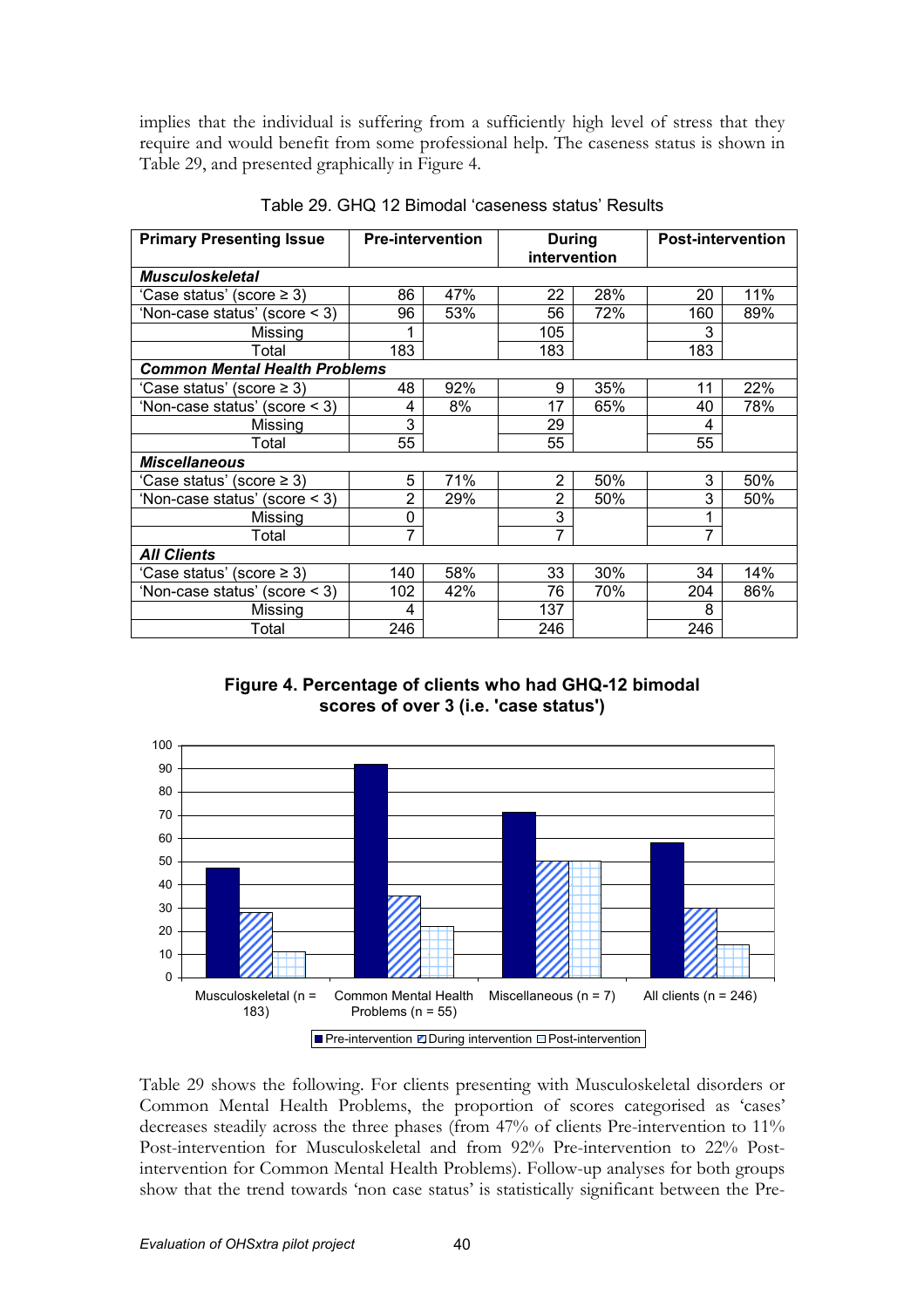intervention and During intervention scores  $(p<0.001)$  and between the During and Post-intervention scores (p<0.001).

The GHQ-12 is particularly a measure of mental health. A particularly large change is seen with the clients with Common Mental Health Problems, where the percentage of clients with 'case' status drops from 92% at Pre-intervention assessment to 22% at Postintervention assessment.

It is difficult to draw conclusions about the Miscellaneous group as the numbers involved are so low.

### 7.3 The General Health Questionnaire 12 Likert Measure

The GHQ-12 can also be scored using a Likert scale, where each question has a score of 0, 1, 2 or 3. This allows greater discrimination between the measures; the highest score possible using this scale is 36; a higher score indicates a more significant issue. Figure 5 summarises the results of the GHQ 12 Likert measures by primary presenting issues. The detailed figures are given in Table 30.





The Musculoskeletal group shows statistically significant decreases in the mean GHQ 12 Likert score across the three phases of the study (Pre-intervention to During,  $p<0.001$ ; During to Post-intervention,  $p<0.001$ ). A similar pattern is observed within the Common Mental Health Problems group (Pre-intervention to During,  $p<0.001$ ; During to Postintervention, p<0.01). No change is observed in the Miscellaneous group.

Perhaps the most noticeable feature of Table 37 is the very large decrease in the mean scores for the Common Mental Health Problems group. In this group the mean score fell by 11.2 points between the Pre-intervention and During phases, and fell a further 4.3 points between the During and Post-intervention phases. Although the mean scores within the Musculoskeletal groups also decreased, by 2.9 and 1.8 points in the two phases respectively, the differing degrees of decrease meant although there was a significant difference between these two groups scores at Pre-intervention  $(p<0.001)$ , there ended up being no significant differences between them either at the During or Postintervention interventions.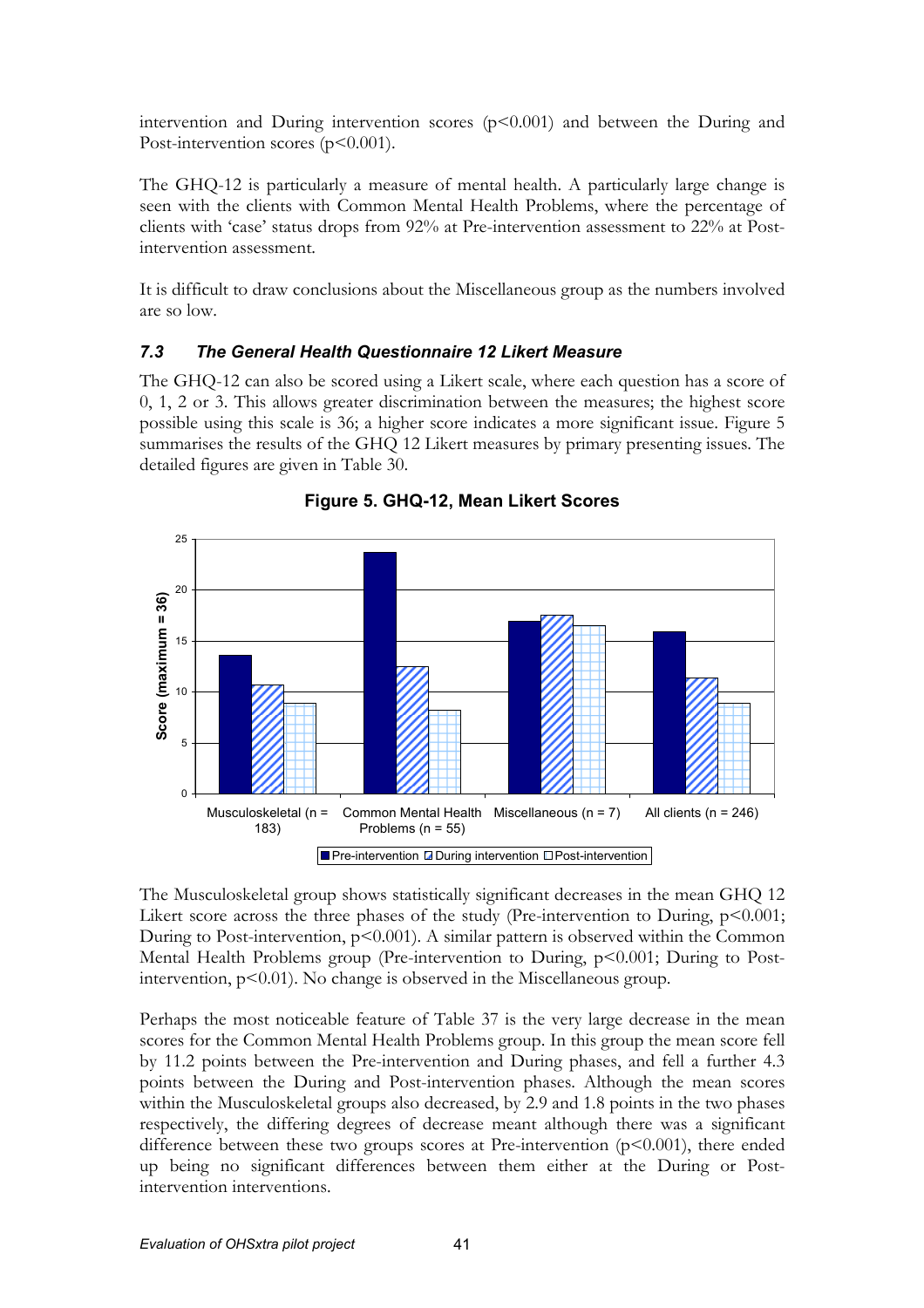| <b>Primary Presenting Issue</b>      | N   | Mean | <b>SD</b> |
|--------------------------------------|-----|------|-----------|
| <b>Musculoskeletal</b>               |     |      |           |
| Pre-Intervention                     | 182 | 13.6 | 5.6       |
| During Intervention                  | 78  | 10.7 | 5.7       |
| Post-Intervention                    | 180 | 8.9  | 5.2       |
| <b>Common Mental Health Problems</b> |     |      |           |
| Pre-Intervention                     | 52  | 23.7 | 7.6       |
| During Intervention                  | 26  | 12.5 | 9.8       |
| Post-Intervention                    | 51  | 8.2  | 5.6       |
| <b>Miscellaneous</b>                 |     |      |           |
| Pre-Intervention                     | 7   | 16.9 | 6.3       |
| During Intervention                  | 4   | 17.5 | 10.0      |
| Post-Intervention                    | 6   | 16.5 | 4.6       |
| <b>All Clients</b>                   |     |      |           |
| Pre-Intervention                     | 242 | 15.9 | 7.3       |
| During Intervention                  | 109 | 11.4 | 7.1       |
| Post-Intervention                    | 238 | 8.9  | 5.4       |

Table 30. GHQ 12 Likert scores by Primary Presenting Issues

This indicates that there were significant improvements in health status during the intervention. This improvement was more marked for the Common Mental Health Problems group than the Musculoskeletal group, as higher initial scores were recorded.

The GHQ-12 primarily measures mental health indicators (e.g. feelings of anxiety, confidence, happiness, loss of sleep, concentration etc), so those with mental health issues are more likely to score highly on it than those with primarily physical issues.

To summarise, there are significant improvements in scores for those in the Musculoskeletal group and the Common Mental Health Problems group over the course of the intervention. Significant improvements are already seen at the During intervention assessment. Although there are significant differences between the pre-intervention scores for those in the Common Mental Health Problems group and the Musculoskeletal group, these differences no longer exist at the post-intervention assessment.

## 7.4 The Canadian Occupational Performance Measure

In the COPM, clients were asked to report up to 5 activities that they had problems completing, that they attributed to their primary presenting issue. These activities were identified un-prompted during the pre-intervention assessment with the case manager. These activities were then categorised into one of 11 activity group. Table 31 summarises the number of activities reported by clients that they experienced problems completing.

| <b>Number of activities</b> | <b>Number of clients</b> | <b>Percentage of clients</b> |
|-----------------------------|--------------------------|------------------------------|
| None                        |                          | 2%                           |
| One activity                | 42                       | 17%                          |
| Two activities              | 44                       | 18%                          |
| Three activities            | 45                       | 18%                          |
| Four activities             | 44                       | 18%                          |
| Five activities             | 67                       | 27%                          |
| otal                        | 246                      |                              |

Table 31. Number of activities clients reported having difficulty completing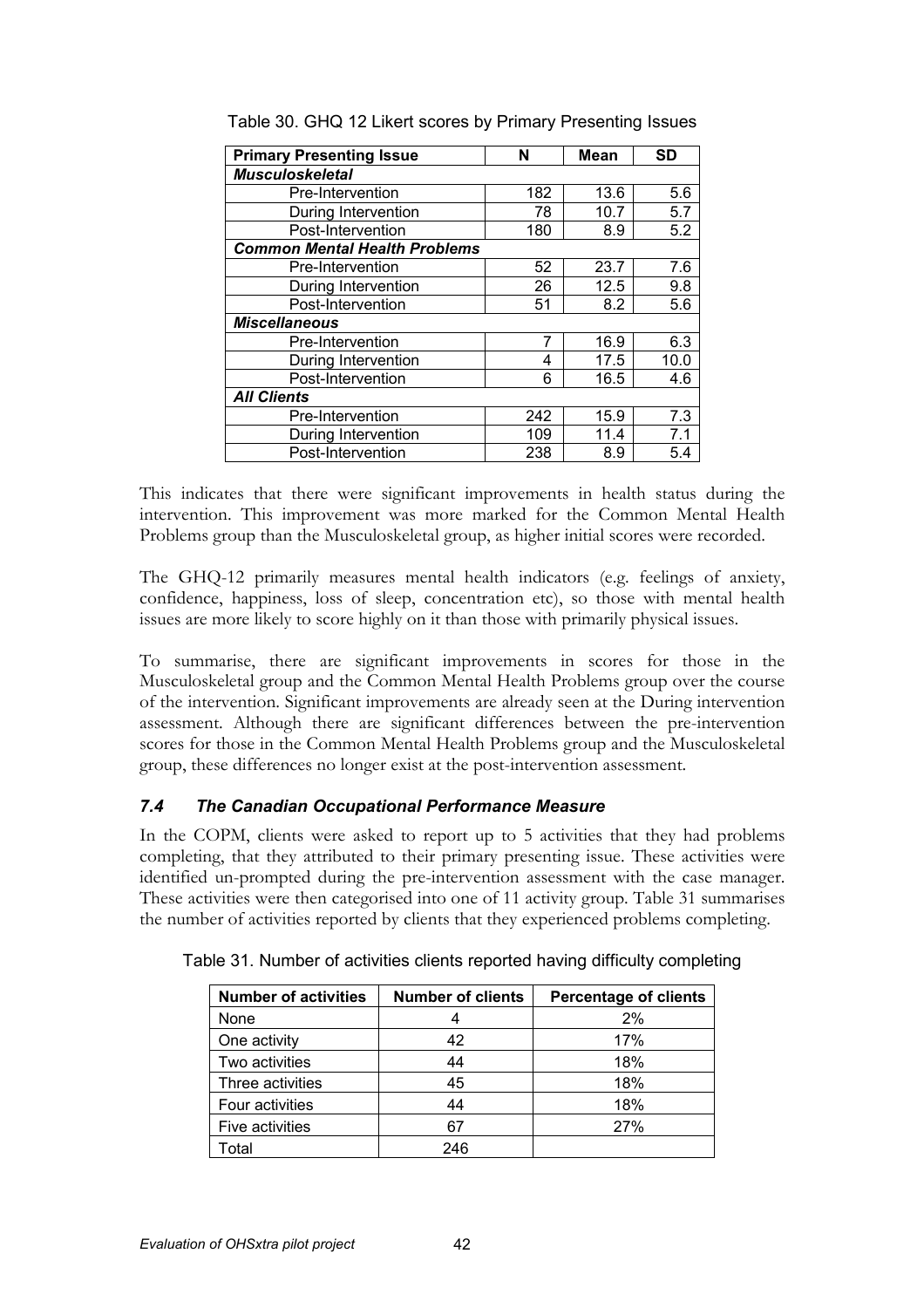Almost all clients experienced difficulty with completing at least one activity; the mean number of activities reported was 3.2.

The types of activity that clients reported experiencing difficulty with are shown in Figure 6 for the Musculoskeletal group and the Common Mental Health Problems groups. This is shown in more detail in Table 32.



Figure 6. Percentage of clients who reported problems with activities (COPM)

Due to one missing primary presenting issue, the case totals in the three primary presenting issue categories may not always add up to the total at the right hand side. Paid/Unpaid work is the most frequently cited activity by all groups. As might be expected, Musculoskeletal clients than identified problems with functional mobility, active recreation and community management, while clients in the Common Mental Health Problems group tended to identify problems with personal and family relationships and socialisation.

COPM is used to track clients' progress over time; at the Post-intervention assessment clients were only asked about their ability to perform the activities that they had identified having difficulties with at the Pre-intervention assessment.

Each of the activities identified by the client was rated by the client both for their ability to perform it, and their satisfaction with their ability, at pre-intervention, during intervention and post-intervention. A higher score indicates their greater ability or satisfaction with performance of the activity. Table 33 summarises the *performance* ratings by clients in each of the three primary presentation issue categories. Activity 1 is the activity that the client identified first (therefore most likely to be the most significant activity they are experiencing difficulty with). It is not possible to analyse these scores by the activity type.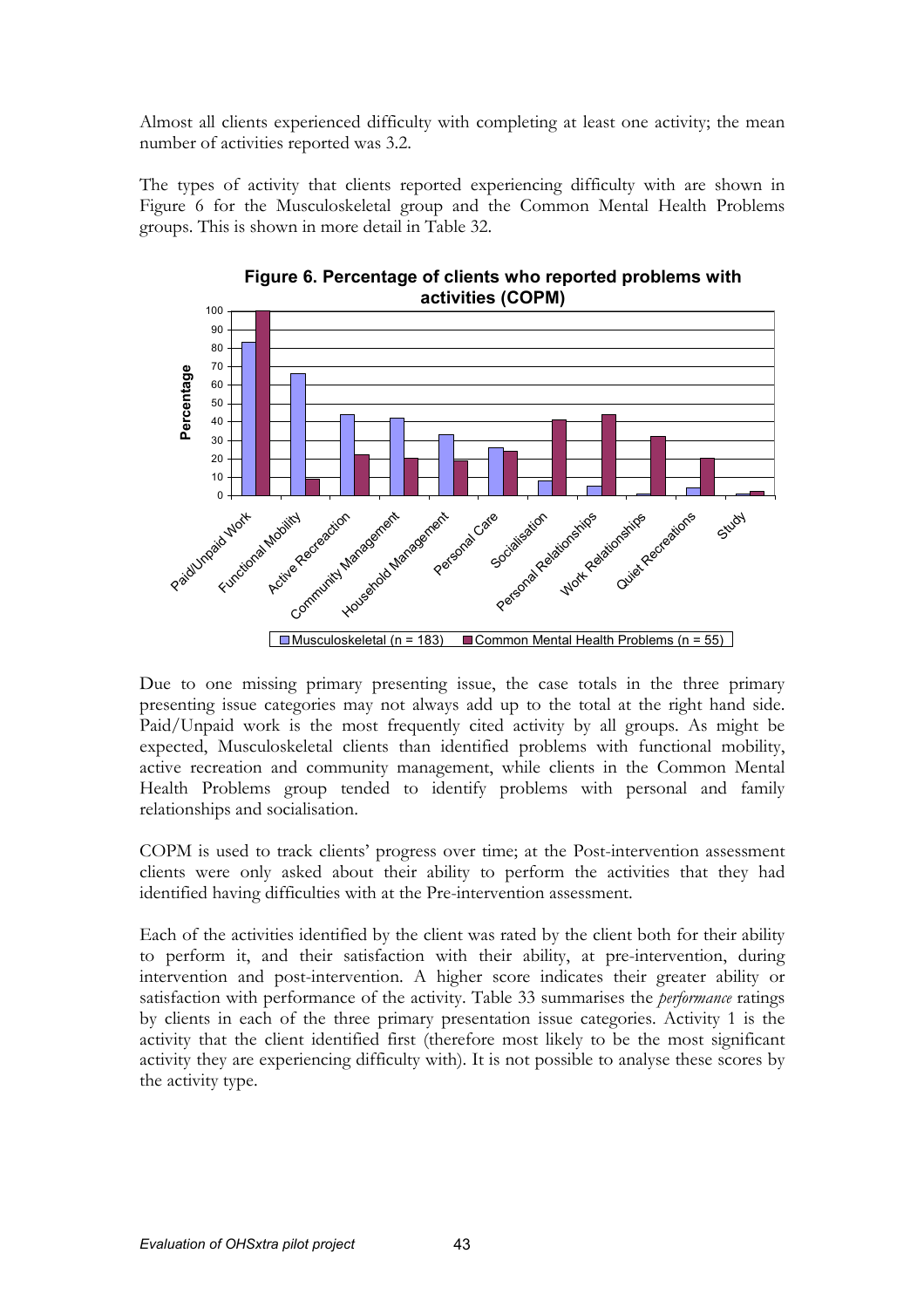| <b>Activity</b>               | <b>Musculoskeletal</b><br>$(n = 181)$ |                 |                          | <b>Common Mental</b><br><b>Health Problems</b><br>$(n = 55)$ |                          | <b>Miscellaneous</b><br>$(n = 7)$ | <b>Total</b><br>$(n = 243)$ |                 |  |
|-------------------------------|---------------------------------------|-----------------|--------------------------|--------------------------------------------------------------|--------------------------|-----------------------------------|-----------------------------|-----------------|--|
|                               | No. of<br><b>Clients</b>              | $%$ of<br>Group | No. of<br><b>Clients</b> | $%$ of<br>Group                                              | No. of<br><b>Clients</b> | $%$ of<br>Group                   | No. of<br><b>Clients</b>    | $%$ of<br>Group |  |
| Paid/Unpaid<br>Work           | 150                                   | 83%             | 55                       | 100%                                                         | 7                        | 100%                              | 213                         | 88%             |  |
| <b>Functional</b><br>Mobility | 119                                   | 66%             | 5                        | 9%                                                           | 3                        | 43%                               | 127                         | 53%             |  |
| Active<br>Recreation          | 80                                    | 44%             | 12                       | 22%                                                          | 5                        | 71%                               | 97                          | 40%             |  |
| Community<br>Management       | 75                                    | 42%             | 11                       | 20%                                                          | 3                        | 43%                               | 89                          | 37%             |  |
| Household<br>Management       | 59                                    | 33%             | 10                       | 19%                                                          | $6\phantom{1}$           | 86%                               | 76                          | 31%             |  |
| Personal<br>Care              | 46                                    | 26%             | 13                       | 24%                                                          | 1                        | 14%                               | 60                          | 25%             |  |
| Socialisation                 | 14                                    | 8%              | 22                       | 41%                                                          | 3                        | 43%                               | 39                          | 16%             |  |
| Personal<br>Relationships     | 9                                     | 5%              | 24                       | 44%                                                          | 1                        | 14%                               | 35                          | 15%             |  |
| Work<br>Relationships         | $\overline{2}$                        | 1%              | 17                       | 32%                                                          | $\mathbf 0$              | $0\%$                             | 19                          | 8%              |  |
| Quiet<br>Recreation           | 8                                     | 4%              | 11                       | 20%                                                          | $\mathbf 0$              | $0\%$                             | 19                          | 8%              |  |
| Study                         | 1                                     | 1%              | 1                        | 2%                                                           | $\overline{0}$           | 0%                                | $\overline{2}$              | 1%              |  |

Table 32. Type of Activities reported by clients by Primary Presenting Issue

Table 33 shows that there is a consistent increase in the performance ratings given to activities over time for all groups, except for the Miscellaneous group. The means ratings in Table 33 were subjected to a series of paired t-tests to determine if there are significant improvements occurring over time; statistically significant improvements occur from preto during and during to post-intervention assessment for all paired comparisons except those involving the miscellaneous group (where the number of clients was very low). Figure 7 shows the Musculoskeletal group's performance ratings of activities, and Figure 8 shows this for the Common Mental Health Problems group.

Clients were also asked to score their satisfaction with their ability to perform the identified activities; this is shown in Table 34. This shows that there is a consistent increase in the satisfaction ratings given to activities over time in all groups, except for Miscellaneous. The mean ratings in Table 34 were subjected to a series of paired t-tests to determine if there are significant improvements occurring over the three assessments. The battery of t-tests demonstrates that all the satisfaction ratings within the Musculoskeletal group improve significantly across time. The same pattern is seen for the Common Mental Health Problems group, except for activity 5, where there is no significant difference between the during and post-intervention satisfaction ratings. No significant differences are seen for the Miscellaneous group; again the number of clients in this group is low. Figure 9 shows the Musculoskeletal group's satisfaction ratings of activities, and Figure 10 shows this for those with Common Mental Health Problems.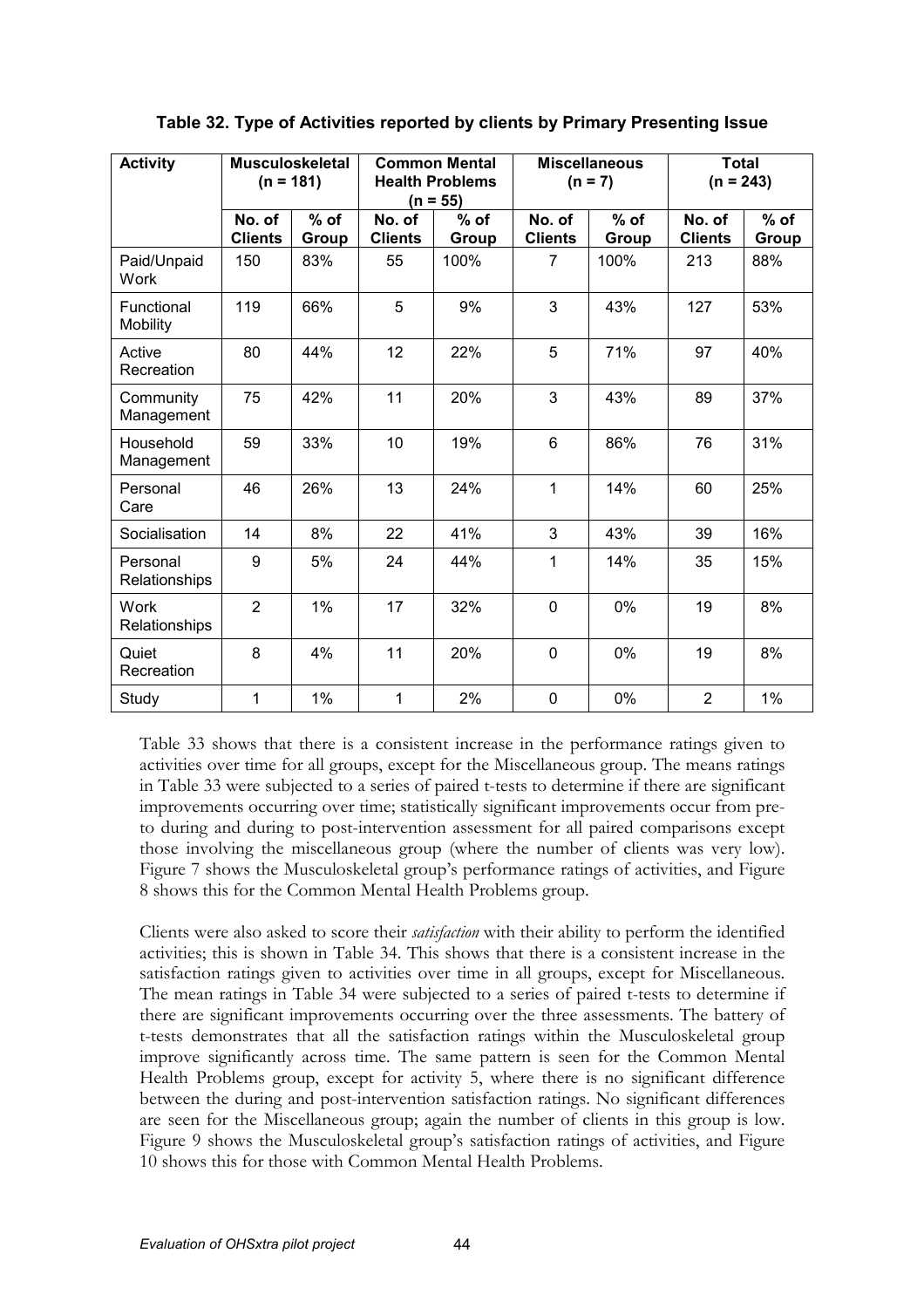| <b>Activity</b><br>Performance |                      | <b>Musculoskeletal</b><br>$(n = 181)$ |                       | <b>Common Mental Health</b><br>Problems ( $n = 55$ ) |                        |                       |                      | <b>Miscellaneous</b><br>$(n = 7)$ |                       | <b>Total</b><br>$(n = 243)$ |                        |                       |  |
|--------------------------------|----------------------|---------------------------------------|-----------------------|------------------------------------------------------|------------------------|-----------------------|----------------------|-----------------------------------|-----------------------|-----------------------------|------------------------|-----------------------|--|
| rating                         | Pre-<br>intervention | Durina<br>intervention                | Post-<br>intervention | Pre-<br>intervention                                 | Durina<br>intervention | Post-<br>intervention | Pre-<br>intervention | Durina<br>intervention            | Post-<br>intervention | Pre-<br>intervention        | Durina<br>intervention | Post-<br>intervention |  |
| Activity <sup>-</sup>          | 5.0                  | 7.0                                   | 8.2                   | 4.2                                                  | 6.7                    | 8.2                   | 4.7                  | 4.0                               | 5.2                   | 4.8                         | 6.8                    | 8.2                   |  |
| <b>Activity 2</b>              | 4.7                  | 6.6                                   | 8.1                   | 3.9                                                  | 5.4                    | 7.7                   | 4.4                  | 3.3                               | 4.5                   | 4.5                         | 6.1                    | 7.9                   |  |
| Activity 3                     | 4.3                  | 6.3                                   | 7.9                   | 3.8                                                  | 5.5                    | 8.1                   | 4.6                  | 3.3                               | 4.2                   | 4.2                         | 6.0                    | 7.8                   |  |
| Activity 4                     | 4.3                  | 6.0                                   | 8.0                   | 3.2                                                  | 5.6                    | 7.5                   | 3.5                  | 1.0                               | 2.3                   | 4.0                         | 5.6                    | 7.6                   |  |
| Activity 5                     | 3.6                  | 6.0                                   |                       | 3.8                                                  |                        | 8.2                   | 5.0                  | 2.7                               | 3.8                   | 3.8                         | 6.0                    | 7.6                   |  |

## Table 33. Mean performance ratings by clients by time and by Primary presenting issue

Table 34. Mean satisfaction ratings by clients by time and by Primary Presenting Issue

| <b>Activity</b>     |              | <b>Musculoskeletal</b> |              |              | <b>Common Mental Health</b> |              |              | <b>Miscellaneous</b> |              |              | <b>Total</b> |              |  |  |
|---------------------|--------------|------------------------|--------------|--------------|-----------------------------|--------------|--------------|----------------------|--------------|--------------|--------------|--------------|--|--|
| <b>Satisfaction</b> |              | $(n = 181)$            |              |              | Problems ( $n = 55$ )       |              |              | $(n = 7)$            |              | $(n = 243)$  |              |              |  |  |
| rating              | Pre-         | Durina                 | Post-        | Pre-         | Durina                      | Post-        | Pre-         | Durina               | Post-        |              | Durina       | Post-        |  |  |
|                     | intervention | intervention           | intervention | intervention | intervention                | intervention | intervention | intervention         | intervention | intervention | intervention | intervention |  |  |
| Activity            | 2.9          | 6.4                    | о.           | 2.9          | 6.2                         | 8.3          | 2.9          | 3.0                  | 3.3          | 2.9          | 6.2          | 8.0          |  |  |
| <b>Activity 2</b>   | 3.2          | 6.0                    | 8.0          | 3.5          | 5.1                         |              | 2.6          | 2.3                  | ົ<br>-3.5    | 3.2          | 5.6          | 7.8          |  |  |
| <b>Activity 3</b>   | 3.0          | 5.8                    | 7.9          | 2.9          | 5.6                         | 8.4          | 2.9          | 2.5                  | 3.0          | 3.0          | 5.6          | 7.8          |  |  |
| Activity 4          | 3.3          | 5.8                    | 7.9          | 3.0          | 5.4                         | 7.7          | 2.0          | 1.0                  | .8           | 3.2          | 5.4          | 7.6          |  |  |
| Activity 5          | 2.4          | 5.4                    | 7.4          | 2.6          | 7.3                         | 8.3          | 2.3          | 1.3                  | 2.0          | 2.5          | 5.6          | 7.4          |  |  |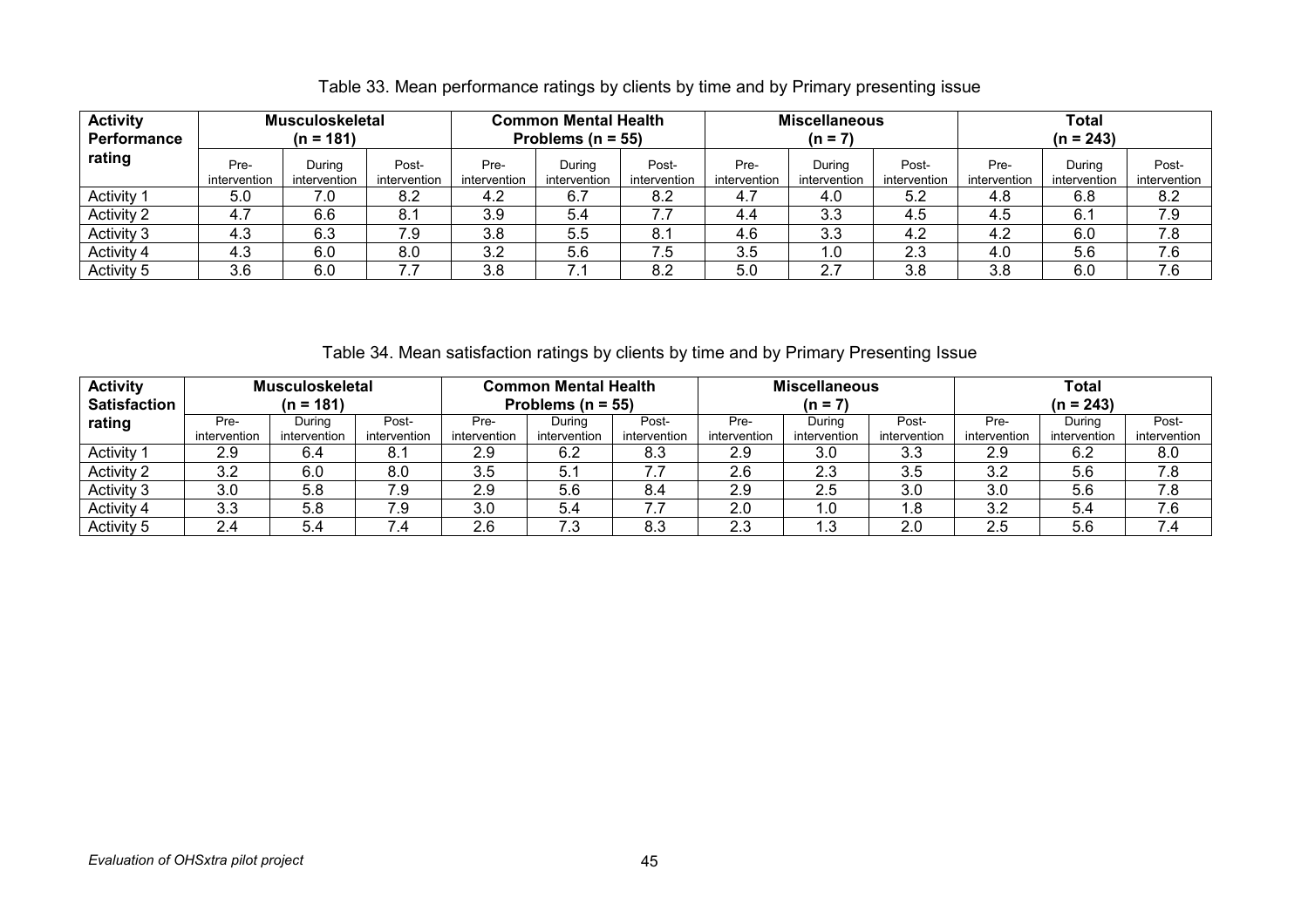

Figure 7. Musculoskeletal COPM Performance Rating (n = 181)

Figure 8. Common Mental Health Problems COPM Performance Rating ( $n = 55$ )

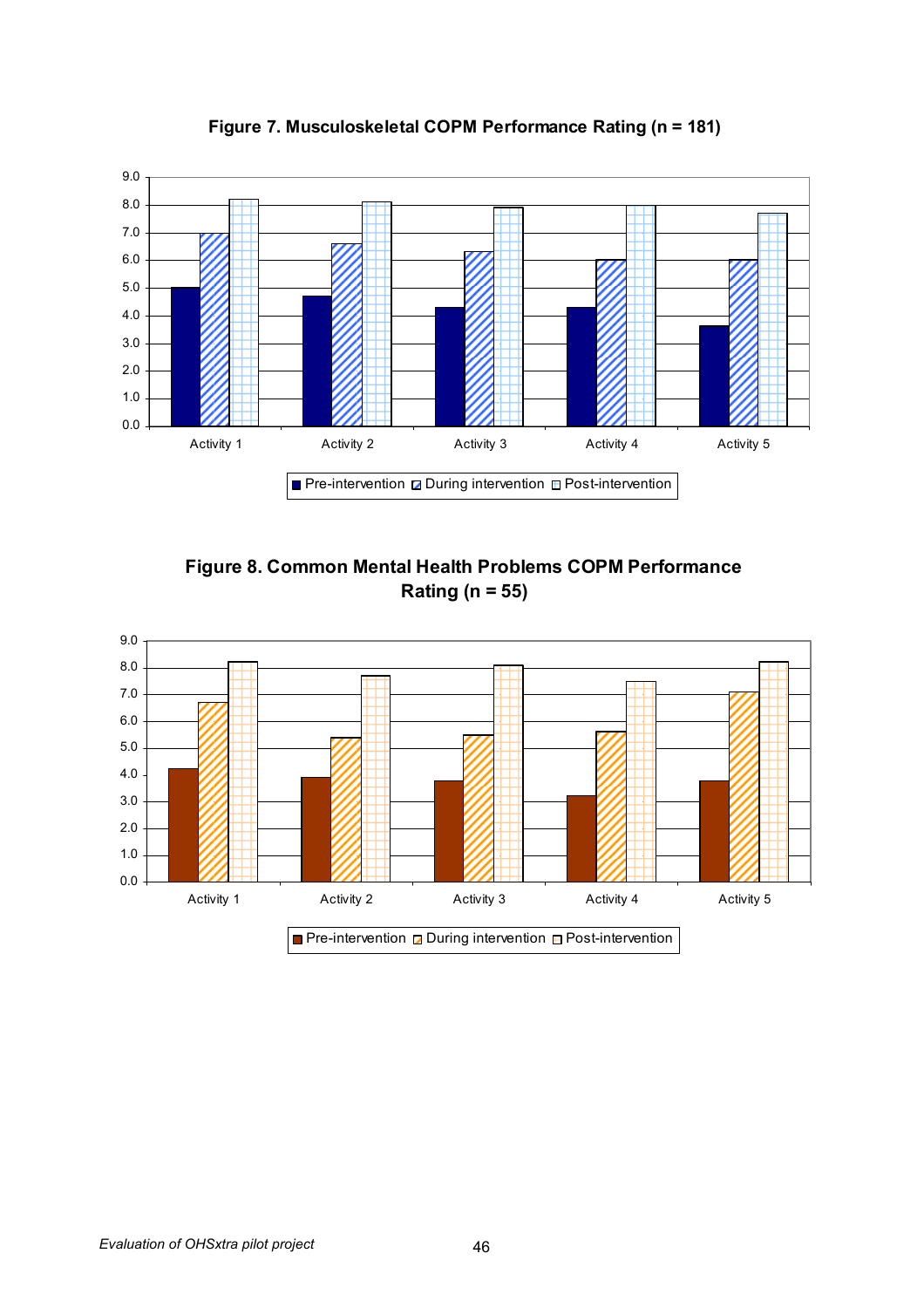

Figure 9. Musculoskeletal Problems COPM Satisfaction Rating (n  $= 181$ 





To summarise, there are statistically significant improvements in the COPM scores of both performance and the clients' satisfaction with their ability to perform the activity, both for clients in the Musculoskeletal group and in the Common Mental Health Problems group.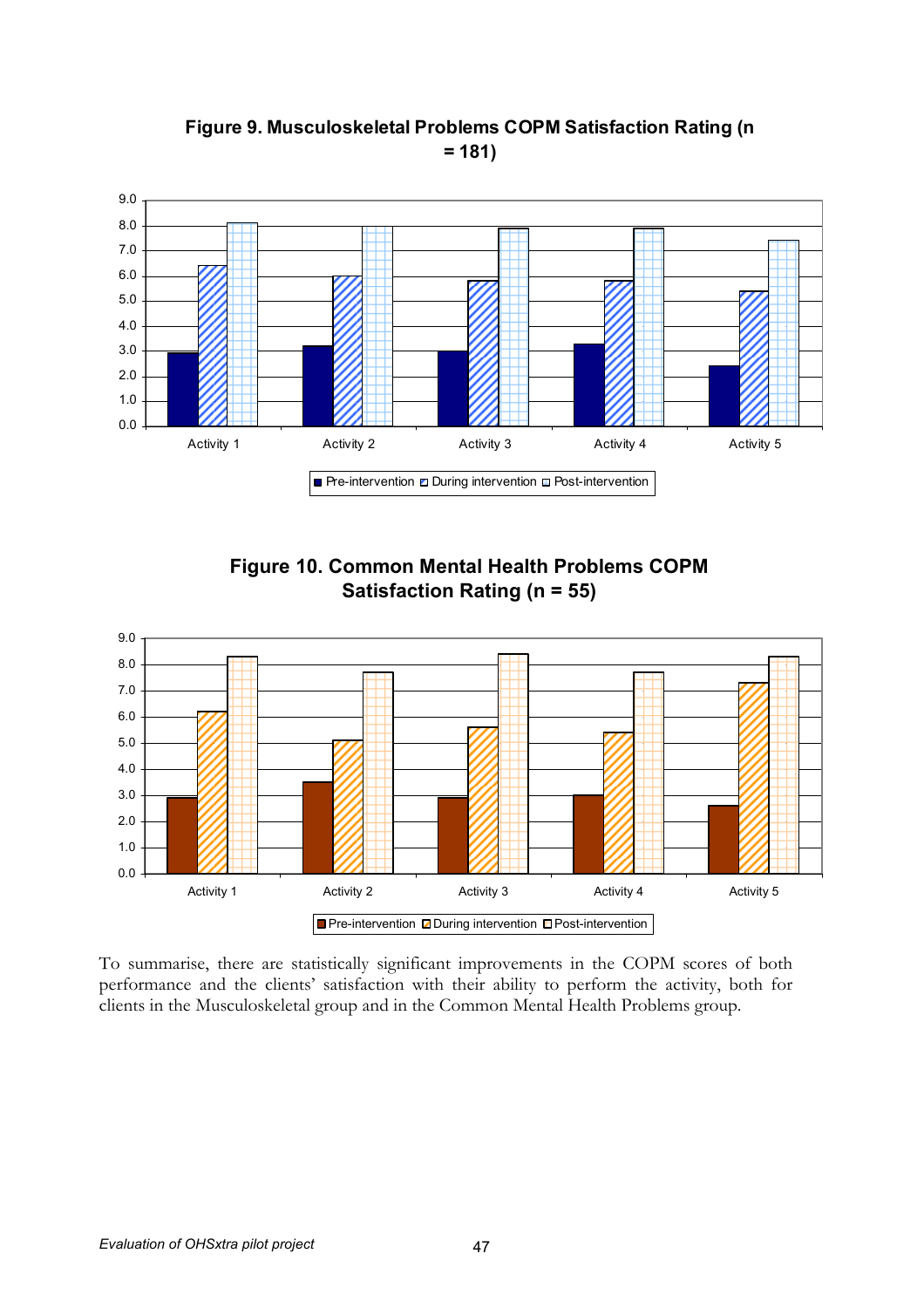## 7.5 Work Ability Index

The Work Ability Index (WAI) is an assessment of how well an individual is able to perform their work. Clients' answers to a questionnaire are scored. The range of the index is between 7 and 49, which are categorised as poor  $(7 - 27 \text{ points})$ ; moderate  $(28 - 36 \text{ points})$ ; good  $(37 -$ 43 points); excellent (44 – 49 points). The WAI was measured on two occasions; Preintervention and Post-intervention. Table 35 summarises the results.

| <b>Work</b><br><b>Ability</b> |     |                      | Musculoskeletal |                       |                      |     | Common Mental Health<br><b>Problems</b> |     |                      |       | <b>Miscellaneous</b> |       | Total                |     |                       |     |
|-------------------------------|-----|----------------------|-----------------|-----------------------|----------------------|-----|-----------------------------------------|-----|----------------------|-------|----------------------|-------|----------------------|-----|-----------------------|-----|
| <b>Index</b>                  |     | Pre-<br>intervention |                 | Post-<br>intervention | Pre-<br>intervention |     | Post-<br>intervention                   |     | Pre-<br>intervention |       | intervention         | Post- | Pre-<br>intervention |     | Post-<br>intervention |     |
| Poor                          | 25  | 15%                  |                 | 4%                    | 26                   | 49% | 5                                       | 10% | 3                    | 50%   | 0                    | $0\%$ | 54                   | 24% | $12 \overline{ }$     | 6%  |
| Moderate                      | 64  | 39%                  | 27              | 17%                   | 14                   | 25% | 3                                       | 6%  | 3                    | 50%   | 2                    | 67%   | 82                   | 36% | 32                    | 15% |
| Good                          | 69  | 42%                  | 75              | 47%                   | 12                   | 23% | 25                                      | 51% | 0                    | $0\%$ | и                    | 33%   | 81                   | 36% | 101                   | 48% |
| Excellent                     | ⇁   | 4%                   | 50              | 31%                   |                      | 2%  | 16                                      | 33% | 0                    | $0\%$ | 0                    | $0\%$ | 8                    | 4%  | 67                    | 32% |
| Missing<br>Data               | 18  |                      | 24              |                       | C                    |     | 6                                       |     |                      |       | 4                    |       | 21                   |     | 34                    |     |
| Total                         | 183 |                      | 183             |                       | 55                   |     | 55                                      |     | ⇁                    |       | ⇁                    |       | 246                  |     | 246                   |     |

Table 35. The Work Ability Index by time and Primary Presenting Issue

Table 35 shows that there was an improvement in WAI categories for all primary presenting categories. The improvements within the Musculoskeletal and Common Mental Health Problems groups are statistically significant (p<0.001). No significance test can be applied to the Miscellaneous group. Over 30% of clients in both the Musculoskeletal and Common Mental Health Problems groups score 'excellent' at the post-intervention assessment, and almost a further 50% in both groups scored 'good'.

These changes are shown in Figure 11 (Musculoskeletal disorders) and Figure 12 (Common Mental Health Problems).



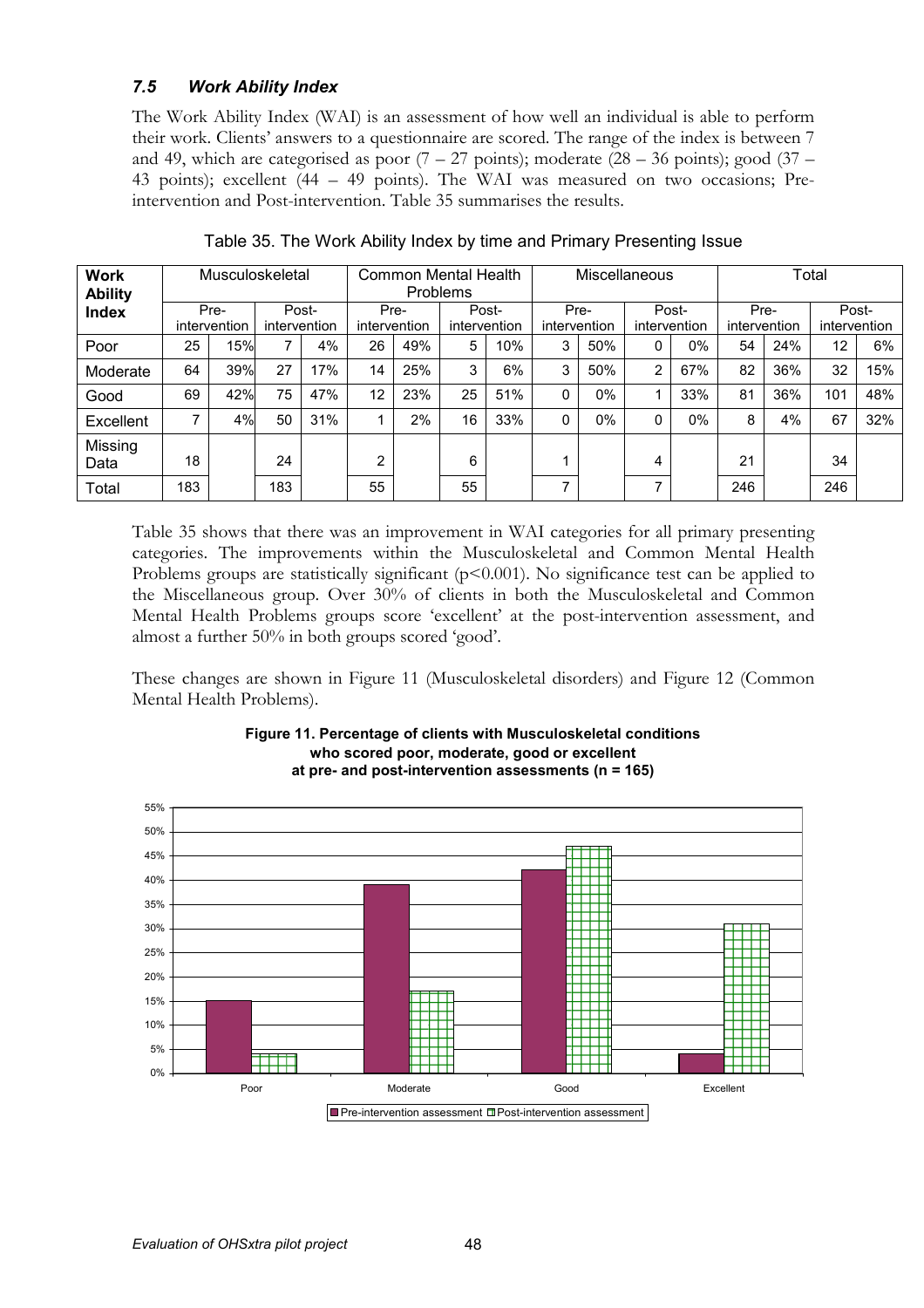

Figure 12. Percentage of clients with Common Mental Health Problems who scored poor, moderate, good or excellent at pre- and post-intervention assessments ( $n = 53$ )

To summarise, statistically significant improvements in WAI scores were observed for both the Musculoskeletal and Common Mental Health Problems groups from pre- to postintervention. At post intervention 80% of clients scored 'good' or 'excellent'.

# 7.6 European Quality of Life 5D

The European Quality of Life 5D (EQ-5D) measures health status according to 5 dimensions and through the use of a Visual Analogue Scale. The 5 dimensions consist of Mobility, Self-Care, Usual Activities, Pain/Discomfort and Anxiety/Depression. Clients completed the EQ-5D both Pre- and Post-intervention. Table 36 summarises the clients' responses to the EQ-5D by time and by primary presenting issue.

Examination of Table 36 suggests that, in general, higher proportions of clients report better scores on each of the 5 dimensions in the Post-intervention assessment than at Preintervention assessment. This is shown in Figure 13 for Musculoskeletal conditions, and Figure 14 for Common Mental Health Problems.

At the pre-intervention assessment, 84% of clients with Musculoskeletal conditions said they had moderate pain or discomfort, and 14% reported extreme pain or discomfort. At the postintervention assessment, 39% said that they had no pain or discomfort, while only 1% had extreme pain or discomfort. This is mirrored in the scores relating to the ability to perform their usual duties, with only 14% saying they had no problems with this at pre-intervention assessment, and 65% having no problems post-intervention.

It would be expected that improvements in musculoskeletal conditions would result in improved reports of mobility, self-care, performance of usual activities, and reduced pain and discomfort; clear improvements in these scores are seen. It is interesting to note that there were also improvements in the levels of anxiety and depression, with 70% reporting no problems with this at pre-intervention but  $86\%$  at post-intervention assessment (p<0.01).

For those with Common Mental Health Problems, 8% reported not being anxious or depressed at pre-intervention, while 61% reported this at post-intervention assessment  $(p<0.001)$ . Another significant improvement was seen with the scores relating to the ability to perform usual activities, with 31% reporting no problem with this at pre-intervention, but 84% reported no problems at post-intervention assessment ( $p$ <0.001).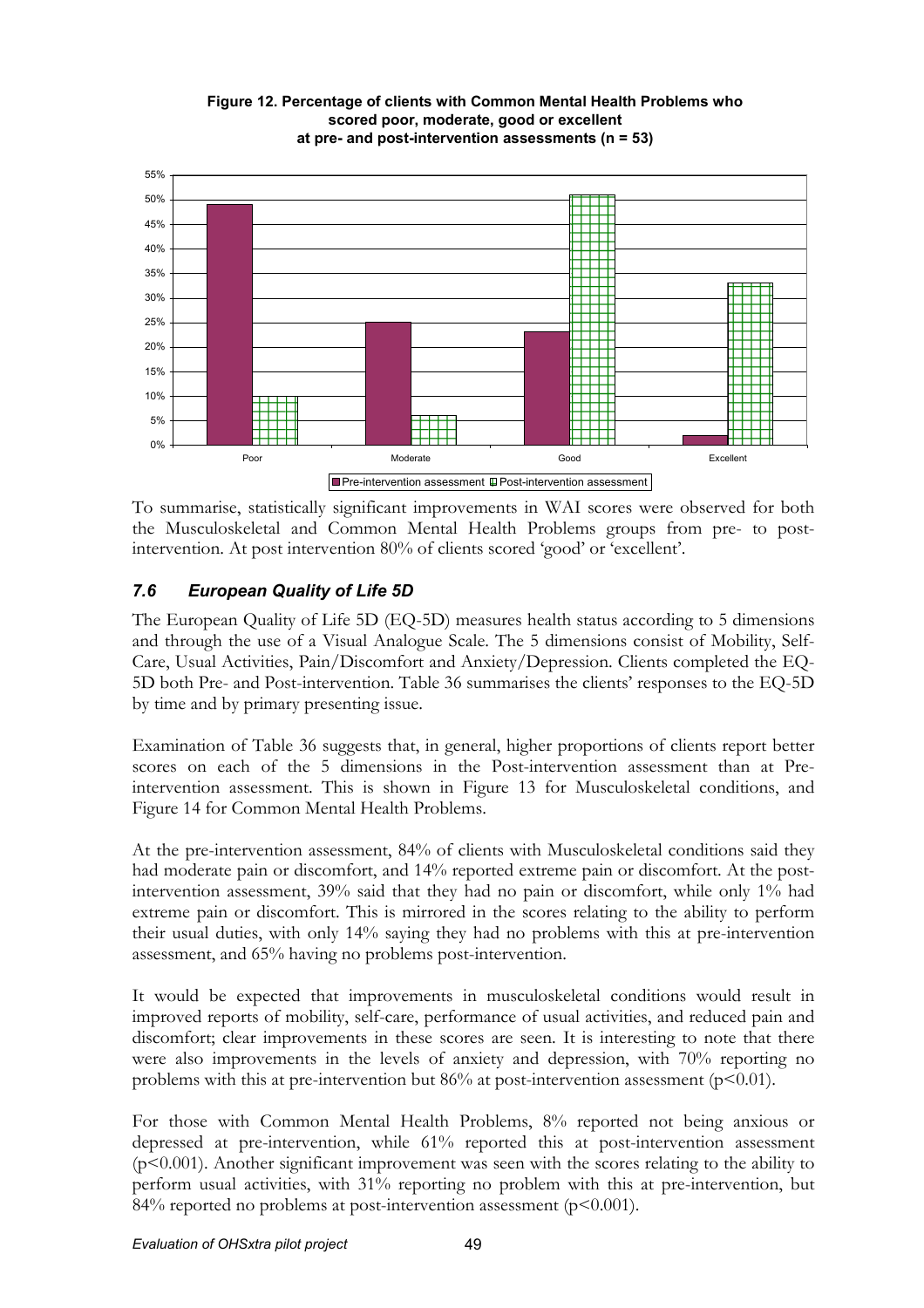For both groups, fewest problems were reported with self care.



Figure 13. EQ-5D Musculoskeletal Conditions (n = 181)





Where it was possible to carry out statistical tests, statistically significant improvements were made between pre- and post-intervention for the Musculoskeletal group and the Common Mental Health Problems group. The one exception to this was with the mobility scale for Common Mental Health Problems, where, not surprisingly, no significant difference was seen between pre intervention and post intervention scores. No significant differences were seen for the Miscellaneous group for any of the dimensions.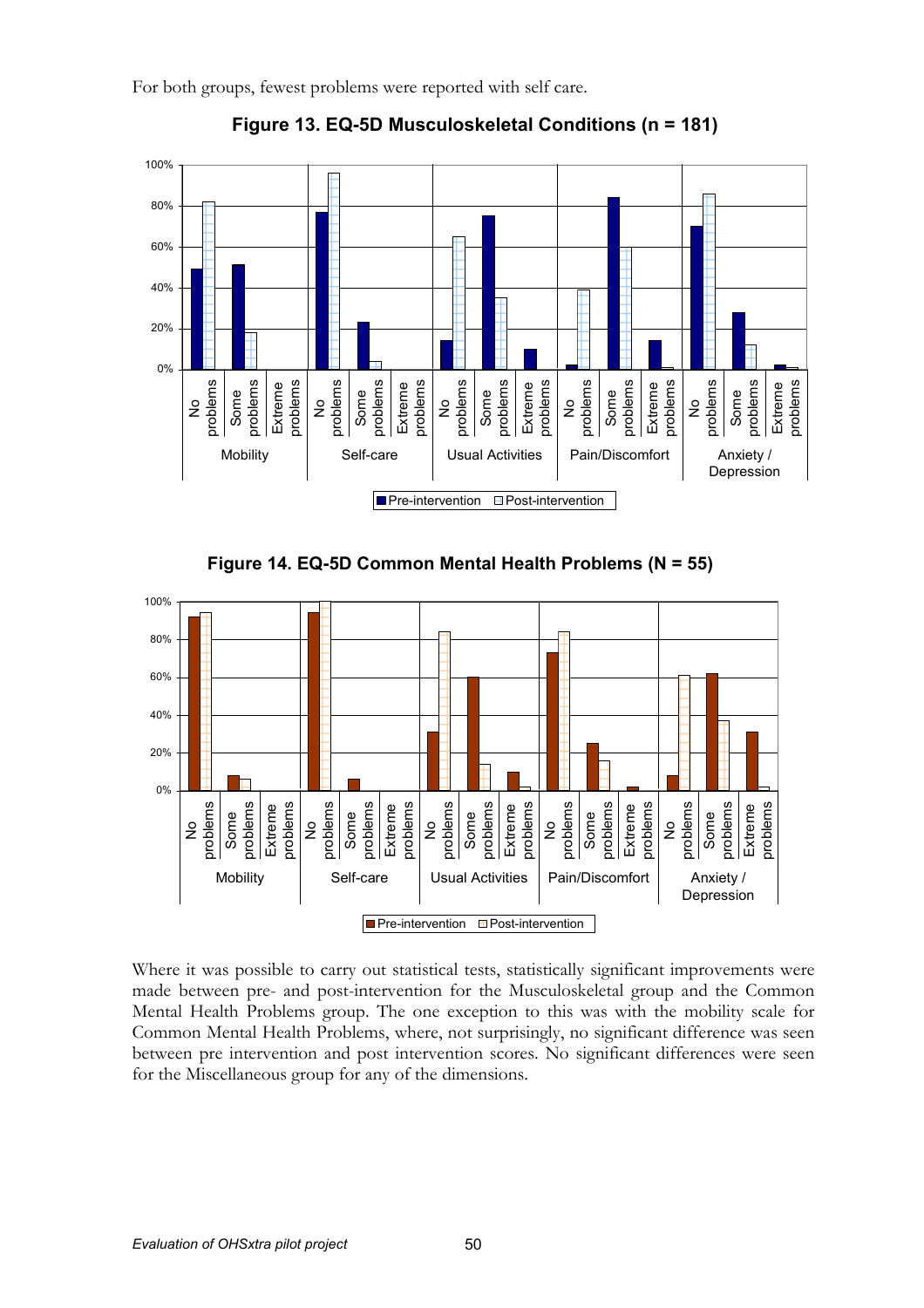# Table 36. European Quality of Life 5D by time and Primary Presenting Issue

| $EQ-5D$                                                   | Musculoskeletal |       |                |       |              | <b>Common Mental Health</b><br>Problems |                |       |                | Miscellaneous |                |       | Total        |     |                |       |
|-----------------------------------------------------------|-----------------|-------|----------------|-------|--------------|-----------------------------------------|----------------|-------|----------------|---------------|----------------|-------|--------------|-----|----------------|-------|
|                                                           | Pre-            |       | Post-          |       | Pre-         |                                         | Post-          |       | Pre-           |               | Post-          |       | Pre-         |     |                | Post- |
|                                                           | intervention    |       | intervention   |       | intervention |                                         | intervention   |       | intervention   |               | intervention   |       | intervention |     | intervention   |       |
| Mobility                                                  |                 |       |                |       |              |                                         |                |       |                |               |                |       |              |     |                |       |
| have no problems in walking about                         | 82              | 49%   | 138            | 82%   | 48           | 92%                                     | 48             | 94%   | 1              | 20%           | $\overline{2}$ | 33%   | 132          | 59% | 189            | 84%   |
| have some problems in walking<br>about                    | 85              | 51%   | 30             | 18%   | 4            | 8%                                      | 3              | 6%    | 4              | 80%           | 3              | 50%   | 93           | 41% | 36             | 16%   |
| am confined to bed                                        | $\mathbf 0$     | $0\%$ | $\mathbf 0$    | 0%    | 0            | 0%                                      | 0              | 0%    | $\mathbf 0$    | 0%            | -1             | 17%   | $\mathbf 0$  | 0%  | $\mathbf{1}$   | 0%    |
| Self-Care                                                 |                 |       |                |       |              |                                         |                |       |                |               |                |       |              |     |                |       |
| have no problems with self-care                           | 128             | 77%   | 163            | 96%   | 49           | 94%                                     | 51             | 100%  | 4              | 80%           | 4              | 67%   | 182          | 81% | 219            | 97%   |
| have some problems washing or<br>dressing myself          | 39              | 23%   | 6              | 4%    | 3            | 6%                                      | $\Omega$       | 0%    | $\overline{1}$ | 20%           | $\overline{2}$ | 33%   | 43           | 19% | 8              | 3%    |
| am unable to wash or dress myself                         | $\mathbf 0$     | $0\%$ | 0              | 0%    | $\mathbf 0$  | 0%                                      | $\overline{0}$ | $0\%$ | $\mathbf 0$    | 0%            | $\mathbf 0$    | $0\%$ | $\mathbf 0$  | 0%  | 0              | 0%    |
| <b>Usual Activities</b>                                   |                 |       |                |       |              |                                         |                |       |                |               |                |       |              |     |                |       |
| have no problems with performing<br>my usual activities   | 24              | 14%   | 110            | 65%   | 16           | 31%                                     | 43             | 84%   | 3              | 60%           | $\overline{2}$ | 33%   | 40           | 18% | 156            | 69%   |
| have some problems with<br>performing my usual activities | 126             | 75%   | 59             | 35%   | 31           | 60%                                     | $\overline{7}$ | 14%   | $\overline{2}$ | 40%           | 3              | 50%   | 161          | 72% | 69             | 30%   |
| am unable to perform my usual<br>activities               | 17              | 10%   | $\mathbf 0$    | 0%    | 5            | 10%                                     | 1              | 2%    | $\mathbf 0$    | 0%            | -1             | 17%   | 24           | 11% | $\overline{2}$ | 1%    |
| Pain/Discomfort                                           |                 |       |                |       |              |                                         |                |       |                |               |                |       |              |     |                |       |
| have no pain or discomfort                                | 3               | 2%    | 66             | 39%   | 38           | 73%                                     | 43             | 84%   | 1              | 20%           | 3              | 50%   | 43           | 19% | 113            | 50%   |
| have moderate pain or discomfort                          | 141             | 84%   | 101            | 60%   | 13           | 25%                                     | 8              | 16%   | 3              | 60%           | $\mathbf{2}$   | 33%   | 157          | 70% | 111            | 49%   |
| have extreme pain or discomfort                           | 23              | 14%   | $\overline{2}$ | $1\%$ | $\mathbf{1}$ | 2%                                      | $\Omega$       | 0%    | $\overline{1}$ | 20%           | -1             | 17%   | 25           | 11% | 3              | 1%    |
| Anxiety/Depression                                        |                 |       |                |       |              |                                         |                |       |                |               |                |       |              |     |                |       |
| am not anxious or depressed                               | 117             | 70%   | 146            | 86%   | 4            | 8%                                      | 31             | 61%   | 3              | 60%           | 3              | 50%   | 124          | 55% | 181            | 80%   |
| am moderately anxious or<br>depressed                     | 46              | 28%   | 21             | 12%   | 32           | 62%                                     | 19             | 37%   | $\overline{2}$ | 40%           | 3              | 50%   | 81           | 36% | 43             | 19%   |
| am extremely anxious or depressed                         | 3               | 2%    | $\overline{2}$ | $1\%$ | 16           | 31%                                     | 1              | 2%    | 0              | 0%            | 0              | $0\%$ | 19           | 8%  | 3              | $1\%$ |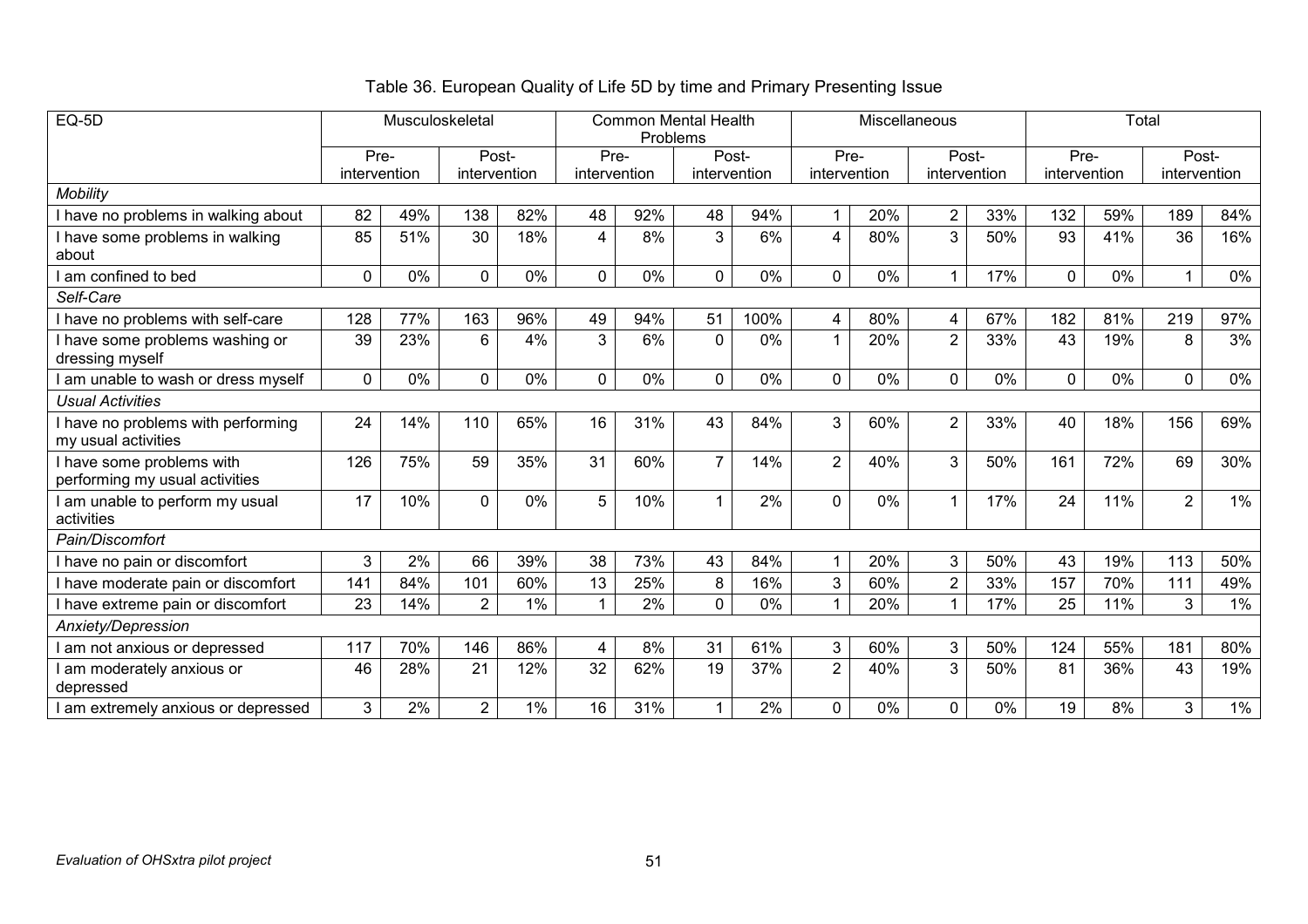The mean Visual Analogue Scales are shown in Figure 15; clients could score this from 0 (worst imaginable health state) to 100 (best imaginable health state).



Figure 15. Visual Analogue Scale Scores

At pre-intervention assessment, those in the Common Mental Health Problems group had a significantly lower score (mean  $= 49.7$ , sd  $= 21.1$ ) than the Musculoskeletal group (mean = 67.2, sd = 18.3) ( $p$ <0.001). Both the Musculoskeletal and Common Mental Health Problems groups show a statistically significant improvement between pre- and post-intervention assessments. At post-intervention assessment there is no significant difference between the Musculoskeletal and Common Mental Health Problems groups.

To summarise, there are statistically significant improvements on almost all measures for both the Musculoskeletal and Common Mental Health Problems groups between the two intervention periods. The one exception to this was the mobility score for the Common Mental Health Problems group.

# 7.7 Summary

The tools all show significant improvements from pre-intervention to post-intervention for the Musculoskeletal and Common Mental Health problems groups. The GHQ-12, which is particularly an indicator of mental health shows particularly significant improvements for the Common Mental Health Problems group, with their postintervention scores being similar to those of the Musculoskeletal group. The postintervention scores are favourable when compared with other healthcare workers studies, and when compared with a normal working population. Significantly reduced levels of discomfort are reported for the Musculoskeletal group on the EQ-5D tool. There are significant improvements in the clients' perceived performance of tasks and their satisfaction with the performance of tasks, both for the Musculoskeletal group and the Common Mental Health Problems group, as measured on the COPM tool. The Work Ability Index also shows significant improvements in health over time for both groups (overall 4% having 'excellent' health pre-intervention, and 32% at post-intervention).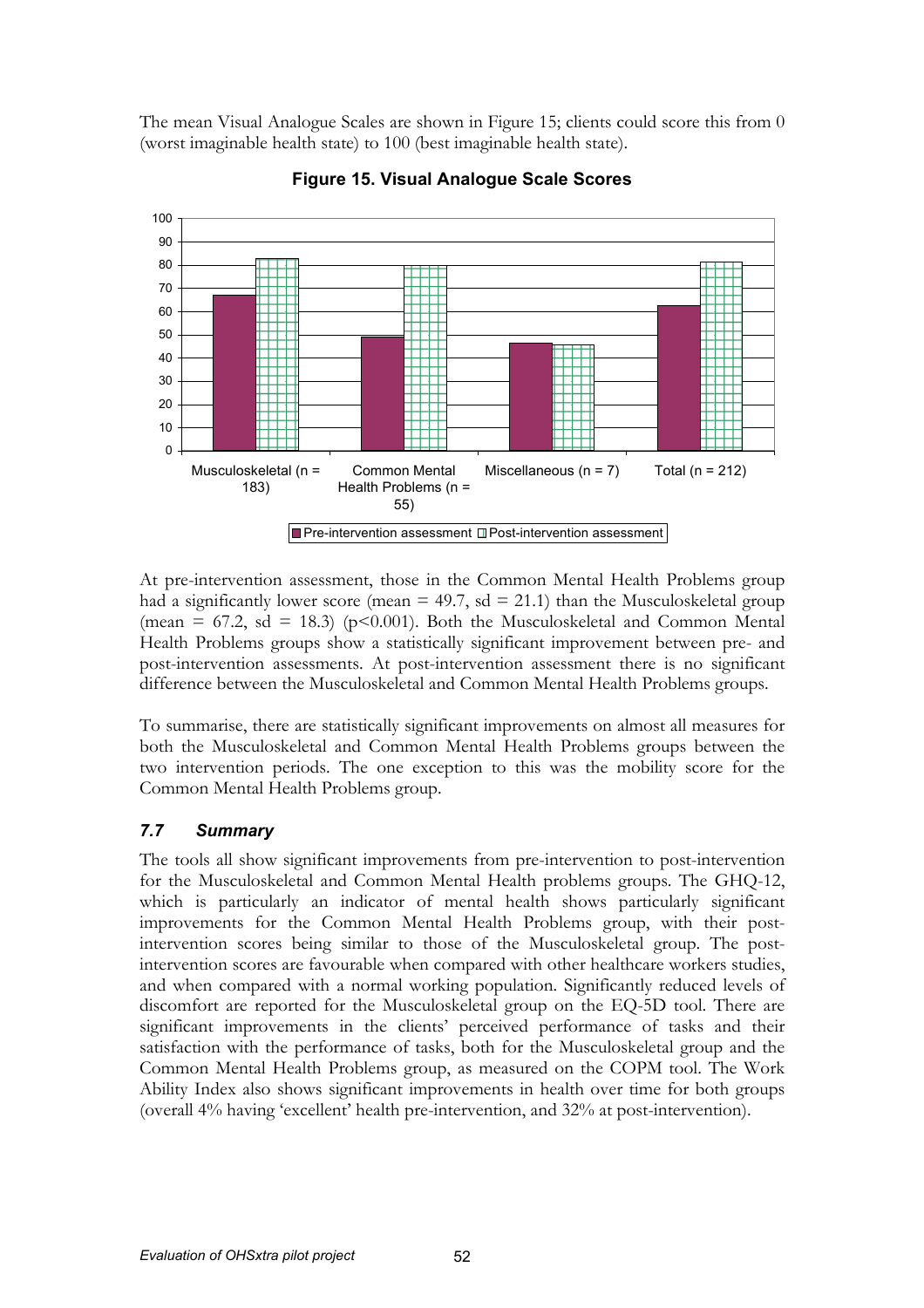# 8. Impact on NHS service delivery

### 8.1 Impact on traditional occupational health referrals

The number and type of referrals to the traditional occupational health services in NHS Fife and NHS Lanarkshire in 2005/06 was compared with that in 2006/7 (during which the OHSxtra pilot ran). The cases were reviewed to determine the Primary Presenting Issue, and to try to identify whether OHSxtra had an impact on referral to traditional Occupational Health. Data were obtained from NHS Fife for the first 100 referrals within these two time periods. Clients were referred to the occupational health service for a variety of reasons, including Cardiac/Circulatory; Endocrine/metabolic; Eyes, ears, throat; Gastro-intestinal; Musculoskeletal; Neurological; Psychological/Psychiatric; Respiratory; Skin; Surgical/post-operative; and Urogenital. Of the first 100 cases, in 2006 28 clients were referred for a musculoskeletal condition, while in 2007 this was 30. Of the first 100 cases, 39 clients were referred for a psychological or psychiatric reason in 2006, while in 2007 this was 36. The numbers are too low to draw conclusions concerning the impact of OHSxtra on referrals to traditional occupational health.

### 8.2 Impact on referrals to traditional physiotherapy services

Staff involved in the delivery of NHS physiotherapy services at four hospitals in the two Health Boards were consulted concerning the impact of OHSxtra on their service delivery. At three of these four hospitals there was a perception that OHSxtra had reduced the number of NHS staff they had seen, with an associated positive impact on waiting times (one thought that the number of clients who attended OHSxtra physiotherapy was too small to have had an impact on their figures). Data on referral were collected in different ways at each hospital, and it is difficult to make comparisons between them; in most cases it was also not possible to identify whether a patient was an NHS member of staff, unless they had been referred via Occupational Health. However, there was an indication that referrals to the NHS physiotherapy service by Occupational Health increased following the end of OHSxtra.

One centre had 93 non-OHSxtra NHS staff referrals to physiotherapy in the 12 months prior to the OHSxtra physiotherapist being in post. In the subsequent 9 months there were 29 non-OHSxtra NHS staff referrals (which could be expected to equate to 39 over a 12 month period). There was therefore a significant drop in the number of NHS staff who attended physiotherapy when referred by their GP or Consultant. Note that these referrals were for all musculoskeletal injuries including fractures. There were 186 OHSxtra referrals (self, case manager or OH) to physiotherapy at this centre in the same 9 month period.

It therefore appears that OHSxtra has reduced the number of NHS staff physiotherapy appointments.

#### 8.3 Impact on referrals to Employee Counselling Service

Lanarkshire's Employee Counselling Service (ECS) (to which staff could self-refer) started at approximately the same time as the OHSxtra project (May 2006). It is therefore not possible to identify the impact of OHSxtra on it. However, data from Lanarkshire's ECS indicates that in the first 6 months (May – November 2006) 82 clients received a structured counselling programme (104 were referred, but 22 failed to attend). Of those 82 who participated the programme 43% were absent at the first session, and only 4% were absent at the final session. This indicates the effectiveness of the programme.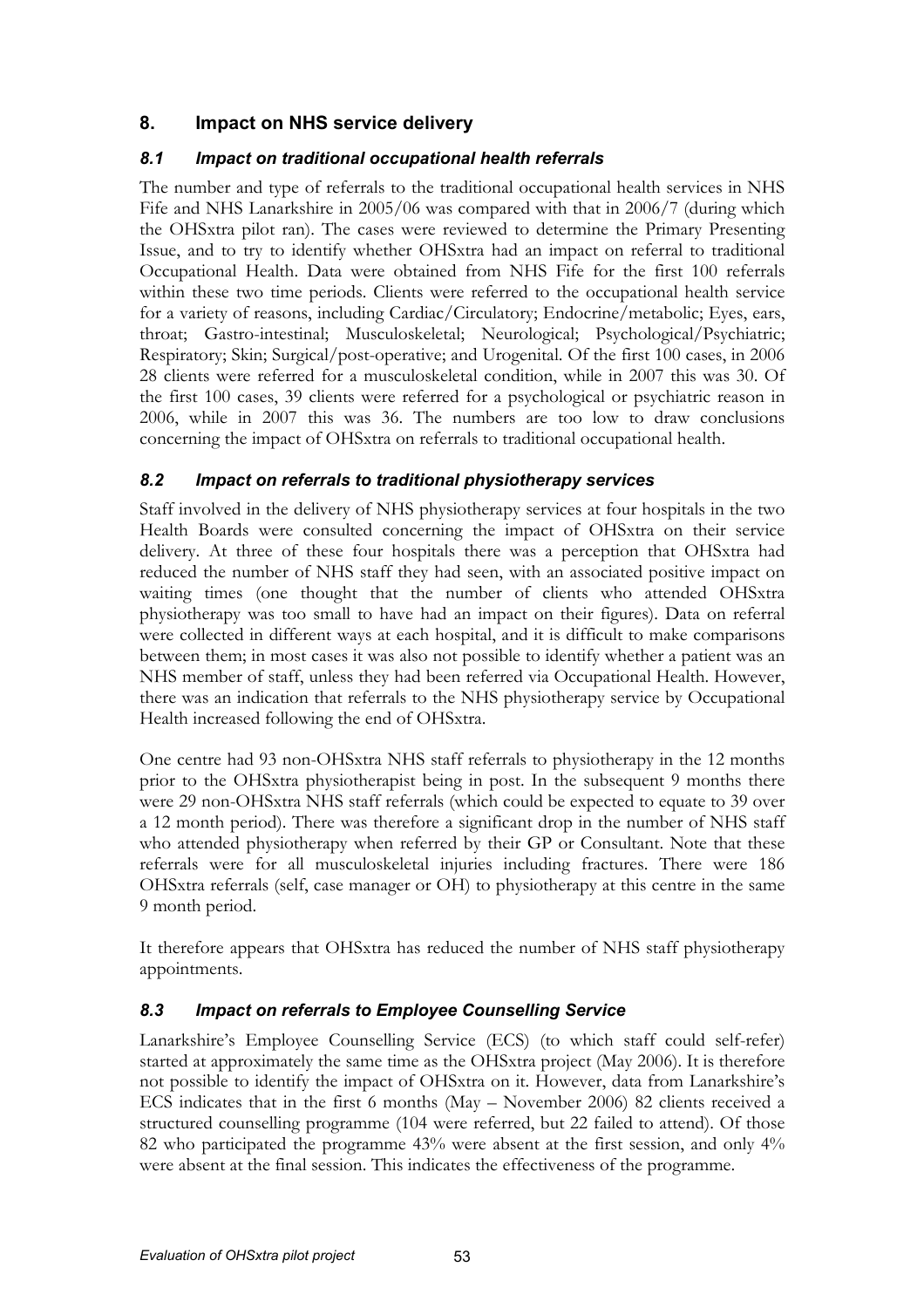Fife were offering a similar programme at the time that OHSxtra commenced, but this stopped receiving clients on 1st September 2006; any clients in the system at that point received treatment until discharge. The month of referral for those clients in Fife who had Common Mental Health Problems (77 clients) was reviewed to determine whether there was an impact of the withdrawal of the Fife ECS. This is shown in Figure 16.

There is no significant difference in referral rates over time in Lanarkshire. However, in Fife, there is a significant higher number of referrals from August – December 2006, than in April – July 2006 ( $p=0.001$ ). Although the ECS was still receiving clients in August, it was known that the service was going to be withdrawn, and this is likely to account for the increase in referral of those with Common Mental Health Problems in Fife from August onwards. It appears that OHSxtra met some of the demand for psychological support created by the withdrawal of the ECS in Fife.



Figure 16. Number of referrals for counselling / CBT over time

#### 8.4 Impact on other measures

Ill health retirement figures for Lanarkshire were obtained for 2005/06 (prior to OHSxtra) and 2006/07 (during the running of OHSxtra). There were 55 ill health retirements prior to OHSxtra, and 60 during the period it was running. It is unlikely that OHSxtra had a significant impact on these figures, as those who received ill health retirement during the running of the programme are likely to have had significant health problems by this stage, and are unlikely to have been seen within the OHSxtra programme. Figures for 2007/08 may indicate an impact (as potential ill-health retirement may have been avoided over a longer time period).

A limited amount of data was available on the cost of Agency and Bank staff within the whole of NHS Lanarkshire. The costs of Agency staff reduced from  $\text{\emph{f}}384,000$  in  $05/06$ to  $\frac{1}{165,000}$  in 06/07; however, the cost of Bank staff increased from  $\frac{17,298,000}{10}$  in  $05/06$  to  $\sqrt{6}8,693,000$  in 06/07. It was not possible to extract the reasons for the use of Agency and Bank staff time; since many factors will contribute to the use of Agency and Bank staff it is not possible to say what impact OHSxtra had on this.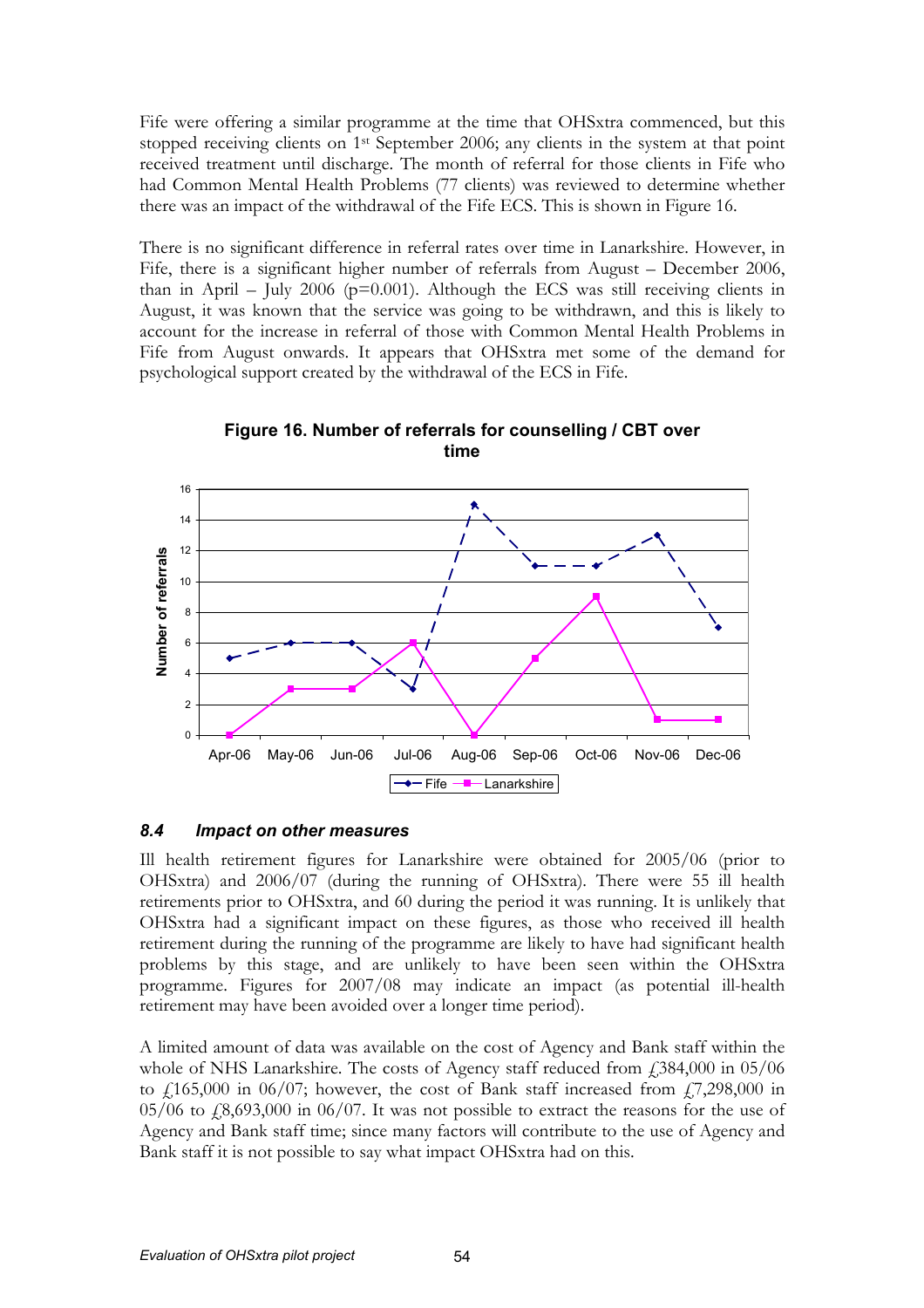Data were not available to quantify the impact of OHSxtra on overall sickness absence levels or on the amount of overtime worked.

#### 8.5 Summary

Although it had been hoped that data would be available from a variety of sources that would indicate the impact of OHSxtra, limited data were available. Those that are available indicate that OHSxtra reduced the number of staff referrals to NHS physiotherapy. There are clearer indications that the withdrawal of the Employee Counselling Service in Fife had an impact on OHSxtra, with the number of referrals into the service increasing following its withdrawal.

Because many factors impact on the overall sickness absence levels within a Health Board, the amount of overtime worked, bank and agency staff usage and early retirement rates, it is questionable whether the impact of OHSxtra on these would be measurable. However, it could be inferred that improving health and assisting staff to return to work will have a positive impact on these measures.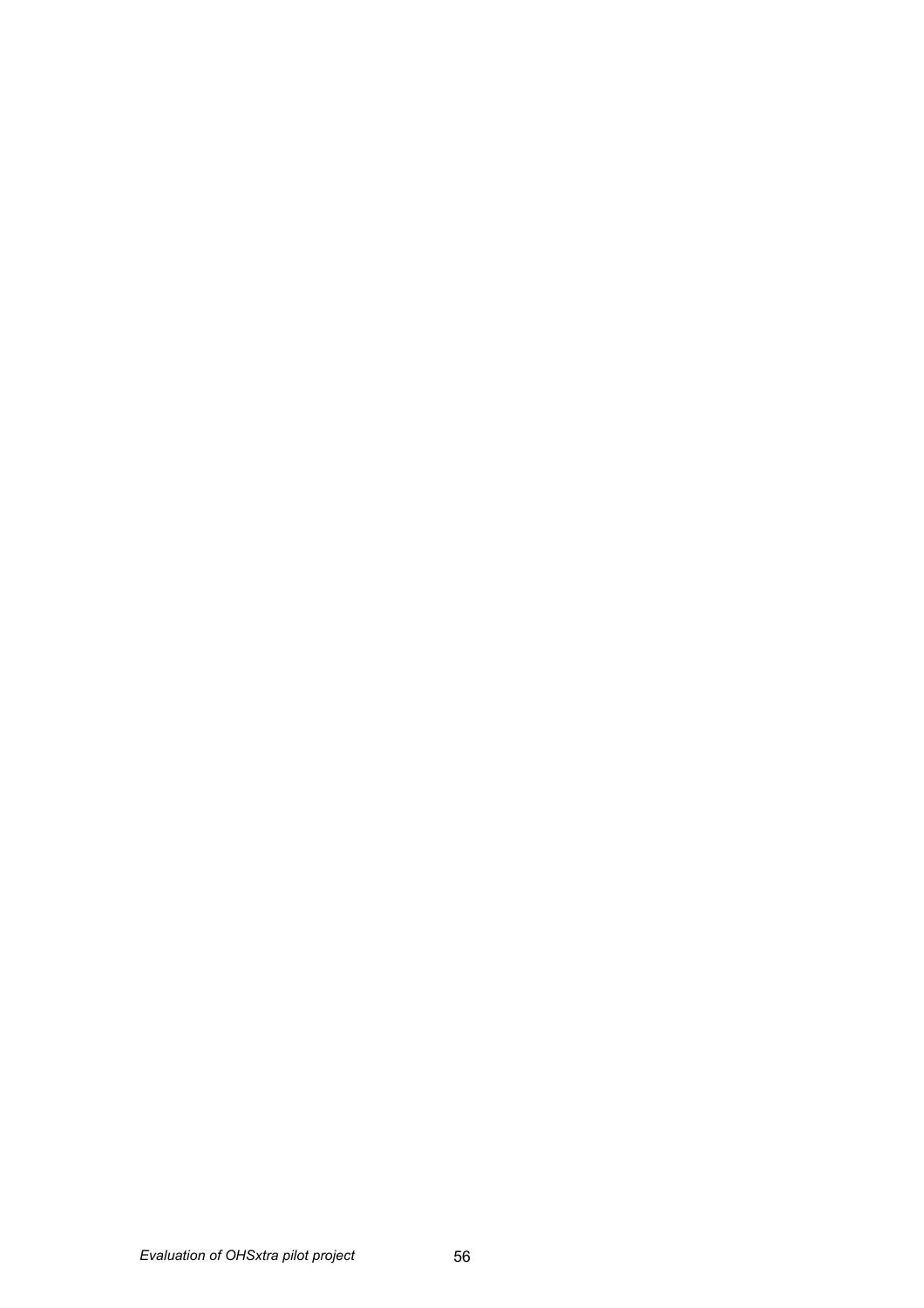# 9 Subjective evaluations

## 9.1 Overview

Throughout the pilot project feedback was sought from various stakeholder groups via self-completed questionnaires. Table 37 describes the sample size and number of respondents per group, and the associated response rate.

|                                   | Number of      | Number of      | Response |
|-----------------------------------|----------------|----------------|----------|
|                                   | Questionnaires | Questionnaires | rate     |
|                                   | issued         | returned       |          |
| Client (post-intervention)        | 401            | 239            | 60%      |
| Line Managers (post-intervention) | 260            | 171            | 66%      |
| Human Resources (midway)          | 93             | 55             | 59%      |
| Service Providers (midway)        | 16             | 13             | 81%      |
| Human Resources (Post-pilot)      | 92             | 46             | 50%      |
| Service Providers (Post-pilot)    | 47             | 34             | 72%      |

Table 37. Number of questionnaires returned in subjective evaluation

Client Feedback A feedback form was completed by clients at discharge. This was either completed during the post-intervention assessment or returned by post.

Line Manager Feedback The Line Manager feedback questionnaire was posted to the line managers of clients who had received service provision, following their discharge.

Human Resources and Service Providers Anonymous questionnaires were sent to human resources personnel and service providers midway through the programme, in August 2006. The same anonymous questionnaire was sent out to human resources personnel and service providers on 1st March 2007.

# 9.2 Client feedback

The client feedback form consisted of 12 questions. The first two asked clients whether OHSxtra had either helped them to return to work more quickly, or whether OHSxtra helped them to remain at work. The subsequent questions required clients to rate different aspects of OHSxtra on a 6 point Likert scale. Clients were then invited to add any further relevant comments.

Table 21 showed the number of clients who were absent or at work at the pre- and postintervention assessments. For the 55 clients who had returned to work during the intervention and who expressed a view, 98% thought that OHSxtra helped them to get back to work more quickly (4 reported the question was not applicable, and 6 did not answer the question).

Of the 154 clients who were at work both at the pre- and post-intervention assessment and who expressed a view, 95% thought that OHSxtra helped them to stay at work (16 reported the question was not applicable, and 21 did not answer the question).

The remaining questions were answered by all 246 clients who completed the postintervention assessment. For clarity, the six point Likert scale was collapsed into two categories, with one category representing 'favourable' ratings by the client, and the other 'unfavourable' ratings. The percentage of positive responses is shown in Table 38.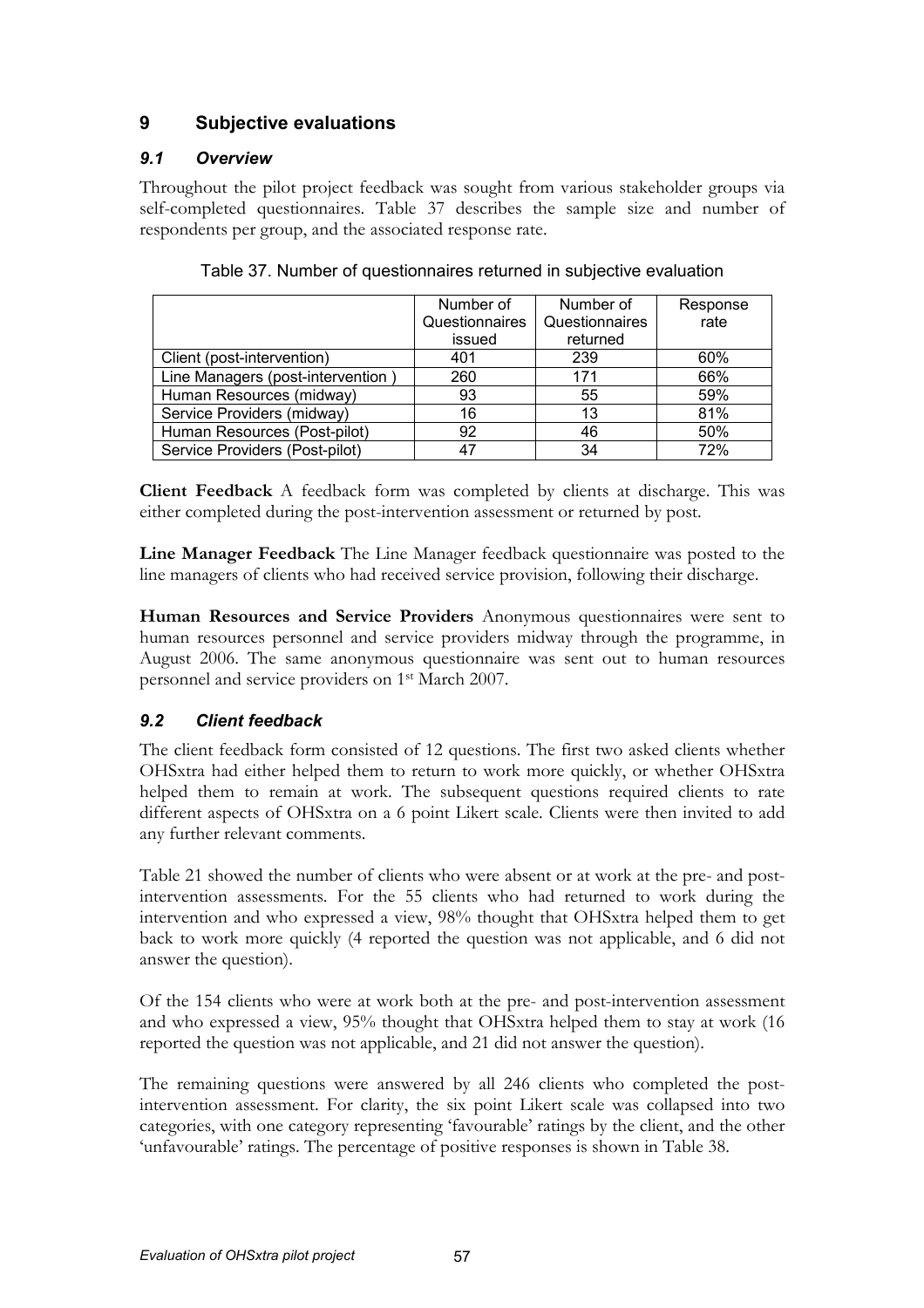| Question                                                                                                      | Positive<br>response | Number<br>of missing<br>responses |
|---------------------------------------------------------------------------------------------------------------|----------------------|-----------------------------------|
| How would you rate your overall impression of OHSxtra?                                                        | 97%                  | 24                                |
| How would you rate your overall impression of the Case Manager?                                               | 100%                 | 22                                |
| How would you rate the impact of OHSxtra on your attendance or<br>effectiveness at work?                      | 95%                  | 37                                |
| How would you rate the impact of OHSxtra on your perception of<br>NHS Fife or NHS Lanarkshire as an employer? | 95%                  | 27                                |
| What do you think of the waiting times for OHSxtra?                                                           | 97%                  | 27                                |
| What did you think of the help you received from OHSxtra?                                                     | 97%                  | 22                                |
| How involved did you feel throughout the entire OHSxtra process?                                              | 96%                  | 23                                |
| Do you think OHSxtra is worthwhile?                                                                           | 97%                  | 22                                |
| How likely are you to recommend OHSxtra to other people?                                                      | 97%                  | 22                                |
| How likely are you to use OHSxtra again, if necessary?                                                        | 96%                  | 27                                |

|  |  | Table 38. The percentage of positive client responses Post-intervention ( $n = 246$ ) |  |
|--|--|---------------------------------------------------------------------------------------|--|
|  |  |                                                                                       |  |

Clients' views of the programme and of the case manager were overwhelmingly favourable. They reported the programme had had a positive impact on their attendance or effectiveness at work, and on their view of the Health Board as their employer. The waiting times and the help received by clients were viewed favourably. The vast majority of clients felt involved in the process. The clear majority of clients thought the programme was worthwhile, and were likely both to use it again if necessary, and to recommend it to others. Only a minority of clients gave negative responses to any of these questions.

## 9.3 Line managers' feedback

Feedback was sought from Line Managers following the intervention their staff member had received. As of 4<sup>th</sup> April 2007 171 Line Managers' questionnaires had been returned.

Again with reference to Table 21 (which showed the number of clients who were absent or at work at the pre- and post-intervention assessments), managers were asked whether the pilot had helped their staff remain in work or return to work.

Of the line managers whose staff member had returned to work during the intervention (55 clients) and who expressed a view, 77% thought that OHSxtra had helped their member of staff to get back to work more quickly, while 23% did not. (4 reported the question was not applicable, and 21 did not answer the question).

Of the line managers whose staff member had remained at work throughout the intervention (154 clients) and who expressed a view, 84% though that OHSxtra helped their member of staff to stay at work, rather than going on sick leave; 16% did not (19 reported the question was not applicable, and 59 did not answer the question).

If managers had responded positively to either of these questions, they were asked whether OHSxtra has contributed to quality of care or finance measures (see Table 39). There was a strong perception that OHSxtra had helped with both improved service delivery and improved patient care. The majority of managers also thought that this had resulted in savings both through the use of bank or agency staff or overtime costs.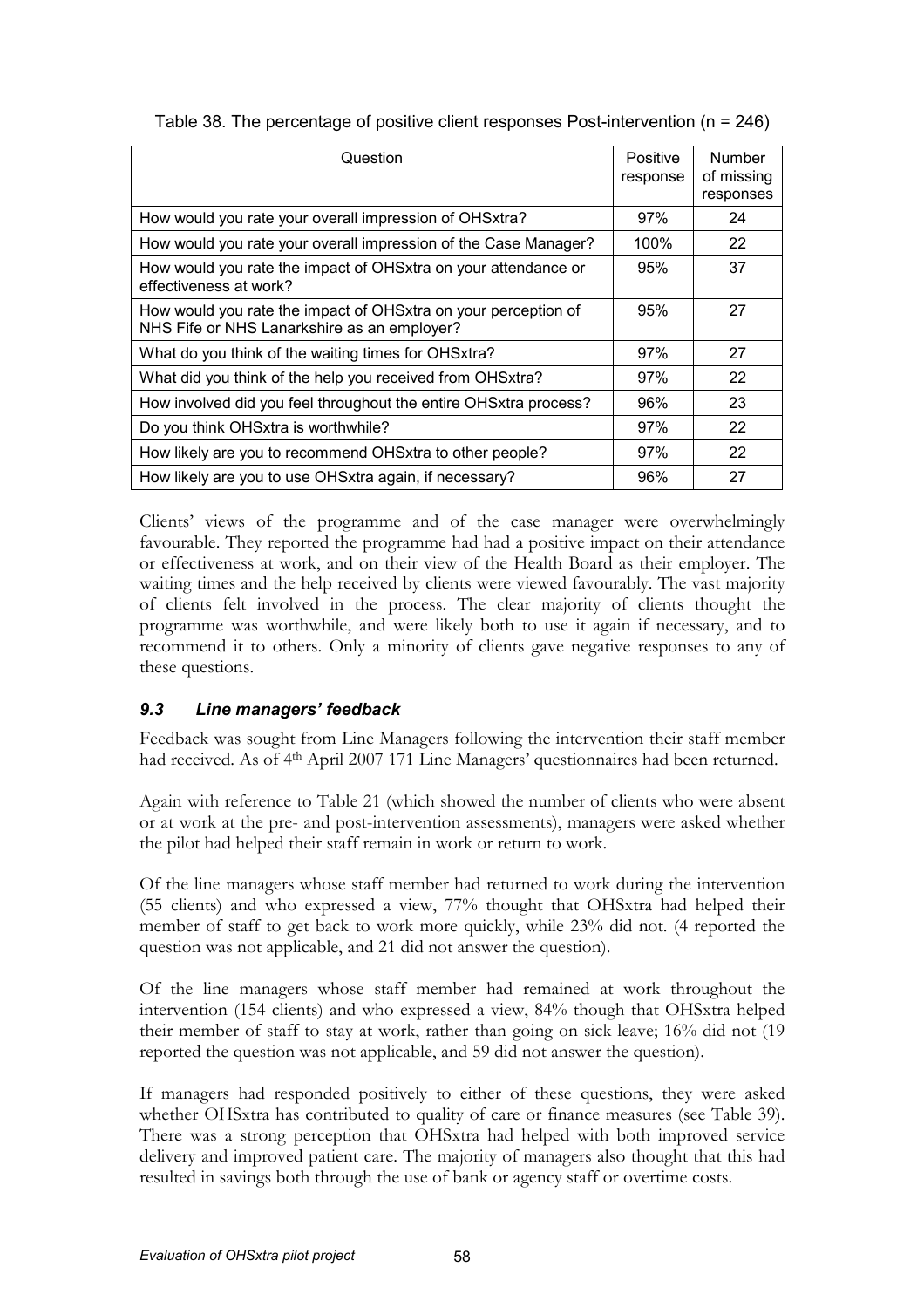| Question                                 | Scale |                | N/A | Number of            |
|------------------------------------------|-------|----------------|-----|----------------------|
|                                          | Yes   | N <sub>0</sub> |     | missing<br>responses |
| Improved service delivery                | 98%   | 2%             | 6   | 17                   |
| Improved patient care                    | 96%   | 4%             | 9   | 31                   |
| Saved on cost of using bank/agency staff | 69%   | 31%            | 26  | 26                   |
| Saved on overtime costs                  | 65%   | 35%            | 24  | 43                   |

Table 39. Showing the views of the Line Managers who thought that OHSxtra had helped their staff member return to work more quickly or stay in work ( $n = 87$ )

Line managers' responses to the remaining questions are shown in Table 40. The majority of line managers were positive about the service, with 83% reporting favourably on the impact of OHSxtra on their staff member's attendance at work. Two thirds (66%) were favourable about the feedback they received from the case manager about their staff member, and just under half (48%) felt involved in the OHSxtra process. Line managers may not have been aware that their staff member was accessing OHSxtra (staff could refer confidentially), which may account for the lower levels of satisfaction concerning feeling involved, and receiving feedback. However, the vast majority thought that OHSxtra was worthwhile, would recommend it to others, and would use it again.

| Question                                                                                                      | Positive<br>response | Number<br>of missing<br>responses |
|---------------------------------------------------------------------------------------------------------------|----------------------|-----------------------------------|
| How would you rate your overall impression of OHSxtra?                                                        | 86%                  | 18                                |
| How would you rate your overall impression of the Case Manager?                                               | 89%                  | 42                                |
| How would you rate the impact of OHSxtra on your member of<br>staff's attendance or effectiveness at work?    | 83%                  | 29                                |
| How would you rate the impact of OHSxtra on your perception of<br>NHS Fife or NHS Lanarkshire as an employer? | 88%                  | 20                                |
| What do you think of the waiting times for OHSxtra?                                                           | 88%                  | 32                                |
| What do you think of the feedback you received from the Case<br>Manager regarding your member of staff?       | 66%                  | 52                                |
| How involved did you feel throughout the entire OHSxtra process?                                              | 48%                  | 26                                |
| Do you think OHSxtra is worthwhile?                                                                           | 94%                  | 15                                |
| How likely are you to recommend OHSxtra to other people?                                                      | 95%                  | 18                                |
| How likely are you to use OHSxtra again, if necessary?                                                        | 96%                  | 16                                |

Table 40. Line Managers' Responses Post-intervention (n = 171)

Line managers were invited to add comments they thought relevant. The majority of these were favourable; 49 line managers made positive comments, 47 made neutral comments and 8 made negative comments; 67 made no comments.

# 9.4 Human resources' feedback

In total, 93 HR professionals were identified in the two NHS Health Boards. They were surveyed midway through the pilot (August 2006), and at the end of the pilot (March 2007) to establish their involvement with and views of it. The questionnaires were completed anonymously; it is not possible to identify whether the same service providers completed them at the two survey points.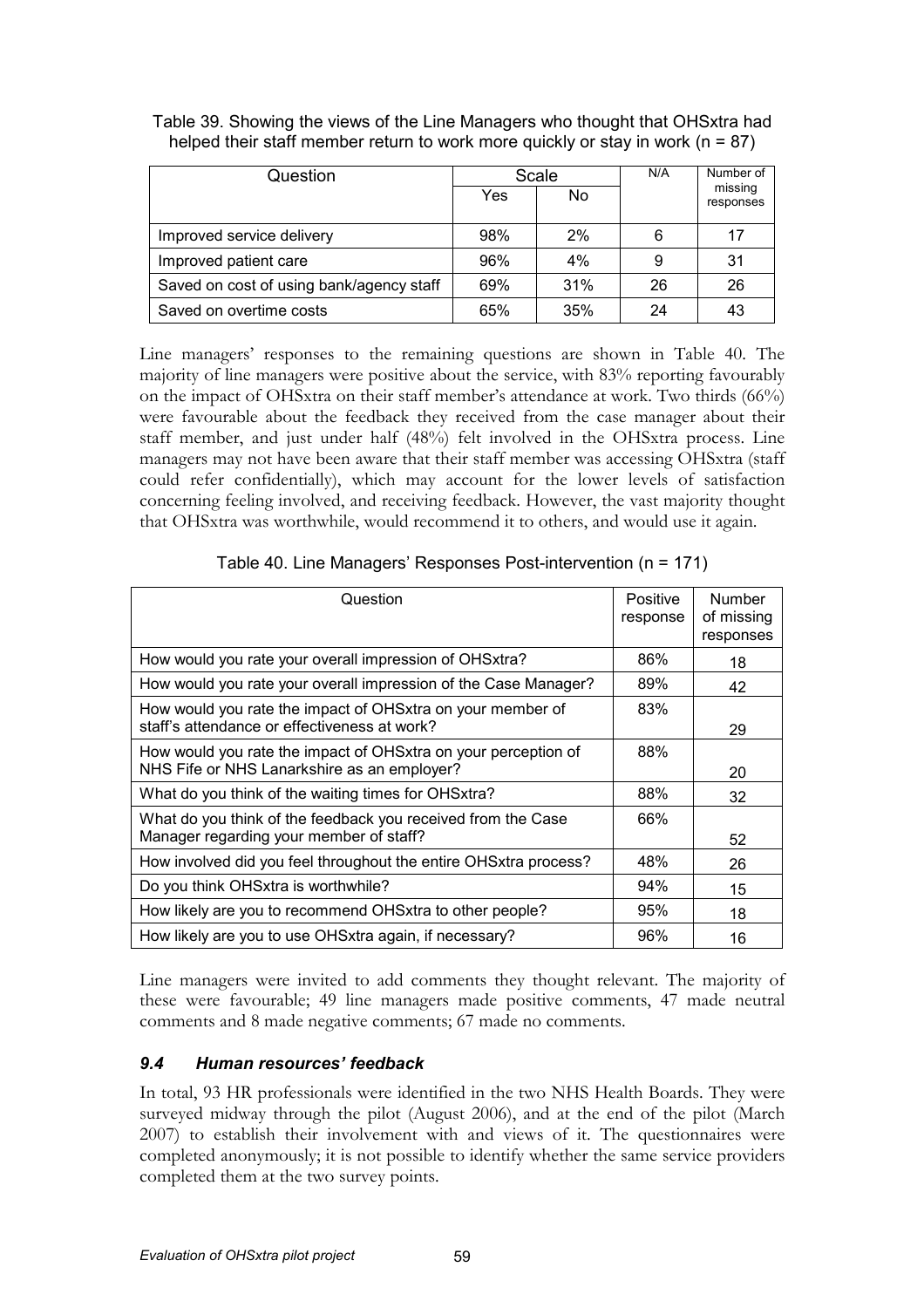### 9.4.1 Midway through the project

A total of 55 completed questionnaires were received from HR professionals, 32 from Fife and 23 from Lanarkshire. Altogether 42 (78%) of respondents were aware of OHSxtra; however, only 9 (17%) respondents had been involved with OHSxtra.

Of the nine HR professionals who had had some involvement with the project, all gave positive responses concerning:

- their overall impression of OHSxtra
- their overall impression of the case manager
- the impact of OHSxtra on employees' attendance at work
- the impact of OHSxtra on their perception of NHS Fife or NHS Lanarkshire as an employer
- waiting times for OHSxtra
- their feeling of involvement throughout the OHSxtra process
- their view of whether OHSxtra is worthwhile
- their likelihood of recommending OHSxtra to other people
- their likelihood of using OHSxtra again if necessary.

The majority of respondents were positive about the feedback received from the Case Manager about the staff member, although one respondent thought it was unsatisfactory.

Views received from the HR personnel were generally very positive, although completed questionnaires were only received from a small number at this point. The only negative view related to one respondent who did not regard the feedback from the case managers concerning the staff member to be satisfactory.

#### 9.4.2 Post-pilot

A total of 46 questionnaires were received following the pilot, 25 from Fife and 21 from Lanarkshire. Thirty seven (84%) of respondents were aware of OHSxtra; nine respondents (21%) had been involved with OHSxtra.

Of the nine HR professionals who had had some involvement with the project, all gave positive responses concerning:

- their overall impression of OHSxtra
- their overall impression of the case manager
- the impact of OHSxtra on employees' attendance at work
- the impact of OHSxtra on their perception of NHS Fife or NHS Lanarkshire as an employer
- their view of whether OHSxtra is worthwhile
- their likelihood of recommending OHSxtra to other people
- their likelihood of using OHSxtra again if necessary.

Five answered the question concerning waiting times for OHSxtra; two respondents were unsatisfied with these. Seven answered the question concerning feedback from Case Managers about the staff member(s); one of these was unsatisfied. Six responded to the question concerning how involved they felt throughout the OHSxtra process; two respondents felt uninvolved.

A similarly small number of HR personnel had had any direct involvement with the programme at its completion as at the midway stage (August 2006). Since the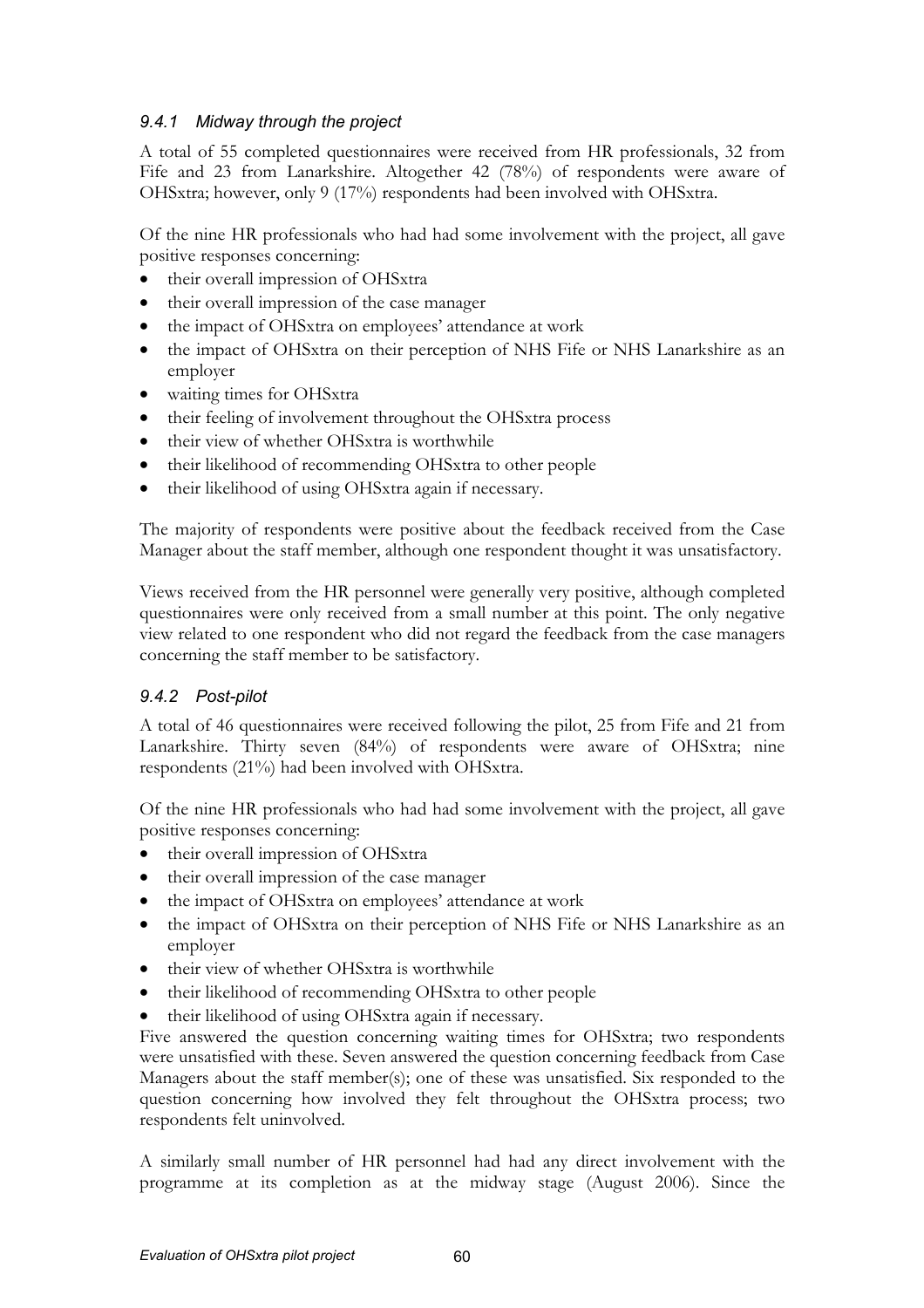questionnaires were completed anonymously it is not possible to identify whether these were the same respondents. Slightly more negative responses were received at the end of the pilot than at the midway stage. In particular, there was some dissatisfaction with the waiting times, and with the feedback from the case managers concerning the staff member(s). Two respondents also felt uninvolved in the OHSxtra process.

# 9.5 Service providers' feedback

Altogether, 39 service providers were available for case managers to refer clients to. An evaluation questionnaire was issued to service providers approximately midway through the programme (August 2006), and at the end of the programme (March 2007). These were completed anonymously; it is not possible to identify whether the same service providers completed them at these two points.

# 9.5.1 Midway through the pilot

A total of 13 anonymous questionnaires were received from service providers at the midway point of the pilot. Twelve respondents had received a relevant referral from OHSxtra, while one did not answer this question. Of the 12 service providers who responded to the remaining questions, all gave positive responses concerning:

- their overall impression of OHSxtra
- their overall impression of the case manager
- the impact of OHSxtra on employees' attendance at work
- the client's progression through OHSxtra
- their view of whether OHSxtra is worthwhile
- their likelihood of recommending OHSxtra to other people

Eleven of the 12 respondents gave positive responses concerning:

- The impact of OHSxtra on their perception of NHS Fife or NHS Lanarkshire as an employer
- waiting times for OHSxtra
- feedback from the Case Manager about the client(s)
- the efficiency of OHSxtra

Nine of the 12 respondents reported positively concerning their feeling of involvement throughout the OHSxtra process.

Views concerning the programme were generally very favourable, although one respondent considered that OHSxtra had had a negative impact on their perception of NHS Fife or NHS Lanarkshire as an employer. One also thought that the waiting times and feedback from the case manager were not satisfactory. One considered that the programme was not efficient. Most importantly, three respondents reported not feeling involved throughout the OHSxtra process. This indicates the importance of involving the service providers throughout, and of ensuring effective communication.

Service providers were invited to add relevant comments. Five respondents made neutral comments and 1 respondent made a negative comment.

# 9.5.2 Post-pilot

A total of 34 anonymous questionnaires were received from service providers following the pilot, 15 from Fife and 19 from Lanarkshire. All 34 were aware of OHSxtra, and 29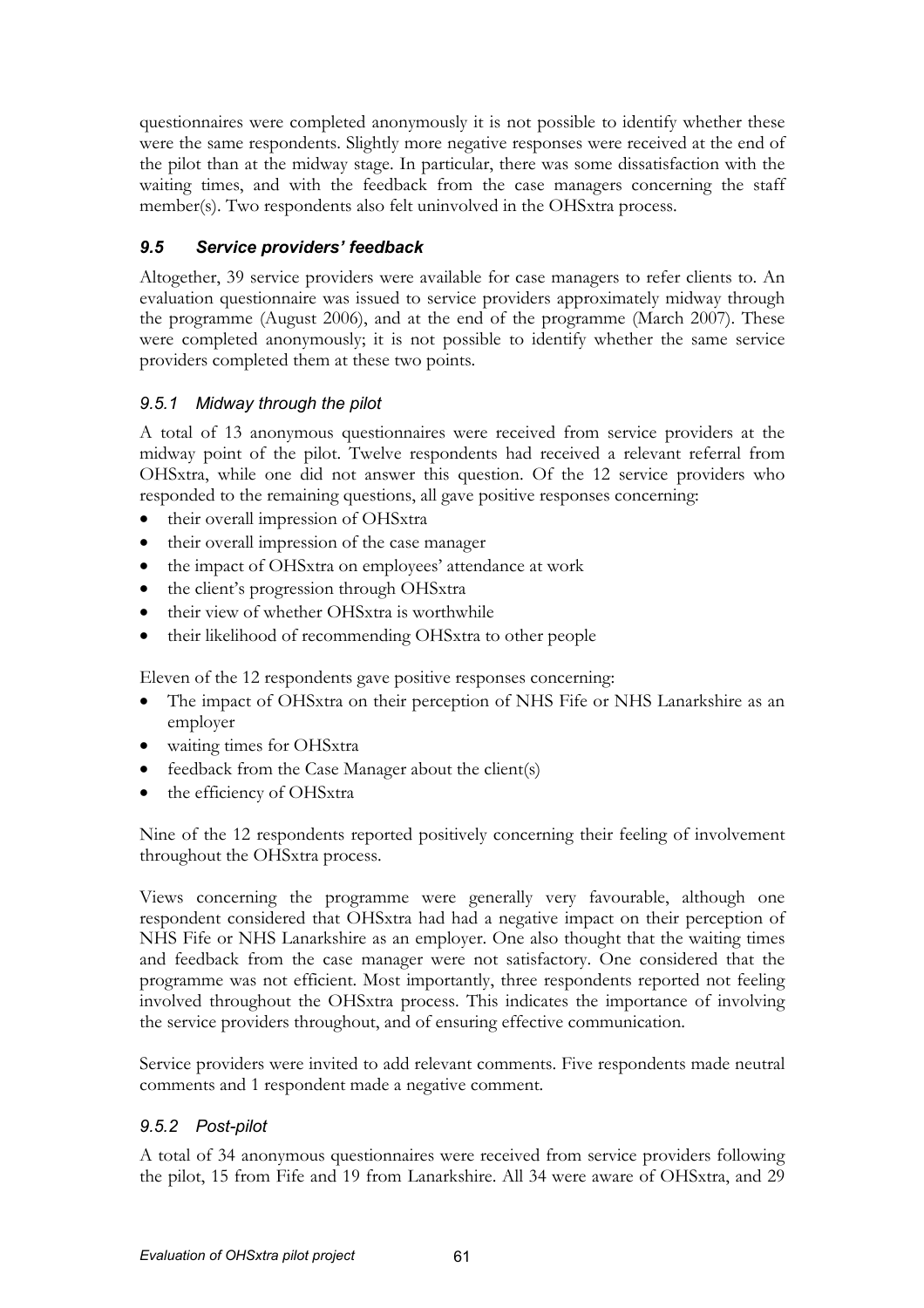respondents had received a referral from OHSxtra; 24 of these reported that the referral was suited to their area of clinical practice. Table 41 summarises the responses to the remaining items for these 24.

| Question                                                                                                                      | Positive<br>response | Number<br>of missing<br>responses |
|-------------------------------------------------------------------------------------------------------------------------------|----------------------|-----------------------------------|
| How would you rate your overall impression of OHSxtra?                                                                        | 83%                  | 0                                 |
| How would you rate your overall impression of the Case Manager?                                                               | 79%                  | 0                                 |
| How would you rate the impact of OHSxtra on your workload and/or<br>time management?                                          | 81%                  | 3                                 |
| How would you rate the impact of OHSxtra service has on your own<br>perception of NHS Fife or NHS Lanarkshire as an employer? | 74%                  | 1                                 |
| What do you think of the waiting times for OHSxtra?                                                                           | 65%                  | 4                                 |
| What did you think of the client's progression through OHSxtra?                                                               | 83%                  |                                   |
| What did you think of the feedback from the Case Manager about<br>the client( $s$ )?                                          | 75%                  | $\Omega$                          |
| How involved did you feel throughout the entire OHSxtra process?                                                              | 65%                  | 1                                 |
| Is OHSxtra efficient?                                                                                                         | 75%                  | $\Omega$                          |
| Do you think OHSxtra is worthwhile?                                                                                           | 88%                  | 0                                 |
| How likely are you to recommend OHSxtra to other people?                                                                      | 83%                  | $\Omega$                          |

Not surprisingly, more service providers reported having been involved in the programme at the end of it, than at the midway stage. Slightly less favourable views were received at the end of the pilot than earlier on. Four of the respondents (17%) had a negative view of OHSxtra, and five (21%) had a negative view of the case manager. Four (19%) thought OHSxtra had had a negative impact on their workload and/or time management, and 6 (26%) reported it had had a negative impact on their perception of NHS Fife or NHS Lanarkshire as an employer. Over a third of respondents (35%) thought that the waiting times for OHSxtra were unsatisfactory, and felt uninvolved in the OHSxtra process. A quarter thought that the feedback from the case manager about the client(s) was unsatisfactory. It is concerning to note that 6 of the 24 service providers did not think that OHSxtra was efficient, 4 would not recommend it to other people, and 3 did not think it was worthwhile.

Service providers were invited to add relevant comments. 6 respondents made positive comments, 2 made neutral comments and 2 made negative comments.

## 9.6 Summary

Subjective feedback from clients was overwhelmingly positive on all parameters measured. Feedback from line managers and human resources personnel was also positive, although some felt unsatisfied with the information received from the case managers, and did not feel involved with the process, possibly because some of the client management had been taken from them. Some service providers were also unsatisfied with the feedback from the case manager, did not feel involved with the process, and were not satisfied with the waiting times. All groups of respondents indicated that the programme had improved their view of their Health Board as an employer.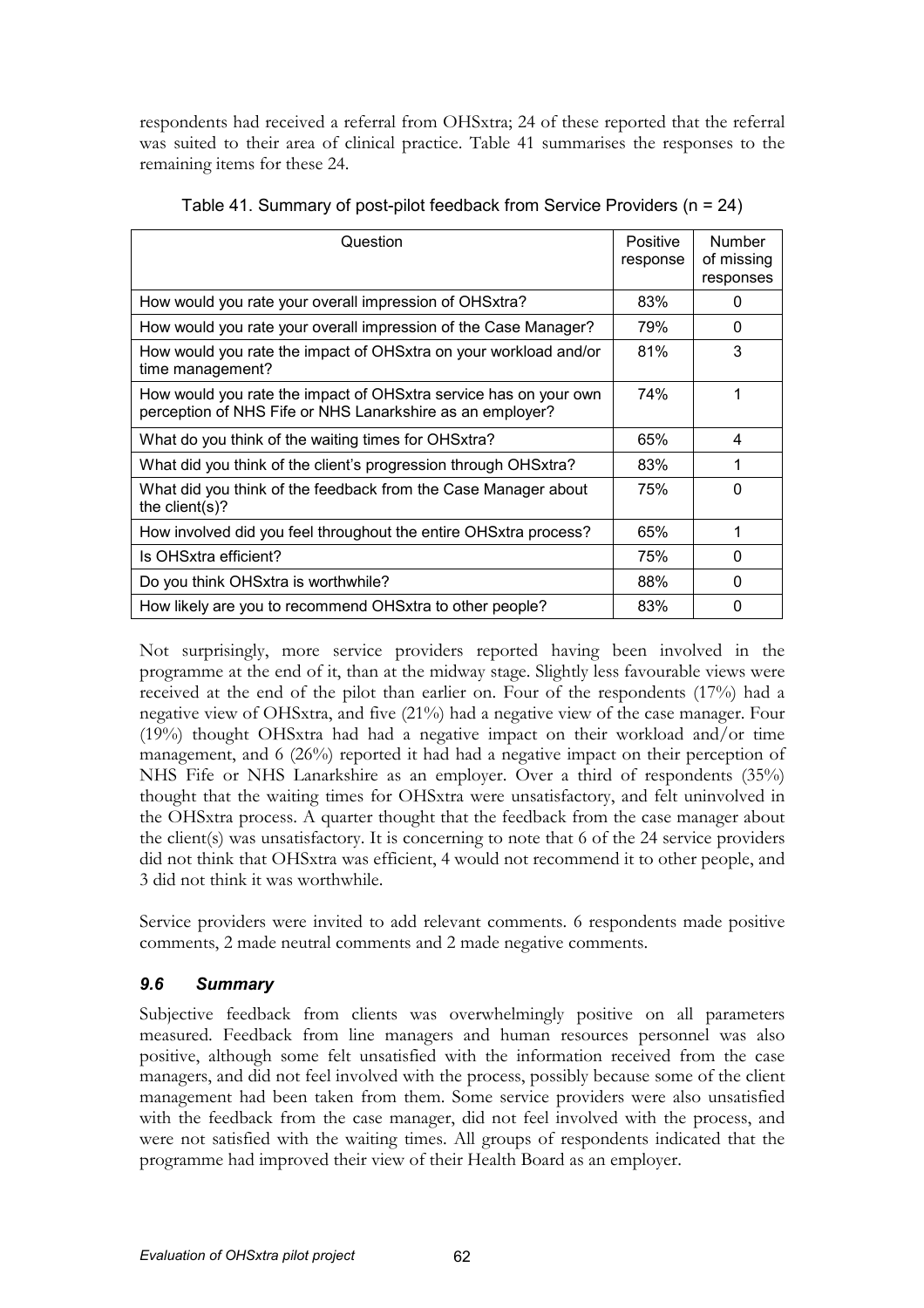# 10. Economic analysis

# 10.1 Introduction

One of the aims of this project was to evaluate the economic impact of implementing the OHSxtra approach within NHS Fife and NHS Lanarkshire. This section reports on the estimated costs associated with implementing the OHSxtra approach in these two Health Boards. This consisted of the cost of intervention (Section 10.2) and subsequent cost of managing ill health including the costs associated with support from healthcare professionals (service providers) (Section 10.3), GP consultations (Section 10.4), and sickness absence (Section 10.5).

A second objective of the economic component of the OHSxtra pilot was to evaluate the relative cost effectiveness of implementing OHSxtra within NHS Fife and NHS Lanarkshire. In order to determine relative cost effectiveness, comparisons of costs and effectiveness or benefits between two or more alternatives are needed. The two major components of the evaluation are:

- i. costs, which were expressed as intervention costs (Section 10.2) and costs associated with sickness absence (Section 10.5); and
- ii. effectiveness, which was expressed as quality adjusted life years (Section 10.6).

However, due to the nature of the study design, data on matched comparators were not available; therefore, relative cost effectiveness was explored through scenario analysis by comparing the implementation of OHSxtra with the absence of OHSxtra (Section 10.7) and its findings tested in a threshold analysis (Section 10.8).

# 10.2 Costs of intervention

This cost of intervention included the cost of the salaries of the case managers, training, travelling to sites, and overheads (Table 42). Case manager costs include 24% of salary for pension and National Insurance. The costs associated with the running of the pilot study such as that incurred by project management and evaluation were not included in the intervention cost.

| <b>Components of the Intervention</b> | Costs    |
|---------------------------------------|----------|
| Case managers (based on salary costs) | £96 759  |
| Training                              | £9 188   |
| Travel*                               | £1 625   |
| Overheads (including telephone costs) | £3 547   |
| <b>Total Costs</b>                    | £111 119 |

|  |  | Table 42. Components of Intervention Costs |  |
|--|--|--------------------------------------------|--|
|--|--|--------------------------------------------|--|

\* This is based on mileage for one return journey per week from the main centres where the case managers were based to each of the hospitals at which weekly clinics were held at  $\sqrt{0.45}$  per mile.

The total cost of implementing four case managers in NHS Fife and NHS Lanarkshire for the duration of the pilot was estimated to be  $\ell$ 111 119.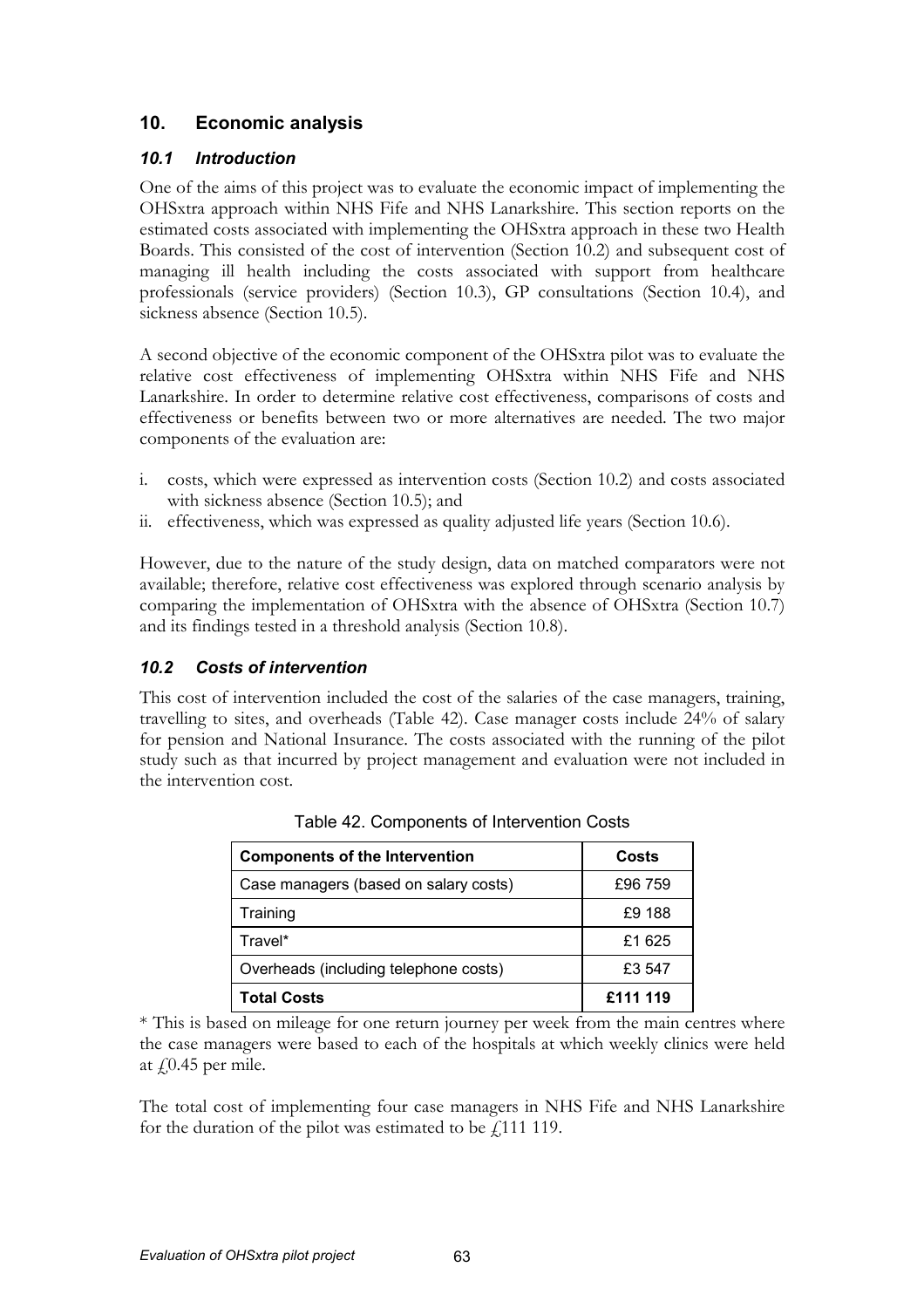### 10.3 Cost of support service from service providers

The overall cost associated with managing ill health through support from service providers was estimated for the OHSxtra cohort. All resource use associated with service provision from healthcare professionals were recorded during the study. These included the number of contacts with healthcare professionals such as occupational therapists, psychological interventions, physiotherapists and occupational health nurses.

The number of clients that were referred to such services was recorded in the project (Table 43). However, the number of individual service consultations associated with each client was poorly recorded; therefore, the mean number of consultations associated with each service was calculated from existing data. In the case of occupational health nurses, the data on mean number of contacts were not available; it was assumed that, on average, those clients who were referred received one consultation.

Unit costs associated with occupational health nurses and physicians and psychological interventions were obtained from the Occupational Health and Safety Advisory Services (OHSAS). Unit cost data relating to the occupational therapists and physiotherapists in Fife and Lanarkshire were obtained from routinely collected data published in Service Provision Costs for Community Services (2005/2006) produced by the Information Statistics Division for Scotland.

| <b>Service Provider</b>          | <b>Number of</b><br>clients<br>referred | <b>Resource Use</b><br>(mean no. of sessions) | <b>Unit Costs</b>                |
|----------------------------------|-----------------------------------------|-----------------------------------------------|----------------------------------|
| CBT or Psychotherapy             | 13                                      | 8.1 (range 6 to 12)                           | £50                              |
| Counsellor                       | 44                                      | 5.1 (range 2 to 12)                           | £37                              |
| <b>Occupational Health Nurse</b> | 11                                      |                                               | £15 <sup>†</sup>                 |
| <b>Occupational Therapist</b>    | 22                                      | 4.4* (range 3.5 to 7.0)                       | £97.50 $$^{\$}$                  |
| Physiotherapist                  | 176                                     | 5.3 (range 1 to 22)                           | £29.50 <sup><math>‡</math></sup> |

Table 43. Resource use and costs associated with services from healthcare professionals (based on 246 completers)

Note: One client may be referred to multiple services.

<sup>†</sup>Based on the assumption that the typical duration of sessions was 30 minutes, at  $\angle$  30 per hour.

\*Mean resource use expressed as hours.

§Cost referred to one session, assumed to be one hour.

‡Mean of the Fife and Lanarkshire costs used.

The total costs associated with individual services were estimated based on the number of clients referred to individual services, the mean number of consultations per service, and the unit costs per consultation (Table 44).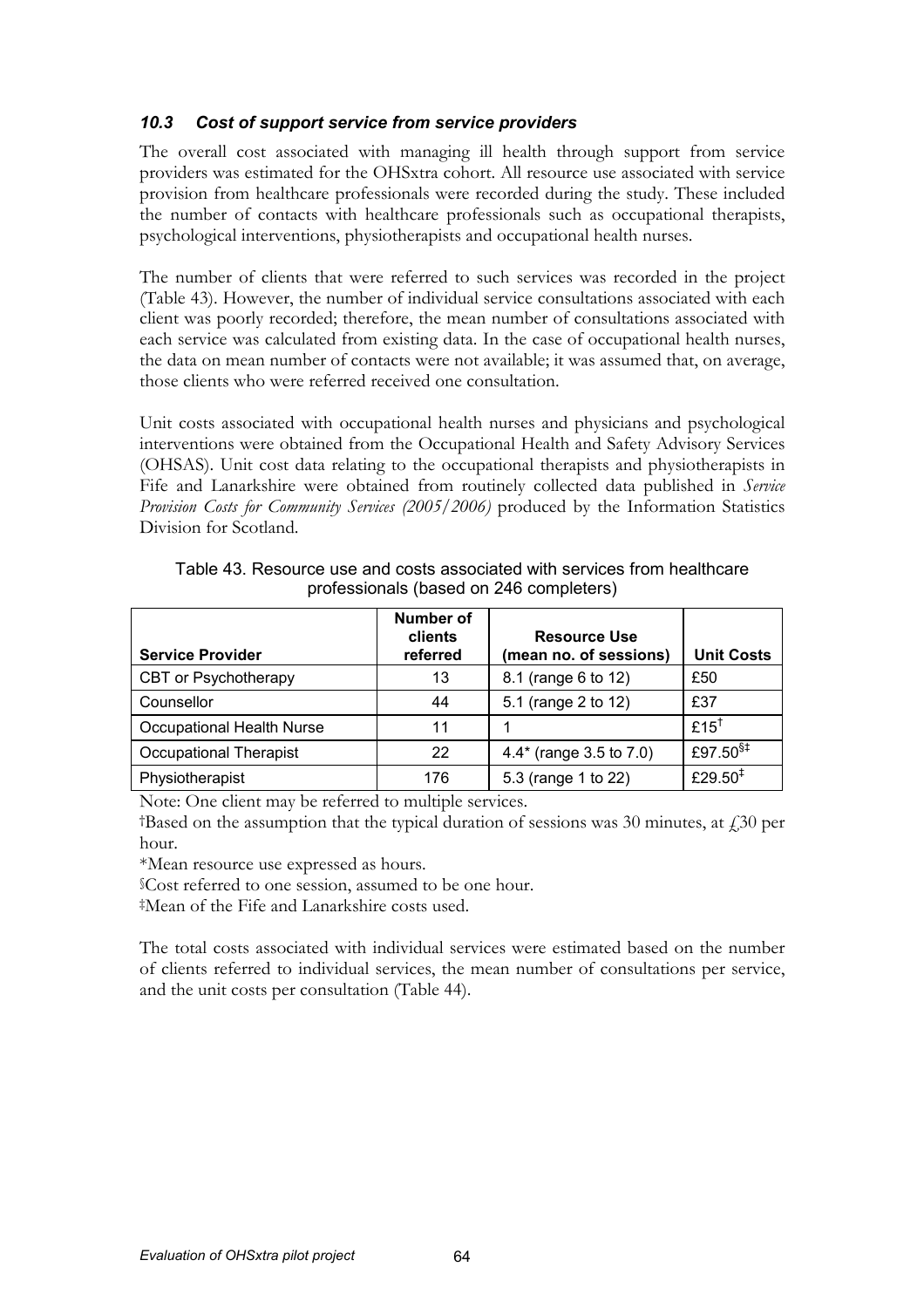| <b>Service Provision</b>      | <b>Total Costs</b> | <b>Lower Range</b> | <b>Upper Range</b> |
|-------------------------------|--------------------|--------------------|--------------------|
| CBT or Psychotherapy          | £5 265             | £3 900             | £7 800             |
| Counsellor                    | £8 303             | £3 256             | £19 536            |
| Occupational Health Nurse     | £165               |                    |                    |
| <b>Occupational Therapist</b> | £9 367             | £7 508             | £15 015            |
| Physiotherapist               | £27 518            | £5 192             | £114 224           |

Table 44. Total costs (range based on resource use) associated with individual services

The total cost related to support from healthcare professionals provided through OHSxtra in completers  $(n = 246)$  over the study period was estimated to be approximately  $\emph{f}$  50 618.

#### 10.4 Cost of contacts with General Practitioners

The cost associated with managing ill health due to visits to general practitioners (GPs) in the three months prior to the post-intervention interview was estimated for the OHSxtra cohort. Unit cost per GP visit was estimated to be  $f<sub>1</sub>27$  per clinic consultation (based on the assumption that an average consultation lasts 12.6 minutes) based on the value reported in the Unit Costs of Health and Social Care 2006 produced by the Personal Social Services Research Unit, University of Kent. The total cost related to GP contacts in completers ( $n = 246$ ) over this three-month period was estimated to be  $\neq 9099$ . Note that GP visits may have related to other medical conditions other than those they received support for from OHSxtra; also, since the clients' involvement with OHSxtra may have been for less than 3 months, some of these visits could have related to their health status prior to entering the programme.

#### 10.5 Cost of sickness absence

The cost associated with sickness absence was estimated for the OHSxtra cohort.

The OHS cohort can be divided into four key groups (Figure 17):

- i. 'Absent-Absent' those who were absent at the onset of the intervention and remained absent from work at the end of the intervention period;
- ii. 'Absent-Present' those who were absent at the onset of the intervention and had returned to work at the end of the intervention period;
- iii. 'Present-Absent' those who were at work at the onset of the intervention, but were absent from work at the end of the intervention period; and
- iv. 'Present-Present' those who were at work at the onset on the intervention and continued to be at work at the end of the intervention period.

#### 10.5.1 Absent-Absent

At the onset of the project prior to intervention,  $33\%$  (n = 79) of completers were reported to be on sickness absence, of which  $28\%$  (n = 21) were found to have remained on sickness absence at the end of the intervention period. It was assumed that these clients have been off sick for the whole duration of the project and the estimated mean duration of sickness absence for this group (i.e. time during the project) was 160.6±19.1 calendar days, approximately equivalent to 114.7 working days (based on the assumption of five working days per week).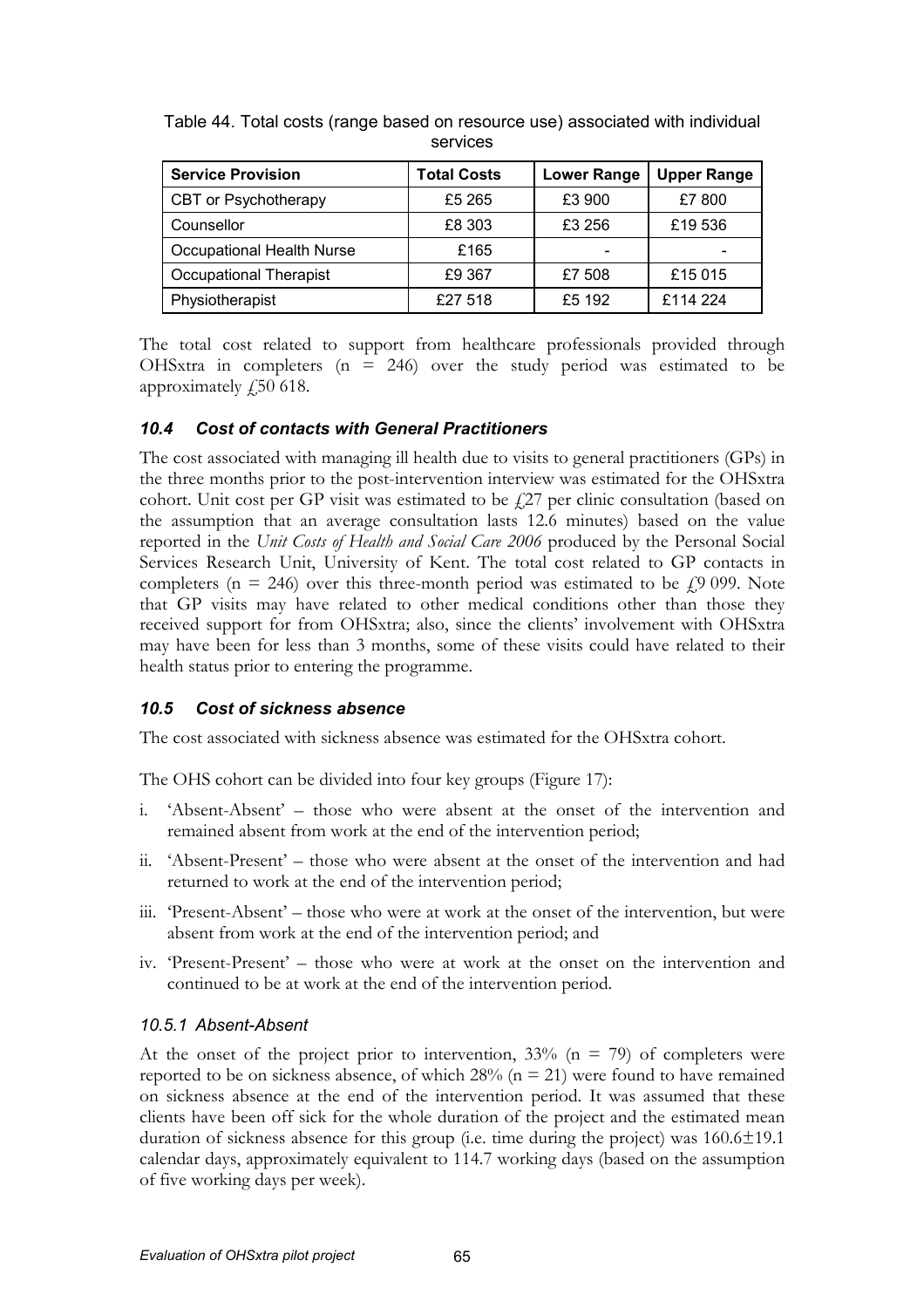#### 10.5.2 Absent-Present

Contrary to the 'absent-absent' group,  $72\%$  (n = 55) of those who were on sickness absence at the onset of the study returned to work during the study following case management intervention. The estimated mean duration of sickness absence of those who returned to work was 66.5±8.5 calendar days (based on data from 35 cases), approximately equivalent to 47.5 working days.

### 10.5.3 Present-Absent

Of the 67% who remained at work at the onset of the project,  $0.6\%$  (n = 1) went onto sickness absence during the project. However, the length of sickness absence for this group of clients is unknown, therefore, for the purpose of analysis, it was assumed that the length of sickness absence was equivalent to the duration of the intervention (93 calendar days, equivalent to 66.4 working days).

### 10.5.4 Present-Present

The majority (99.4%) of those who was at work at the onset of the project was also found to be at work at the end of the intervention period. It was assumed that these clients did not incur sickness absence during the project period.

Figure 17. Probabilities of client flow and costs associated with sickness absence in OHSxtra

|                | Pre-<br><b>Intervention</b> | Post-<br><b>Intervention</b>        | Mean<br><b>Sickness</b><br><b>Absence</b><br><b>Duration</b> | Mean<br><b>Salary Cost</b><br>(per person<br>per working<br>day) | <b>Total Cost</b><br>οf<br><b>Sickness</b><br><b>Absence</b> |
|----------------|-----------------------------|-------------------------------------|--------------------------------------------------------------|------------------------------------------------------------------|--------------------------------------------------------------|
|                |                             | Absent from work - 'Absent-Absent'  |                                                              |                                                                  |                                                              |
|                | Absent from                 | 28%                                 | 115 days                                                     | £100.29                                                          | £255 323                                                     |
|                | work                        |                                     |                                                              |                                                                  |                                                              |
|                | 33%                         | Present at work – 'Absent-Present'  |                                                              |                                                                  |                                                              |
| <b>OHSxtra</b> |                             | 72%                                 | 48 days                                                      | £101.34                                                          | £279759                                                      |
| clients        |                             |                                     |                                                              |                                                                  |                                                              |
| $N = 246$      |                             |                                     |                                                              |                                                                  |                                                              |
|                |                             | Absent from work - 'Present-Absent' |                                                              |                                                                  |                                                              |
|                | Present at                  | $0.6\%$                             | 66 days                                                      | £113.66                                                          | £8 071                                                       |
|                | work                        |                                     |                                                              |                                                                  |                                                              |
|                | 67%                         | Present at work - 'Present-Present' |                                                              |                                                                  |                                                              |
|                |                             | 99.4%                               | n/a                                                          | £109.23                                                          | n/a                                                          |
|                |                             |                                     |                                                              | Total                                                            | £ 543 153                                                    |

The cost associated with sickness absence was estimated, based on the proportion of clients who had sickness absence, the average salary costs of these staff (based on salary data stratified by age, gender, and staff group, see Appendix 3) and the duration of the absence. Overall, the total cost of sickness absence incurred in the OHSxtra cohort was estimated to be  $\sqrt{543}$  153.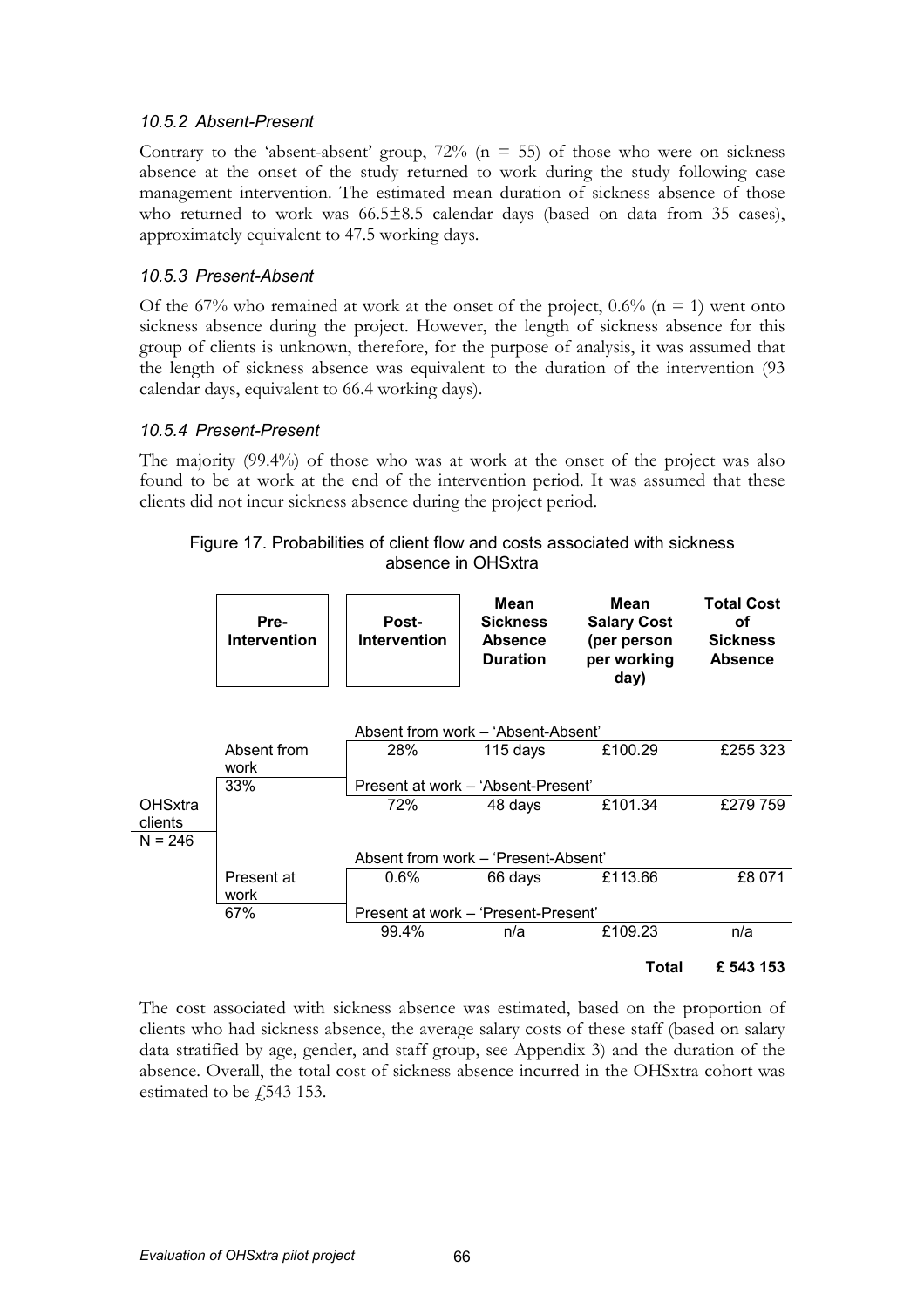### 10.6 Effectiveness measure of the intervention

The effectiveness or benefits of implementing OHSxtra is expressed as quality of life, measured as gain in quality adjusted life years.

Quality of life may be valued by health utilities, valuations that are scaled between zero (representing the worst health state – death) and one (representing the best health state – perfect health), representing an individual's preference for a given health state. In this project, health utilities were measured using EQ-5D.

The EQ-5D consists of five dimensions: mobility, self-care, usual activities, pain or discomfort, and anxiety or depression based on choices from three levels (no problem, some problem, and major problems) per dimension. Overall, 243 possible health states are generated based on the five dimensions and three levels per dimension. Each EQ-5D health state can then be converted into a score using published values (Brooks et al, 1996) This score is a numerical representation of the quality of life in a given health state and was used to calculate quality-adjusted life years (QALY).

A quality-adjusted life year (QALY) takes into account both quantity and the quality of life. It is a measure that provides a common currency to compare the extent of the benefits gained from interventions in terms of health-related quality of life and survival for the patient. In order to calculate QALYs, the amount of time spent in a health state is weighted by the utility score given to that health state.

In order to express the utility values over a one year period, QALYs were calculated based on the assumption that following the intervention, the clients would remain in the post-intervention health state until the end of the year.



#### Figure 18. Illustration of utility values over a one year period

The health utility associated with the OHSxtra cohort is shown in Figure 18. Overall, the mean pre-intervention utility score associated with the cohort was 0.59 compared with post-intervention score of 0.83. This improvement was observed over a mean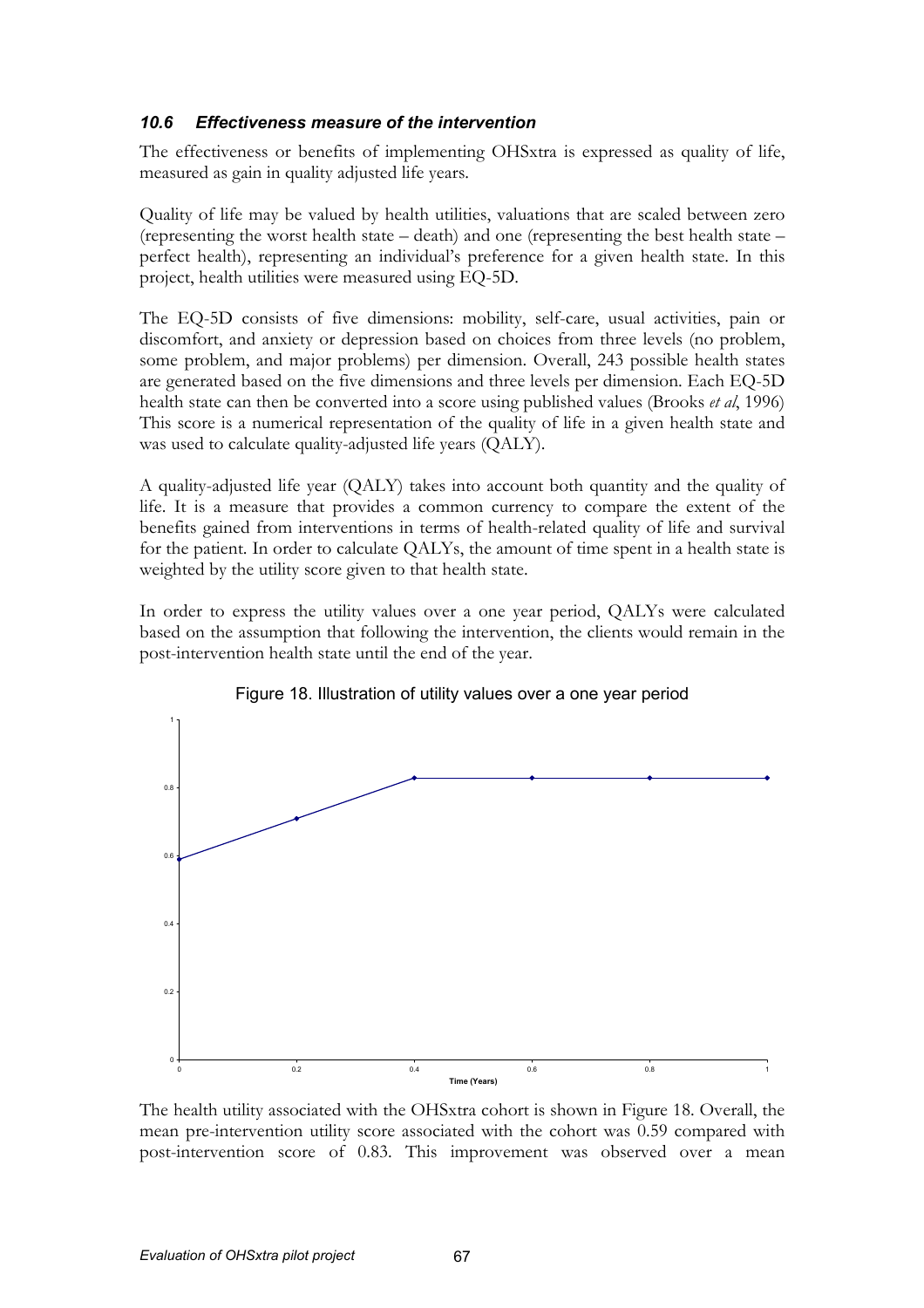intervention of 144 days. For the purpose of analysis, it was assumed that the utility value post-intervention will sustain over the remaining period of the year.

Figure 19 shows the probabilities of client outcomes and the mean utility scores obtained.

|                           | Pre-<br>intervention | <b>Post-</b><br>intervention | Mean<br>duration of<br>intervention<br>(Year) | Mean Pre-<br>intervention<br>score | Mean Post-<br>intervention<br>score |
|---------------------------|----------------------|------------------------------|-----------------------------------------------|------------------------------------|-------------------------------------|
|                           |                      |                              | Absent from work – 'Absent-Absent'            |                                    |                                     |
|                           | Absent from<br>work  | 28%                          | 0.44                                          | 0.46                               | 0.67                                |
|                           | 33%                  |                              | Present at work – 'Absent-Present'            |                                    |                                     |
| <b>OHSxtra</b><br>clients |                      | 72%                          | 0.40                                          | 0.49                               | 0.85                                |
| $N = 246$                 |                      |                              |                                               |                                    |                                     |
|                           |                      |                              | Absent from work - 'Present-Absent'           |                                    |                                     |
|                           | Present at<br>work   | $0.6\%$                      | 0.24                                          | 0.69                               | 0.32                                |
|                           | 67%                  |                              | Present at work - 'Present-Present'           |                                    |                                     |
|                           |                      | 99.4%                        | 0.39                                          | 0.64                               | 0.85                                |

Figure 19. Probabilities of client flow and utility score associated with OHSxtra

Overall, with the exception of the 'present-absent' group (1 client) who demonstrated a reduction in quality of life; substantive improvement in the health utility score was observed in all groups (ranging from 33% improvement in the 'present-present' group to 73% in the 'absent-present' group). Similar to costs, quality adjusted life years were calculated separately for the four key groups, taking into account (Figure 19) the proportion of clients, the mean duration of intervention and the difference between post- and pre-intervention health utility score in each group. Overall, the total QALY associated with the OHSxtra cohort was estimated to be 192.30. This figure is used to compare the relative quality of life (see Section 10.7).

#### 10.7 Cost effectiveness

In order to determine relative cost effectiveness, comparisons between two or more alternatives are needed. When comparing two alternatives, four possible outcomes can be observed (Figure 20):

- i. relative to the comparator, the intervention of interest is more costly, but has greater effectiveness (northeast quadrant);
- ii. relative to the comparator, the intervention of interest is less costly, but has greater effectiveness – this is when the intervention is 'dominant' and the intervention is favoured (southeast quadrant);
- iii. relative to the comparator, the intervention of interest is less costly, but is less effective (southwest quadrant); and
- iv. relative to the comparator, the intervention of interest is more costly, but less effective (northwest quadrant) – this is when the comparator is 'dominant' and the intervention should not be adopted.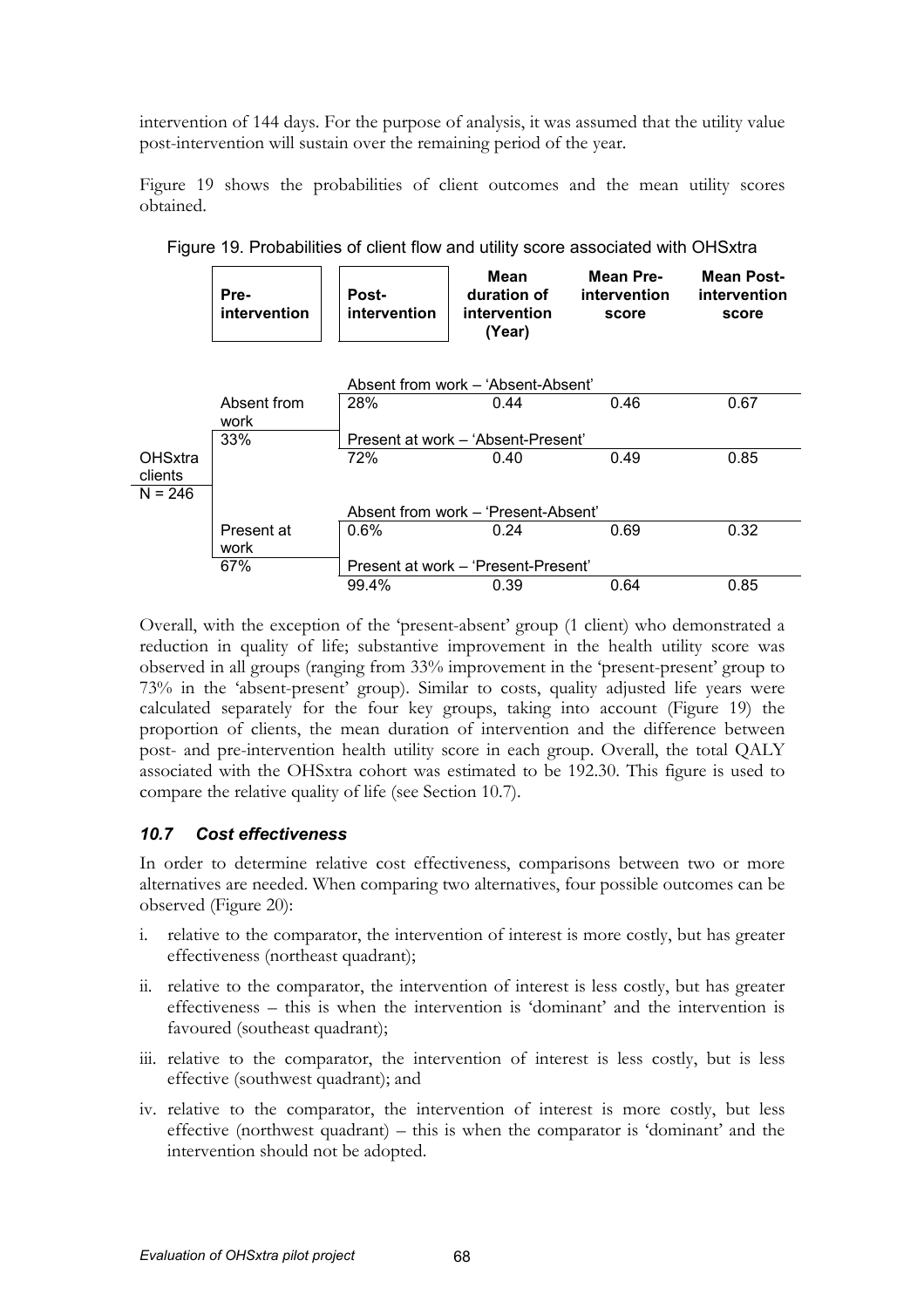Cost effectiveness is measured as a ratio of cost to effectiveness, and is often expressed as an incremental cost effectiveness ratio (ICER). This ratio expresses the additional cost required to achieve an extra unit outcome. In the cases where one alternative is more costly to adopt but has greater effectiveness (northeast quadrant in Figure 20) or where one alternative is less costly but has is less effective (southwest quadrant in Figure 20), value judgements are required, the ICERs should be calculated. The greater the ICER, the more money is required to purchase each unit of outcome. Therefore, interventions with lower ICERs are more effective than those with greater ICERs.

In contrast, in the case where the alternative is less costly and more effective (southeast quadrant in Figure 20), the alternative is termed the 'dominant' strategy. Such interventions should definitely be adopted from a cost effectiveness perspective. Where there is dominance, ICERs are not calculated.

In addition, where the alternative is more costly but less effective (northwest quadrant of the cost effectiveness plane in Figure 20), this alternative should definitely not be selected. Similarly, ICERs are not calculated.



Figure 20. The cost effectiveness plane

Cost

Due to the nature of the study design, data on matched comparators were not available. Although there are insufficient data in this pilot project to enable a formal economic evaluation to be carried out, relevant data are available to conduct scenario analysis. In this analysis, the relative cost effectiveness of the intervention of implementing case manager compared with the absence of case manager was determined.

The OHSxtra approach is based on the assumption that intervention by case managers would result in a reduction in sickness absence. In contrast, it is expected that in the absence of OHSxtra, these clients would eventually receive the same services that are required, but would be associated with longer duration of sickness absence. Therefore, when comparing the OHSxtra approach to the absence of such an approach, the costs associated with support service provision by healthcare professionals (Sections 10.3 and 10.4) becomes a variable that is common to both arms and is not taken into account in the analysis.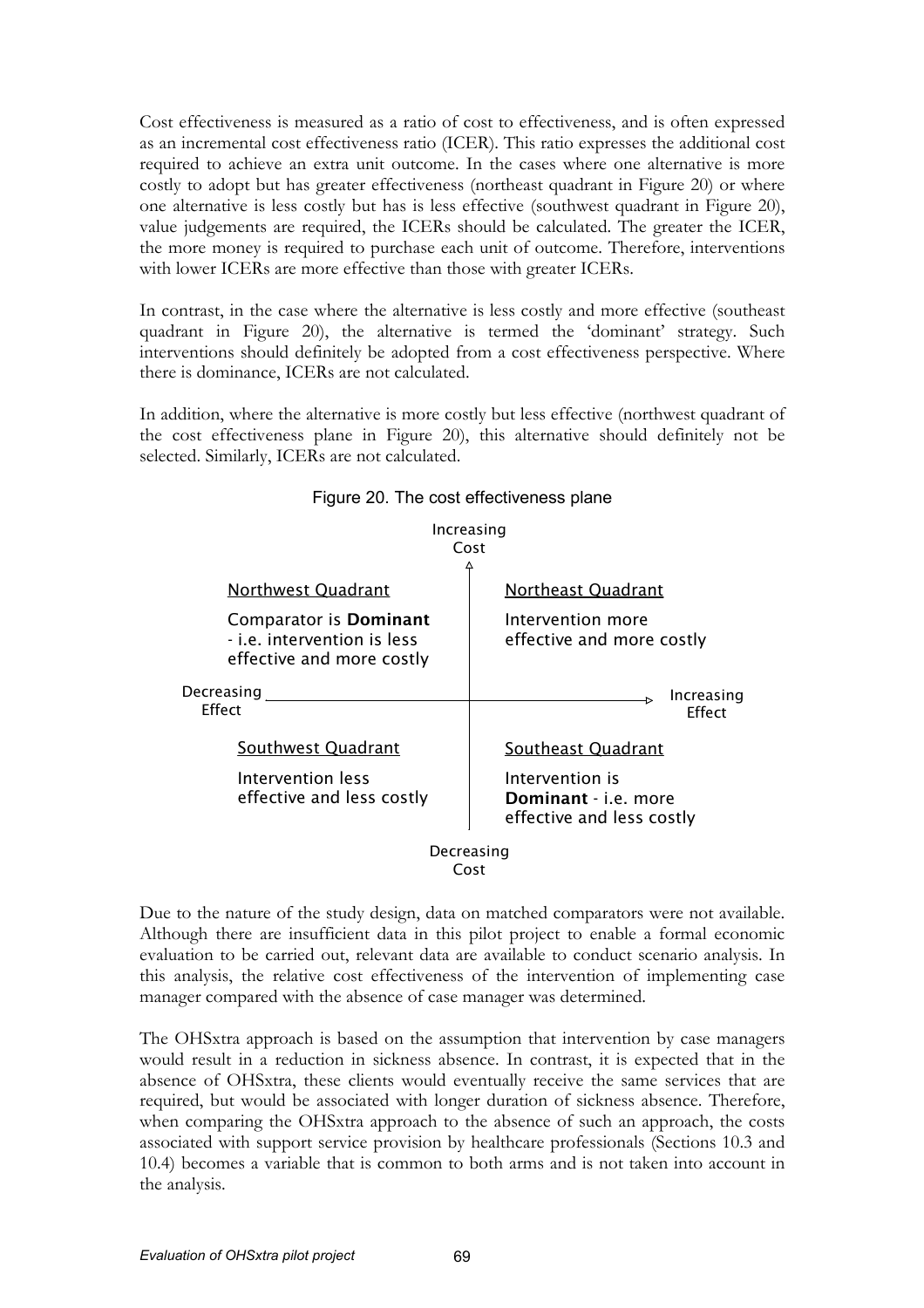Overall, the total cost associated with OHSxtra was  $\frac{1}{652}$  272 (intervention cost and sickness absence cost) and the total QALY of the OHSxtra cohort was estimated to be 192.30. In the comparator arm, it was assumed that those who were absent from work at the onset of the study would remain on sickness absence in the absence of OHSxtra – i.e. the 'absent-present' group would remain absent from work (Figure 17), the associated cost was £932 096; consequently, the QALY became lower than that observed with implementing OHSxtra – 183.17 QALYs – i.e. the 'absent-present' group would remain off work and incur similar improvement in quality of life as the 'absent-absent' group (Figure 19).

This indicates, based on the assumption that those who were absent at the onset of the and subsequently returned to work was a result of OHSxtra, the costs associated with implementing OHSxtra is less than that if OHSxtra was not available, and the QALY associated with implementing OHSxtra is greater than that would observed if OHSxtra was not available; suggesting that OHSxtra is a dominant strategy compared to no implementation – due to the lower cost and the QALY gained.

## 10.8 Threshold analysis

Threshold analysis was also carried out to explore the assumption that in the absence of OHSxtra, those who were absent from work at the onset of the project would have remained on sickness absence for the duration of the project  $-$  i.e.  $0\%$  return in the 'Absent-Present' arm in the absence of OHSxtra. The overall effect on the findings when varying this probability was tested.

The results showed that OHSxtra would no longer be the dominant strategy (if the incremental cost per QALY gained was greater than zero – set at  $f(0.01$  per QALY gained) if there was a  $70\%$  return – i.e. if OHSxtra was only effective in  $30\%$  of the patients; or if in the absence of OHSxtra, 70% of clients who were absent from work at the onset of the project would return to work within the same time period (Figure 21).

The National Institute for Health and Clinical Excellence (NICE) uses outcomes of economic evaluations to aid healthcare decision-making. The decision rule that NICE adopts are:

- Below an ICER of  $f(20000)$  per gain in QALY, judgments about the acceptability of a technology are based primarily on the cost-effectiveness estimate.
- Above an ICER of  $f(20000)$  per gain in QALY, judgments about the acceptability of a technology are more likely to make explicit reference to factors including the degree of uncertainty surrounding the calculation of ICERs, the innovative nature of the technology, the particular features of the condition and population receiving the technology, or the wider societal costs and benefits.
- Above an ICER of  $f = 30000$  per gain in QALY, the case for supporting the technology on these factors hasto be increasingly strong.

Therefore, threshold analysis was conducted to examine the probability of return when ICER would exceed  $f$ , 30 000. The results showed that when the probability of return was greater than 83% - i.e. if OHSxtra was effective in less than 17% of the clients; or if more than 83% of those who were on sickness absence at the onset of the project would return to work by the end of the project in the absence of any OHSxtra intervention (Figure 21), then OHSxtra would not be deemed as cost effective.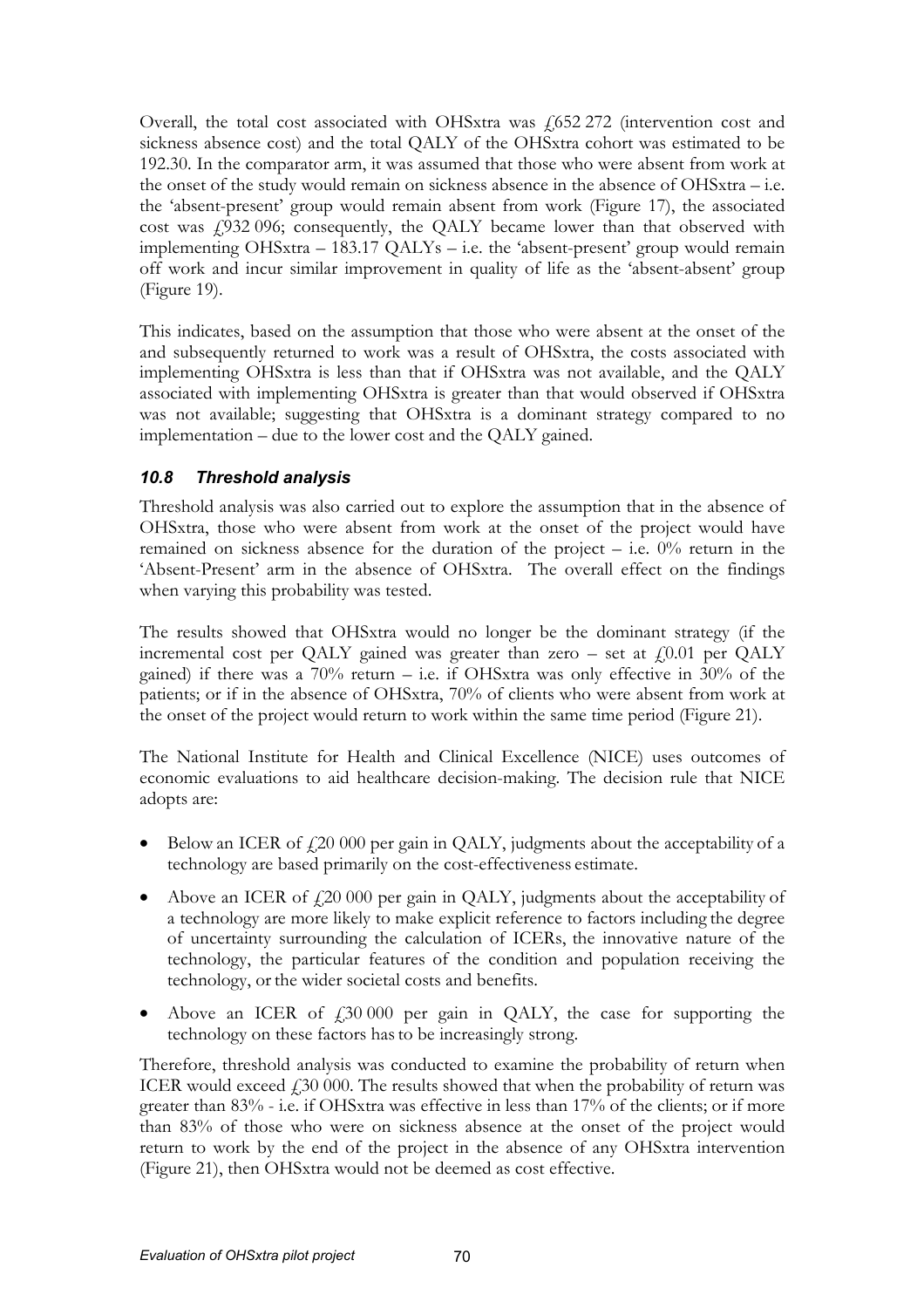

### Figure 21. Threshold analysis

## 10.9 Summary

The key points of the economic analysis can be summarised as:

- The implementation of OHSxtra is less costly than no implementation, based on the assumption that OHSxtra was responsible for all the clients who were on sickness absence at the onset of the programme subsequently returning to work at the end of the intervention period.
- The implementation of OHSxtra was associated with significant improvement in quality of life.
- Compared with no implementation, the implementation of OHSxtra is not only cost effective, but a dominant strategy – it has a lower cost and greater effectiveness.
- Threshold analysis showed that if the implementation of OHSxtra was only responsible for <17% of clients returning to work following sickness absence from the onset of the programme, the strategy would no longer be cost effective.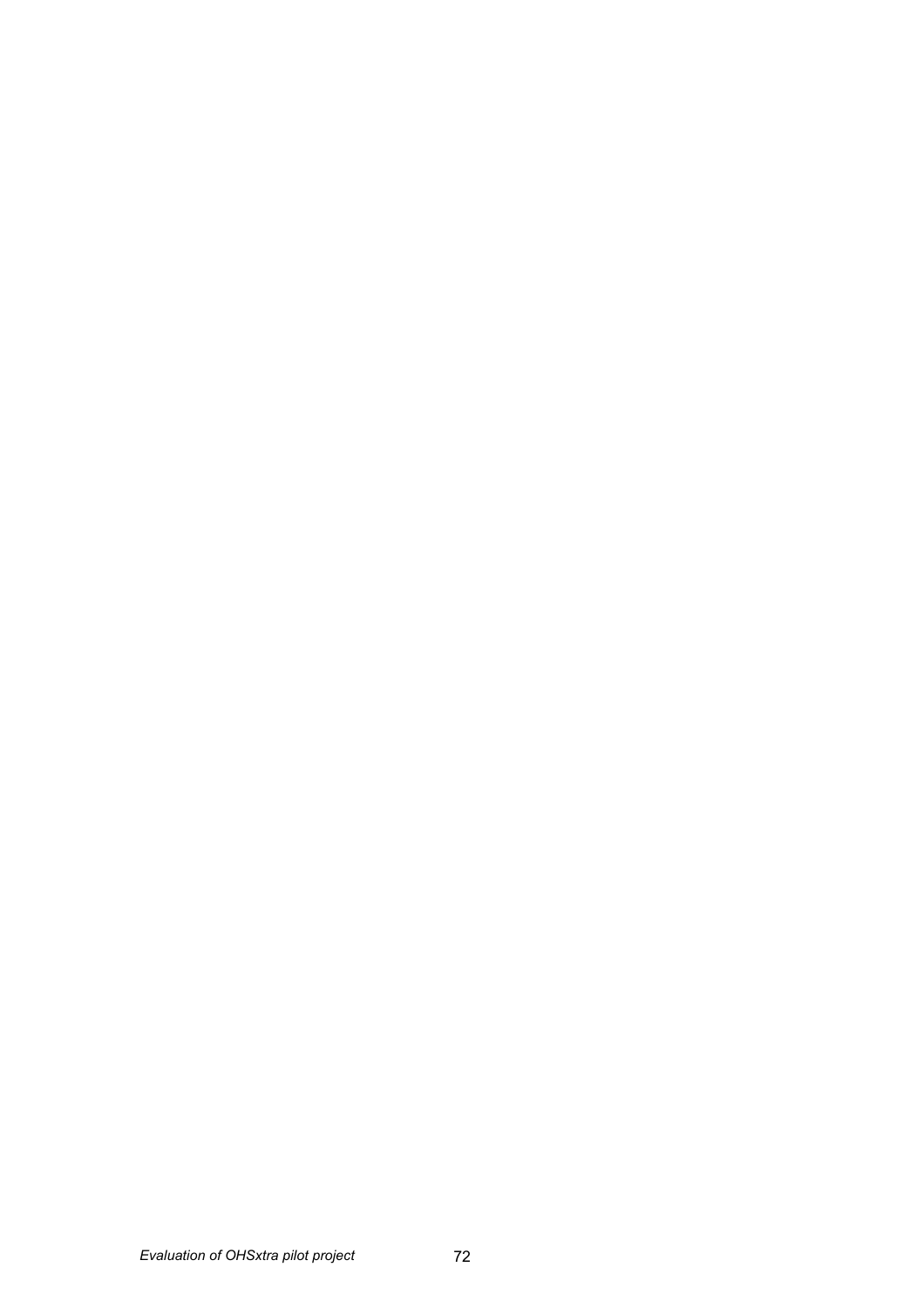### 11. Costs and impact of the service on sickness absence

### 11.1 Costs of case management and service delivery

#### 11.1.1 Costs of case management

The cost of case management for the pilot was  $\frac{1}{111,119}$  (up to the end of March 2007) (see Section 10.2). This includes the costs of training, and operational costs, but excludes costs associated with evaluation and other pilot costs.

Four case managers were involved in the programme. Two of the case managers were full time (January 2006 – March 2007); one was half time (April 2006 – March 2007); one was full time (November 2006 – March 2007). This equates to 41 months of case manager time. The total case manager costs for this period were  $\ell$ 96,759; this figure includes Pension and NI contributions  $(24%)$  of salary. This equates to a cost of  $\ddot{\ell}2,360$ per full time equivalent case manager per month.

Altogether 540 clients entered the programme, of whom 401 were eligible for the programme and did not voluntarily withdraw. The case management costs per active (at the point of analysis) or completed client in the pilot were therefore approximately  $f_{\text{c}}$  (277) (based on 401 clients). This does not include the costs associated with the 139 clients who were involved in the programme but did not complete (due to being ineligible, or voluntarily withdrawing); the cost associated with the active or completed clients is therefore likely to be an overestimate.

Clients started to be recruited into the programme in March 2006; the initial 2 months of case management time (January and February 2006) was spent on system development and advertising the programme. These necessary start-up costs have been included in the calculation of cost per client; future delivery of the service would not require this initial cost, so relative cost of service delivery per client would be reduced. It could be expected that this would reduce to approximately  $f(230)$  per client for on-going service delivery (if the costs of the first two months when no cases were seen are removed).

Furthermore, it is estimated that 30% of case management time was spent in pilot related activities (completing the battery of tests etc required for evaluation). The cost of case management time could therefore be further reduced by 30% in on-going service delivery, as more clients could be managed by the case manager. This would reduce the cost to  $\sqrt{161}$  per client.

#### 11.1.2 Costs of service provision

Service provision costs were  $f_1$ 50,618 for the 246 clients who completed (see Section 10.3). This equates to approximately  $\ell$  206 per client. Clearly, some clients required more service provision than others, and caution should be used when applying this figure to other populations.

## 11.1.3 Costs per client

The approximate cost per client during the pilot was therefore approximately  $\frac{1}{482}$  ( $\frac{1}{277}$ )  $+$   $\{206\}$ . This is likely to be higher than would be seen in on-going service delivery due to the removal of initial start up costs, the operational programme running at full capacity rather than the reduced capacity seen during the initial months of the pilot programme as it was ramping up, and improved efficiencies due to learning by case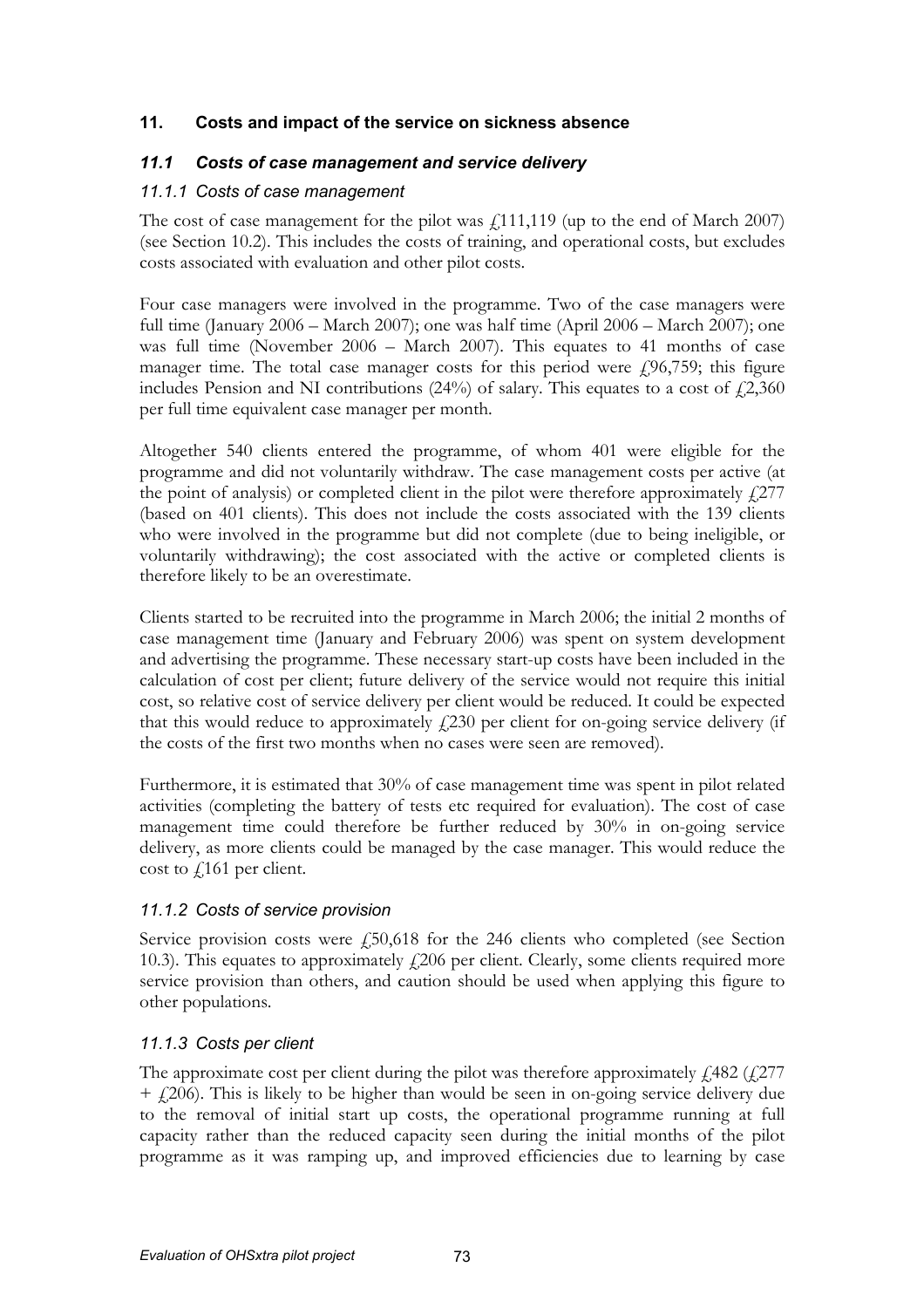managers. It is estimated that ongoing service delivery costs would be approximately £387 per client (£161 + £206).

### 11.2 Potential impact of service on absence

Because the pilot was not designed with a control group it is difficult to quantify how much absence may have been avoided through the provision of the programme. However, an estimate may be made drawing on data from other sources on typical absence durations for health conditions. These have been obtained from a large organisation, and the HSE standard figures, in order to estimate the potential absences saved. This is quantified in terms of speeding the return to work for those who were absent, and the amount of absence that may have been avoided for those who did not go absent.

### 11.2.1 Speedier return to work

Altogether 79 of the 246 clients (32%) were absent when entering the programme. The mean absence duration prior to their entry to the programme was  $42$  days (sd = 63.5) days) (based on data from 68 clients).

In order to quantify the impact on the programme on the speed of return to work, data on typical absence durations associated with different health conditions were obtained from a large organisation (private sector, but with public sector pay and conditions) (Litchfield, 2007). Data were obtained for the typical ongoing absence durations seen for those who had been absent for 42 days or more (i.e. the average absence duration at which absent clients entered OHSxtra). This is shown in Table 45. These figures are based on closed cases (i.e. clients returning to work or being ill health retired).

|                               | Additional number of<br>calendar days absence | Number of cases absence<br>duration is based on |
|-------------------------------|-----------------------------------------------|-------------------------------------------------|
| Musculoskeletal (all)         | 74                                            | 103                                             |
| Upper limb                    | 38                                            | 29                                              |
| Back and neck                 | 95                                            | 70                                              |
| Lower limb                    | 41                                            | 14                                              |
| Common mental health problems | 83                                            | 265                                             |

Table 45. Typical additional number of calendar days absence for those who have been absent for 42 days. Data from a large organisation (Litchfield, 2007)

Based on these figures it is possible to estimate the number of days absence that could be expected within the OHSxtra cohort from the point at which they entered the programme.

Altogether there were 54 clients who were absent at the start of their involvement with the programme who returned to work at the point of discharge; 30 of these had a musculoskeletal condition (6 relating to the upper limb, 15 relating to the back /neck; and 9 to the lower limb); 24 had a common mental health problem.

Based on the figures in Table 45 the anticipated number of days absence for these clients is shown in Table 46. A total of a further 4,014 calendar days absence could have been expected for this group.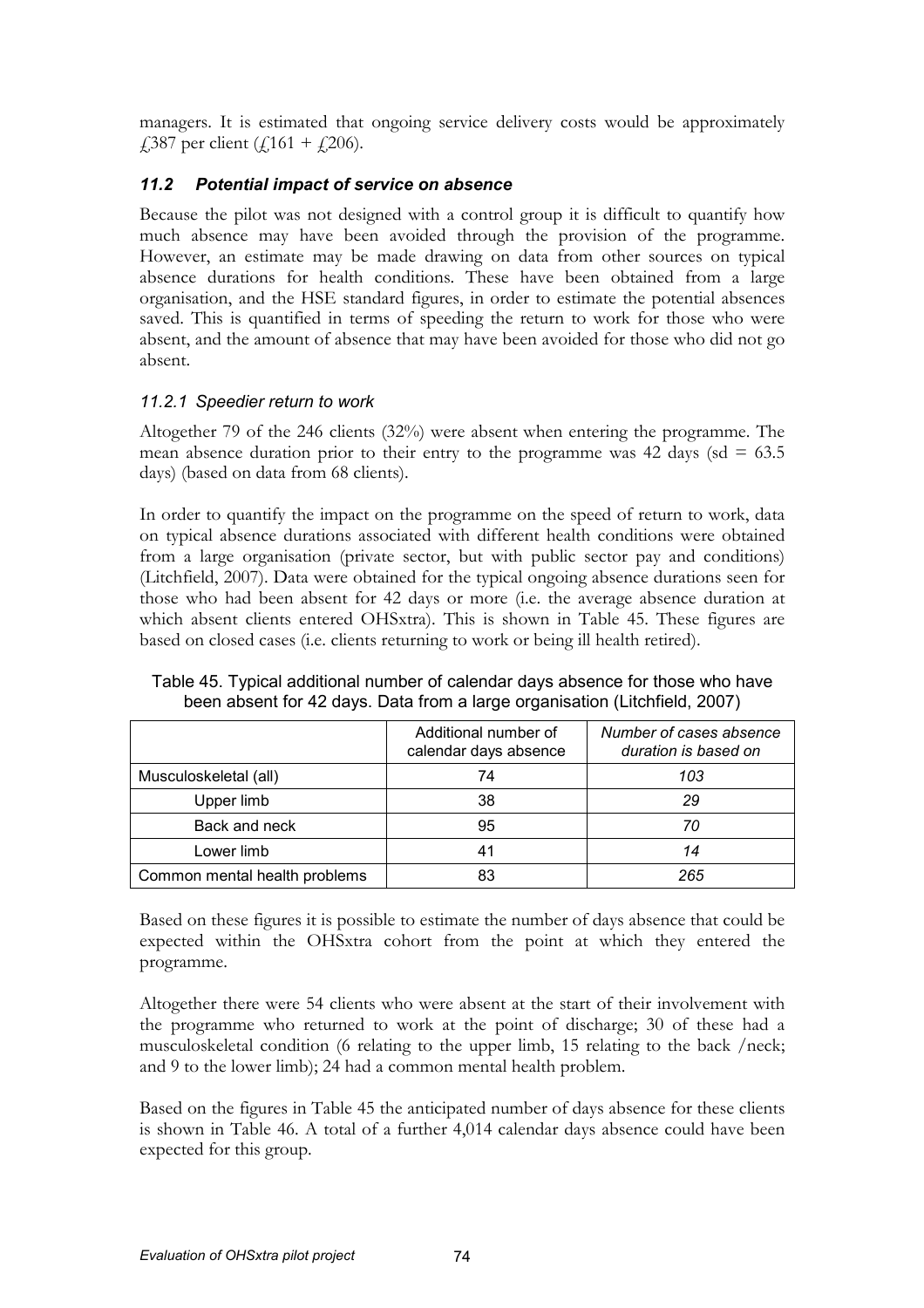|                               | Additional number of<br>calendar days<br>absence per case<br>(from Table 45) | Number of<br>cases | Number of<br>additional days<br>absence<br>anticipated |
|-------------------------------|------------------------------------------------------------------------------|--------------------|--------------------------------------------------------|
| MSD - Upper limb              | 38                                                                           | 6                  | 228                                                    |
| MSD - Back and neck           | 95                                                                           | 15                 | 1,425                                                  |
| MSD - Lower limb              | 41                                                                           | 9                  | 369                                                    |
| Common mental health problems | 83                                                                           | 24                 | 1,992                                                  |
|                               | Total                                                                        | 54                 | 4,014                                                  |

#### Table 46. Anticipated absence durations for clients who returned to work during the interventions

In comparison, the observed average absence duration for clients who returned to work during their involvement with OHSxtra was 66 calendar days. For the 54 clients, this gives a total number of calendar days absence while within the programme of 3,564 days.

Therefore OHSxtra may have avoided 450 calendar days of sickness absence through speedier return to work (difference between anticipated and observed calendar days absence). This is an average of 8.3 days per client. The average salary cost for this group is £72.39 per calendar day, meaning cost of the absence that was potentially avoided through speedier return to work was  $\text{\emph{f}}32,576$ .

# 11.2.2 Preventing absence

It is difficult to quantify how much absence may have been avoided through the programme. Normative data on typical absence durations for musculoskeletal disorders and common mental health problems are not available for NHS Fife or Lanarkshire. However, data are available from the HSE on typical durations for the length of absence within the UK workforce. The average lengths of absence due to health conditions reported by the HSE in the Survey of Work-Related Ill-Health (SWI) are shown in Table 47.

| <b>Type of complaint</b>                                     | Average working<br>days lost per case |
|--------------------------------------------------------------|---------------------------------------|
| All musculoskeletal conditions                               | 17.3                                  |
| Musculoskeletal condition mainly affects upper limbs or neck | 17.2                                  |
| Musculoskeletal condition mainly affects back                | 15.7                                  |
| Musculoskeletal condition mainly affects lower limbs         | 21.6                                  |
| Stress, anxiety and depression                               | 30.1                                  |

Table 47. Average working days lost per case due to a self-reported health condition caused or made worse by work (from SWI 2005/06)

Altogether 154 clients who attended the programme were not absent at either pre- or post-intervention assessment (see Table 21). It cannot be assumed that all these clients would have taken sickness absence due to their condition. Data from the client feedback was therefore used to estimate how many clients were helped to stay at work due to OHSxtra. Of the 154 clients who were at work both at the pre- and post-intervention assessment, 117 answered the question about whether OHSxtra helped them to stay at work; 95% reported that it did. This equates to 111 clients who consider that OHSxtra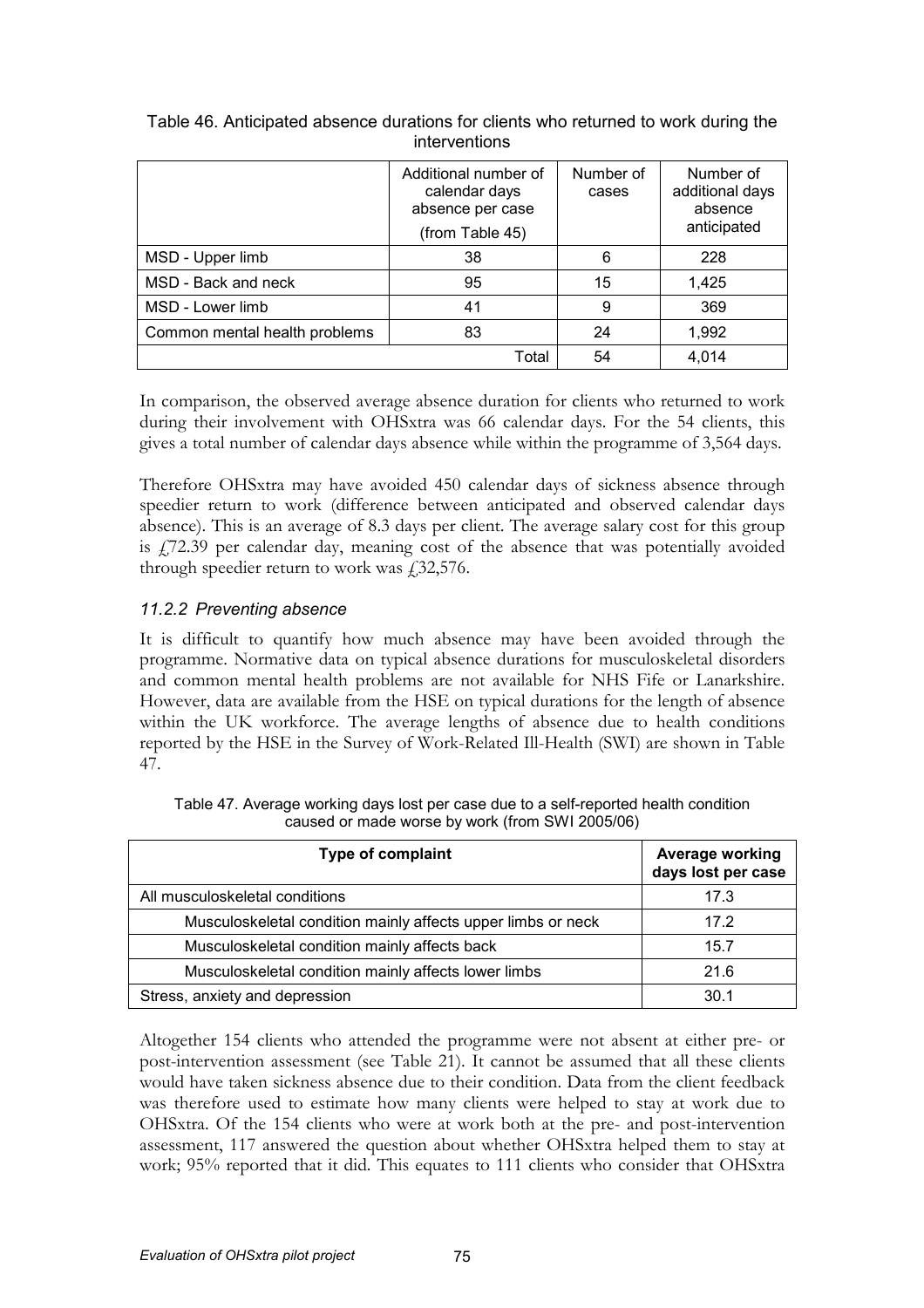helped them stay at work. Assuming that these clients were representative (by health condition) of those who remained in work, Table 48 shows the amount of absence that they may have incurred.

|                               | Average number of<br>working days<br>absence per case<br>(from Table 47) | Projected<br>number of<br>cases | Number of<br>working days<br>absence<br>anticipated |
|-------------------------------|--------------------------------------------------------------------------|---------------------------------|-----------------------------------------------------|
| MSD - Upper limb and neck     | 17.2                                                                     | 41                              | 705                                                 |
| MSD - Back                    | 15.7                                                                     | 35                              | 550                                                 |
| MSD - Lower limb              | 21.6                                                                     | 17                              | 367                                                 |
| Common mental health problems | 30.1                                                                     | 18                              | 542                                                 |
|                               | Total                                                                    | 111                             | 2.164                                               |

Note, that clients with neck conditions were re-classified from the back group to the upper limb group for this analysis.

The total amount of absence that this group may have experienced is 2,164 working days. Using the average cost per working day of  $f<sub>109.23</sub>$  for this group, this equates to an avoidance of  $\sqrt{236,374}$  in absence costs.

No figures are available for the amount of management time required to manage those who are absent; however, if it were 1 hour per case, the cost for managing the 111 clients had they become absent would be  $\ell$ 2,503 (based on a line manager's salary estimate of  $f30,000 = f22.55$  per hour); if the average management time were 2 hours per case the cost would be  $f_15,006$ ; if the average management time were 5 hours per case the cost would be  $f$ 12,515.

#### 11.2.3 Return on investment

The cost of case management and service provision was  $\ell$ 161,737. This leads to an estimated avoidance of absence cost of  $\frac{1268}{950}$  ( $\frac{132}{576}$  +  $\frac{1236}{374}$ ). Therefore for every  $f<sub>1</sub>$  spent there is an estimated avoidance of absence cost of  $f<sub>1</sub>1.66$ .

Including the estimate of 2 hours of management time per absent case into the costs that have been avoided through the programme means the programme avoids the costs of  $\frac{1273,956}{273,956}$ . Therefore, for every  $\frac{1}{2}$  spent there is an estimated avoidance of cost of  $\frac{12.69}{273}$ .

Note that these return on investment figures do not include the costs associated with repeated absence, staff replacement (bank and agency costs), the maintenance of patient care, and the retention of skilled staff in service delivery, including the avoidance of work without restrictions. It also does not include the costs associated with medication usage. Although it was not clear whether medication was taken in relation to the primary or secondary presenting issue, 27 clients who were taking medication pre-intervention were not post-intervention, while 10 who were not pre-intervention, were taking medication post intervention. The average number of medications taken at pre-intervention was 1.9 per client taking medication. There will be a saving associated with this reduced medication, but this has not been quantified.

These costs relate to the cost of service delivery as undertaken in this pilot study. It is likely that on-going service delivery adopting these principles, but without the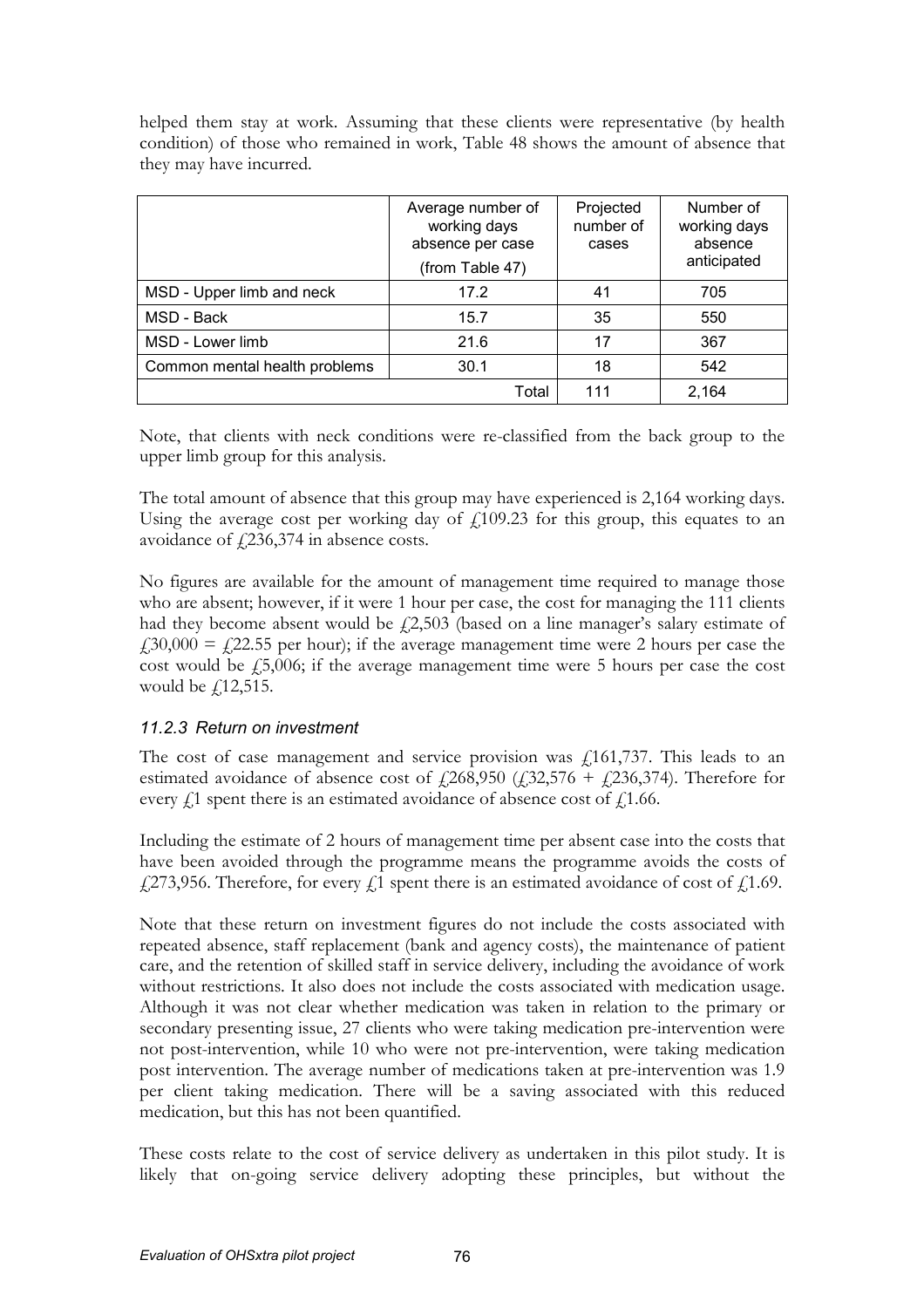requirement for such extensive data gathering for evaluation, would mean that case managers costs would be reduced per client (less time required per client). An increased capacity of the service providers would also potentially result in more clients being seen and potentially helped to return to work or prevented from becoming absent. If the cost of service delivery was reduced, and the number of clients assisted were increased, the relative return on investment is likely to increase.

Considering the cost of case management and service delivery for each client to be between  $\ddot{1}387 - 482$  per client (see Section 11.1.3), and knowing that the average cost per working day of staff is approximately  $f<sub>i</sub>100$  for the typical clients who attended OHSxtra (range  $\ell$ 100.29 –  $\ell$ 113.66), if the programme assists all participating staff to avoid an average of approximately 4 days of sickness absence, the reduced absence costs arising from this will have equated to the cost of service delivery.

## 11.3 Capacity of one case manager for cases

Altogether 540 clients entered the programme within a 10 month recruitment phase (March – December 2006), and were managed by FTE of approximately 3 case managers. Altogether 401 clients were active or completed at the end of the programme. Some case management time was taken up with managing those who are ineligible or who voluntarily withdrew from the programme, but most of the time was taken by the 401 who were active or completed. Based on this, over a 12 month period it is feasible that three case managers could manage 480 active cases, undertaking the paperwork and procedures required in the pilot. However, it is estimated that approximately 30% of the case managers' time was taken up with pilot related activities, in particular the time required to complete the paperwork for the pre- and post- intervention assessments. This requirement has been reduced for the on-going service delivery stage, so it is likely that 30% more clients could be seen by the case mangers, meaning 3 case managers could manage approximately 624 clients per year, or one case manger could manage approximately 210 clients per year. This recognises that with on-going service delivery there are also likely to be voluntary withdrawals from the programme, which will require case management time.

# 11.4 Summary

The cost of case management for the pilot was  $\frac{1}{111,119}$  (up to the end of March 2007). This equates to a cost of  $\ell$ 2,360 per full time equivalent case manager per month. The cost of case management per active or completed client  $(401)$  is approximately  $\sqrt{277}$ . With on-going service delivery where the requirements for data collection are reduced, the costs are anticipated to be approximately  $f(161)$  per client.

The costs of service provision were  $f_{15}$ ,618 for the 246 clients who completed, equating to approximately  $f(206)$  per client. The approximate cost per client during the pilot was therefore approximately  $\ell$ 482. This could be expected to be  $\ell$ 387 per client in on-going service delivery. Overall service delivery costs were therefore  $\frac{161,737}{2}$ .

The anticipated cost of absence of the clients who returned to work during the programme is £32,576 had they not received the intervention. The anticipated cost of absence of the clients who stayed at work throughout the programme is  $\ell$ , 236, 374 had they not received the intervention (based on HSE data). A further  $f$ 5,006 of management time can be estimated to not have been spent due to the avoidance of absence.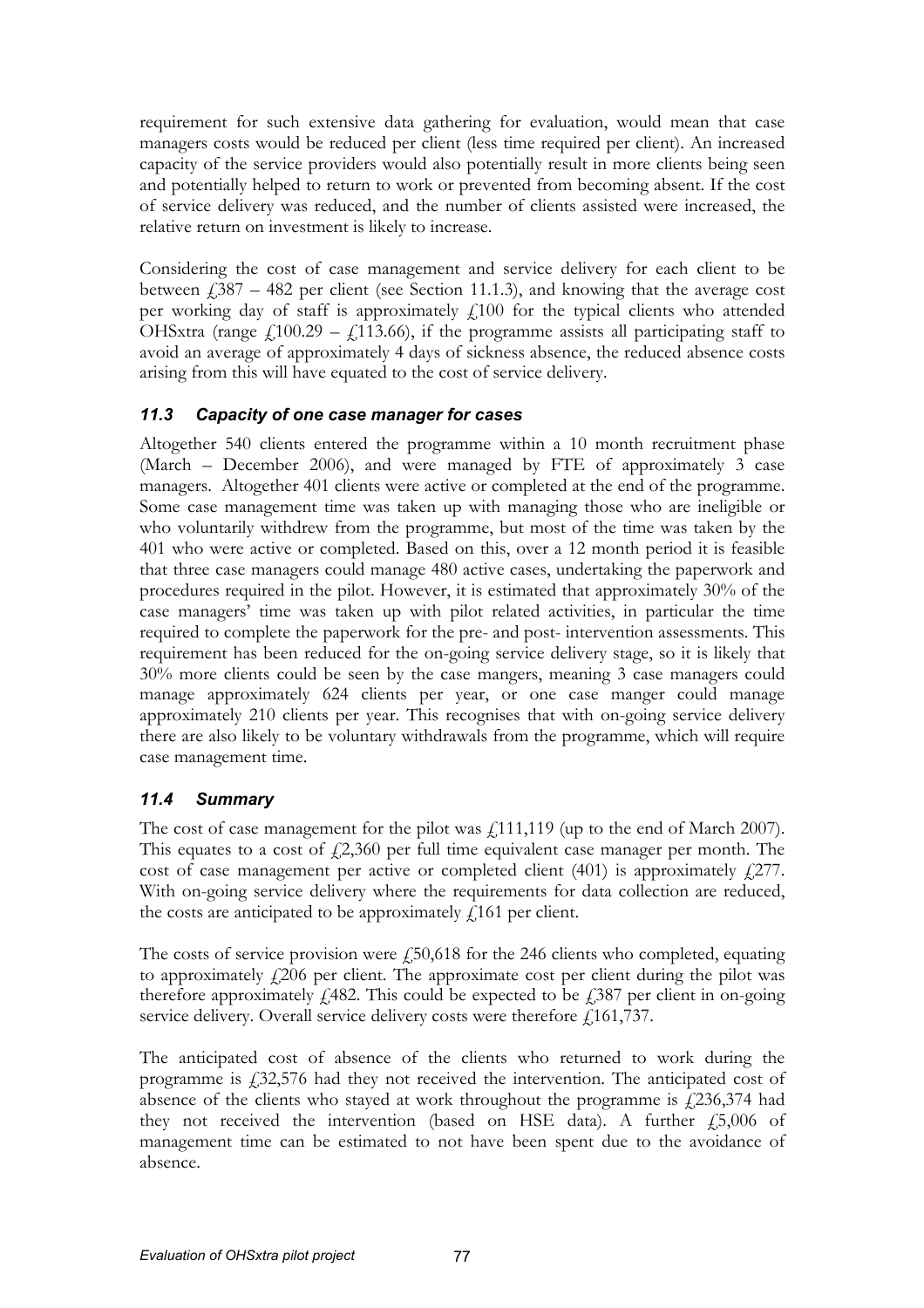Based on this, it can be seen that for every  $f<sub>i</sub>$  spent there is an estimated avoidance of absence cost of  $f_1$ 1.66. ( $f_1$ 1.69 when including the management time avoided). These figures do not include the costs associated with repeated absence, staff replacement (bank and agency costs), the maintenance of patient care, and the retention of skilled staff in service delivery, including the avoidance of work without restrictions. It also does not include the costs associated with medication usage.

These costs relate to the cost of service delivery as undertaken in this pilot study. It is likely that on-going service delivery adopting these principles would lead to greater avoidance of absence costs.

Considering the cost of case management and service delivery per client, if the programme assists all participating staff to avoid an average of approximately 4 days of sickness absence, the reduced absence costs arising from this will equate to the cost of service delivery.

It is estimated that in on-going service delivery, each full-time case manager could manage approximately 210 cases per year.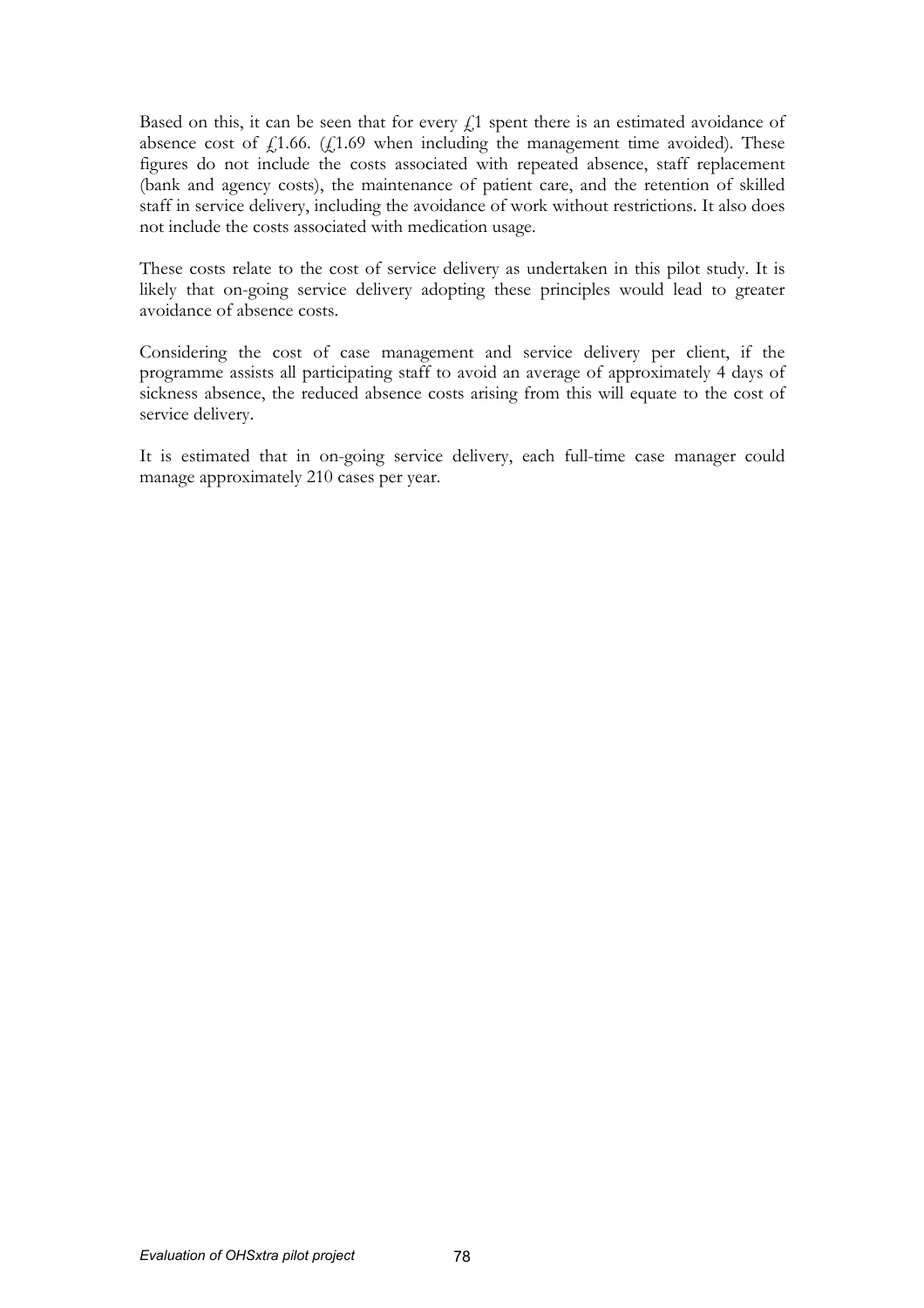# 12. Views of case managers and implementation issues

# 12.1 Introduction

Following completion of the pilot, discussions were held with the four case managers involved in the programme, to elicit their views on its running, and key lessons that could be learnt.

# 12.2 Resource

Case managers were typically managing up to 100 cases at one time, but reported that, with the requirements to gather data for project evaluation, this was a demanding case load. Case managers reported feeling stretched, particularly in the final six months of the project. As a result, some referrals did not receive the pre-intervention assessment and therefore referral to the service provider as quickly as intended.

The case managers reported feeling professionally frustrated in the service they were able to deliver due to the case load that they were managing. Their frustration was due both to the speed of service delivery they were able to offer, and their ability to be proactive in managing the cases.

The reason for the high case load was two-fold; firstly, the number of clients referring to the programme was higher than anticipated, and secondly, the length of time taken to complete the pre- and post-intervention assessments (which was partly required for evaluation of the programme).

Case managers also perceived that there was a shortage of service providers (particularly physiotherapists) meaning that there were some delays in speed of access.

## 12.3 Service provision

In Lanarkshire the service provider were not all in place at the launch of the pilot (March 2006). The physiotherapist started working with the pilot in early June 2006, and the Occupational Therapist in October 2006. However, a relatively small number of clients referred to the service in the first 2-3 months in Lanarkshire, and it is not thought that this delay in the physiotherapist being in post had a negative impact on the programme.

Lanarkshire Occupational Health department had not previously had access to an Occupational Therapist, and the case managers in Lanarkshire consider that full use was not made of the Occupational Therapist during the programme, although the potential for their work was recognised, and it was thought that this should be further developed.

The case managers all considered that clients had received a good service, and that the programme had been beneficial for them, with noticeable improvements in health. Clients reported to the case managers that they thought the service was good, that they had benefited from it and were appreciative of it. Client feedback to case managers on the quality of the services provided was excellent. Uptake of service provision was good.

Case managers thought that the programme had enhanced the reputation of occupational health. OHSxtra was not seen as a management tool (which traditional occupational health services can be), as clients could access it directly. Clients appreciated the confidentiality of the service and that their line manager did not necessarily know that they were attending the service.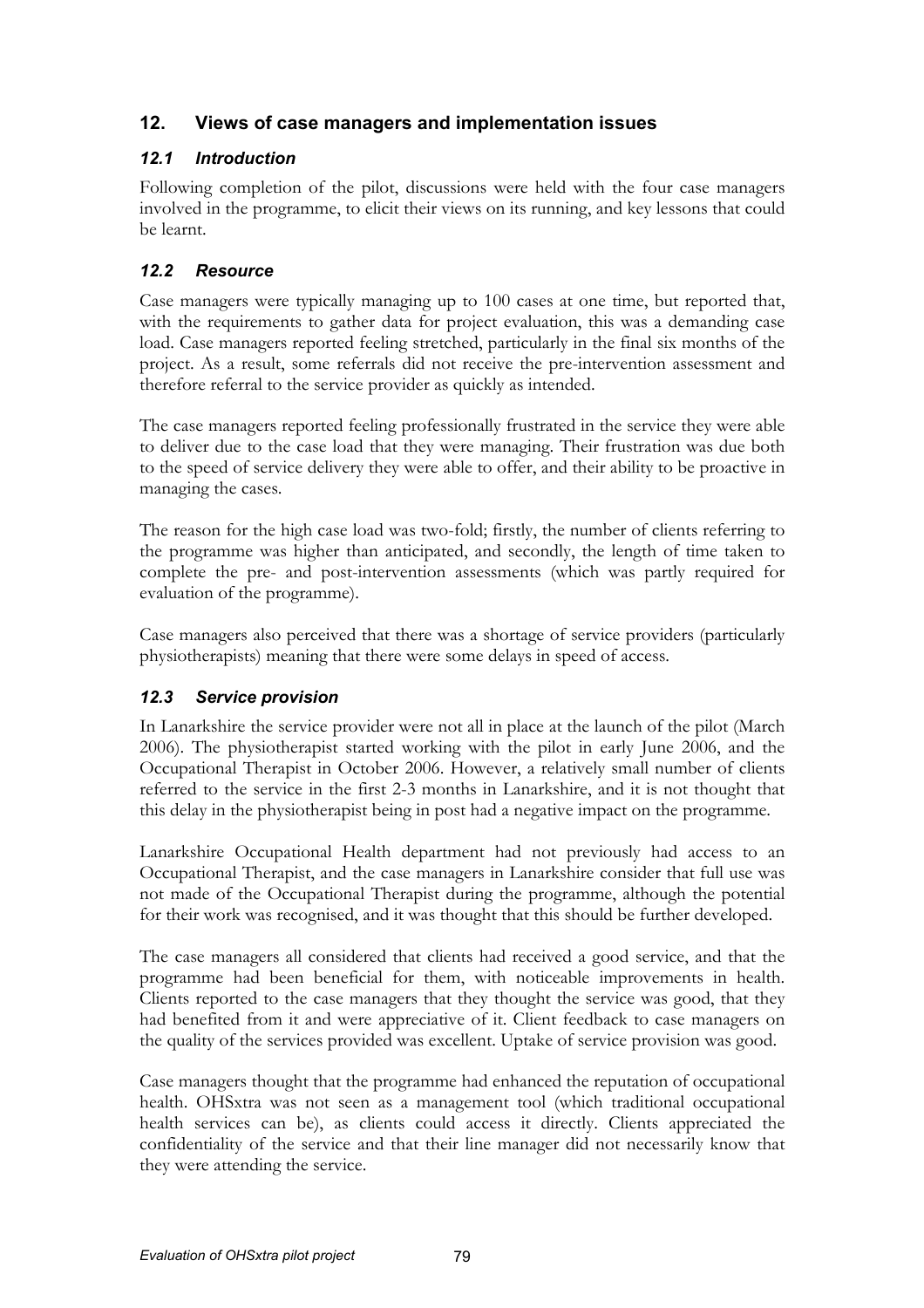Very few case conferences were required to be undertaken during the programme; it had initially been anticipated that these would be a significant component of the programme, but this was not found to be the case.

Some of the service providers (physiotherapists and Occupational Therapists) were based in the same building as the case managers, which meant that it was possible to have regular and effective communication with them; this was viewed as beneficial by the case managers. The physiotherapists were based at the acute hospitals and in the main primary care centres (where case managers also ran clinics); this meant clients did not have to travel to attend the treatment sessions, and could often be seen quickly.

# 12.4 Waiting times

The case managers recognised that in some cases, waiting times were longer than ideal, both for the pre-intervention assessment with the case manager, and for the first appointment with the service provider. However case managers commented that clients received therapy more quickly than they would have been on the NHS (where there was approximately a 9 week wait for physiotherapy). On some occasions, particularly early in the pilot, a client attended a physiotherapy session on the same day as their preintervention assessment.

# 12.5 Tools used

The need to evaluate the programme meant that a number of formal measures were taken. Case managers were asked their views of the usefulness of the tools used.

All the case managers thought that GHQ-12, EQ-5D and COPM were useful tools for their assessment and management of a case. However, the WAI was reported as less useful, and to take too long to complete. It was also reported to be unpopular with clients. Specifically, the question which requested clients to rate their current work performance relative to their lifetime's best performance was disliked. Despite reassurances of confidentiality, it is thought that clients may not have answered this honestly. In addition, wording on some of the questions was reported to be unclear. However, one question in the WAI which was considered to be useful asked the client to consider their health status and ability to work in two years time; the case managers used this to help the client identify aspirations and support required.

Because a range of tools were used which measure similar parameters, some clients were reported to feel that there was duplication of questions; this was frustrating because of the time required to complete the questionnaires.

As well as being useful for assessing the client's needs, the tools were reported to be useful in allowing the clients to see the change in their health status over time. This could positively reinforce the progress that had been made, although it was less helpful if clients had not made significant progress.

# 12.6 Obtaining discharge paperwork

One challenge faced by case managers was in successfully completing the postintervention assessment ('discharge') with the client. It was intended that this assessment would be completed face to face, particularly because the WAI was a computer based questionnaire requiring clients to attend the clinics in order to complete it. However a significant proportion of clients did not attend the post-intervention assessment. A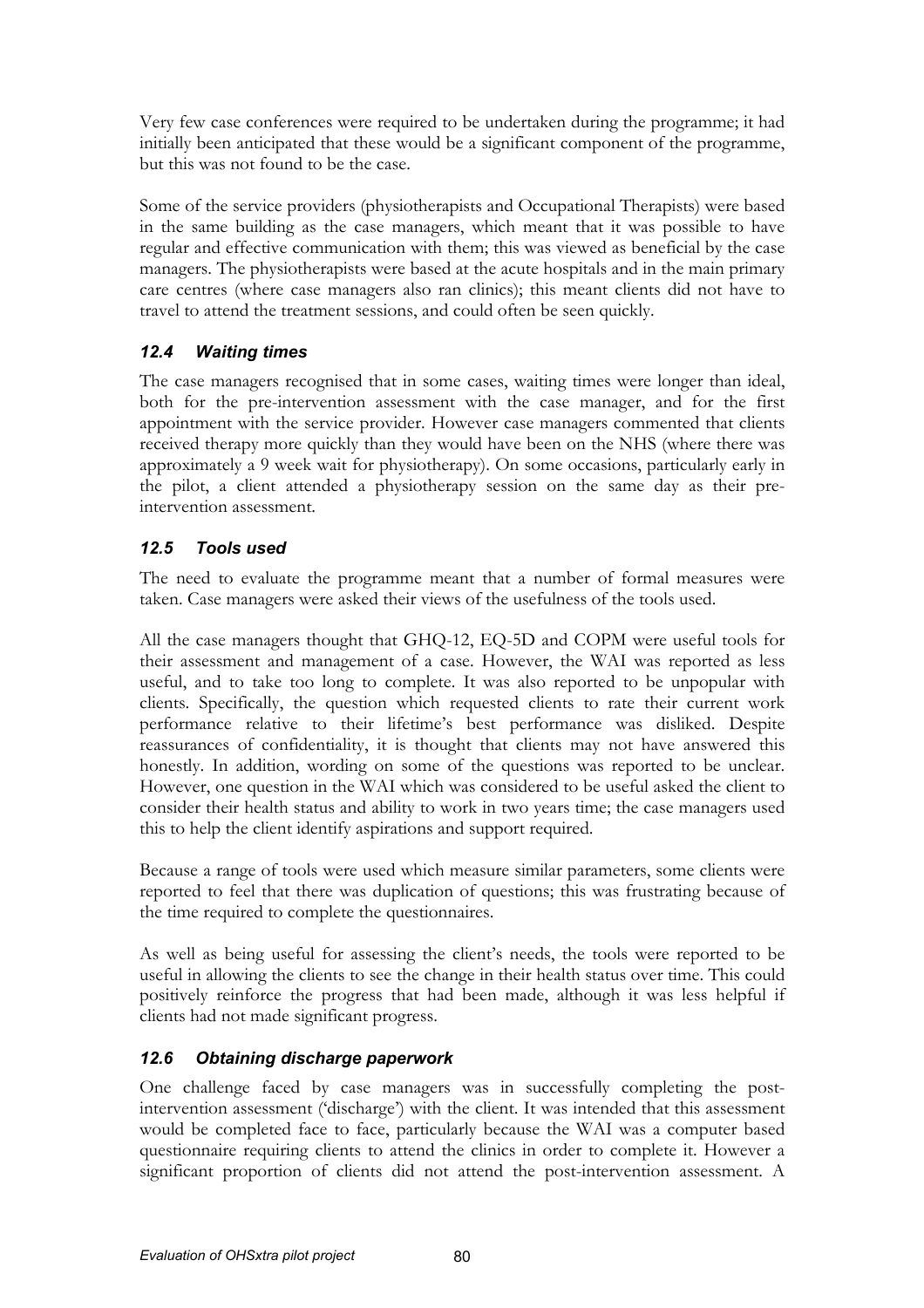variety of factors may have contributed to this, including the time required for the assessment, the need to travel to the clinic for it, and because clients had completed the therapy (and generally experienced an improvement in their condition); there was no personal benefit in individuals undertaking the post-intervention assessment.

Telephone post-intervention interviews were attempted with those who had not attended (case manager completing the WAI using the clients' verbal answers); however, because most clients were working many were not available for a phone interview during the day. Therefore 'discharge packs' (containing the questionnaires and tools) were posted to those who could not be discharged over the phone. Clients could return the forms via their nearest occupational health department, internal mail, or post. Using this combined approach the number of discharges was increased.

It was not thought feasible for the physiotherapists to complete the discharge questionnaires for the musculoskeletal disorder cases, due to their work pressure.

It was noted by case managers that the sooner the client was invited to complete the post-intervention assessment after the intervention was completed, the better the chance of them attending. However, in some cases there were delays in paper work being received by the case manager from the service provider at the end of the intervention; this decreased the likelihood of the client attending the post-intervention assessment.

# 12.7 Communications

One key lesson from the pilot was the importance of good communications with all the stakeholders, in order for case management to be successful. Their views on the effectiveness of communication with the different stakeholders are discussed below.

## 12.7.1 With service providers

Case managers considered that communications with the service providers were generally good, although there were differences between service providers, particularly in the speed of provision of reports. Because of the case managers' high case load, these reports were often used as the prompt for case managers to take action, and therefore timely delivery of them was essential.

## 12.7.2 Links with Occupational Health (OH)

In both Fife and Lanarkshire the case managers were based in the same building as the OH service, which was considered to facilitate the relationship between them. Close links between OH and the OHSxtra project were encouraged at the start of the programme through communication and meetings; however the relationship was not as close as it had been hoped. Some clients were under the care of both OHSxtra and traditional OH; it was possible for neither professional group to know that the other was involved, and therefore to work less effectively. There were also unfortunate administrative errors which resulted in a significant proportion of OHSxtra client eligibility forms not being filed in the occupational health notes. It had been intended that this would be the route by which OH would know that their client was being supported by OHSxtra. This communication breakdown meant OH staff could have been supporting clients who were also receiving interventions from other service providers through OHSxtra. This highlights the importance of sharing of records and two-way communication between OH and OHSxtra case managers.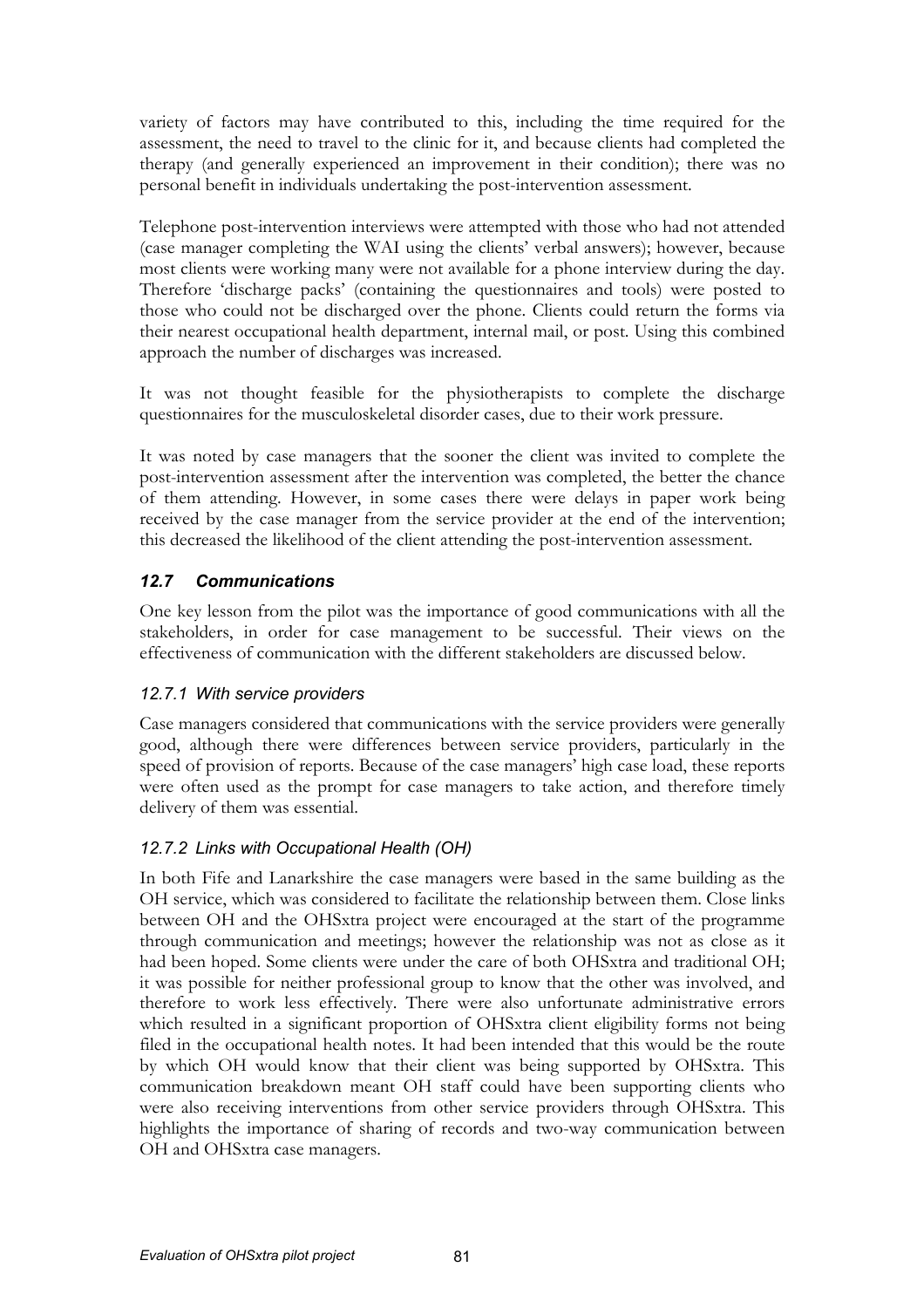Some difficulty was also experienced during the pilot with OH not agreeing to allow case managers access to case notes, due to concerns over client confidentiality. This was resolved and consensus reached in September 2006.

Some very complex and chronic cases were referred to OHSxtra; although case managers thought that they did benefit from the programme, they also needed further support, and were therefore referred to OH on discharge. This applied to eight of the 22 clients who were absent at both pre- and post-intervention.

### 12.7.3 With line managers and Human Resources personnel

If a client was absent their line manager could refer them to the Occupational Health department; the client themselves could have referred to OHSxtra without their line manager being aware of this. Because of this, Occupational Health tended to have closer links with line managers than OHSxtra staff did. Clients did not necessarily want their line manager to know that they were attending OHSxtra services; in some cases the evaluation questionnaire was the only contact that OHSxtra had with the line manager.

Case managers found that the line managers were generally co-operative. The case managers saw their role as supporting the clients so that they were able to relate to their line manager. The case managers were not able to directly affect factors such as shift patterns, but could work with the individual and, for example, set up meetings with HR or others to facilitate this. The case manager could attend those meetings with the client; the case managers thought that this was particularly helpful for those clients who were experiencing work related stress.

## 12.7.4 With clients

In some cases the case managers had very little contact with the client between their preintervention assessment and their discharge, specifically if it was a straightforward case.

## 12.7.5 With project steering group

The project steering group oversaw the strategic running of the project. The Project Manager and at least three other members of the steering group attended both site implementation groups (responsible for the detailed running of the project). Both meetings were usually held in the same month, in order to facilitate communication between them. Despite this the case managers felt that the links with the steering group could have been better, both concerning providing case managers with input into decision making, and communication of those decisions.

## 12.8 Project management and support for case managers

There was a change in project manager partway through the project (September 2006), which created challenges for all involved. Some case managers reported feeling isolated and unsupported in their work; this arose partly due to the unforeseen change in project management. However, the case managers reported that the support they had from each other was very beneficial; they met one afternoon each month for peer review and support and valued this very highly. The case managers all commented that there was excellent communications between them, and that they worked well as a team, supporting each other in their role. Case managers also received some support from their occupational health colleagues, (who were based in the same building).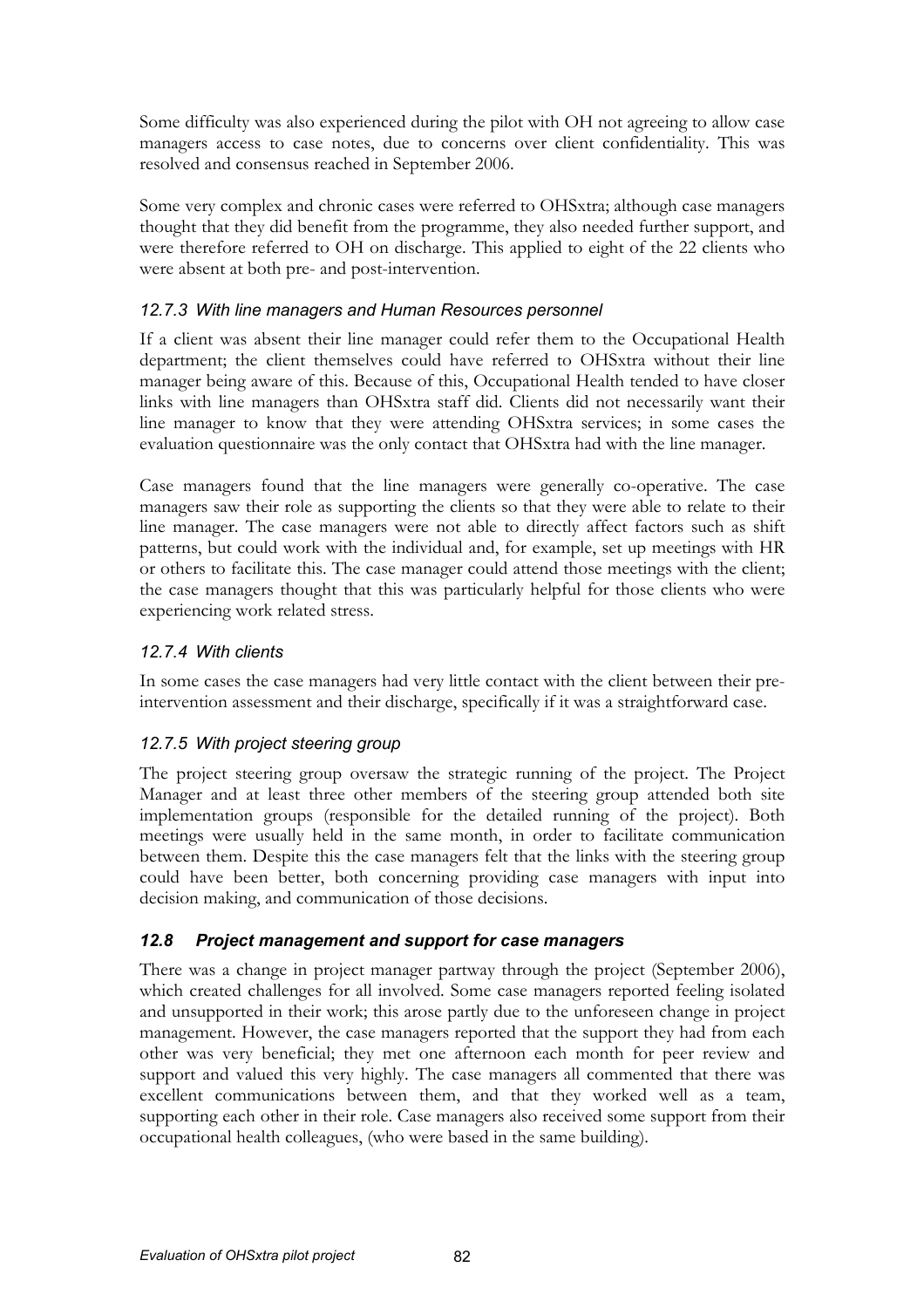Under the Agenda for Change process, the case management role has a knowledge and skills framework, with defined competencies for the role, and will follow standard NHS recruitment and appraisal practices. This includes annual review of Personal Development Plans, and monthly peer reviews, which will be included in the implementation of the programme.

## 12.9 Direct access to physiotherapy service

Following the close of the pilot to new referrals (22nd December 2006) staff in Fife were able to directly self-refer to the physiotherapist, via a phone line, where they were triaged. They could be referred to the case manager, or receive physiotherapy from a therapist who adopted case management principles. The physiotherapist could refer the client to a case manager at any time, if judged to be required.

This was not offered in Lanarkshire as their dedicated physiotherapist had a full case load completing treatment for those who were still within the OHSxtra programme.

### 12.10 Is case management a useful approach?

All case managers though that case management was a useful approach particularly for the more complex cases where the client may need to be redeployed, or needed support from more than one service provider, or there was also involvement from occupational health or HR, or for those with significant mental health problems.

The approach as adopted in this pilot was perceived as less necessary for simple musculoskeletal cases, where clients may have required only one or two sessions of physiotherapy. The project required these clients to complete all the assessment tools.

## 12.11 Summary

The key issues to emerge from the case managers concerning implementation of the programme are shown below.

#### 12.11.1 Perceived positive aspects of the programme

- Clients could obtain quicker access to service provision than was available through the traditional NHS routes.
- Most clients were reported to be very pleased with the service, and health improvements were observed.
- Service providers were considered to deliver high quality services.
- Case managers worked well together.

#### 12.11.2 Challenges / lessons

- Providing sufficient resource to the programme to allow timely response.
- Ensuring that the demands on the programme don't delay service delivery.
- Using suitable tools to assist the case manager manage the cases, but without being overly burdensome for the clients.
- Providing appropriate support for different clients; case management may not be required for simple musculoskeletal cases.
- Talking to clients during the day (when at work), to obtain discharge paperwork.
- Integrating OHSxtra into traditional OH services.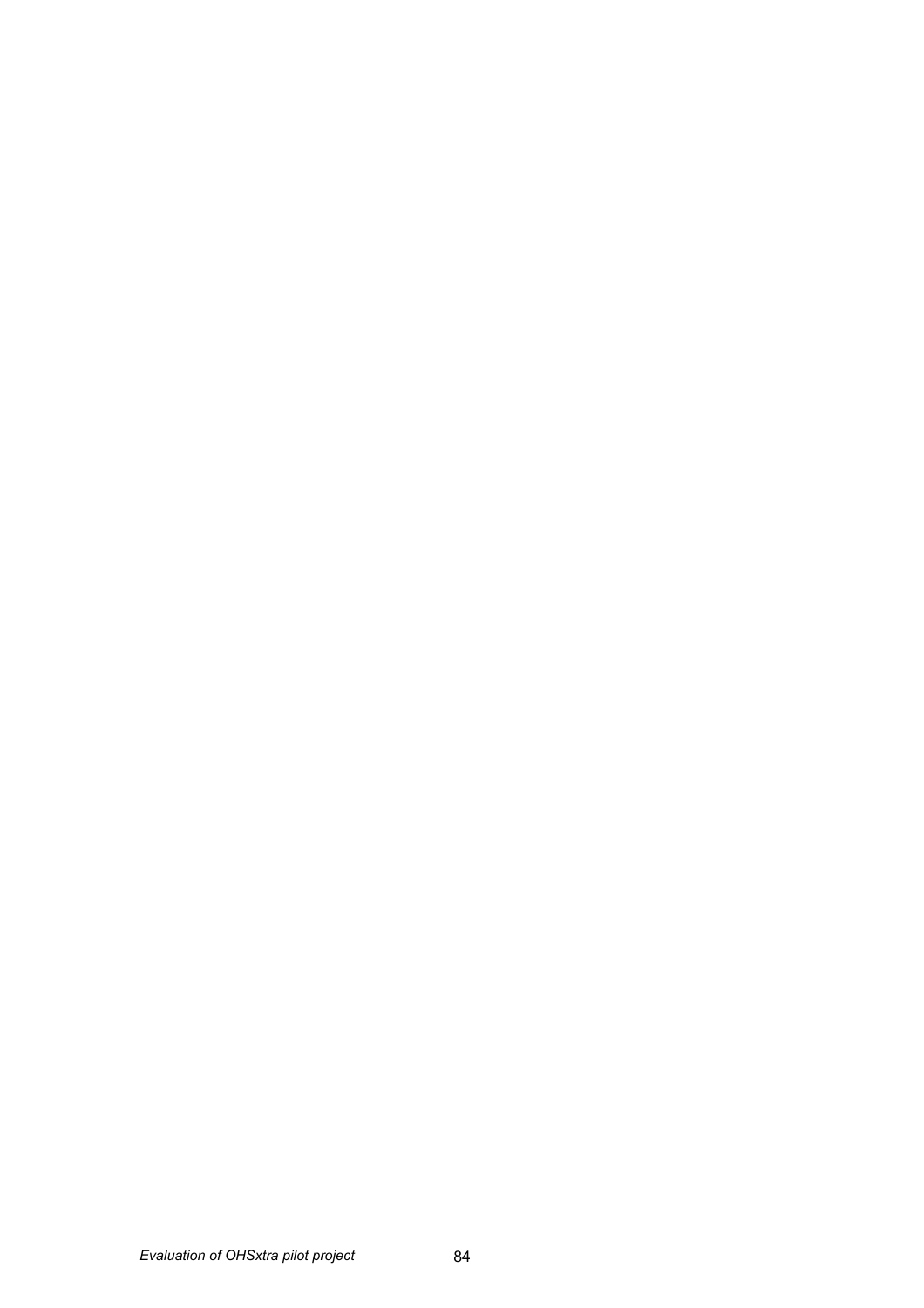# 13 Discussion

# 13.1 Introduction

The preliminary results of the study were presented to the Expert Reference Group at a meeting on 17th May 2007. Group discussions concerning the findings were held following the presentation (see Appendix 4 for full summary). The discussion reported here includes some of the comments received on that day. The discussion considers the characteristics of the clients seen, the impact of the programme, and operational issues.

# 13.2 Client characteristics

## 13.2.1 Representativeness of sample

The clients were representative of the health boards from which they were drawn in terms of gender, age and job group. The average age at referral (43 years) was slightly higher than the average age of British workers of 39 years reported by Royal & SunAlliance (2005). This was also found to be the case in the Job Retention and Rehabilitation Pilot study (Purdon *et al*, 2006). This is likely to be because there is an age effect with some conditions (e.g. musculoskeletal) with older workers more likely to experience them.

The proportion of clients coming from the nursing and midwifery job group was higher than the other job groups, but the difference was not significant. The project had particularly targeted marketing material to nursing and midwifery staff due to the relatively high prevalence of sickness absence in this group, and the associated costs associated with these skilled staff. This is reflected in the clients seen, with the average duration in their current post being 7.2 years, and the average duration of employment with the Health Board being 12.8 years. This implies that the typical clients seen by the service were experienced staff, whose absence would have a significant impact on costs and service delivery.

## 13.2.2 Voluntary withdrawals

Although 120 clients voluntarily withdrew from the programme, the vast majority (88%) of these withdrew prior to the pre-intervention assessment. The main reasons for withdrawal were that they had received alternative service provision, repeated nonresponse / non-attendance, their issue had resolved, or they did not require OHSxtra services. Few clients withdrew once they had completed the pre-intervention assessment; following this they received service provision, if required, and typically experienced an improvement to their health. Case managers reported that the uptake of service provision was good; clients appeared committed to receiving the intervention.

# 13.2.3 Primary Presenting Issues

The most commonly reported Primary Presenting Issues were musculoskeletal disorders (72%) and common mental health problems (25%). Few clients (3%) presented with other health conditions; this is likely to be because it was known that the service was particularly offering support for musculoskeletal and common mental health problems. Considering data for the whole of the UK (HSE, 2007), around three quarters of Labour Force Survey self-reported health problems were due to musculoskeletal disorders and stress and other types of mental illness. In that survey, it was identified that nurses had above average prevalence rates of both self-reported musculoskeletal disorders and stress, depression or anxiety. It was for this reason that the marketing of OHSxtra was particularly targeted at nursing and midwifery professionals.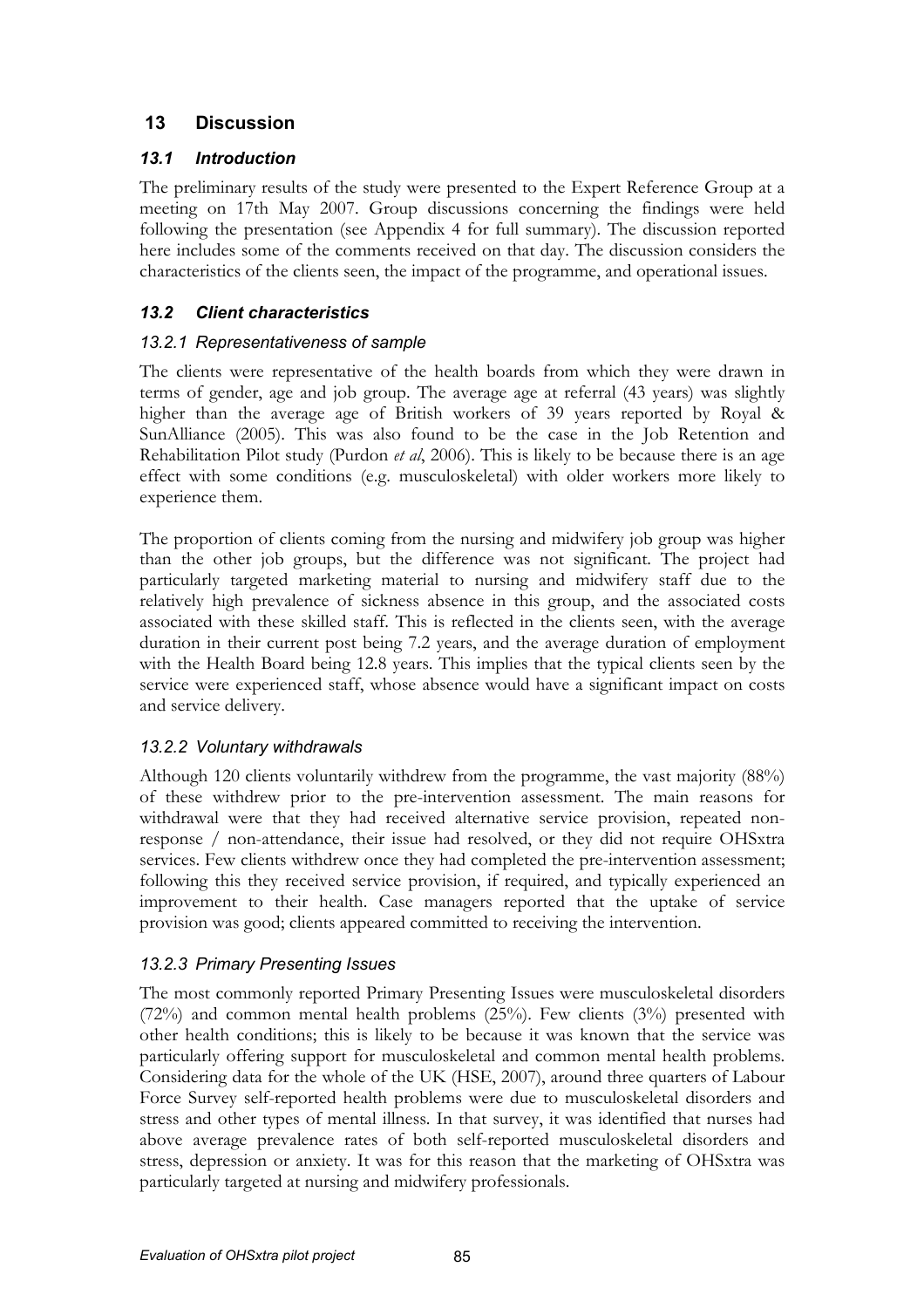A quarter of clients also had a secondary presenting issue, most of which were musculoskeletal or common mental health problems; these clients are likely to have more complex needs, and it could be postulated would be more likely to become absent.

### 13.2.4 Absence status

Two thirds of clients (67%) were at work at the pre-intervention assessment. This is comparable to the proportions for the other NHS Health Boards that are running an MSD case management / physiotherapy service (2003 = 75%, 2004 = 65%, a PCT = 77%, Hanson et al, 2006). However, those who were at work and struggling are a group that are not typically seen by traditional Occupational Health services; OHSxtra was able to provide early access to support and service provision, with the intention being that this would help reduce costs. This is discussed further in Section 13.3.

### 13.2.5 Previous absence

Of the clients who completed the pre-intervention assessment 123 had been absent from work previously with the same condition with a mean absence of 44.2 days. This represents a loss of 5,437 working days. Assuming an average salary cost of  $\ell$ 100 per day, this equates to a cost of over  $\ddot{f}$  million in previous sickness absence for the clients. Altogether 252 clients (91%) had taken sickness absence, with the mean number of episodes of sickness absence being 2.8; this represents 705 episodes of sickness absence. It can be seen that clients had a significant amount of sickness absence for the health issue for which they attended OHSxtra; resolving this issue could have a significant impact on future sickness absence.

## 13.2.6 Length of absence

A relatively small number of clients (21) were absent throughout their involvement with the programme; however, they have long periods of absence (average 115 working days). Those clients (55) who returned to work during the intervention have an average of 48 working days absence, assuming a 5 day working week. These figures are significantly longer than the average length of absence due to health conditions reported by the HSE in the Survey of Work-Related Ill-Health (SWI), see Table 47.

The long periods of absence may have been due to the complexity of the cases that were being managed; more complex health problems are likely to take longer to resolve. However, since the post-intervention assessment required the client to complete some paperwork, the long recorded absences may also partly be due to the delays in obtaining this paperwork.

## 13.3 Impact of interventions

#### 13.3.1 Impact on tool scores

All the assessment tools showed significant improvements between the pre-intervention and post-intervention assessments for the musculoskeletal and common mental health problems groups. Not surprisingly, the musculoskeletal group showed greater improvements in the dimensions which related more to physical health (e.g. questions on mobility on the EQ-5D). Likewise, the common mental health problems group showed greater improvements in the questions that related more to mental health (e.g. the GHQ-12, which is primarily a measure of psychological health). Interestingly, the bimodal GHQ-12 post-intervention scores for the musculoskeletal group and the common mental health problems group are very similar, indicating that the mental health of a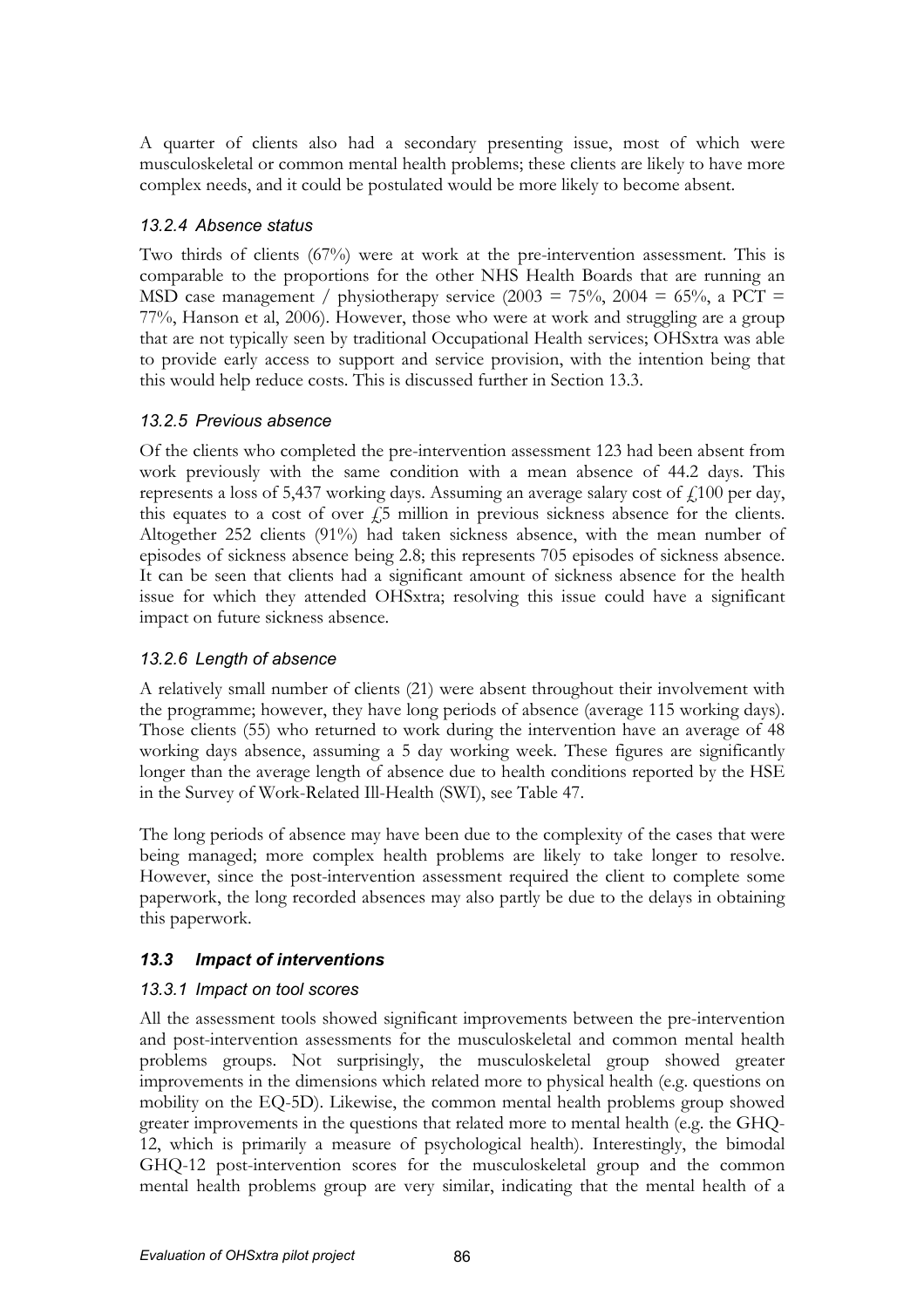client who had entered with a common mental health problem was comparable to someone who had entered for a musculoskeletal problem.

In this study 14.3% of all clients had a GHQ-12 score of 3 or over (threshold for caseness) at post-intervention assessment. Comparing this against other GHQ-12 data relating to healthcare populations indicates that these clients had improved mental health. In a study of 71 primary healthcare teams caseness was 21.8% (Borrill and West 1998), and in another study of 406 healthcare teams caseness was 23.3% (Borrill et al 1998). This can be contrasted to 26.7% for a larger group of health care employees (n=22,298, Mullarkey et al 1999) and 18.4% for the general working population (BHPS, Taylor, Brice, Buck et al 1995). This implies that clients had improved mental health both when compared with other healthcare workers, and with the general population.

### 13.3.2 Benefits over time

It can be postulated that involvement with the programme started to have a beneficial impact on clients' health from the start of their involvement with it, due to the role of the case manager. The benefits of the interventions were measured at the 'during' stage of the intervention using the COPM and the GHQ-12. Significant improvements were seen from the pre-intervention stage to the during stage, as well as from the during to the post-intervention stage, indicating that beneficial effects of the programme can be measured prior to completion.

## 13.3.3 Impact on sickness absence with the group

Of the 76 clients who were absent at pre-intervention, 72% (55) were at work at the post-intervention assessment. Of the 155 clients who were at work at the preintervention assessment, 154 were also at work at the post-intervention assessment. This suggests the programme is highly effective in assisting clients to return to work or remain in work. Because of the costs associated with sickness absence, any significant reduction in sickness absence, or avoidance of sickness absence is likely to have a significant impact on costs.

It is particularly significant to note that 65% (20) of clients who had been absent for more than 21 working days at the pre-intervention assessment were at work at the end of the intervention. This implies that the service assisted in facilitating those with longer term absences return to work. Long term absences are particularly costly to the employer, and measures to address this can have a significant impact on avoidance of costs.

#### 13.3.4 Impact on Health Boards overall sickness absence levels

It was not possible to quantify the impact of OHSxtra on sickness absence rates in NHS Fife and Lanarkshire. However, the pilot covered a total staff population of almost 20,000. Within the 10 month period during which the programme was recruiting clients, approximately 400 were recruited who were eligible, and did not voluntarily withdraw. This represents 2% of the population the programme was available to. Of these, two thirds were at work, while one third were absent. Altogether 72% of those who were absent returned to work by the end of the programme. This is approximately 0.3% of the population the programme was available to. Although the number in the sample is small, this suggests the programme may help to reduce overall sickness absence by 0.3%. This reduction in sickness absence will assist in meeting the Scottish Government targets for reducing sickness absence in NHS Scotland.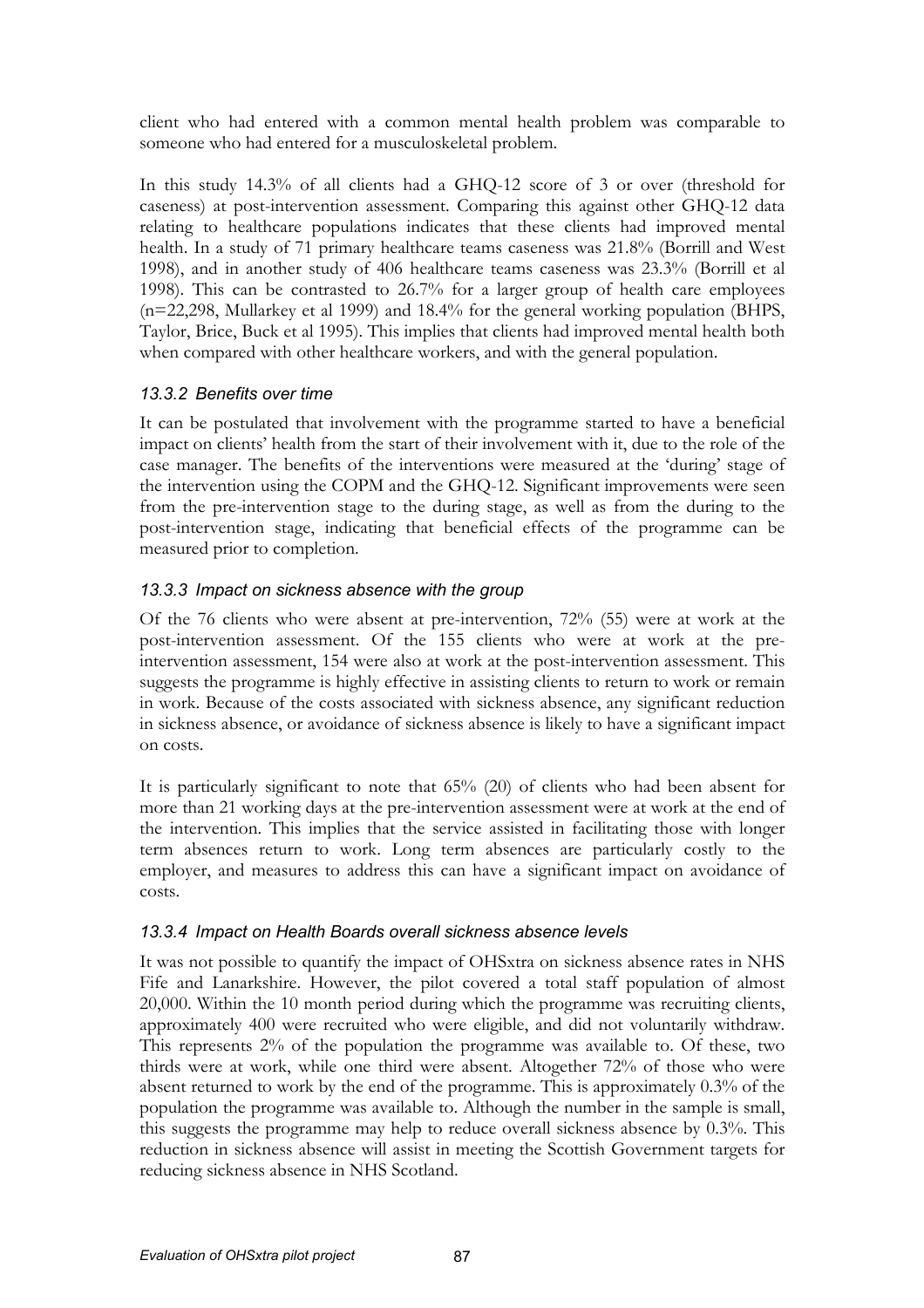### 13.3.5 Avoidance of future sickness absence

As discussed above, the cost of previous sickness absence among clients was high. It was not within the scope of this project to monitor on-going sickness absence once a client was discharged from the programme; however, assuming that the intervention has helped to resolve the health problem, the cost of future sickness absence related to the health condition is likely to be reduced.

### 13.3.6 Impact on professionals' time

The number of HR professionals who reported being involved with the programme is relatively low (9) for the 540 clients who were referred to the programme. This implies that HR involvement was not required for many of these cases. It is possible that OHSxtra reduced the requirement for HR involvement with these clients' cases, and that the programme saved HR time and resource.

There was also some evidence that OHSxtra had reduced the number of NHS staff referred into the traditional physiotherapy services. This reduced demand will impact positively on NHS physiotherapy waiting times, and although it was not possible to quantify this, there was a perception at one of the centres that this had been the case.

There is also evidence from Fife that the removal of the Employee Counselling Service led to an increased number of OHSxtra referrals to counselling or CBT. OHSxtra appears to be picking up some of the service that was withdrawn.

### 13.3.7 Impact on medication usage

Fewer clients were taking medication at the post intervention assessment than at the preintervention assessment. The medications taken were not necessarily related to their presenting issues, so it is not possible to quantify the potential cost savings arising from the interventions; however 17 fewer clients were taking no medications post-intervention compared with pre-intervention. It is also possible that the number of medications taken per client was reduced at post-intervention, but this was not quantified in the assessment. However, the reduced number of people on medication indicates an improved health status, and reduced cost.

#### 13.3.8 Impact on view of the Health Board as an employer

Clients, line managers, HR personnel and service providers all reported that the programme had improved their view of their Health Board as an employer; this was particularly clear for the clients who responded.

## 13.3.9 Perception of OHSxtra's impact

Subjective evaluation of the effectiveness of the programme indicates it to be very positive. Of the 55 clients who returned to work during the intervention, 98% thought the programme helped them do so. 77% of their line managers also thought that it helped their member of staff return to work. Of the 154 who stayed in work throughout the intervention 95% thought it helped them stay in work; of their line managers, 84% thought it had helped their staff stay at work. It can therefore be seen that there is a positive perception concerning the effectiveness of the programme.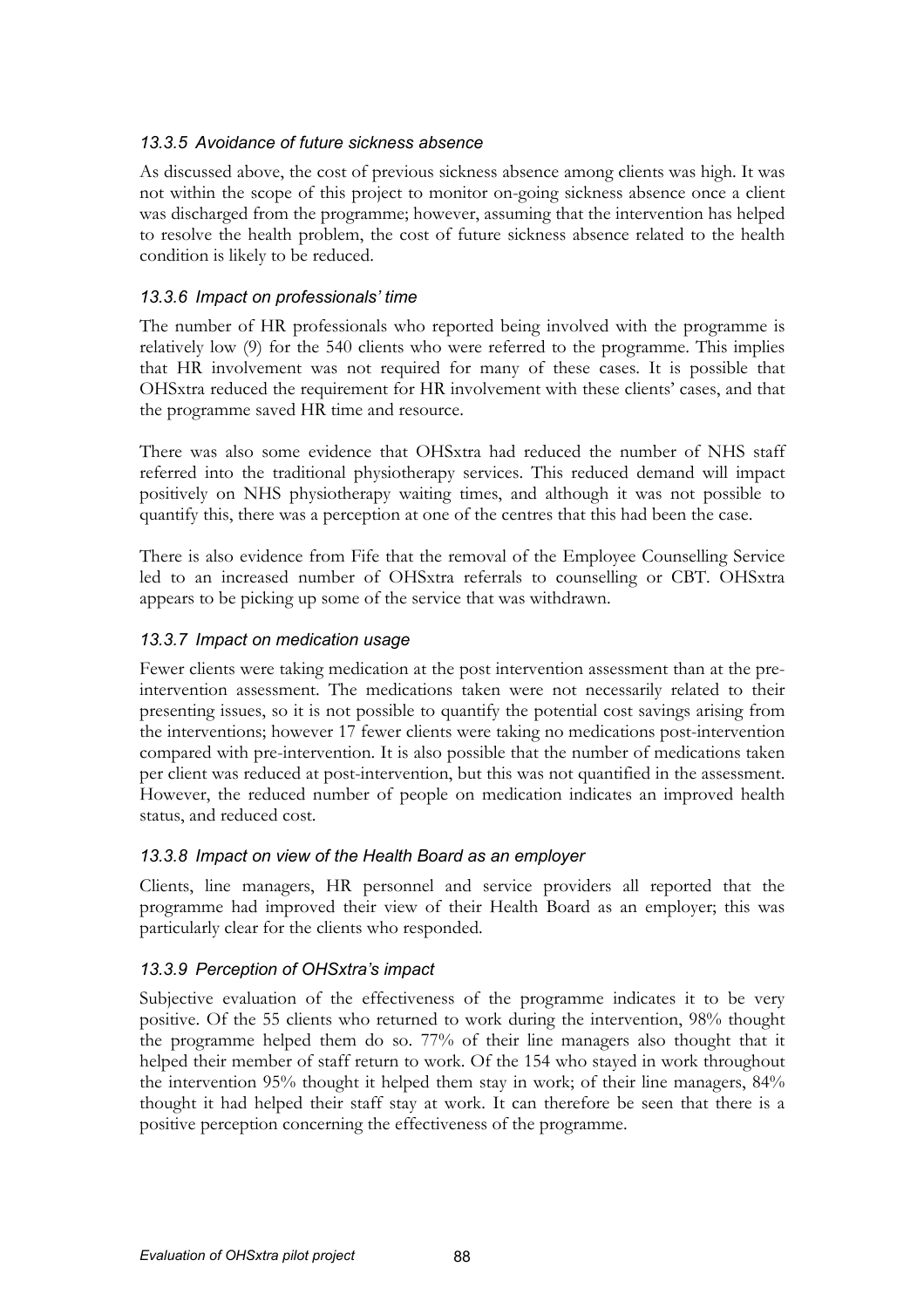Furthermore, there was a clear perception among line manager that OHSxtra had helped save on bank and agency staff costs (24 line managers reported this); 13 also reported that it helped save on overtime costs. It was not possible to quantify these costs, but this effect is a further benefit of the programme.

#### 13.3.10 Cost effectiveness and cost savings

The programme has been shown to be a dominant strategy when undertaking a cost effectiveness analysis. This means that is results in measurable health improvements, and adoption of the programme is less costly than not adopting the programme (doing nothing).

The estimated cost of the absence avoided is  $\frac{1}{236,374}$ . Taking account of the cost of case management and service provision, this implies that for every  $f<sub>1</sub>$  spent on service delivery there was a saving of  $f(1.66)$  ( $f(1.69)$  if including management time costs). These are the costs based on the programme as delivered in the pilot. It is likely that on-going service delivery will incur reduced costs, as discussed in Section 13.3.10.

It can be concluded from this that the programme was cost effective, and offered a good return on investment through avoidance of absence costs.

## 13.3.11 Potential impact of on-going service delivery on costs and effectiveness

Some of the time spent by the case managers and service providers in the programme was due to the programme being a pilot. Significant amounts of time were therefore spent in setting up the processes, and in obtaining paper work related to the project, including attempts to obtain discharge paperwork. It is estimated that approximately 30- 40% of case managers' time may be attributable to pilot costs, and that the on-going costs of service delivery would therefore be less. This is likely to result in clients being seen more quickly, and the programme being more cost effective.

Other measures such as productivity were not quantified; it is likely that the improved health of clients had a positive impact on productivity, and that this will further increase the programme's cost effectiveness.

## 13.4 Operational issues

## 13.4.1 Effectiveness of marketing approaches

Different marketing approaches were adopted in the two Health Boards, with associated differences in effectiveness. In the initial stages of the programme, wide communication concerning it, and enabling clients to self refer to the programme appears to have been more effective. It also appears that word-of-mouth was an effective means of marketing the programme; following initial marketing, maintaining an ongoing profile (e.g. through posters) and relying on word-of-mouth referrals appears to be appropriate.

A strong brand image was develoed through the marketing activities, and the benefits of this should be maximised in future roll-out of service delivery.

Some concern was noted at the Expert Reference Group meeting that over-marketing the programme could create a demand that could not be met; this would introduce delays into the system which would reduce the effectiveness of the programme. Marketing activities were reduced in the pilot once the number of referrals had increased, and this approach could be used in future roll-our of service delivery.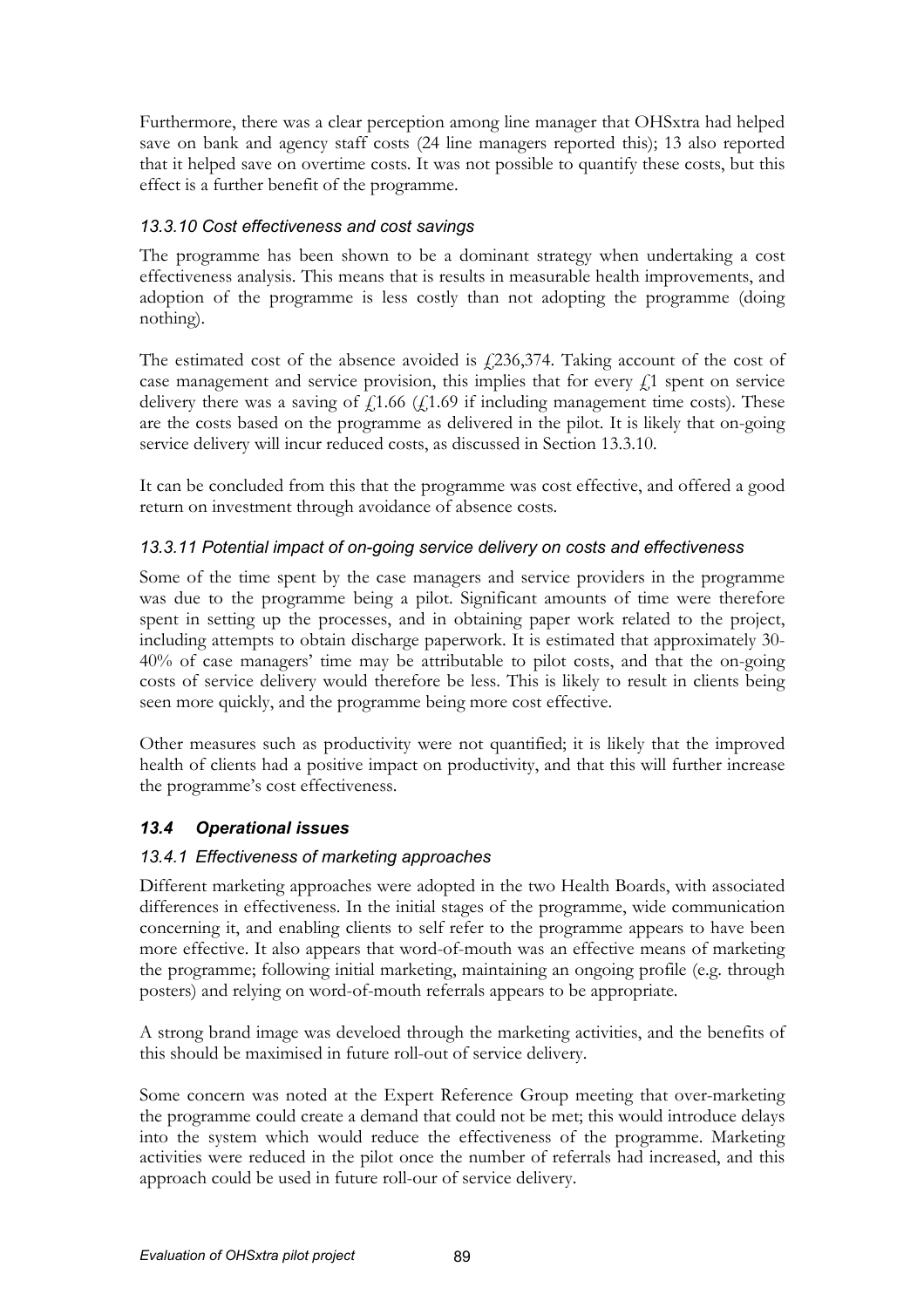#### 13.4.2 Resources

It is clear that sufficient resource was a significant issue in the effective running of the pilot. Insufficient case managers for the case load meant that there were delays in clients receiving their pre-intervention assessment. There was also reported to be a lack of service provider resource, meaning there were some delays to accessing the service providers. Because the programme was a pilot, a significant amount of paperwork had to be collected; this meant that the pre-intervention assessment lasted between 1 and  $1\frac{1}{2}$ hours, and had to be conducted face-to-face. Similarly, the post-intervention assessment was also intended to be done face-to-face and last approximately 45 minutes. These timeconsuming requirements could not be sustained in ongoing service delivery, and it is anticipated that in this it would not be necessary to collect so much information. Furthermore, it would be possible in on-going service delivery for case management to be conducted over the telephone in most cases. Case managers reported that telephone interviews were quicker than face to face interviews, and this would further reduce the case managers' time per case. This is likely to reduce the length of time from referral to be intervention assessment, and help ensure speedier service delivery.

It is estimated from the pilot that a suitable caseload for a case manager may be approximately 210 clients per year. Based on the pilot, it is thought that a working population of 20,000 could be supported with 3 case managers, and approximately 624 cases could be managed. Case management is likely to be more effective if the number of cases managed at one time is not too high, so that cases can be effectively overseen. It was reported that managing 100 cases simultaneously with the number of tools involved in this programme was excessive.

The case managers commented that they did not feel adequately proactive in the management of some cases. Reducing the caseload would assist with this, as well as enabling clients to be processed more quickly.

OHSxtra enabled clients quicker access to services provided than would have been possible via traditional routes in the NHS, and also enabled access to services that were not available in other ways through the NHS e.g. the counselling service in Fife was withdrawn during the pilot; it was not possible to be referred for CBT on the NHS. In order to support timely delivery, it is necessary that sufficient service providers are available prior to the implementation of the programme.

#### 13.4.3 Timescales of access to services

A key concept in providing case management is that it facilitates timely access to service delivery. As noted, there were delays in the system due to the need for a lengthy face-toface pre-intervention assessment. This was an artefact of the study being a pilot, which required this data collection. It is anticipated that with fewer questionnaires required in on-going service delivery the process and access to services would be speedier.

The mean time delay to see a physiotherapist was 9 days following referral from the case manager. This is considerably less than the NHS waiting times for physiotherapy services. Longer waits were required for counselling (14 days) and CBT (26 days); as noted these services were not all available on the NHS via another route. The delays to see the service providers were longer than was originally intended; it is anticipated that in on-going service delivery phase with reduced data gathering, the waiting times would be reduced.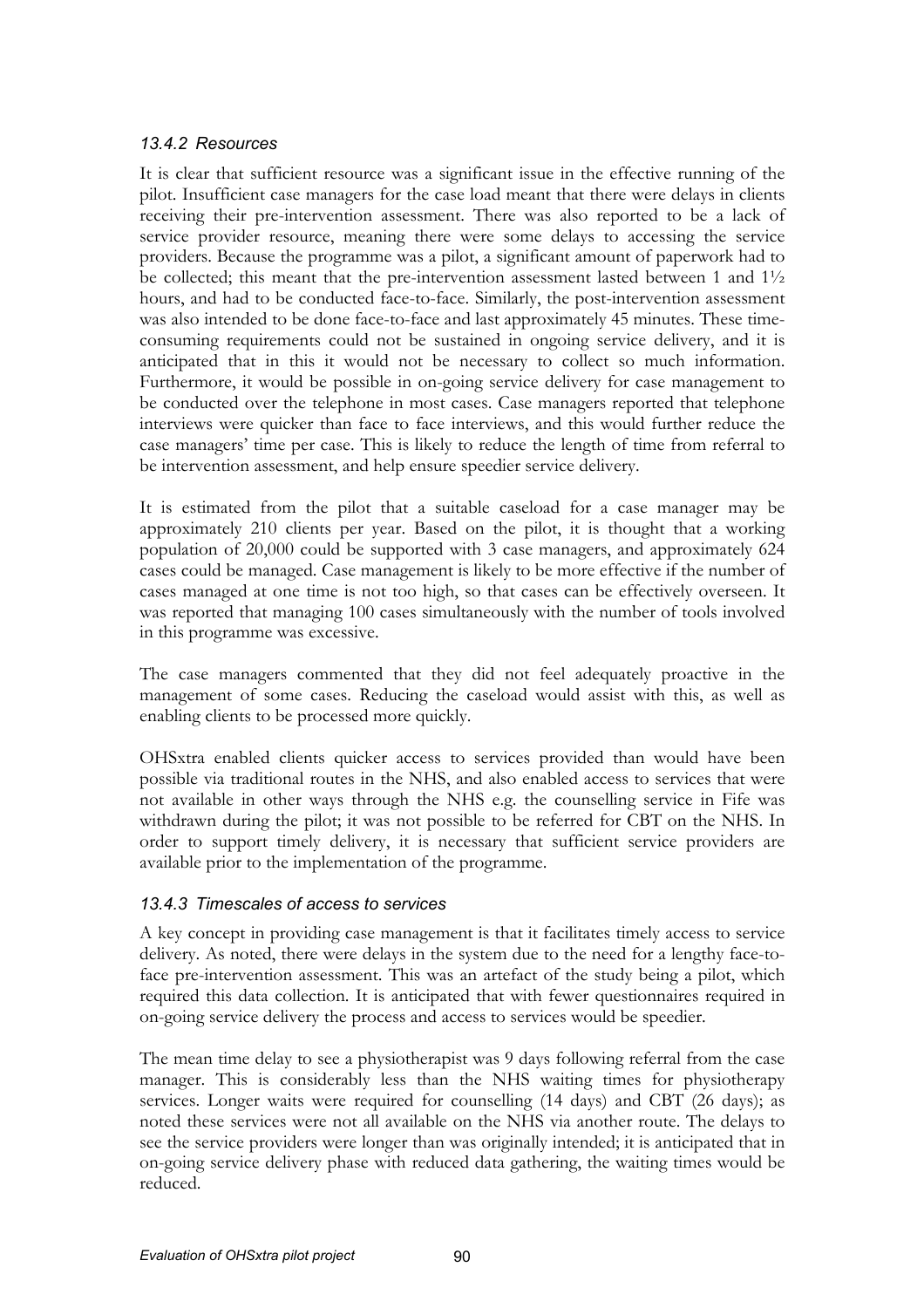### 13.4.4 Tools

Four tools and some project specific questionnaires were used at the pre- and postintervention assessments. Because the tools had been developed and used in other areas, there was some overlap between the questions asked on the tools, and this caused frustration for some clients.

The number of questionnaires to be completed meant that the pre- and post-intervention assessments were both lengthy; they were felt to require a disproportionately long time, particularly for the simple cases. As mentioned, it also created a bottle neck in the programme. For on-going service delivery the use of questionnaires should be streamlined, to those which are beneficial to the management of the case, and which will assist in the evaluation of the effectiveness of the interventions and for clinical audit of Occupational Health service provision.

All of the tools used showed statistically significant improvements in the clients' health status from pre to post-intervention. In considering, which tools may be appropriate for future service delivery the following was noted. The COPM was reported by case managers to be an effective tool in identifying needs of the clients. This tool does not need to be purchased, but should only be used by trained personnel. It can be considered to be a means of documenting the information that would be gathered by a case manger during their discussion with a client, rather than requiring additional information to be gathered. The EQ5D provides an economic quantification of health, and as such, is a useful tool in subsequent evaluation, although it is of limited use in the management of cases. It does not need to be purchased. It is also a very quick tool to use. The GHQ 12 can be a useful tool in identifying psychological issues, although these may also be identified in other ways. It may be appropriate to use the GHQ 12 in some cases. Use of the GHQ 12 requires payment of a fee to the publisher. The WAI was not popular, and did not assist the case manager in their role. Because it was computer-based, extra work was generated if a discharge pack had to be posted to a client.

## 13.4.5 Communication

Effective communications are key to the successful implementation of a programme such as this. In particular, information needs to be communicated between the case manager and service providers speedily. Some delays were reported by case managers in the receipt of discharge paperwork from some service providers. There was also some indication from the service providers that they would have appreciated more feedback from the case manager concerning the client, with a quarter not being satisfied with the feedback received from the case manager. It is important that this communication route is as effective as possible. It appears that communication is facilitated if the case manager is in the same building as the service provider.

Communications with occupational health professionals are also important, so that both groups of professionals are aware of any client who are under the care both of OHSxtra and occupational health. Appropriate systems need to be introduced to facilitate this.

Some line managers reported being dissatisfied with the feedback received from the case manager concerning their staff member. Some line managers may not have been aware that they were attending OHSxtra, and may have wanted more information concerning it. Also, because the case manager undertakes some of the management responsibility in relation to the client's absence, line managers may have felt less involved.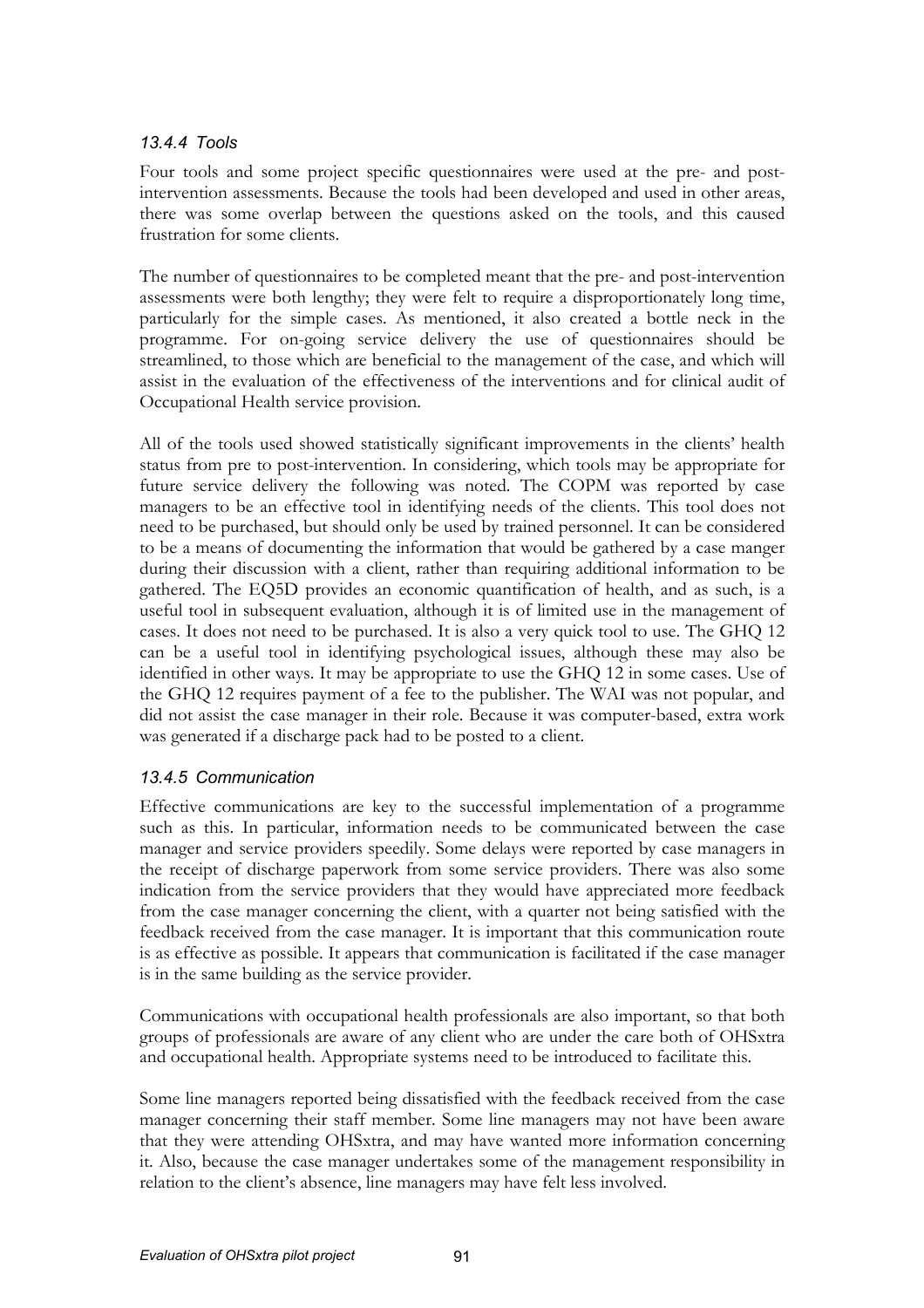### 13.4.6 Impact of Lanarkshire's Absence Management Programme

Lanarkshire's Absence Management Programme introduced an extra layer of administration in the clients accessing OHSxtra, as all management referrals had to be made through the Occupational Health service. This is likely to introduce delays into the time between the client being referred into the service, and receiving any service provision. Direct referral by the client, their line manager or human resources into the OHSxtra service is likely to allow more timely delivery of service.

### 13.4.7 Differences between Health Boards

A greater proportion of post-intervention assessments were received in Fife than in Lanarkshire. It is possible that the referral method in Lanarkshire, which required that staff were referred via traditional Occupational Health in order access OHSxtra, meant that staff did not perceive the service to be different from the traditional Occupational Health service and therefore were unwilling to participate in the questionnaire completion.

It is also clear that even when the programme itself is new, it takes some time for new services to be integrated into it (e.g. the Occupational Therapist in Lanarkshire).

While local variability in approach will allow the programme to run successfully according to different local cultures and structures, it is important that a consistent approach is adopted concerning key case management principles. These are discussed further in Section 15.

## 13.5 Summary

The programme has been effective at assisting absent clients return to work and supporting clients at work to remain n work. A number of measures, including change in formal tool scores, reduced medication usage and number of clients who return to work during the intervention, indicate its effectiveness. Issues around the operational delivery of the programme have been discussed.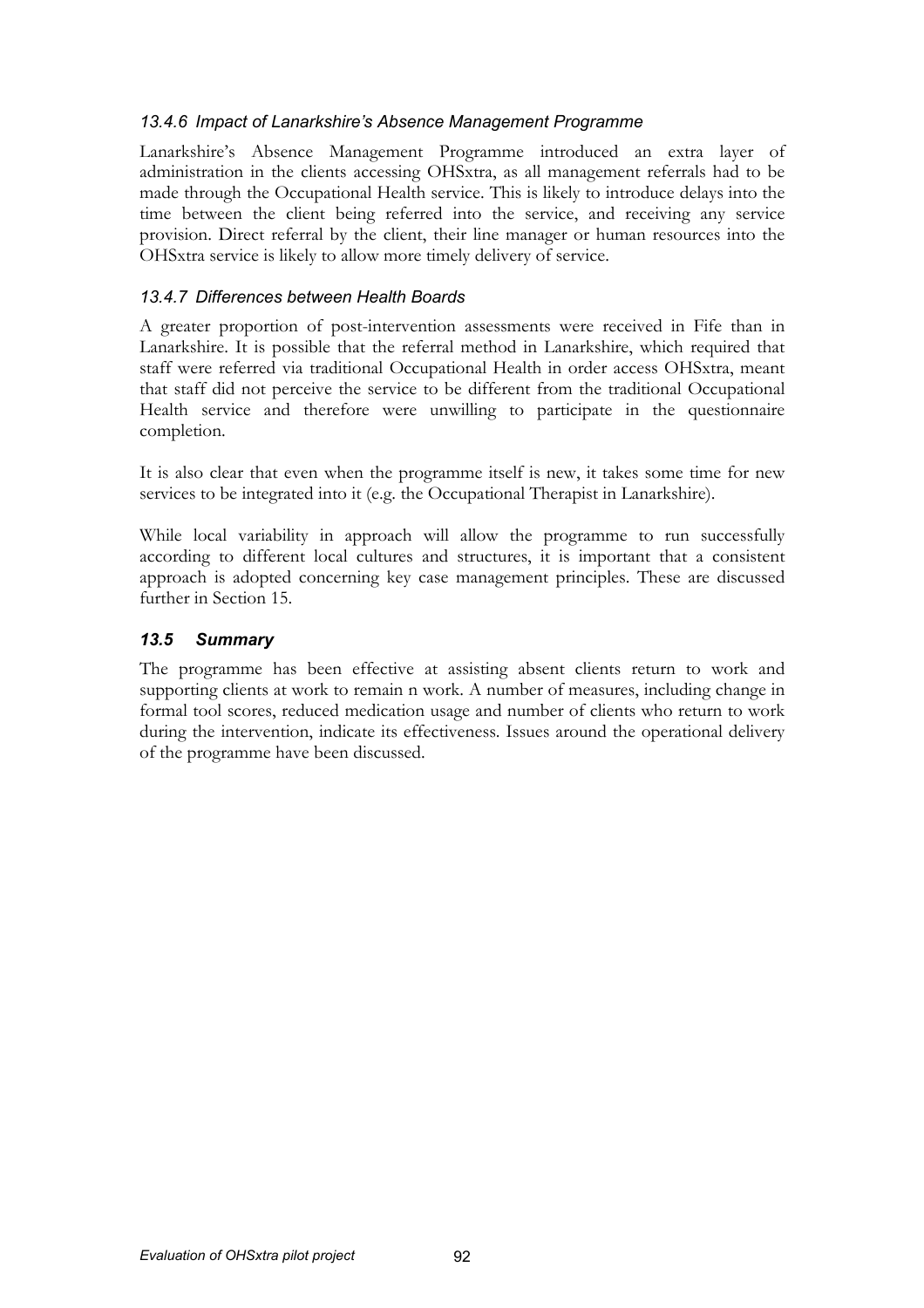# 14. Recommendations

These recommendations are proposed for on-going service delivery of an OHSxtra programme within other Health Boards, building on the experience of this pilot study.

- 1. A range of marketing approaches appears to be successful; the existing brand image should be developed and built on. Local contact points will need to be established for each Health Board.
- 2. Ways to reduce waiting times to receive the pre-intervention assessment, and to receive service provision should be implemented. This could be achieved through a combination of the following:
	- a. Reduce the number and length of questionnaires used as compared with those used in the pilot. Following the completion of the pilot, the questions asked on the biographical questionnaires were reviewed, to identify those that were necessary for on-going service delivery. There were two criteria for inclusion of questions: those that would be useful to the case manager in their task; and those that are useful for evaluation of the programme. Revised, shortened, pre-intervention and post-intervention questionnaires have been produced. It is also recommended that the number of tools used is reduced. It is recommended that each case uses the COPM, as this is an effective tool for establishing the needs and progress of the client; and the EQ-5D, as this allows an economic value to be placed on the change in health status pre- and post-intervention. The GHQ-12 and the CIS-R can be useful tools for the case manager, but their use is not required in each case. It is not recommended that the WAI is used.
	- b. Provide the case management service via a phone line, with appropriate triage and advice, and onward referral where necessary. Eliminating the need for face-to-face appointments will mean each contact is quicker, and should speed up the service delivery. Face-to-face contacts should be available if judged to be required.
	- c. Ensure appropriate resources to support the service. Based on the pilot, and anticipating reduced paperwork, it is estimated that a case manager could manage approximately 210 cases per year.
- 3. In implementing a programme of this type it is essential that good communications are established between all the stakeholders. Close links are required to ensure full integration of the services, and to enable appropriate and timely communication. The following should be ensured:
	- a. Close links between Occupational Health and OHSxtra personnel concerning mutual clients, so that relevant information can be exchanged.
	- b. Service providers should provide feedback to the case managers at appropriate times (e.g. immediately on completion of the treatment), so that unnecessary delays in discharge are avoided.
	- c. Case managers provide adequate and timely information to line managers.
- 4. Ensure there is appropriate supervision and peer support for case managers; regular team meetings have been found to be beneficial. For a case manager working alone,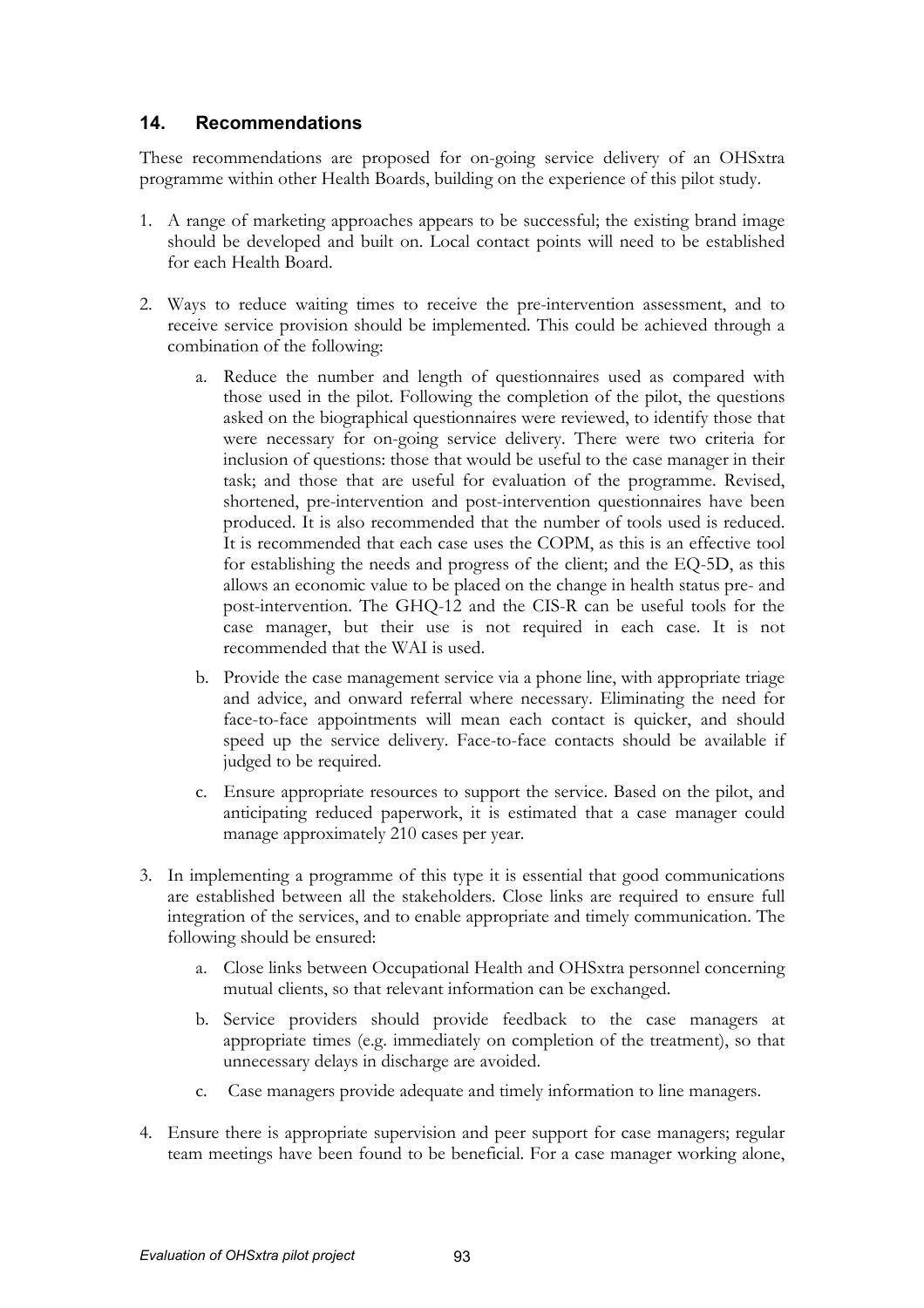there may be benefit in establishing a network (e.g. web based) of case managers between the Health Boards so that experience can be shared.

- 5. If the client meets with the case manager face-to-face, it is most suitable if the case managers are based (as far as possible) where the clients work, to reduce the need for clients to travel. However, there are also significant benefits in the case manager being located close to Occupational Health staff or service providers so as to encourage appropriate communication on cases.
- 6. The longer term impact of the interventions could be assessed by questioning clients at an interval following their discharge from the programme (e.g. 3, 6 or 9 months). This could be done via a postal questionnaire with reply paid envelope.
- 7. Funding has been provided by the Scottish Government for other Health Boards to implement a similar model. In order to allow for comparison and evaluation, there is a need for common data to be gathered and stored in order to standardise record keeping. A common database template will be developed which will be issued to all stakeholder Health Boards. To support this, the following training is recommended to help ensure consistency between the Health Boards:
	- a. Training in the case management approach including understanding the scope of the role, communication requirements, service provision etc.
	- b. Training in the use of the assessment tools.
	- c. Training in the recording and storage of the necessary data. This should be provided to those who will use or manage the database.
- 8. Integration of a case management database into existing databases should be considered in the longer term.
- 9. Other Health Boards may implement these principles in different ways, but it is recommended that the key principles of case management and rapid access to service provision are adopted. These are outlined in Section 15.
- 10. Some means of providing quality assurance (i.e. audit) of service delivery in other NHS Health Boards that may adopt these principles should be considered.
- 11. Consideration should be given to how this model could be applied in other parts of the health service that are not geographically limited to one area (e.g. blood transfusion, ambulance service etc).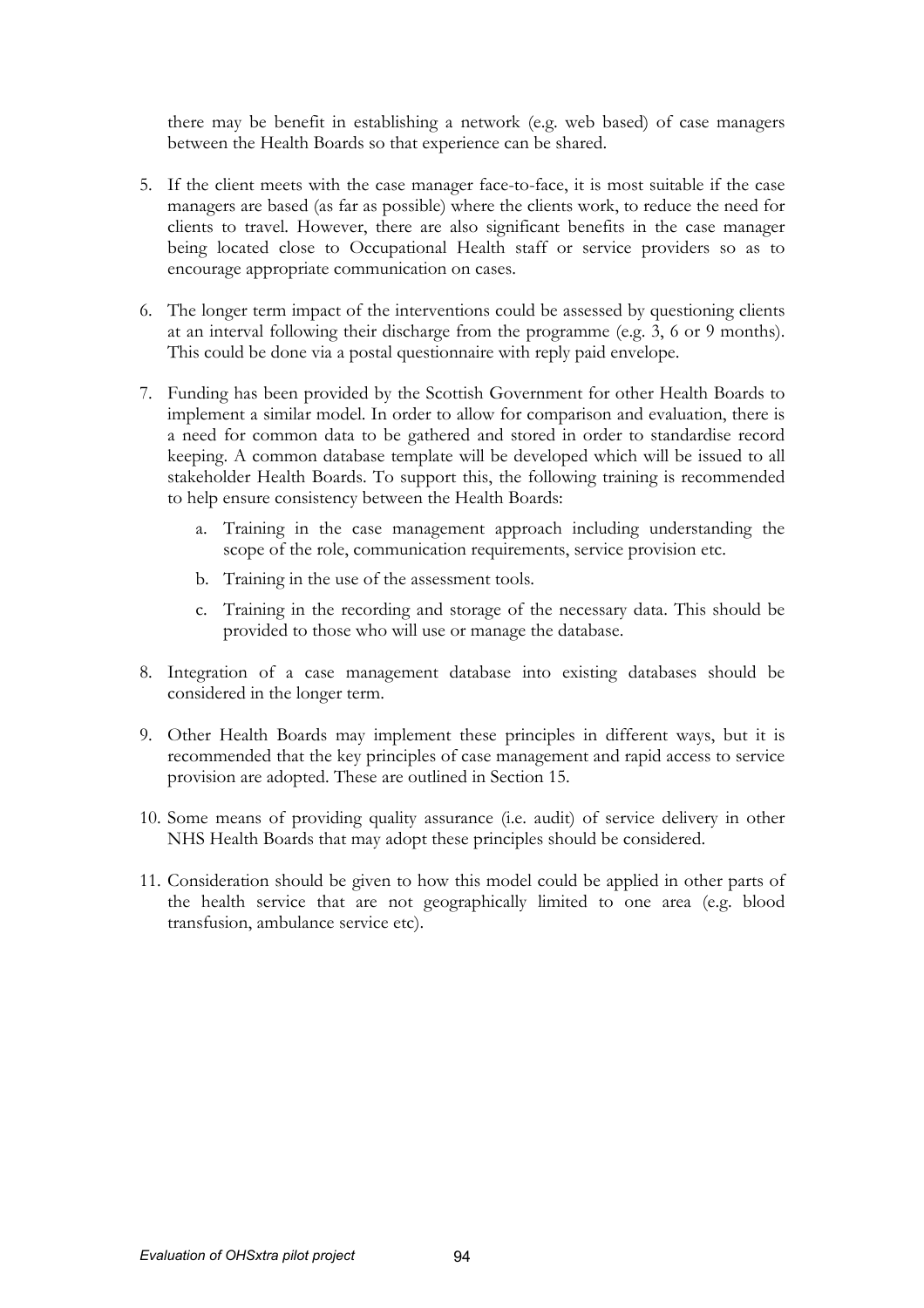# 15. Key operating principles for case management programmes

The following key operating principles can be identified from this pilot, and the literature:

- Staff using case management principles should be trained in their use.
- It is beneficial if the case manager does not also have a therapeutic relationship with the client.
- Each client should have a designated case manager.
- Assessment of the client as soon as possible after the point of referral is recommended.
- Provision of advice and support to clients at an early stage is beneficial.
- The case manager should develop a plan, with the client, for a safe, sustainable return to work or retention in work.
- Regular review of the case during intervention is recommended, with contact with the client as necessary.
- Best clinical guidelines should be followed by case managers and service providers.
- Service provision for a client should be reviewed following a specified number of sessions (e.g. 6 physiotherapy sessions)
- Close communication is required between occupational health professionals and the case manager. It is essential that this is a two-way sharing of information and records. Information should be passed on as soon as possible, so that delays are not introduced.
- The case manager should work closely with the line manager concerning the client's return to work or retention in work. Communication with the client's line manager should provide sufficient information for them to be aware of the case status, and to be able to support the client in their work.
- Communication with human resources will be required in more complex cases.
- Alterations to work arrangements should be seen as transitional, with the focus on returning the client to normal working duties.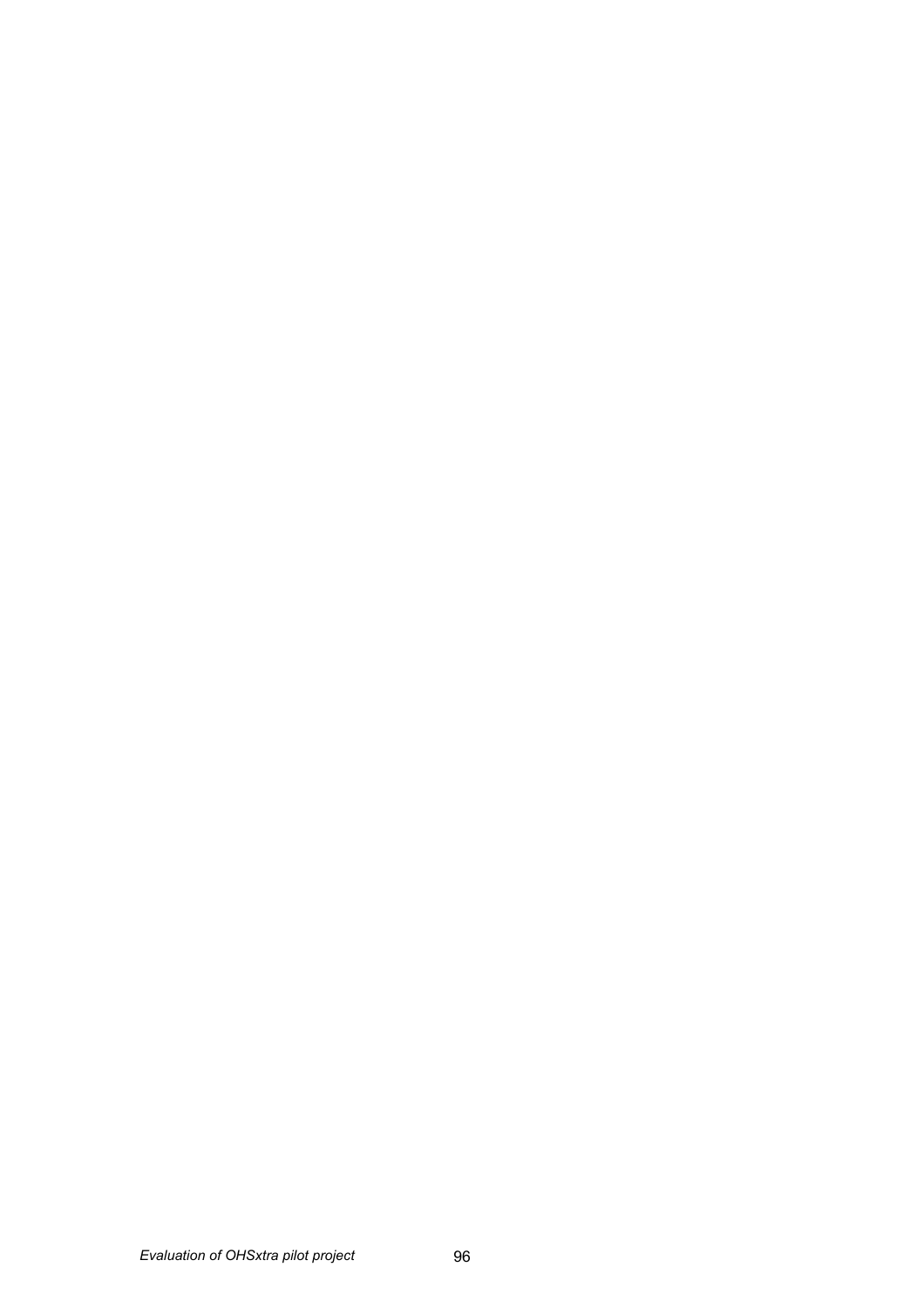# 16. Conclusions

A programme has been developed that takes account of the evidence relating to best practice in case management. There is strong evidence that this has lead to an improvement in the health of participants, and that it has facilitated in their work retention or return to work. Altogether 72% of clients who were absent at the preintervention assessment had returned to work at the post-intervention assessment. The programme was effective in supporting those with longer term absences in returning to work, with 65% of those who had been absent for more than 21 working days prior to entering the programme having returned to work by their post-intervention assessment.

The results from the tools used all show improvement in the health and wellbeing of the individual clients due to the interventions undertaken. Very positive feedback was received from clients concerning the programme.

The programme has been shown to be cost effective, due to the substantial improvements in the quality of working life recorded, and the number of absent clients who returned to work. Adopting OHSxtra is less costly and more effective than doing nothing.

It is estimated that the avoidance of absence costs for the 246 clients who completed the programme is  $\ell$ 268,950, with associated line management cost avoided of  $\ell$ 5,006. For every  $f<sub>1</sub>$  spent on service delivery, there is an associated avoidance of absence cost of  $f$ 1.66. This figure is likely to be higher in a programme of on-going service delivery where extensive data collection is not required; an improved return on investment could be anticipated.

Key lessons have been learnt from the running of the pilot which can be applied to future implementation of programmes. Reducing the number of tools and questionnaires used will allow more rapid processing and progress of clients through the programme, and increase efficiencies within the programme.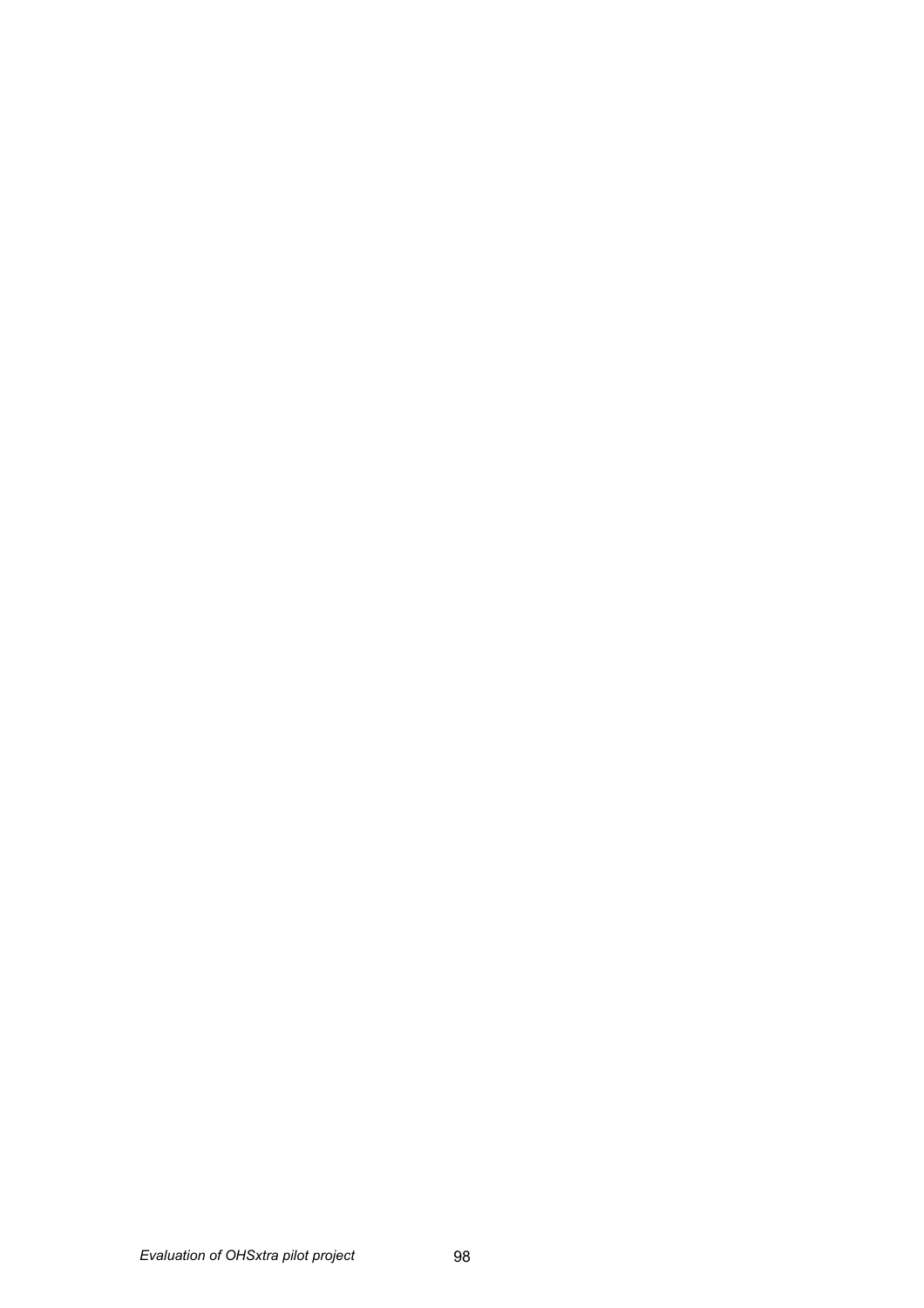## References

Borrill CS, Carletta J, Carter AJ, Dawson JF, Garrod S, Rees A, Richards A, Shapiro D, West MA. (1999). The effectiveness of Health Care Teams in the National Health Service. http://homepages.inf.ed.ac.uk/jeanc/DOH-final-report.pdf.

Borrill CS and West MA. (1998). Strain in primary health care. Unpublished report. Institute of Work Psychology, University of Sheffield, England.

Brooks R with the EuroQol Group. (1996). EuroQol: the current state of play. Health Policy 1996; 37:53-72.

Farrell C, Nice K, Lewis J, Sainsbury R. (2006). Experiences of the Job Retention and Rehabilitation Pilot. Department for Work and Pensions, Research Report 339.

Hanson MA, Burton AK, Kendall NAS, Lancaster RJ, Pilkington A. (2006). The costs and benefits of active case management and rehabilitation for musculoskeletal disorders. HSE Books, Research report 493.

Health and Safety Executive. (2007). Self Reported Work-Related Illness Survey (SWI), 2005/06. Available from: http://www.hse.gov.uk/statistics/lfs/0506/typesex3.htm.

Litchfield P. (2007). Data from BT Occupational Health department, personal communication

Mullarkey S, Wall TD, Warr PB, Clegg CS, Stride C. (1999). Measures of job satisfaction, mental health and job-related well-being: a bench-marking manual. Sheffield, England: Sheffield Academic Press Ltd.

National Institute for Clinical Excellence. (2004). Guide to the Method of Technology Appraisal. 2004 (http://www.nice.org.uk/pdf/TAP\_Methods.pdf)

Purdon S, Stratford N, Taylor R, Natarajan L, Bell S, Wittenburg D. (2006). Impacts of the Job Retention and Rehabilitation Pilot. Department for Work and Pensions, Research Report 342.

Royal & SunAlliance (2005). Reported at: http://www.management-issues. com/2006/8/24/research/younger-workers-more-at-risk-of-age-discrimination.asp.

Scottish Government. (2007). Co-ordinated, integrated and fit for purpose: A delivery framework for adult rehabilitation in Scotland.

Taylor MF (Ed), with Brice J, Buck N, Prentice E. (1995). British Household Panel Survey User Manual. Colchester: University of Essex.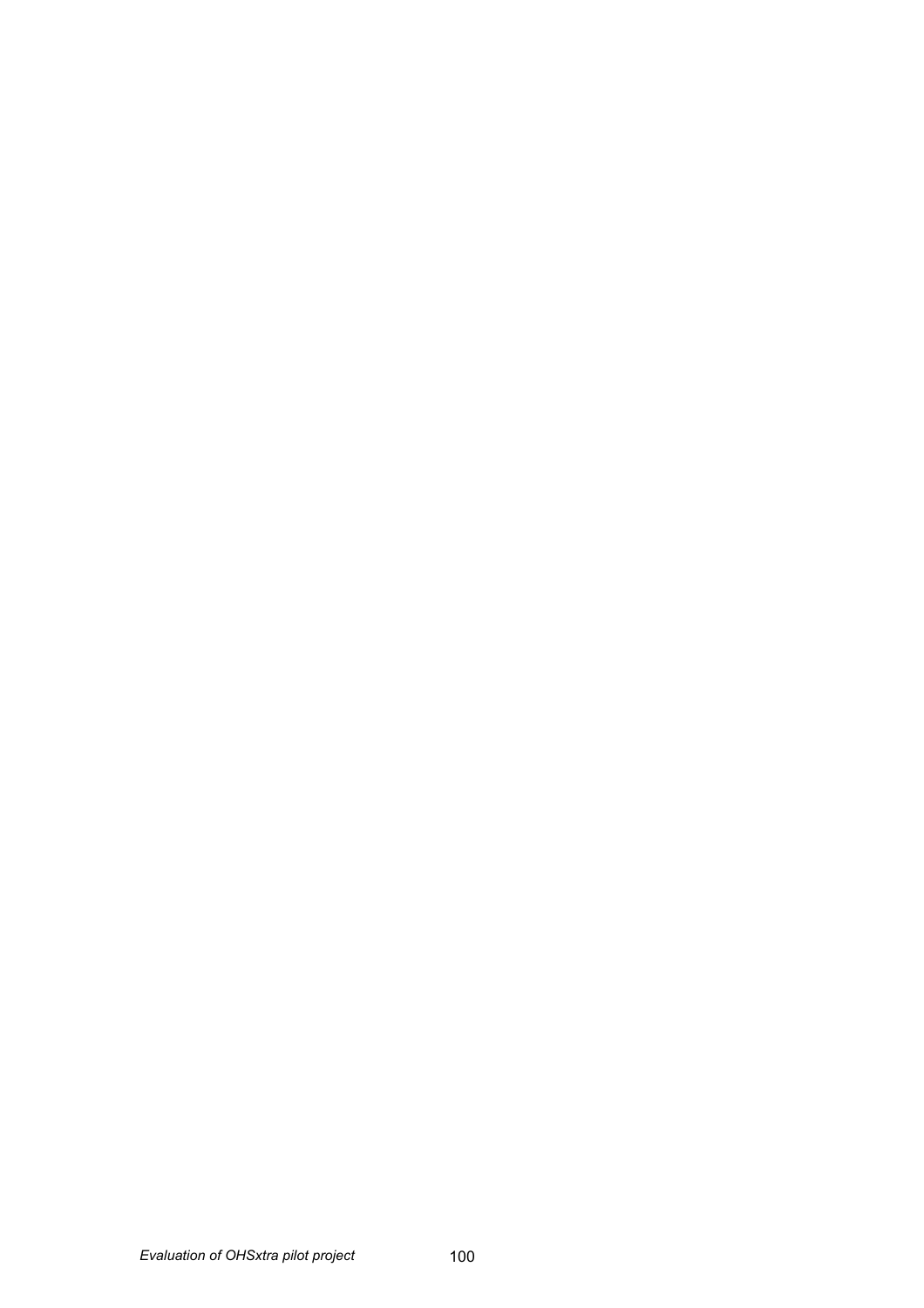#### Steering Group Members

The OHSxtra project steering group comprised of:

Lesley Callan (Senior Case Manager Team Leader, Salus)

Mairi Gaffney (Head of Healthy Working Lives, National Services Scotland)

Tom Gibb (Operations Manager, Salus)

Angela Gillie (Case Manager, OHSxtra)

- Douglas Griffin (Director of Finance (Corporate and Partnership) NHS Greater Glasgow and Clyde)
- Jim Kennedy (Head of Support Services, OHSAS)

Dr Alastair Leckie (Director, OHSAS)

Dr Paul Litchfield (Chief Medical Officer and Head of Health and Safety, BT Group plc)

Dr Ewan Macdonald (Director, Salus)

Alix Mitchell (Project Manager, OHSxtra)

John Mullett (Scottish Government Health Directorates)

Steve Ryder (Consultant Occupational Physician, NHS Highland)

Rona Webster (HR Director, NHS Fife)

Bill Welsh (Scottish Government Health Directorates)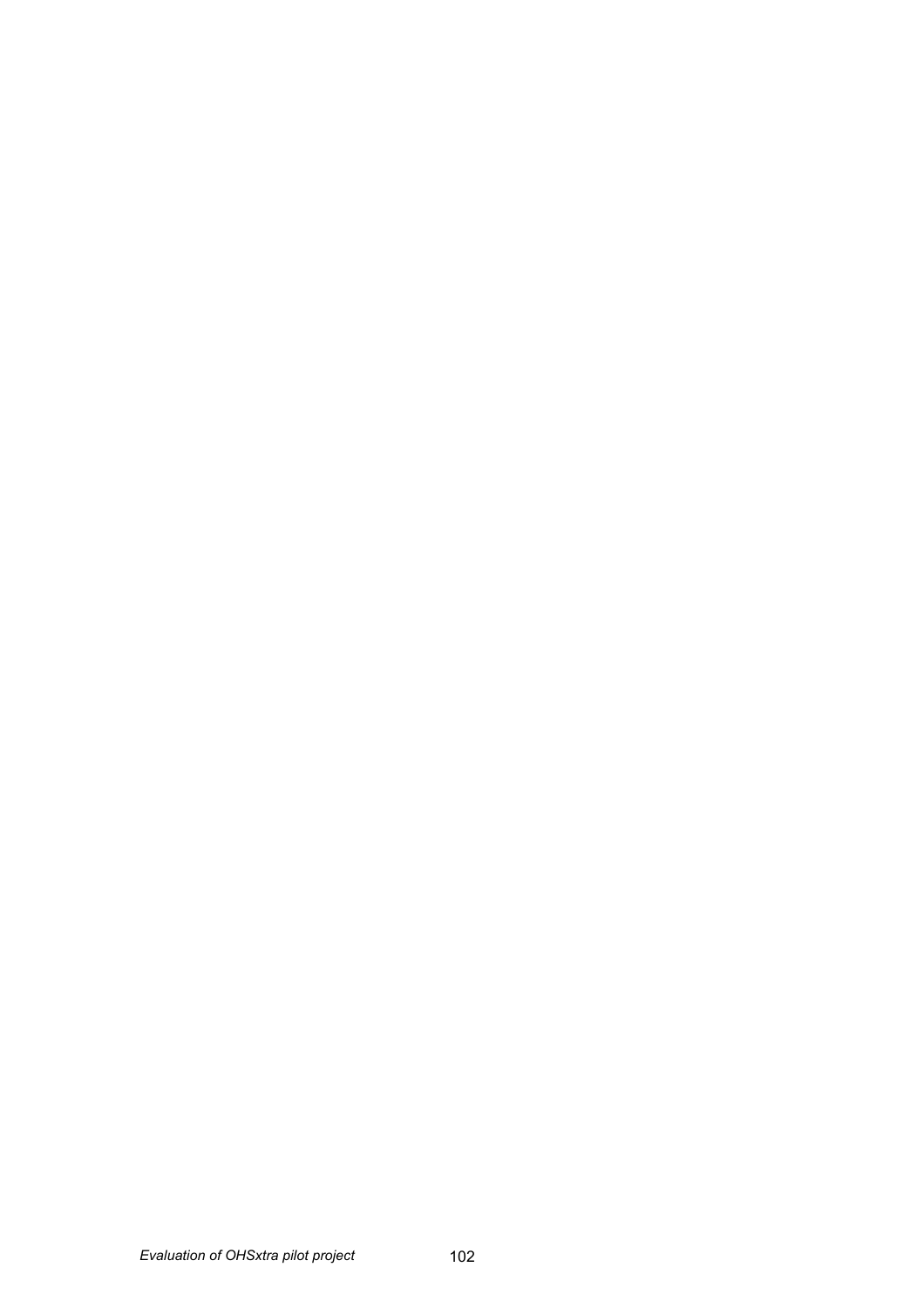## Tools used in OHSxtra

## A1.1 GHQ-12

The General Health Questionnaire 12 (GHQ-12) is used to measure general psychological health and well-being. It is not used in the diagnosis of specific psychological problems or disorders. It is a self-administered questionnaire that focuses on two major areas – the inability to carry out normal functions and the appearance of new and distressing phenomena. The GHQ-12 comprises 12 statements of psychological strain, and respondents are asked to circle one of four responses for each statement. The responses should relate to their experiences the past few weeks.

There are two different scoring systems for GHQ-12: Likert and Bimodal. With the Likert scoring system, each of the four answers from left to right, is scored 0,1,2,3. With the Bimodal scoring the answers are scored 0,0,1,1. The coded scores of each item are then aggregated. Thus for the Likert system scores range from 0 to 36, and for the Bimodal system, from 0 to 12. In this study, a threshold of 3 (bimodal scale) was taken to indicate 'caseness'. Regardless of which scoring system is used, a higher GHQ-12 score indicates a higher level of psychological distress.

The GHQ-12 is self-administered and little training is needed to become competent in scoring the answers. It is quick to complete, taking about two minutes. Copies of the questionnaire must be purchased from the publisher.

# A1.2 COPM

The Canadian Occupational Performance Measure (COPM) is designed to detect change in a client's self-perception of occupational performance over time. It consists of three performance areas (self care, productivity and leisure) within which individuals identify their own areas of difficulty.

COPM uses a semi-structured interview, allowing individuals to assess their daily activities in terms of those they want to do, they need to do and are expected to do. From these activities, those that are currently difficult to perform can be identified. The identified activities are rated on a scale of 1 to 10 for importance, and the five most important recorded. These five activities are venerated for the individual's ability to perform the task and their satisfaction with their ability to perform the task, also using a scale of 1 to 10. The scores of the initial assessment compared with those of the reassessment to detect any changes in the individual's self-evaluation. COPM is to be completed by the case manager during a discussion with the client. It typically takes 40 minutes to complete an assessment. Use of the paper-based version of the COPM is free.

## A1.3 EQ-5D

The EQ-5D is a standardised non-disease-specific instrument for describing and valuing health-related quality of life. It is used to measure health status by generating an index value and providing a simple descriptive profile. EQ-5D consists of three components: a self classify, the visual analogue scale and an optional demographic questionnaire. In this study, the demographic questionnaire was not used.

The self classifier describes how the status accorded to five dimensions: mobility, self care, usual activities, pain or discomfort and anxiety or depression. These five dimensions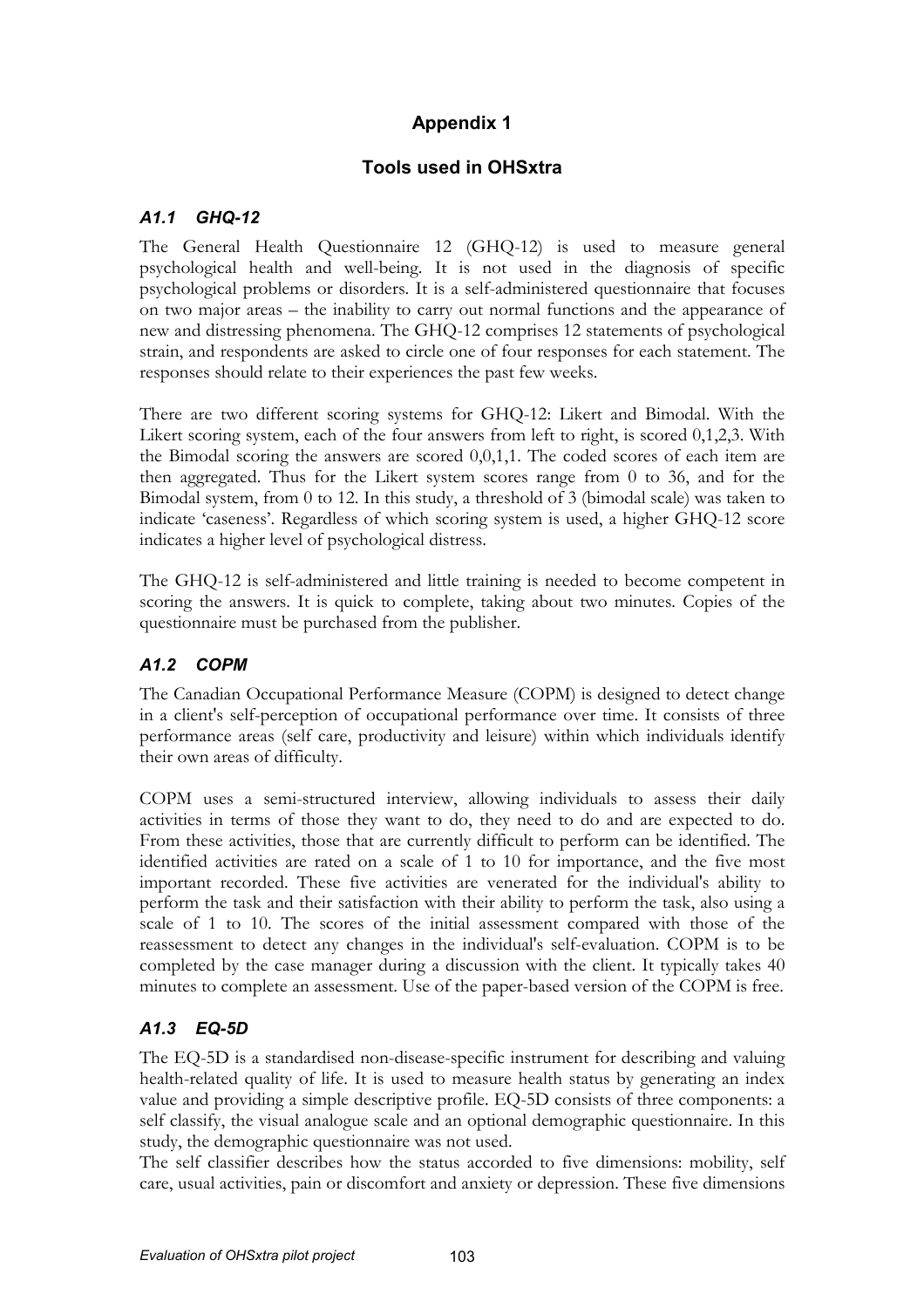are defined by three levels (from poor to good) and the individual ticks which is most applicable.

The vertical analogue scale has endpoints of 100 (best imaginable health state) at the top and 0 (worst imaginable health state) at the bottom. The respondent places a mark on the scale which corresponds to their own health state that day.

The EQ-5D is quick for the individual to complete; without the demographic data, it typically takes less than two minutes.

An economic cost can be attributed to changes in EQ-5D scores, and for this reason it is a useful too in evaluating the cost effectiveness of an intervention. It is a freely available tool.

#### A1.4 WAI

The Work Ability Index (WAI) is an assessment of how well a worker is able to perform his/her work, taking into consideration the physical and mental demands of work and the worker's health status and resources. The index covers 7 items, each of which is evaluated using one or more questions. The items are:

- 1. Current work ability compared with a lifetime best;
- 2. Workability in relation to the demands of the job;
- 3. Number of current diseases, has diagnosed by a physician;
- 4. Estimated work in payments due to diseases;
- 5. Sick leave during the past year (12 months);
- 6. Own prognosis of work ability two years from now;
- 7. Mental resources.

Participants response to a number of questions in each of these areas. Each of the items is scored individually, and WAI is cultivated by adding up the points for each item. The range of the index is between seven and 49. Number of points, which makes up the index is categorised as follows:

7 to 27 points: poor 28 to 36 points: moderate 37 to 43 points: good 44 to 49 points: excellent

The WAI is completed on a computer; it is self-administered, but is generally used under the supervision of an occupational health professional. It generally takes about 20 minutes to complete.

#### A1.5 CIS-R

This is used to assist the Case Manager provide identify appropriate support and therapy that those with some mental health conditions. It was only used in a small minority of cases.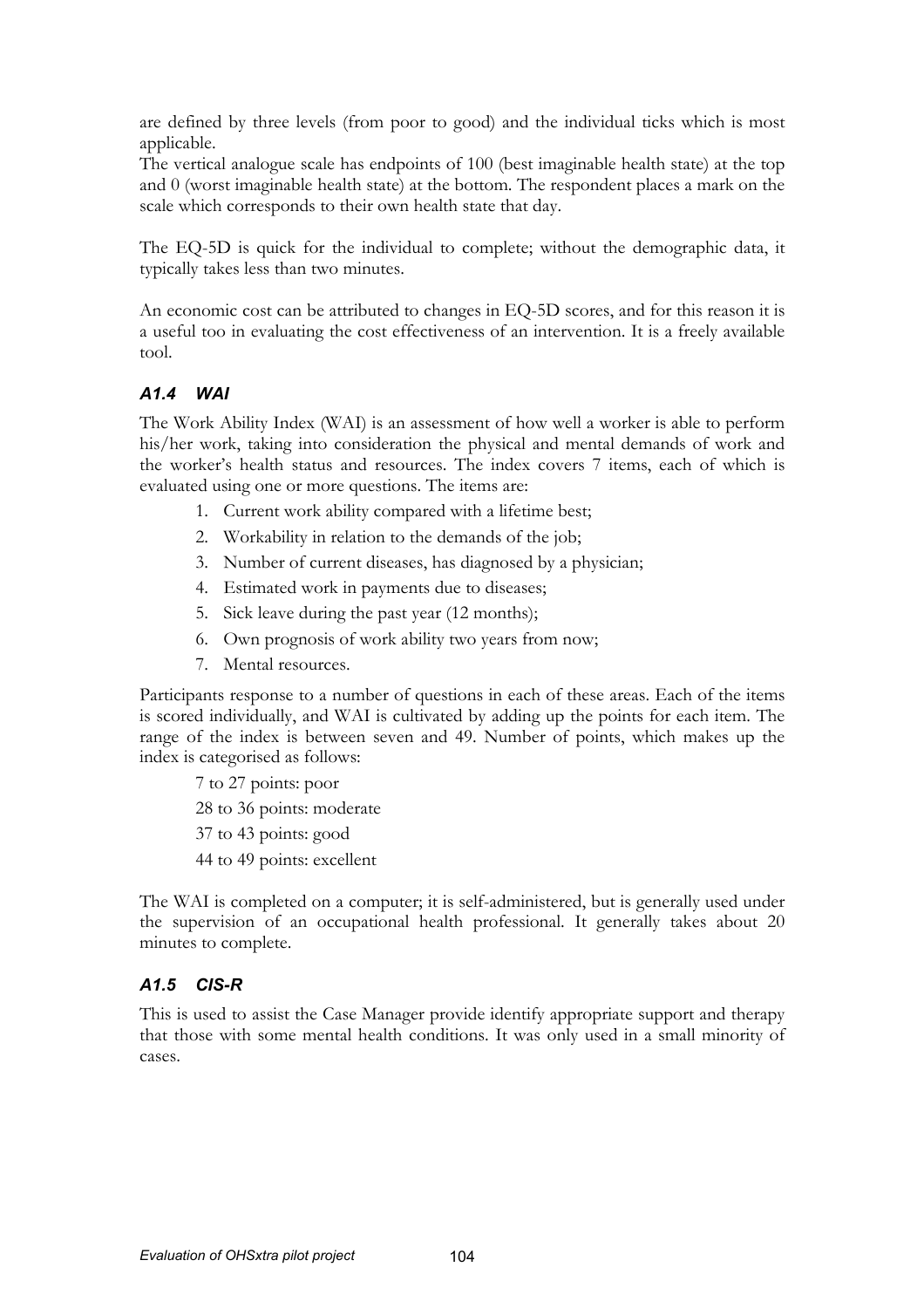## Additional client data

#### A2.1 Introduction

Although only the data relating to clients that had been discharged from the service by 4 th April 2007 was included in the main analysis, data relating to discharged clients continued to be collected until 31st May 2007. Key demographics of this group are presented in this appendix.

## A2.2 Client status

The status of the clients who had entered the programme, on 30<sup>th</sup> May 2007 is shown below.

| Status 30/5/2007            | <b>Health Board</b> |       |             | Total |     |     |
|-----------------------------|---------------------|-------|-------------|-------|-----|-----|
|                             | Fife                |       | Lanarkshire |       |     |     |
| Discharged                  | 147                 | 47%   | 135         | 59%   | 282 | 52% |
| Active                      | 80                  | 26%   | 17          | 7%    | 97  | 18% |
| <b>Voluntary Withdrawal</b> | 68                  | 22%   |             | 31%   | 139 | 26% |
| Inappropriate Referral      | 11                  | 4%    | 6           | 3%    | 17  | 3%  |
| Ineligible                  | 4                   | $1\%$ |             | 0%    | 5   | 1%  |
| Total                       | 310                 |       | 230         |       | 540 |     |

Table 1a. Status of Clients on 30<sup>th</sup> May 2007

This table can be compared with Table 4 in the main report; it will be seen that a further 32 clients had been discharged from the programme in the intervening period. An additional 13 had become voluntary withdrawals.

## A2.3 Data from Eligibility Assessment

By 30th May 2007 eligibility records for 441 clients had been recorded. Of these, 240 (54%) clients were from Fife, while 201 (46%) clients were from Lanarkshire. Altogether 73 (17%) clients were male and 367 (83%) clients were female. One gender was not recorded. There was no significant difference between the Health Boards in terms of gender.

Of the 441 clients, 249 (57%) were from the Nursing and Midwifery staff group; 70 (16%) were from Administrative services; 54 (12%) were from Allied Health Professions; 34 (8%) were from Support Services; 14 (3%) were from Medical/Dental and 13 (3%) from Health Science Services. One was categorised as 'Other' and data were missing for 6 clients.

## A2.4 Sickness absence

Altogether, 280 clients completed both pre- and post-intervention assessments. The status of clients is shown in Table A2.1.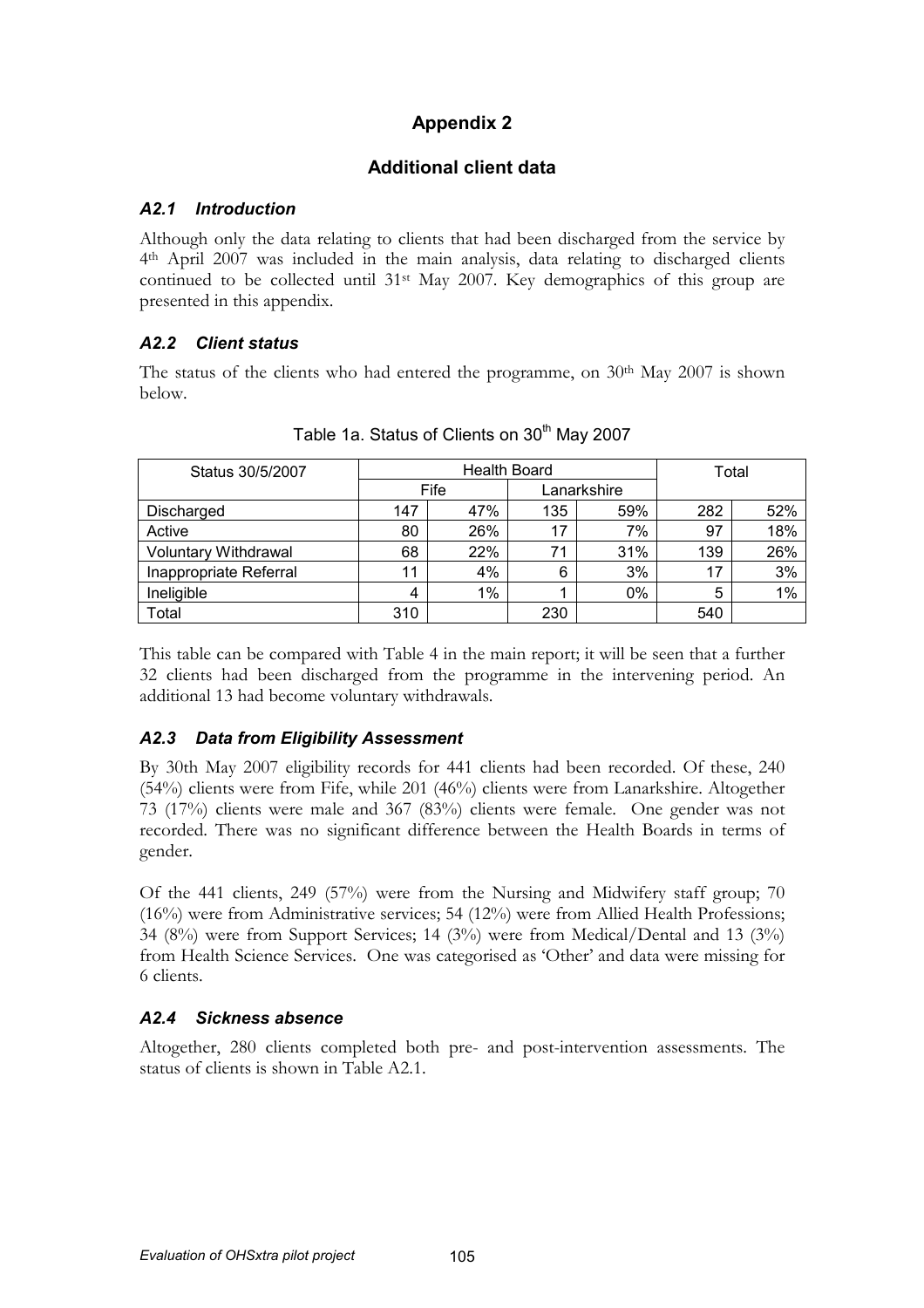Table A2.1. Absence status pre and post intervention assessments, on 30<sup>th</sup> May 2007

| Absent                              | Absent at Pre-Intervention Assessment |     |     |       |  |
|-------------------------------------|---------------------------------------|-----|-----|-------|--|
| <b>Post-Intervention Assessment</b> |                                       | Yes | N٥  |       |  |
| Yes                                 | າ1                                    | 8%  |     | $1\%$ |  |
| No                                  | 66                                    | 25% | 173 | ଗሪ የ  |  |

This table can be compared with Table 21 in the main report. It can be seen that an additional 11 clients who had been absent at the outset of the project had returned to work, and an additional 19 had remained in work. One client who had been at work at the pre-intervention assessment had become absent. The percentage of clients in each category remains very similar. Subdividing the absence status into the primary presenting issues allows the data to be presented as shown in Table A2.2.

Table A2.2. Absence status by Primary Presenting Issue, on 30<sup>th</sup> May 2007

| <b>Absent</b>                        |           | <b>Absent at Pre-intervention</b><br>assessment |     |     |     |
|--------------------------------------|-----------|-------------------------------------------------|-----|-----|-----|
| <b>Post-intervention assessment</b>  |           |                                                 | Yes |     | No  |
| Musculoskeletal                      | Yes       | 13                                              | 7%  |     | በ%  |
| $(n = 189)$                          | <b>No</b> | 36                                              | 19% | 140 | 74% |
| <b>Common Mental Health Problems</b> | Yes       |                                                 | 9%  |     | 3%  |
| (n =65)                              | No        | 29                                              | 45% | 28  | 43% |
| Miscellaneous<br>$=7$                | Yes       |                                                 | 28% |     | በ%  |
|                                      | Nc        |                                                 | 14% |     |     |

Note: Percentage figures are for the percentage of clients with that health condition.

This can be compared with the data in Table 22. The percentages in the Table 3a and Table 22 (main report) are almost exactly the same and so the same formal statistical conclusions can be reached.

## A2.5 Conclusion

There is no significant difference between the clients who completed by 4<sup>th</sup> April 2007 and those who completed by 30th May 2007.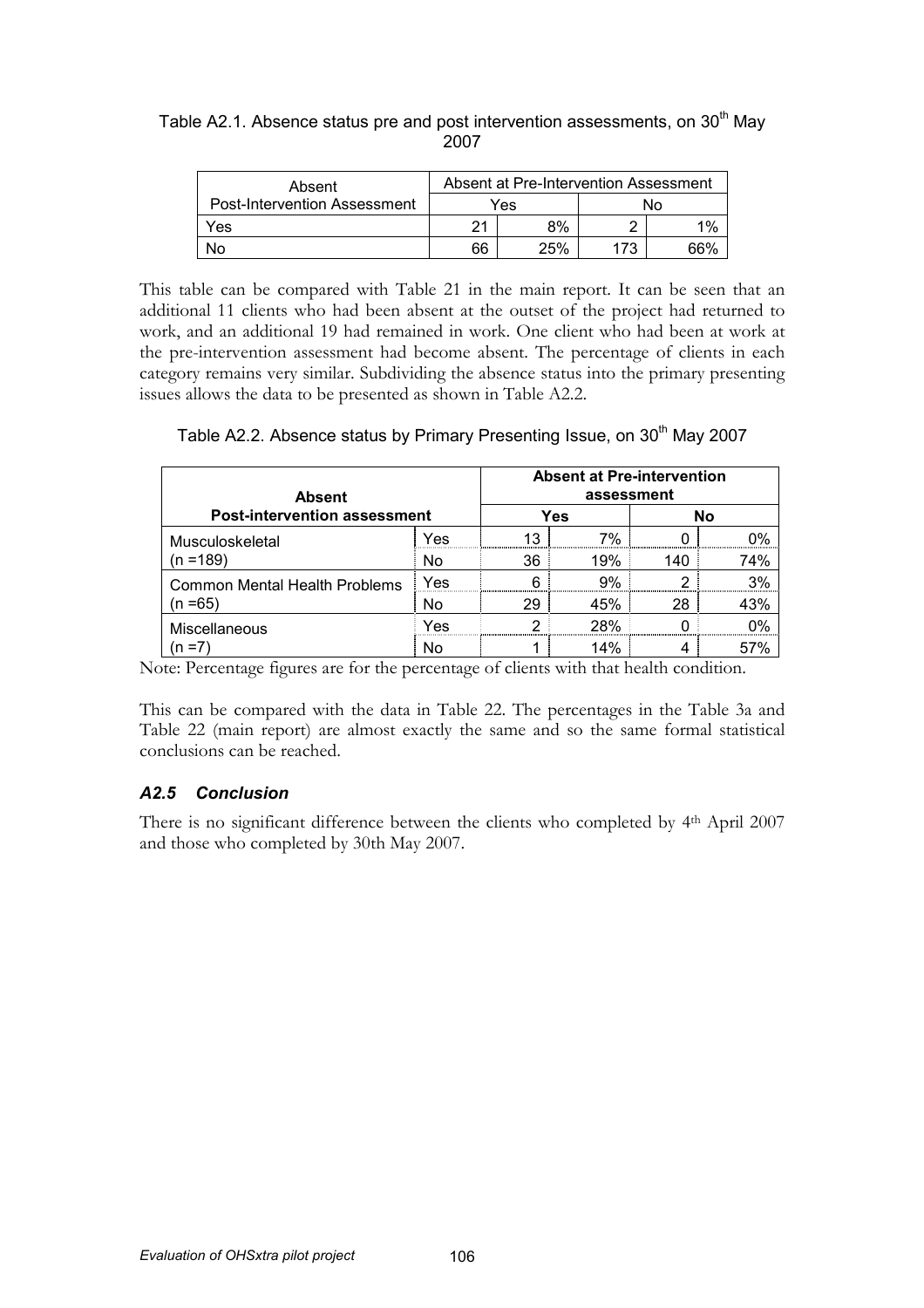|                                  | Mean    | Lower<br>СI | <b>Upper</b><br>СI |
|----------------------------------|---------|-------------|--------------------|
| <b>Males</b>                     |         |             |                    |
| <b>Administrative Services</b>   | 27 156  | 22 631      | 31 681             |
| Allied Health Professions        | 32 540  | 28 216      | 36 865             |
| <b>Health Science Services</b>   | 27 836  | 27 500      | 28 172             |
| Nursing and Midwifery            | 21 222  | 20 30 6     | 22 139             |
| <b>Support Services</b>          | 15 876  | 15 193      | 16 558             |
| Medical/Dental                   | 45 400  | 33 4 25     | 57 374             |
| <b>Females</b>                   |         |             |                    |
| <b>Administrative Services</b>   | 14 039  | 13 552      | 14 526             |
| <b>Allied Health Professions</b> | 20 802  | 20 460      | 21 143             |
| <b>Health Science Services</b>   | 21 239  | 18 887      | 23 591             |
| Nursing and Midwifery            | 18418   | 18 239      | 18 597             |
| <b>Support Services</b>          | 8 2 2 3 | 7759        | 8 687              |
| Medical/Dental                   | 32 956  | 20 166      | 45 746             |

# Mean Salary (£) by Work Group and Gender

Based on information from NHS Fife (2005/06)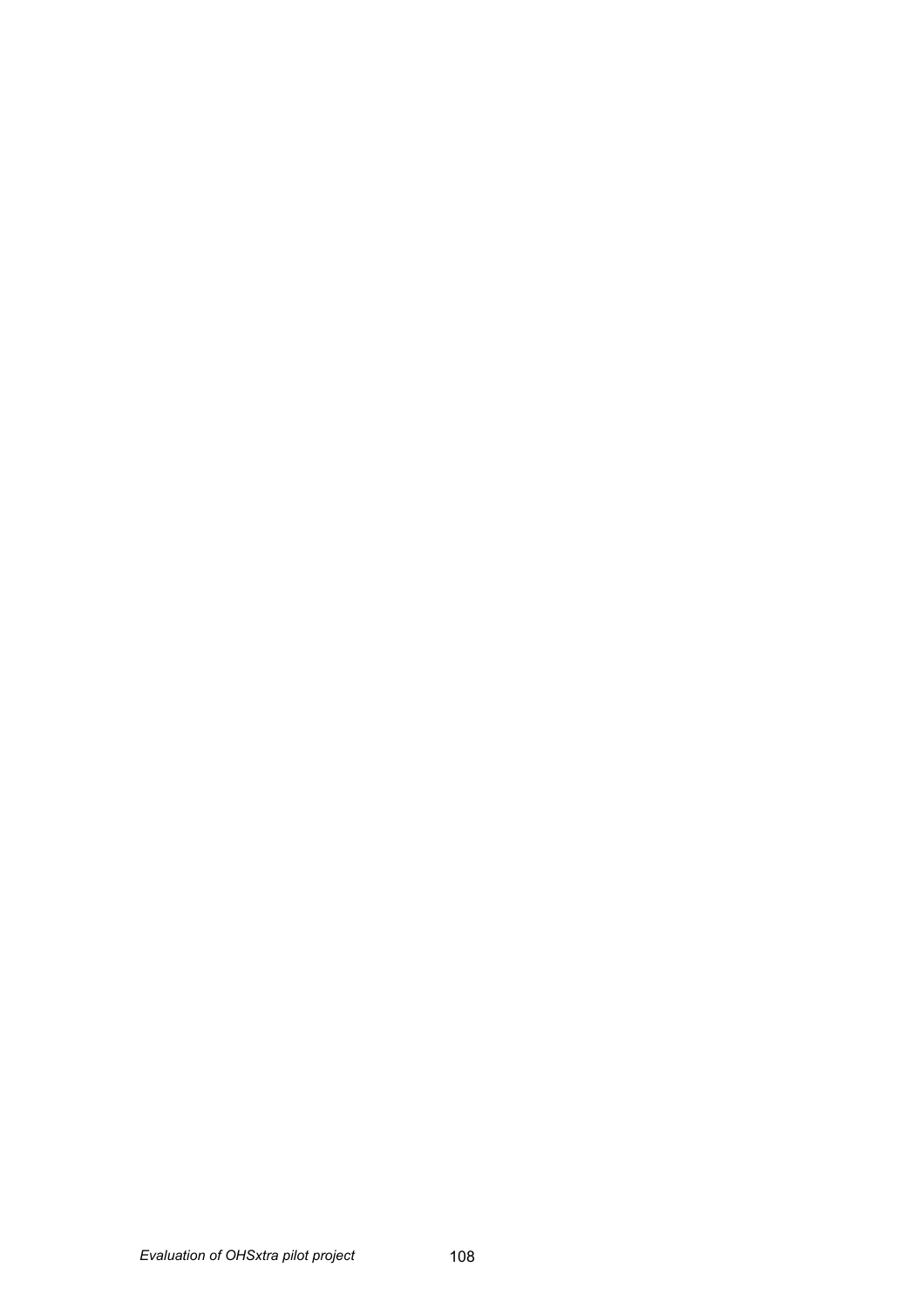## Expert Reference Group discussions

#### A4.1 Introduction

The provisional findings of the pilot were presented at an evaluation meeting on 17 May 2007. Delegates were invited from:

BT Group plc Golden Jubilee National Hospital Healthy Working Lives NHS 24 NHS Ayrshire & Arran NHS Borders NHS Education for Scotland NHS Fife NHS Forth Valley NHS Greater Glasgow & Clyde NHS Highland NHS Lanarkshire NHS Lothian **NSS OHSAS** OHSAS (NHS Tayside) RCM UK Board for Scotland Salus Scottish Ambulance Service Scottish Government Health Directorates

Following presentation of the findings, three focus groups were formed to discuss the following questions:

- How will you integrate the Case Manager's role within the Occupational Health Team?
- How will you market OHSxtra in your Board area?
- How will you gather the data required for evaluation?

Each group fed back the key points from their discussion.

#### A4.2 Integration of the case management role

Key themes here were clarifying the case management role, liaising and communicating with occupational health, human resources and GPs, and consideration of arrangements for the 'specials' (e.g. NSS, Blood Transfusion, Ambulance Service etc).

It was recognized as important to be extremely clear concerning the function and role of case management, so that it could be successfully integrated with other stakeholders' roles (e.g. Occupational Health, Human Resources, Management).

It was recognized there was a need to train existing staff, and that the activities related to OHSxtra needed to be integrated into existing operational health and human resources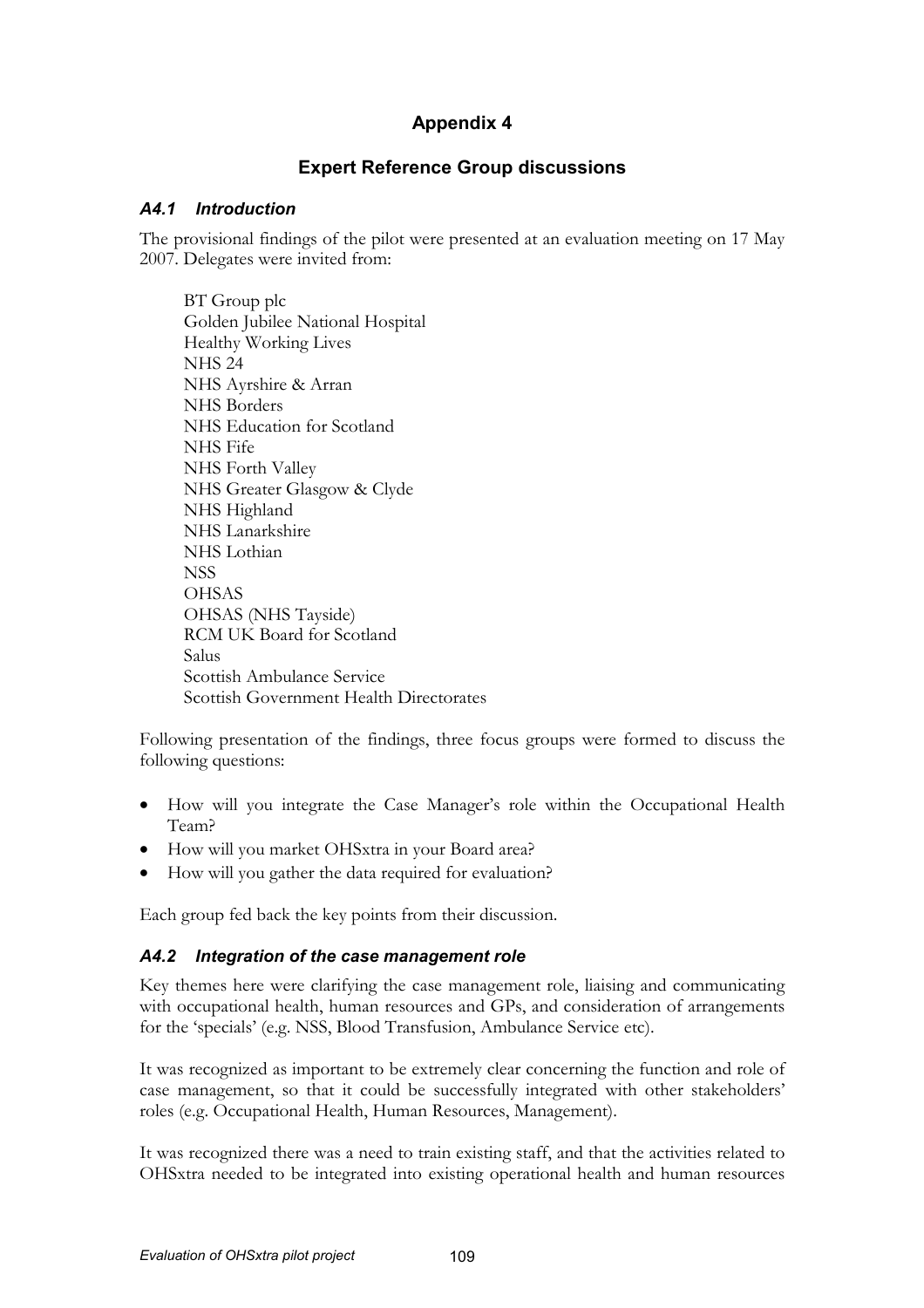activities. This would require clarification of the concept of case management (including a clear definition) and effective communication of this to all those involved. It was also recognized that the model needed to be flexible in its approach and application: there are recognizable differences between health boards. The way it would be integrated would depend on the board, on existing services.

Delegates recognize the importance of integrating the service with HR activities; the emphasis should be on the use of the case management approach rather than of the Case Manager per se. Delegates thought the function could sit within HR or occupational health.

It was recognized that integration of the service into HR may be difficult across the Health Boards if there is not consistency in the management of ill-health, or absence. Different parts of the NHS may have different absence policies, and different targets, as well as different referral routes and criteria for accessing services. It was recognized there was a need to build on existing services, where these are working; a flexible approach will be required in adopting the model, particularly for the 'specials'.

There was discussion around the provision of a national OHSxtra service, rather than the service being provided at local Health Board level, so that national bodies (e.g. NSS, Blood Transfusion, Ambulance Service etc) could use the model. It may be possible for these organisations to partner with local Health Boards to meet their needs across different geographical regions. It was recognized as important that service delivery is close to the clients who need it, is easily accessed and that there is a quality and consistency of service across the boards. This may require a core administration team e.g. with a hub contact centre, some form of initial screening, and service providers at appropriate locations and with appropriate skills, so that clients can be referred onward.

There was an identified need for protocols for implementation of the service; this will include criteria for referral, triage and service delivery. Although the service may be implemented in different ways in different health boards, it was recognized as important to have common objectives.

It was also recognized the collation of outcome data was important for successful evaluation; this may require central coordination in terms of what data to collect, and subsequent analysis.

The programme should be within SPAs, and take account of KPIs.

Close liaison with GPs is required for the programme to be successful. This is likely to require education of GPs concerning the programme, and consideration of how to integrate the services with their existing practices.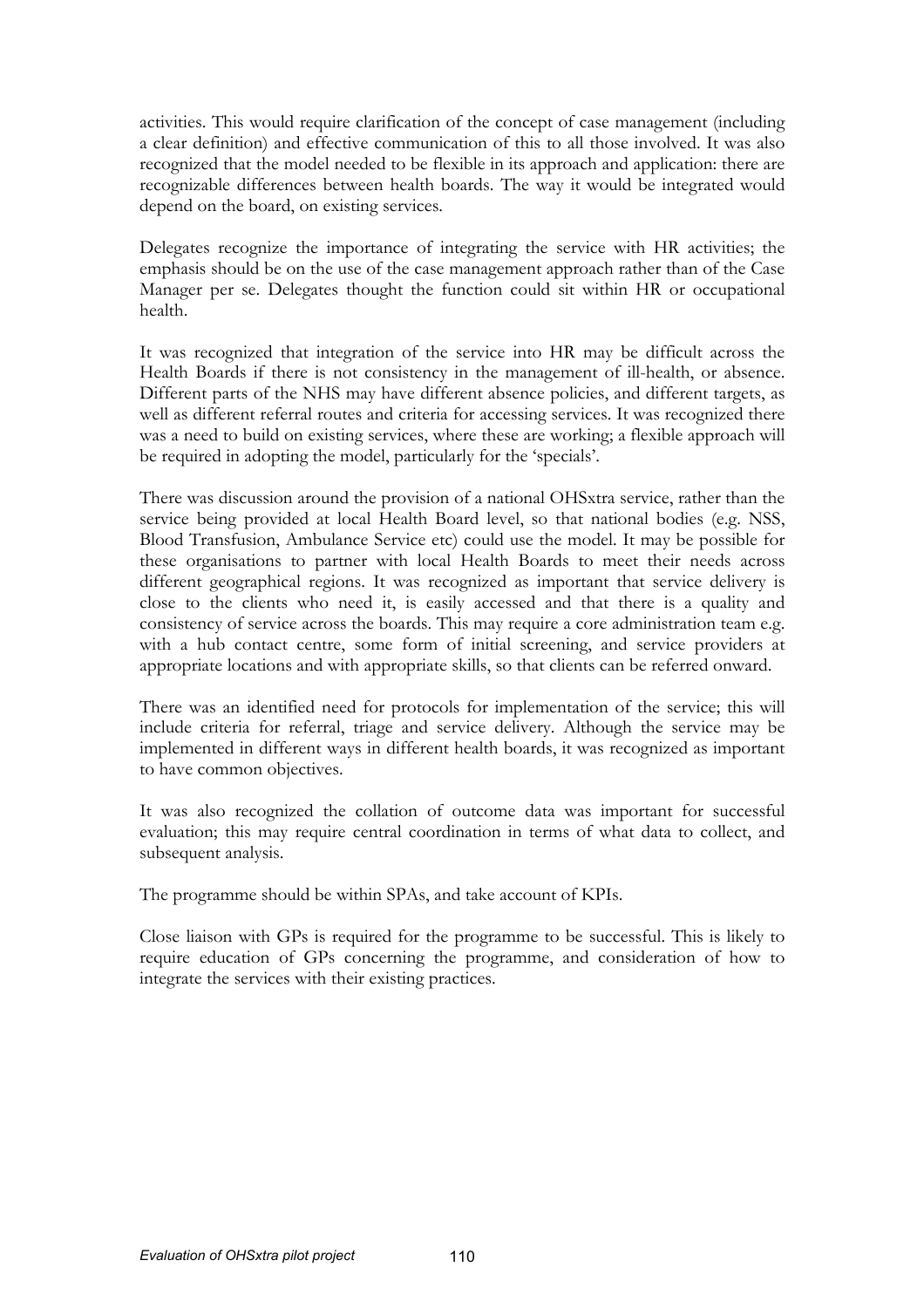## A4.3 How will you market OHSxtra in your Board area?

Key themes here were building on the success of existing marketing, considering a central phone line / website, and avoiding over marketing the service.

Delegates recognized that the existing marketing material is strong, in particular the brand is well recognized and clear, and has been shown to be effective. It was suggested that marketing built on the success of the existing arrangements. The brand should be copyrighted, if this has not already been done. A common website for all health boards would be useful, as would standardising on items like posters and leaflets.

Methods of advertising that had been used in OHSxtra pilot were identified in groups, including:

- Intranet, a bleak website
- Payslips
- Stands at road shows
- 'Promoting attendance' training
- Existing networks e.g. partnership meetings.
- Phone lines
- Text messages

Some delegates thought that different marketing material would be used depending on the target audience, for example, those who are long-term sick, may require a different approach. It may be appropriate to undertake stakeholder analysis to identify what might be the most appropriate marketing (although it was recognized that word-of-mouth appeared to be most successful within OHSxtra pilot).

There was some debate about whether national or local phone lines should be introduced for contact to the service; there may be some benefit in one central, national number.

It is thought that the programme is likely to become self promoting, as staff who benefit from the services discuss it with their colleagues. However, it is thought that there was a need to focus marketing activities on outlying areas, which may have less access to these other means of equivocation. It could be included in induction training.

There may be benefit in considering the potential uptake of the service within the wider NHS family, for example sub contract services, GP employed staff etc. this may provide an avenue of revenue generation.

Some caution may be required concerning the marketing, as resource to support the demand will be finite; energetic marketing may create a demand which cannot be met. It is also important to be clear that the service does not provide all healthcare needs for all staff.